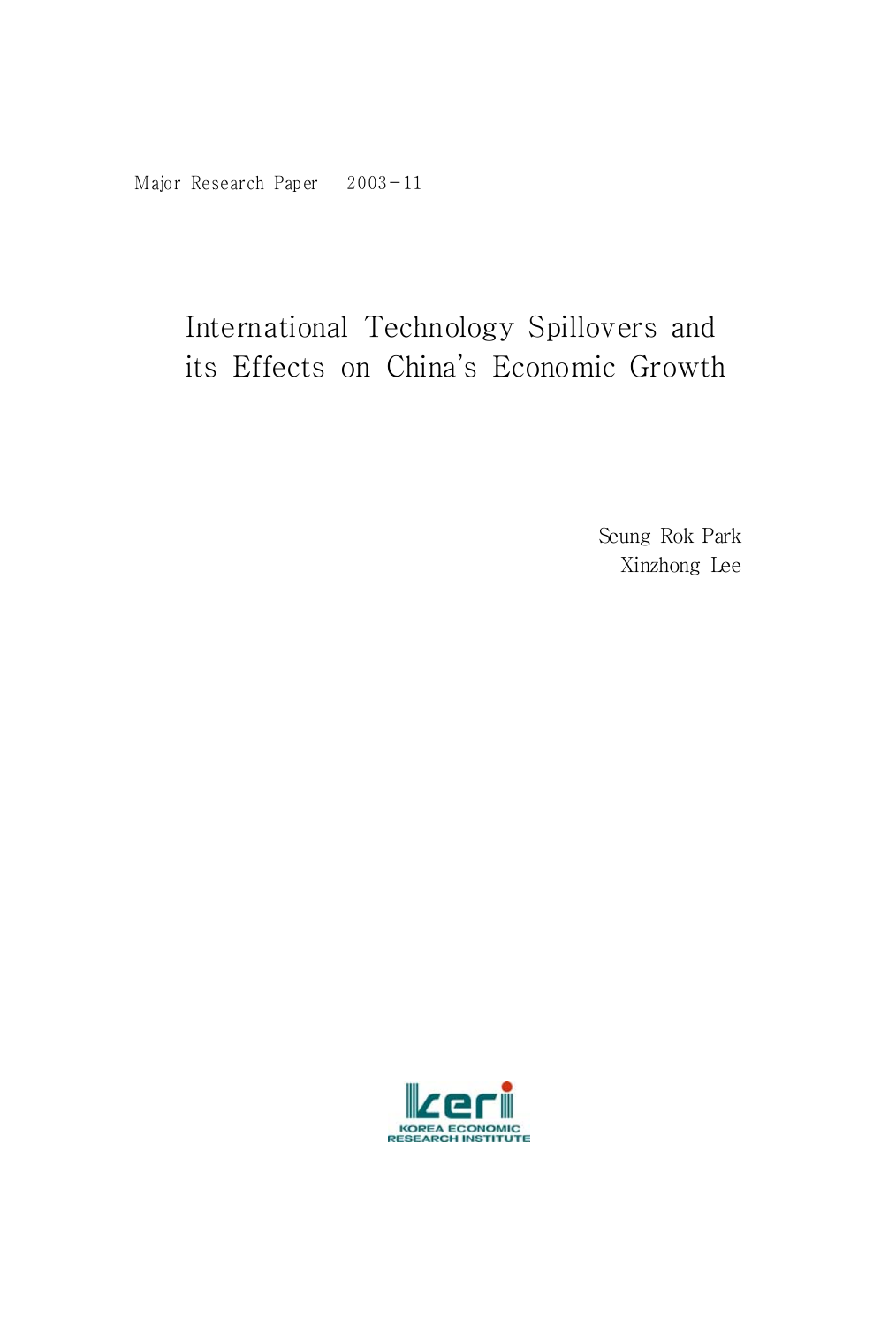#### International Technology Spillovers and its Effects on China's Economic Growth

ISBN 89-803 1-283-0

#### KOREA ECONOMIC RESEARCH INSTITUTE

FKI bldg., 28-1 Yeouido-dong, Yeongdeungpo-gu Seoul, 150-75 6, Korea Tel: (82-2)3771-0001 Fax:  $(82-2)785-0270-3$ 

> Copyright ⓒ 2003 by

#### KOREA ECONOMIC RESEARCH INSTITUTE

All rights reserved. No part of this publication may be *reproduced, stored in a retrieval sys tem or tr ansmitted, in any form or by any means, electronic, mechanical, photocopying, recording, or otherwise, without the prior permission of Korea Economic Research Inst itute.*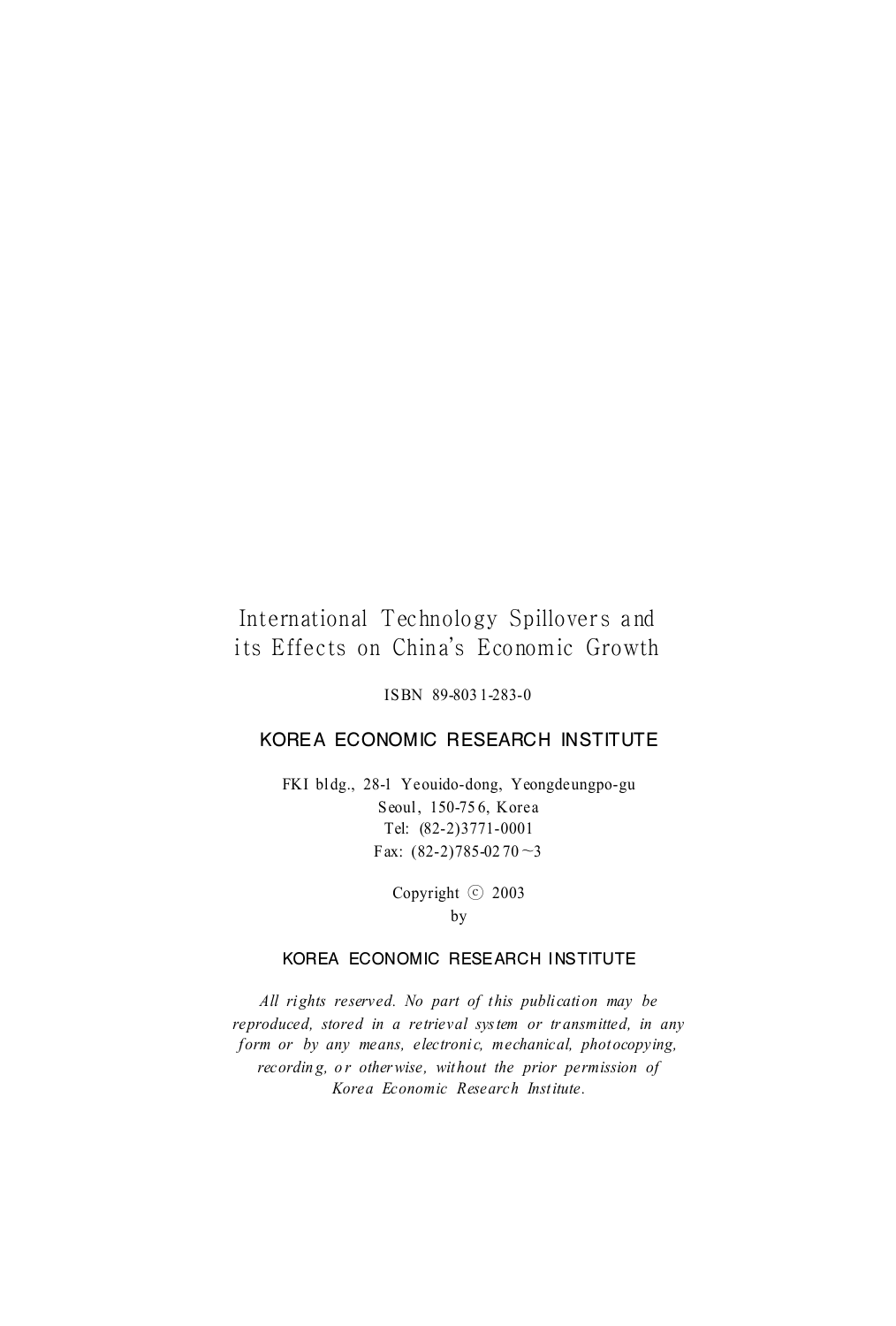### Preface

FDI into China has increased dram atically since 1978 when the government took special effort to open her doors to foreign investors. Only a quarter of a decade after, China has become the largest host country of FDI in the world. The im pact of FDI inflows into China has been enormous and it is widely believed to be an im portant driving force behind the country's rapid economic growth.

Accom panying C hina's phenomenal growth, there has been a large volume of research that attempts to understand the main channels through which FDI have fostered China's econom ic growth? One approach is to em phasize technological spillovers of FDI to China, and this has recently become a very topical issue.

Specifically, following further market opening in the 1990s in China, it has become all the more important to better understand the externalities generated by FDI, especially in the terms of technological spillovers. In addition to capital inflows accruing to a host country brought by FDI, the potential and important benefits from FDI is its effects on economic growth in the host country, which depends much on whether foreign R &D can be transferred to local enterprises by FDI inflows and trade inflows.

However, despite the large num ber of studies, the relationship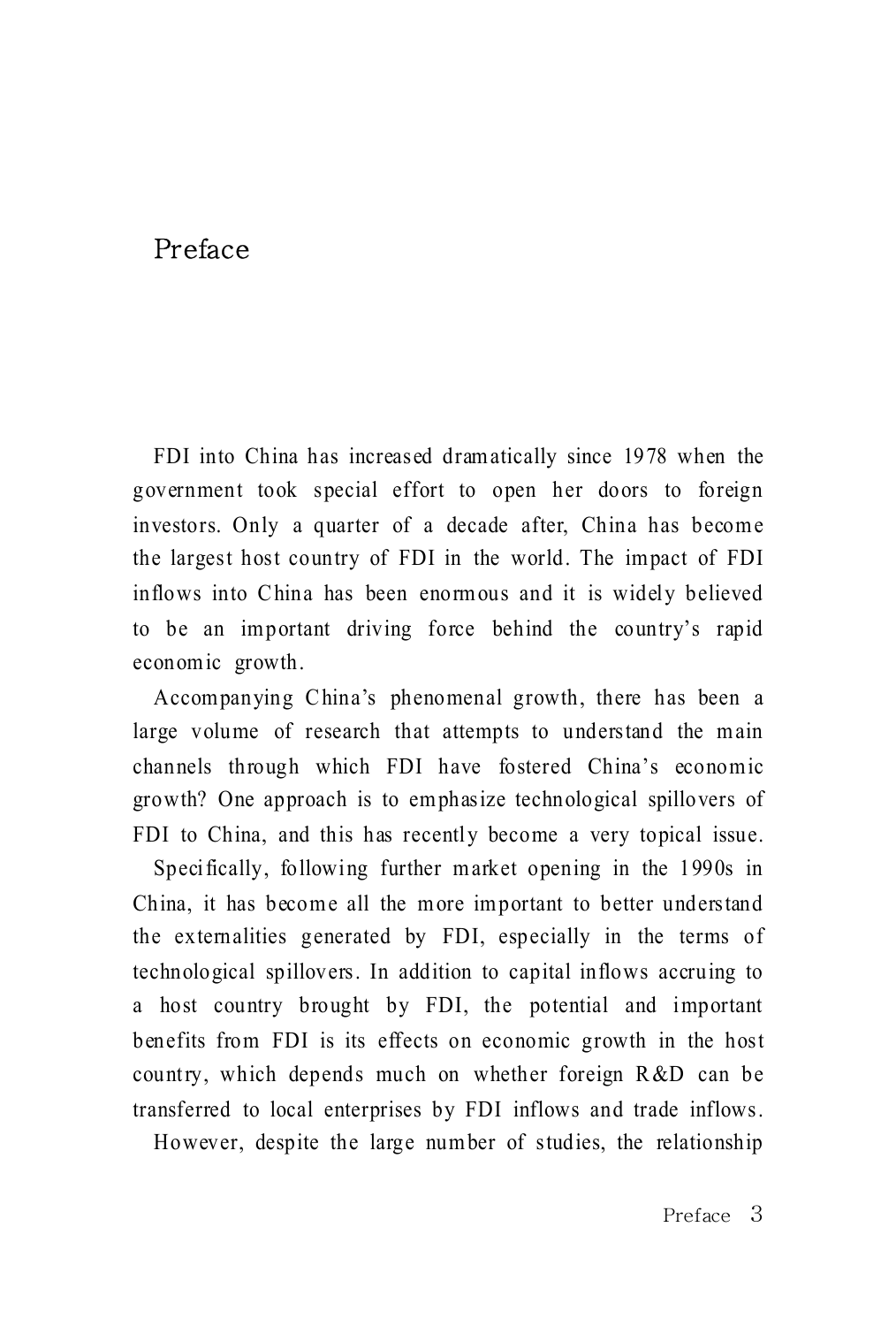between FDI and technological spillovers in China has not yet been clearly defined. In this sense, this study entitled "International Technology Spillovers and Effects on China's Economic Growth" attempts contribute to current literature by investigating the effects of technological spillovers of FDI on productivity and output of China's provinces from both the theoretical and empirical perspectives. This paper begins by measuring China's productivity at the provincial level using a translog production function, and then estim ates the extent of technological spillovers through import-embodied and em ployee-em bodied FDI inflows, as well as domestic R&D and human capital by measuring the change of total factor productivity  $(TFP)$  in China's provinces. Variations in the models are used to show the effects of technological spillovers on productivity and output in C hina's provinces.

This research is the joint effort of Dr. Seung Rok Park, a senior research fellow here at KERI, and Dr. Xinzhong Lee, a visiting Chinese researcher to KERI. I would like to express m y gratitude to both for their enorm ous efforts in com pleting this study, which I believe that this study will be a good contribution to the various FDI and international trade studies regarding the international diffusion of technology in China. However, The views expressed here are those of the authors and do not necessarily represent the views of the Korea Economic Research Institute as a whole. However, the views expressed here are those of the authors and do not necessarily represent the views of the Korea Economic Research Institute as a whole.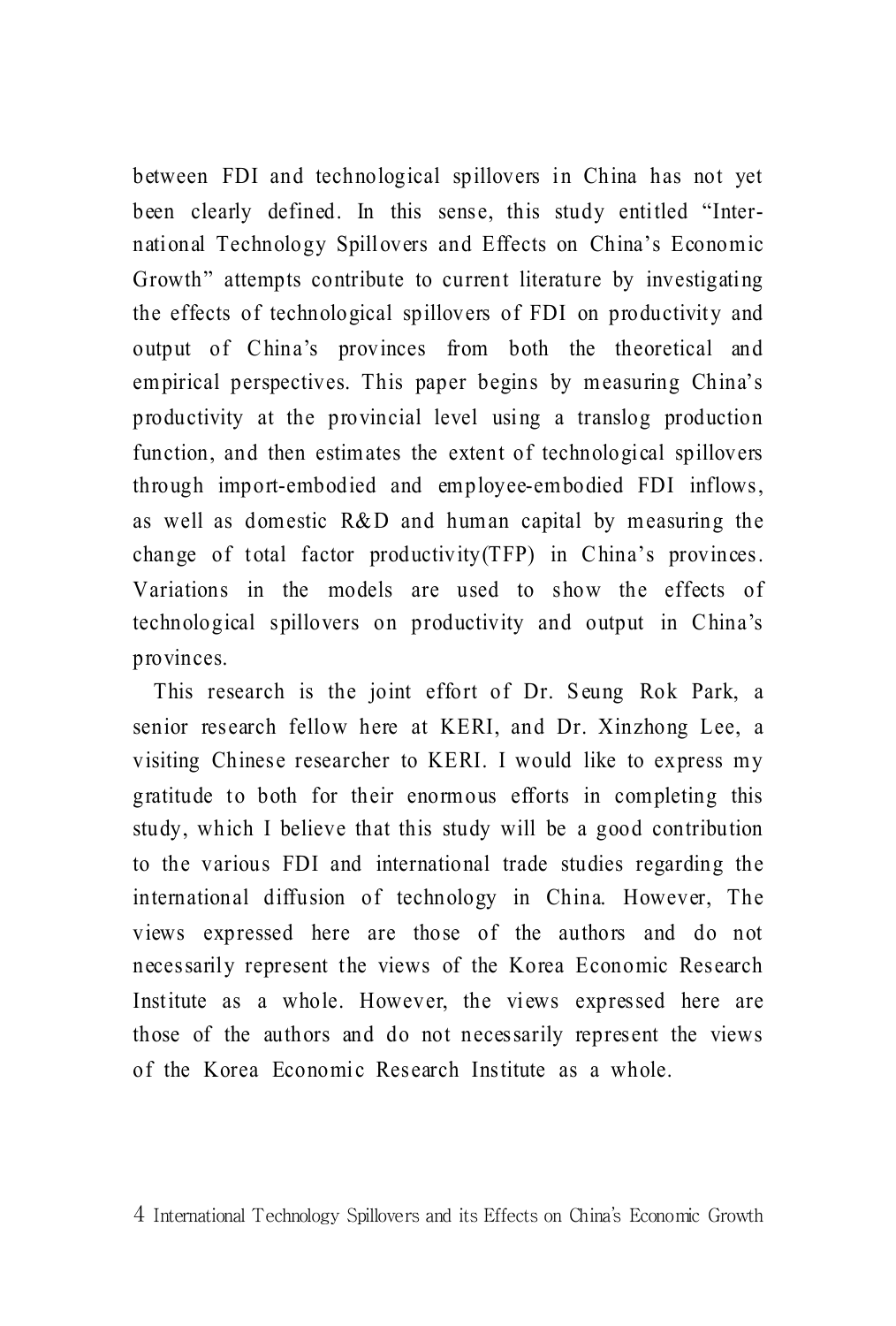# **Contents**

| Preface                                                                                     | 3  |
|---------------------------------------------------------------------------------------------|----|
| I . Introduction                                                                            | 11 |
| II. Literature Review of Previous Studies                                                   | 14 |
| III. Technological Spillovers from FDI Enterprises<br>and its Effects on Economic Growth    | 21 |
| 1. Review of Economic Growth Theories / 21                                                  |    |
| 2. Role of Foreign Direct Investment in the<br>Economic Growth / 23                         |    |
| 3. Technological Spillovers from FDI Enterprises / 25                                       |    |
| IV. Statistical Methodology                                                                 | 31 |
| 1. Measuring of Productivity in China's Provincial<br>Data level / 31                       |    |
| 2. Modeling of Effects of Technology spillovers from<br>FDI on TFP and Economic Growth / 35 |    |
| 3. Data Description / 38                                                                    |    |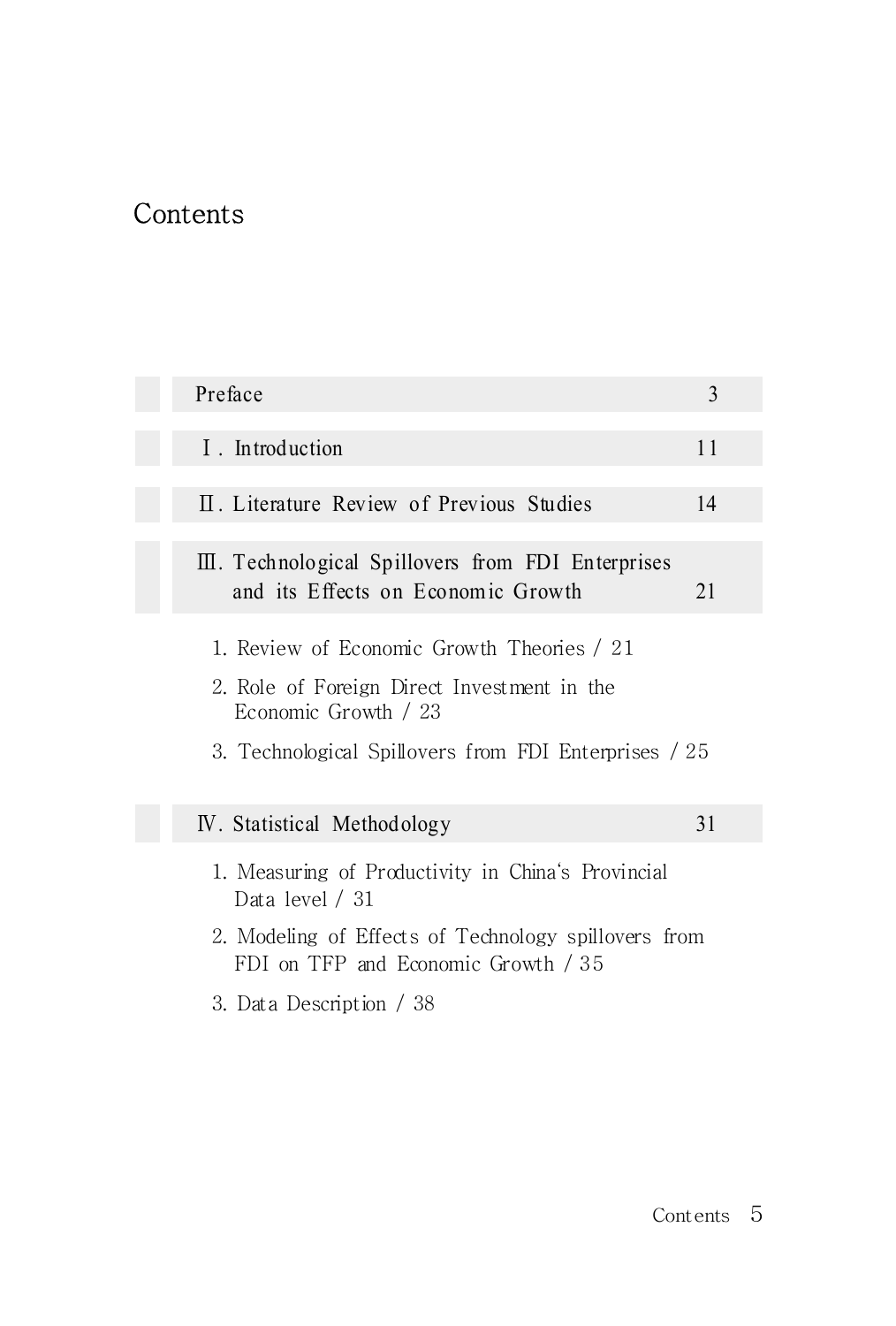| V. Main Empirical Results of Models |    |
|-------------------------------------|----|
| VI. Conclusions                     | 52 |
| Appendix                            | 54 |
| <b>R</b> eferences                  | 78 |
| Abstract                            | 82 |

6 International Technology Spillovers and its Effects on China's Economic Growth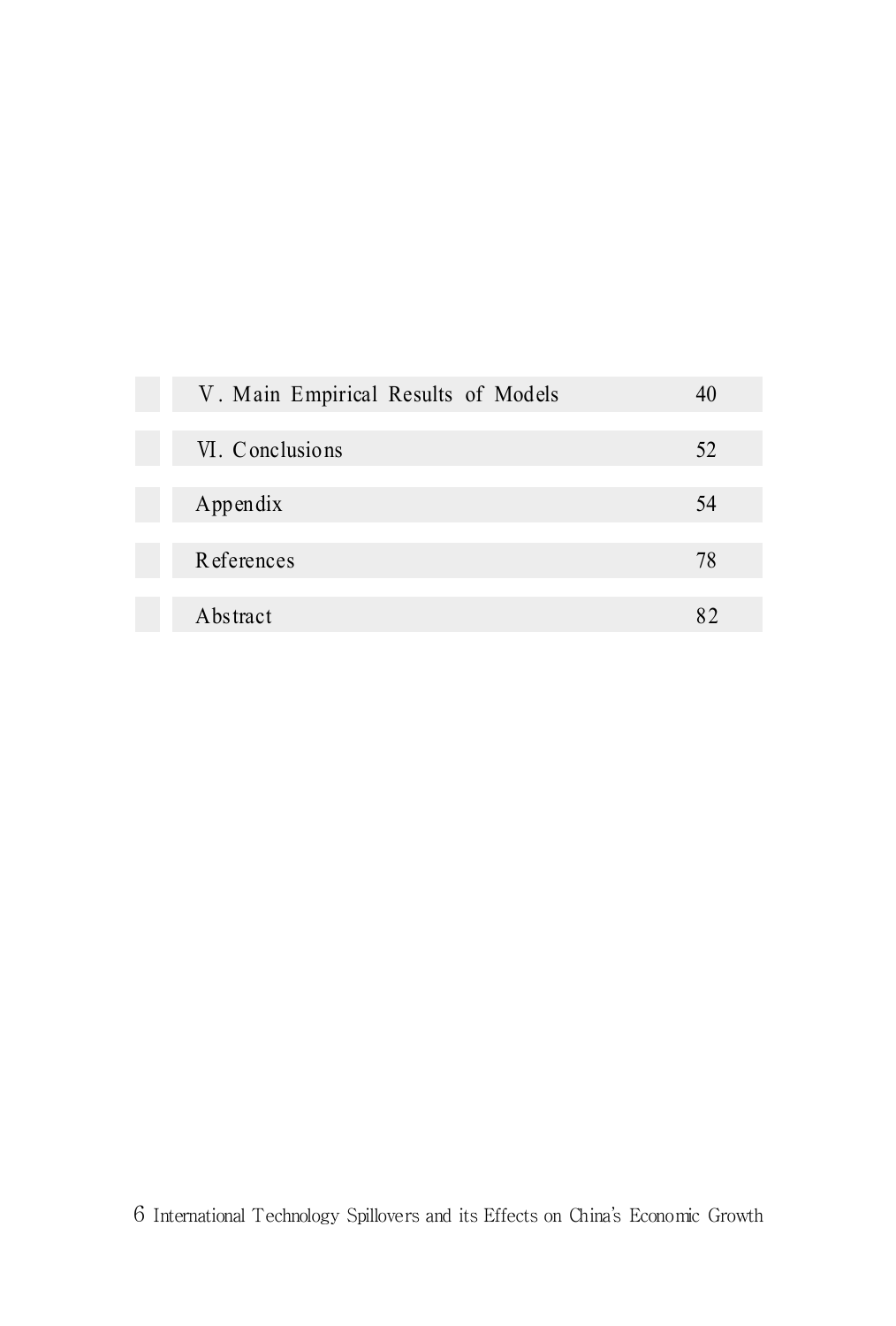# List of Tables

- <Table 1> Estim ation results of translog production function considering total fixed asset investment containing foreign and domestic fixed Asset Investment / 41
- <Table 2> Estim ation results of total factor productivity for China's provinces / 42
- $\langle$ Table 3> Effects of domestic R&D and technology spillovers of international R&D on productivity / 45
- <Table 4> Effects of domestic and international R&D on output / 47
- <Table 5> Effects of domestic R&D and technology spillovers of international R&D on productivity adding the interactive term / 49
- <Table 6> Effects of domestic and international R&D on output adding the interactive term between human capital stock and FDI inflows stock / 51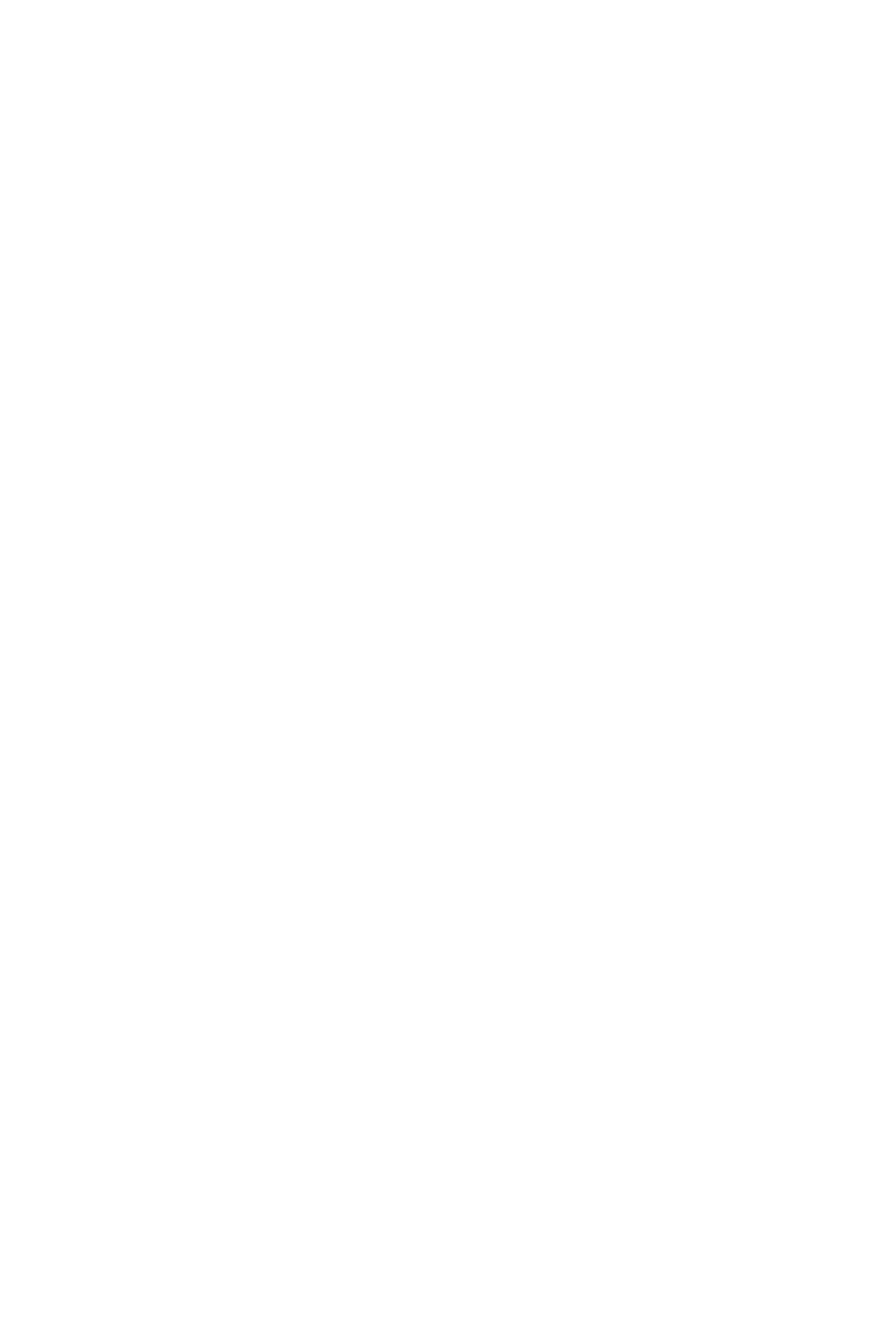## International Technology Spillovers and its Effects on China's Economic Growth

Seung Rok PARK / Xinzhong LEE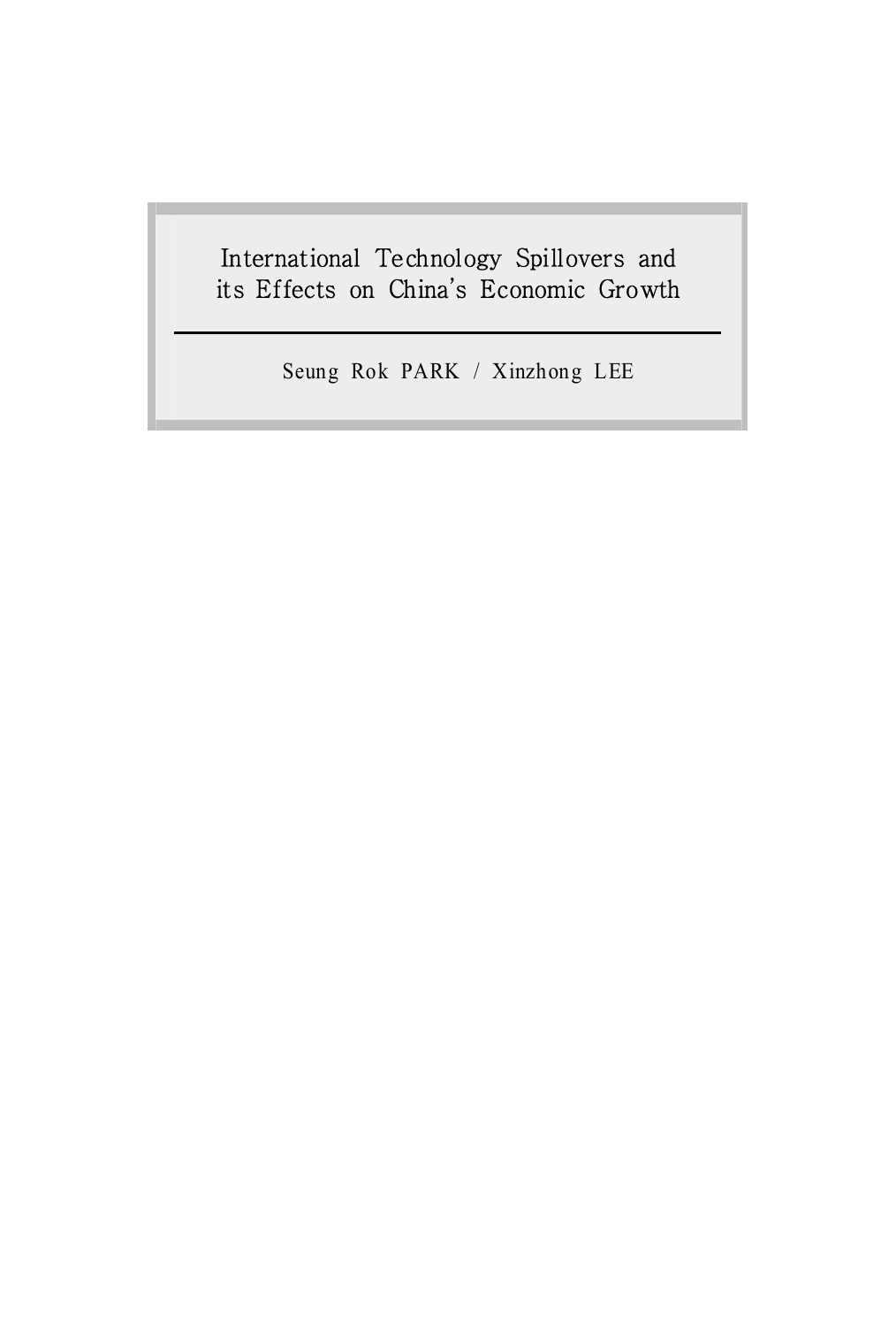#### ꋮSeung Rok PARK

- Senior Research fellow at KERI
- e-mail psr@keri.org
- Homepage http://www.parksr.net
- Tel. +82-2-3771-0027
- Fax. +82-2-785-0272
- Address 12th Fl., FKI Bldg., 28-1 Yeouido-dong, Yeongdeungpo-gu, SEOUL 150-756 KOREA

#### ꋮXinzhong LEE

Visiting Scholar at KERI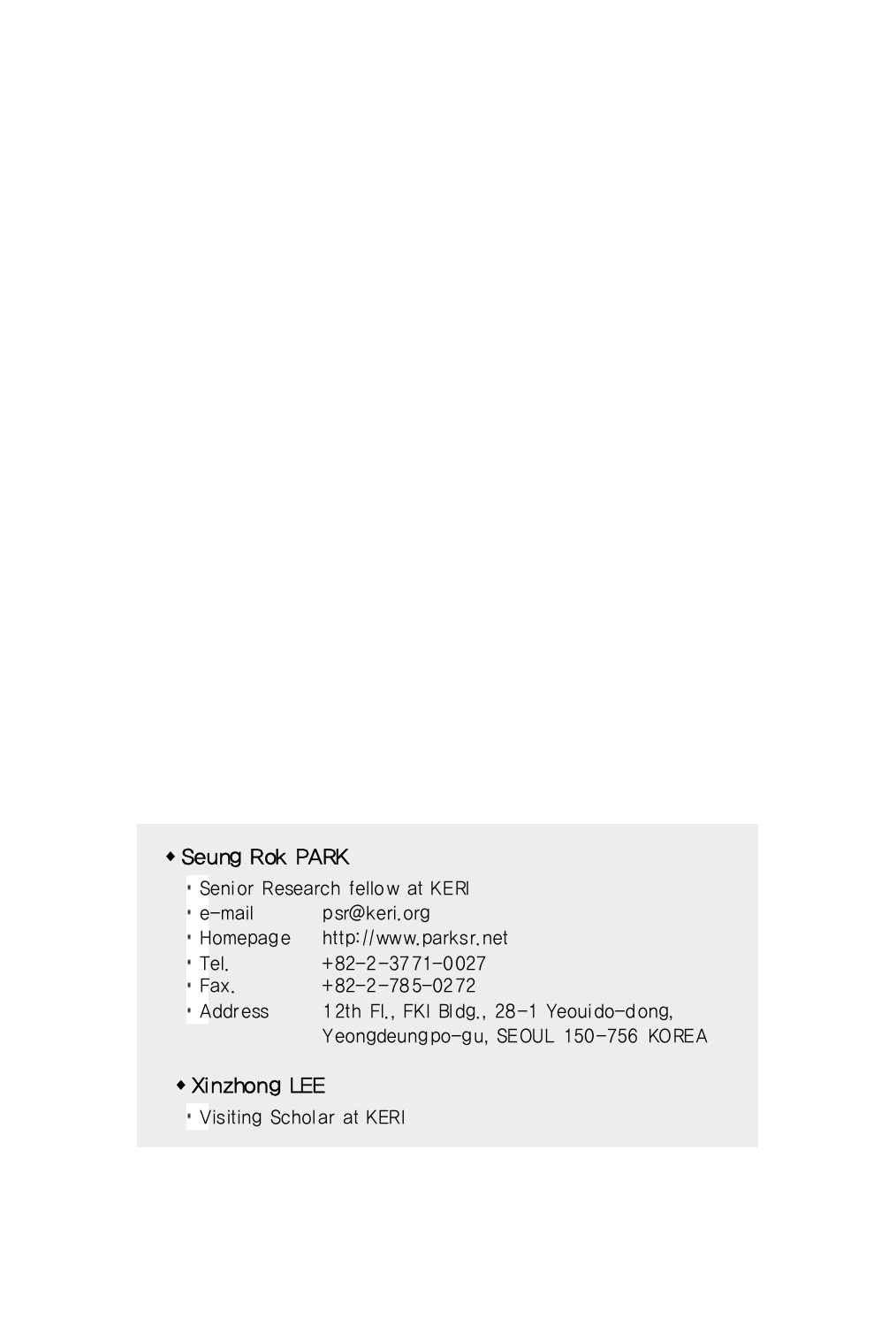## Ⅰ. Introduction

Technological spillovers of Foreign Direct Investment(FDI) to host country have recently become a very topical issue. R ecent literature has attempted to understand better the determinants of the size and scope of spillover benefits to host countries among developed, developing and transition economies. However, a clear and consistent theory has yet to appear. Nonetheless, a clear understanding of the determinants of FDI technological spillovers and benefits is very important to policymakers of countries that aim to introduce FDI. The purpose of this study is to shed light on the FDI process and construct a framew ork to analyze the determinants of scope and m agnitude of FDI technological spillovers to host countries.

In the case of China, following market opening in the 1990s, it has become very important to understand the externality features generated by FDI, especially in the form of technologic al spillovers. B esides the benefits of capital inflows accruing to a host country brought by FDI, the positive effects of FDI on economic growth in the host country is determined by whether foreign  $R & D$  can be transferred to local enterprises by FDI inflows and trade inflows. This study attempts to investigate the evidences towards the recognition of technological spillovers. The m ain channels of technological spillovers are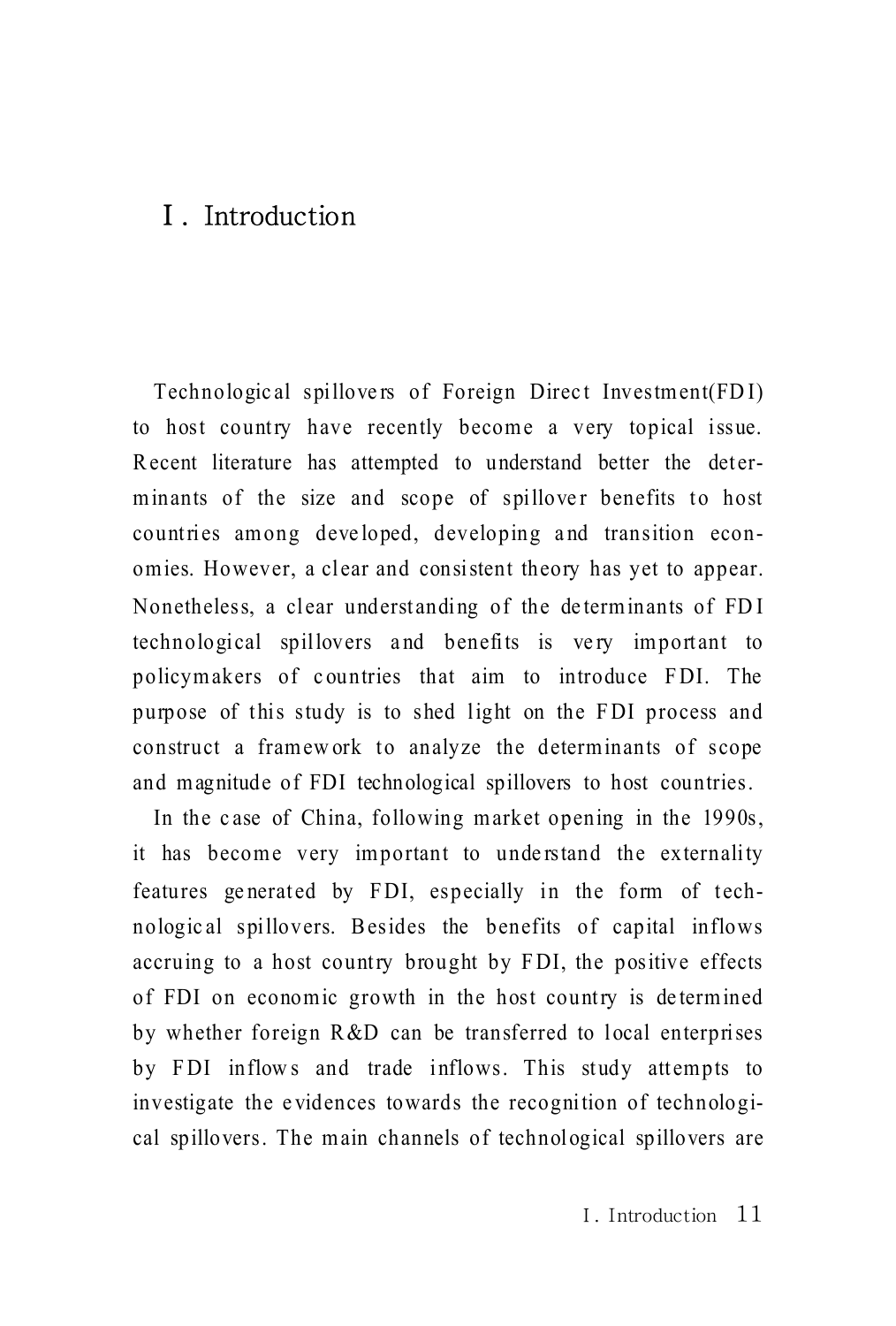considered such as labor-e m bodied and im port-em bodied FD I stock as well as domestic  $R&D$  expenditures and international trade.

This paper begins by measuring China's productivity at the provincial level using the translog production function, and then estimates the extent of technological spillovers through import-embodied and employee-embodied FDI inflows as well as domestic R&D and human capital. Later, models are constructed to show the effects of technological spillovers on productivity and output in China's provinces. Our study finds strong evidences that labor employed by foreign enterprises, human capital stock and domestic  $R&D$  have positive effects on productivity. But, domestic imports and FDI imports are found to have negative effects on productivity over the periods 1996 to 1999, and 2000 to 2001, he nce very limited positive effects were evident. W ith regards to output effects of input factors, all variables were found to have robustly positive effects on Chinese provincial output. A robustly negative effect of imports-embodied in F DI inflows on final output w as found. However, imports-embodied in FDI inflows have showed strong positive effects on output in recent times, for the period 2000 to 2001, suggesting that components of imports of domestic and foreign enterprises may have change d.

The remainder of this paper is organized as follows: Section 2 discusses recent studies and literature on international technological spillovers. Section 3 analyzes and summarizes the theories and interactions of technological spillovers and growth. Section 4 presents the methodology of measuring productivity,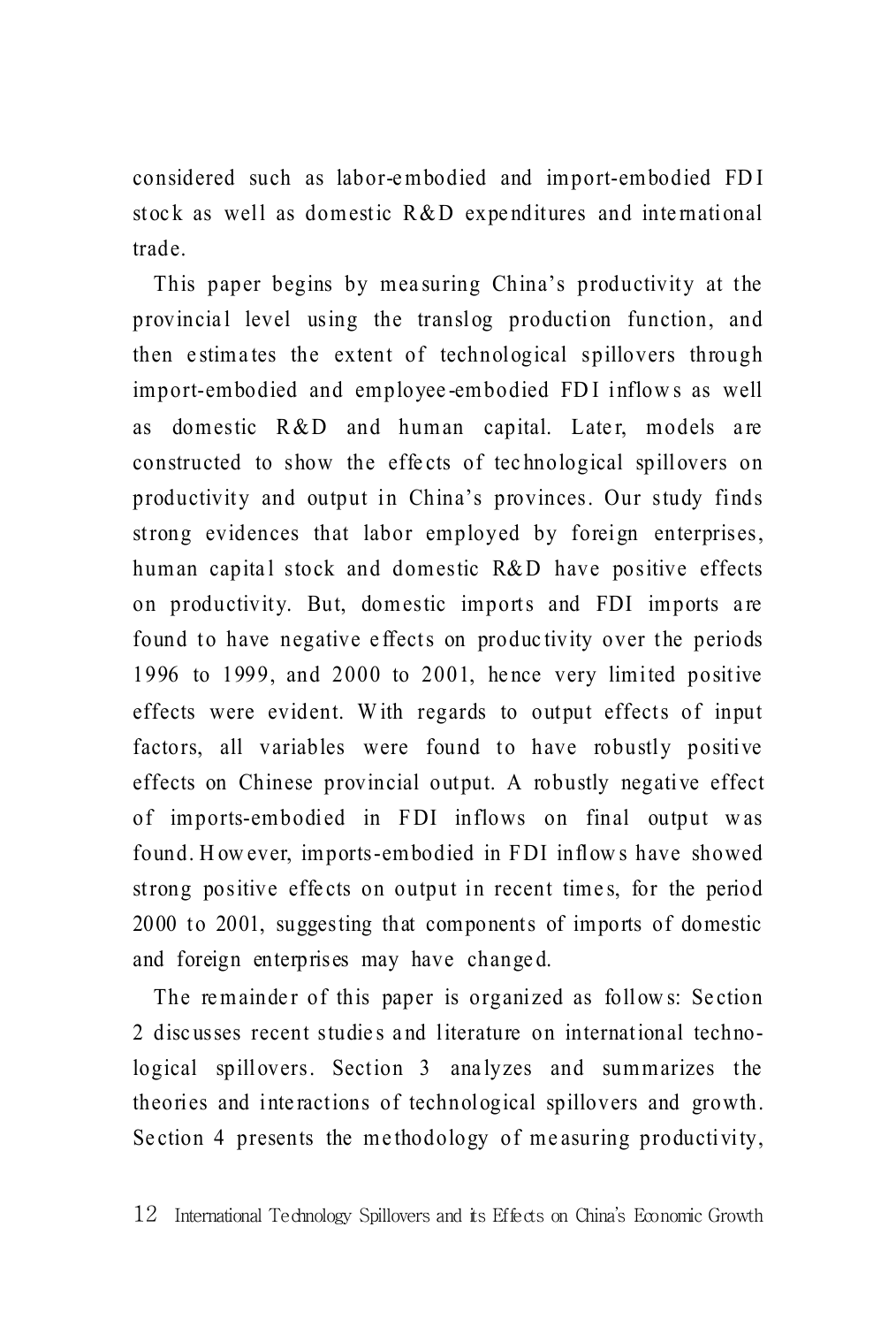effects of technological spillovers on productivity and output of China's provinces. Section 5 describes the data sets for empirical analysis in the studies. Section 6 presents the empirical results of our econometric estimation, and Section 7 concludes.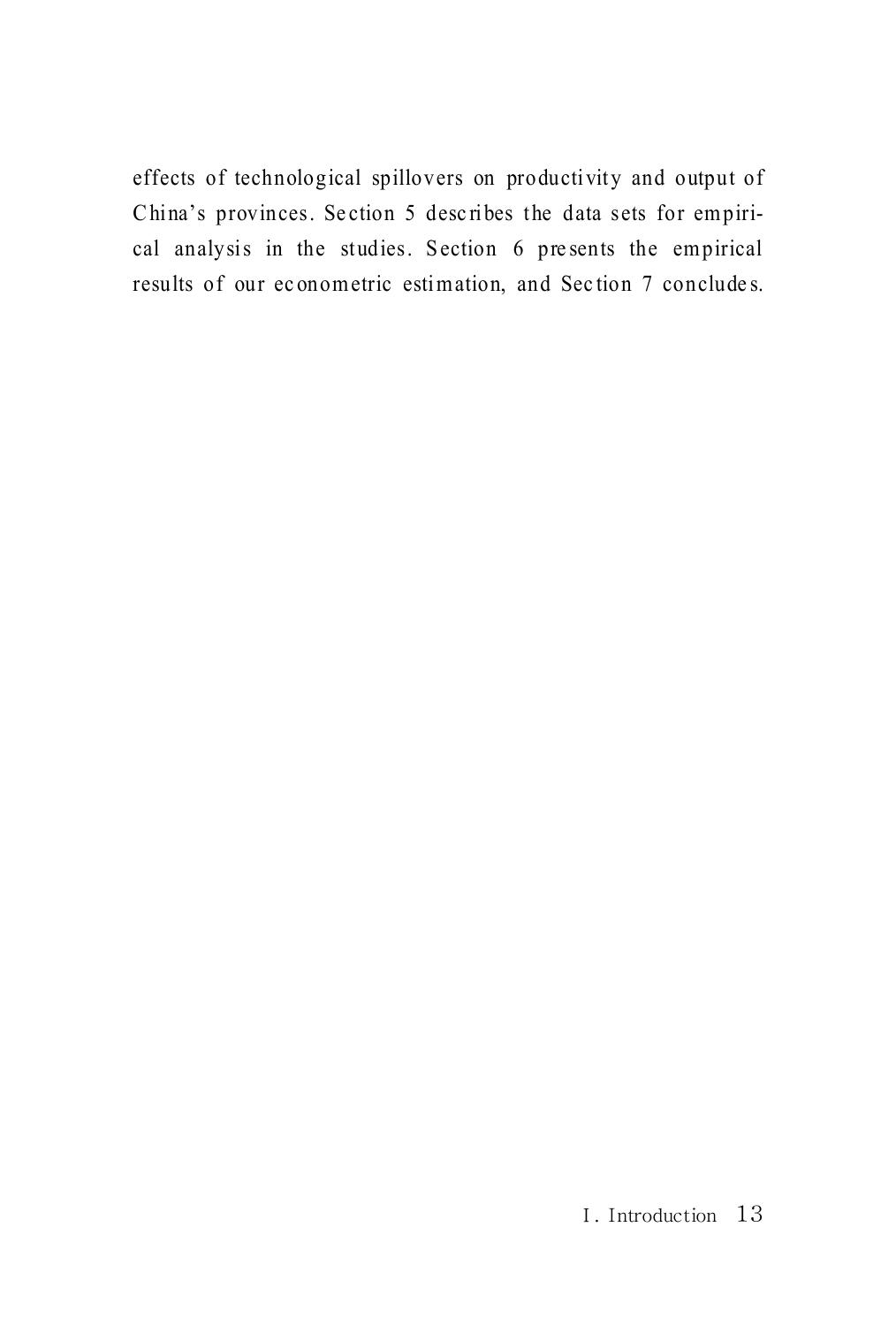## Ⅱ. Literature Review of Previous Studies

Emma Xiaoqin Fan $(2002)$  summarizes the main findings and missing aspects in existing studies involved on the effects of technological spillovers of FD I inflows in C hina including F DI patterns as w ell as determ inants and im pacts on growth. In general, e vidences show that FDI has been beneficial to China's economic development, especially in terms of capital formation, output and income generation, and growth of exports. However, by investigating the technological transfer and adaptation in 36 FDI firms in the Dalian province of China, most FDI firms, except parts of FDI firms engaged in the transfer of advanced tec hnology, have largely had relatively little impact in the transfer of advanced technology in real estate, commercial, tourism-related FDI, as well as labor-intensive manufacturing industries. The last category has been regarded as a low-level technologilcal field classified by the government as "non-productive". Despite the large number of studies, the relationship between FDI and technological spillovers in China is far from being clearly defined. In addition, due to difficulties in obtaining good sample data sets, the applicability of the derived conclusions by the small sample size is rather limited. Moreover, there have only been a few studies based on in-depth quantita tive a nalysis in China;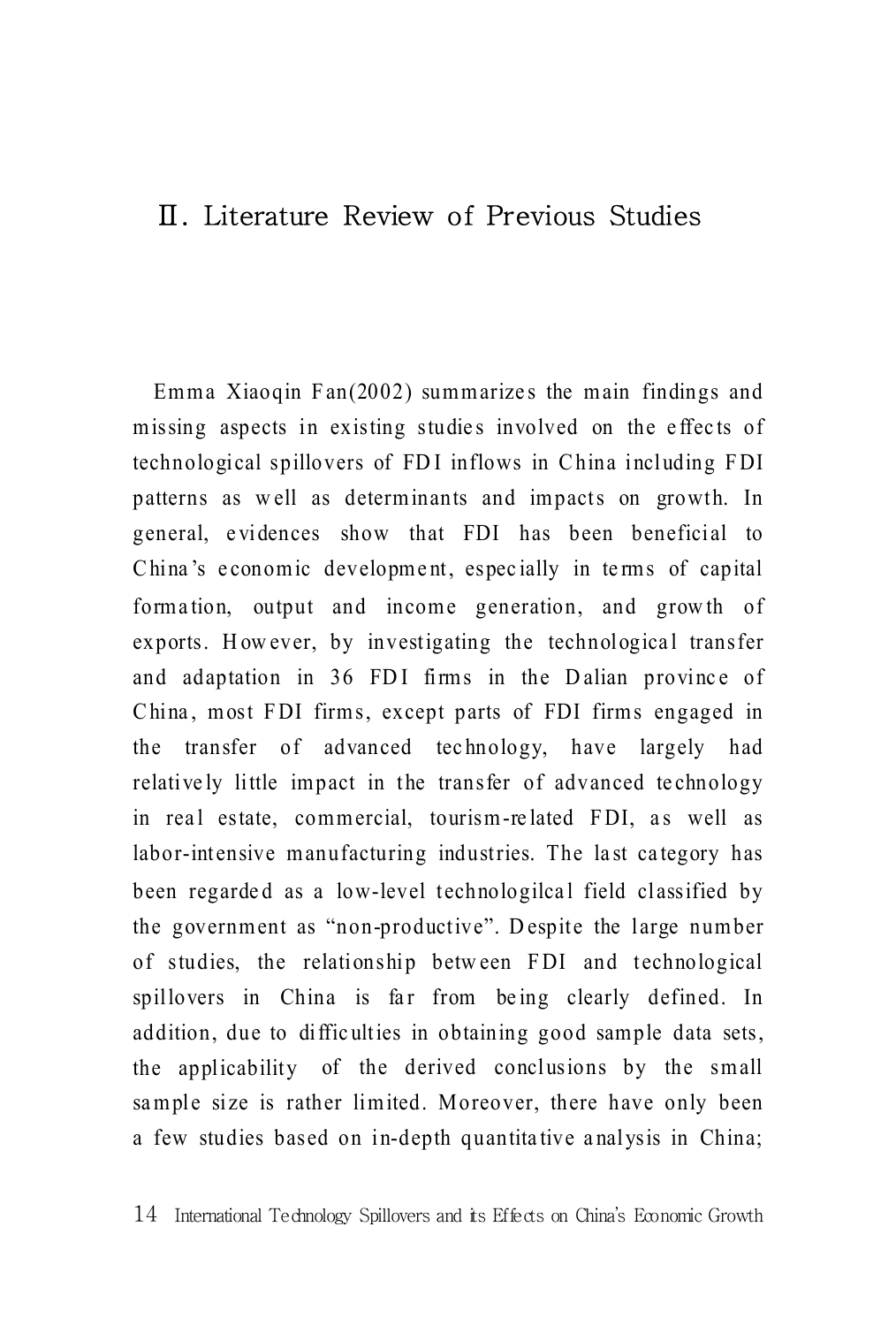m ost have been descriptive in nature and are helpful to gaining an intuitive understanding on the relationship between FDI and spillover effects.

J.F. Brun(2002) explored the existence of regional growth spillover effects as expected by Deng Xiao Peng's policy by using panel data for the period 1981-1998. He examines whether the growth of coastal provinces have affected the grow th of inner provinces. The derived results showed that the spillover effects from grow th of eastern provinces have been very lim ited, and waiting for spillover effects to sufficie ntly reduce disparities between Chinese provinces in the short run is not a w ise choice.

Lee Bransteter(2000) examined the knowledge spillovers from Japan's FDI firms in the U.S. His research focused on the form of patent citations to measure the importance of FDI in mediating flows of knowledge spillover. The obtained evidences supported the proposition that FDI was indeed a significant channel of knowledge spillovers, both from investing firms to indigenous firms and from indigenous firms to investing firms. The results are quite different from the other micro-level studies. His work also showed that if the establishm ent of foreign-affiliated rivals in domestic markets increased the opportunity for knowledge spillovers, but a lso reduc ed the domestic firms' ability to appropriate the benefits of these know ledge spillovers through higher prices or higher sales volumes, then a TFP-based approach may fail to measure positive know ledge spillovers. Based on data sets at the firm level, Bransteter tested the hypothesis that FDI was a channel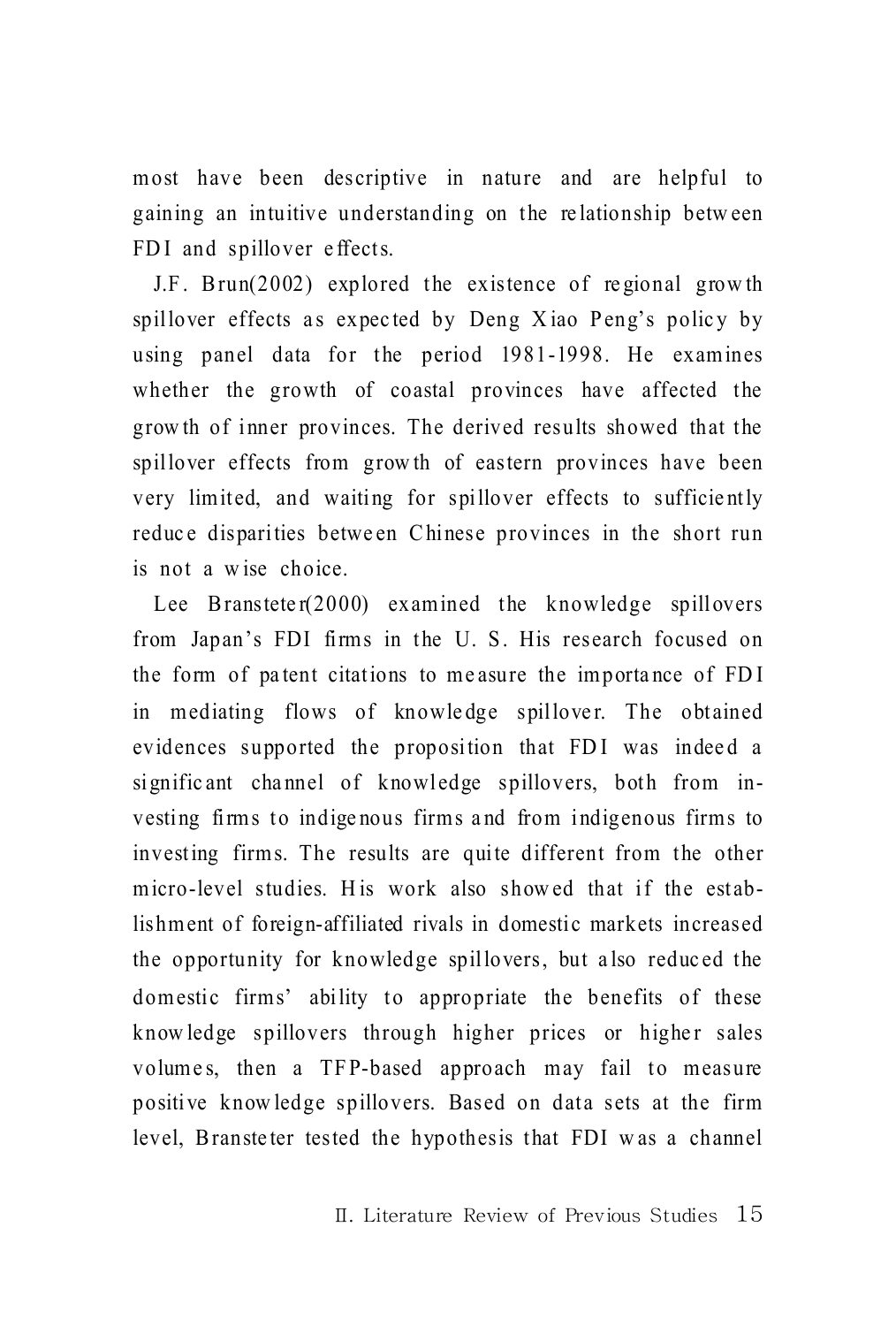of know ledge spillovers for Japan's MNC s(m ultinational c orporations) undertaking direct investment in the U.S. Results of the m odel showed that FDI increased the flow of know ledge spillovers both from and to the investing Japanese firms. Thus, FDI generally led to increased know ledge inflows in both directions. In some specifications, the impact of acquisition on know ledge flows from the Japanese parent firm to the Ame rican firm was actually larger than the corresponding impact of green-field investment.

Sarah Yue ting  $Tong(2001)$  examined the effects of FDI and foreign technology on local Chinese firms. The empirical results indicated that knowledge inflows carried out mainly through FDI was an important conduit in promoting Chinese firms' exports. Furthermore, foreign know ledge was likely to increase local firms' total employment and production, especially in the short-run, and local non-affiliate firms could benefit through business dealings with those firms directly associated with foreign businesses. The possible contributing factors related to technology spillovers of FDI are mainly from such competition of domestic firms and enhanced education level of employees.

Brian J Aitken and Ann E. Harrison(1999) examined the effects of FDI firms on domestic firms in Venezuela using panel data at the plant level. The derived results showed that foreign equity participation w as positively c orrelated with plant productivity(the "ow n-plant" effec t). However, the relationship was only robust for small enterprises, while foreign investment negatively affected the produc tivity of domestically owned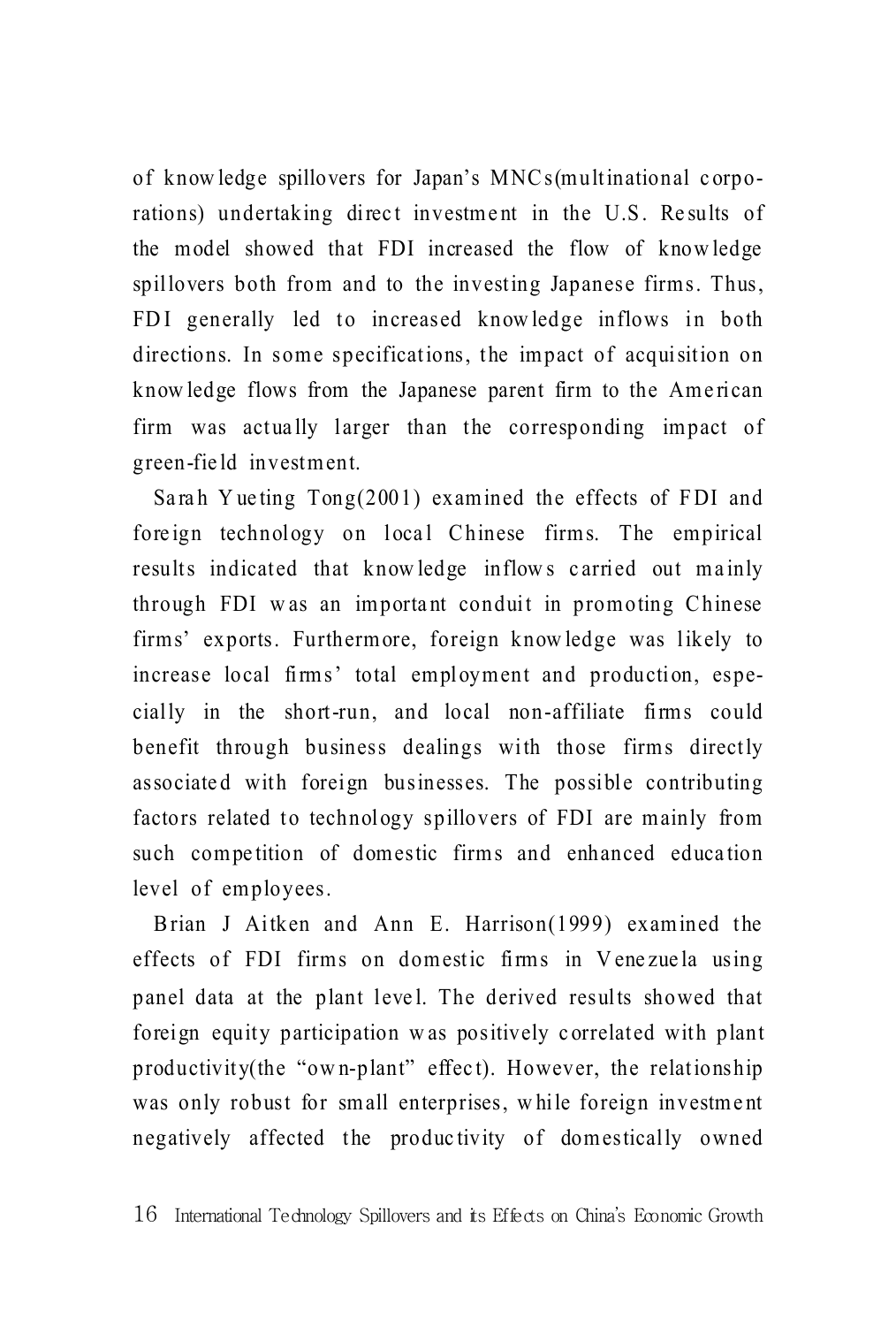plants. Thus, the net impact of foreign investment, taking into account these two offsetting effects, was rather small.

Magnus Blomstrom and Steven Globerman(1999) summarized the main proximate determinants of the "equilibrium" value of technological spillovers, and attempted to identify the magnitude and nature of FDI spillovers by various direct and indirect approaches. The direct approach was to relate productivity measures of host country firms or industries to the extent of foreign ownership in host country, and the indirect approach examined the aspects of interaction between MNCs and host countries such as (1) technology licenses, (2) vertical linkages, (3) "copying" of technology introduced by foreign investors, (4) impact of FDI on host country market structure, especially competitiveness,  $(5)$  labor training, and  $(6)$  performance of research and development  $(R & D)$  by MNC affiliates in the host country. Blomstrom thought that the costs associated with absorbing foreign-developed technology should be negatively related to the technological competence of host country firms, while technological spillovers from MNCs should be positively related to the technological competence of host country firms.

Magnus Blomstrom and Ari Kokko(2001) discussed the relationship between FDI and human capital, and thought that the interaction between the two variables was complex and highly non-linear. Their study showed that FDI inflows created a potential for spillovers of knowledge to the local labor force. Besides, the level of human capital in host country determined how much FDI inflows it could attract and whether host country firms were able to absorb the potential spillover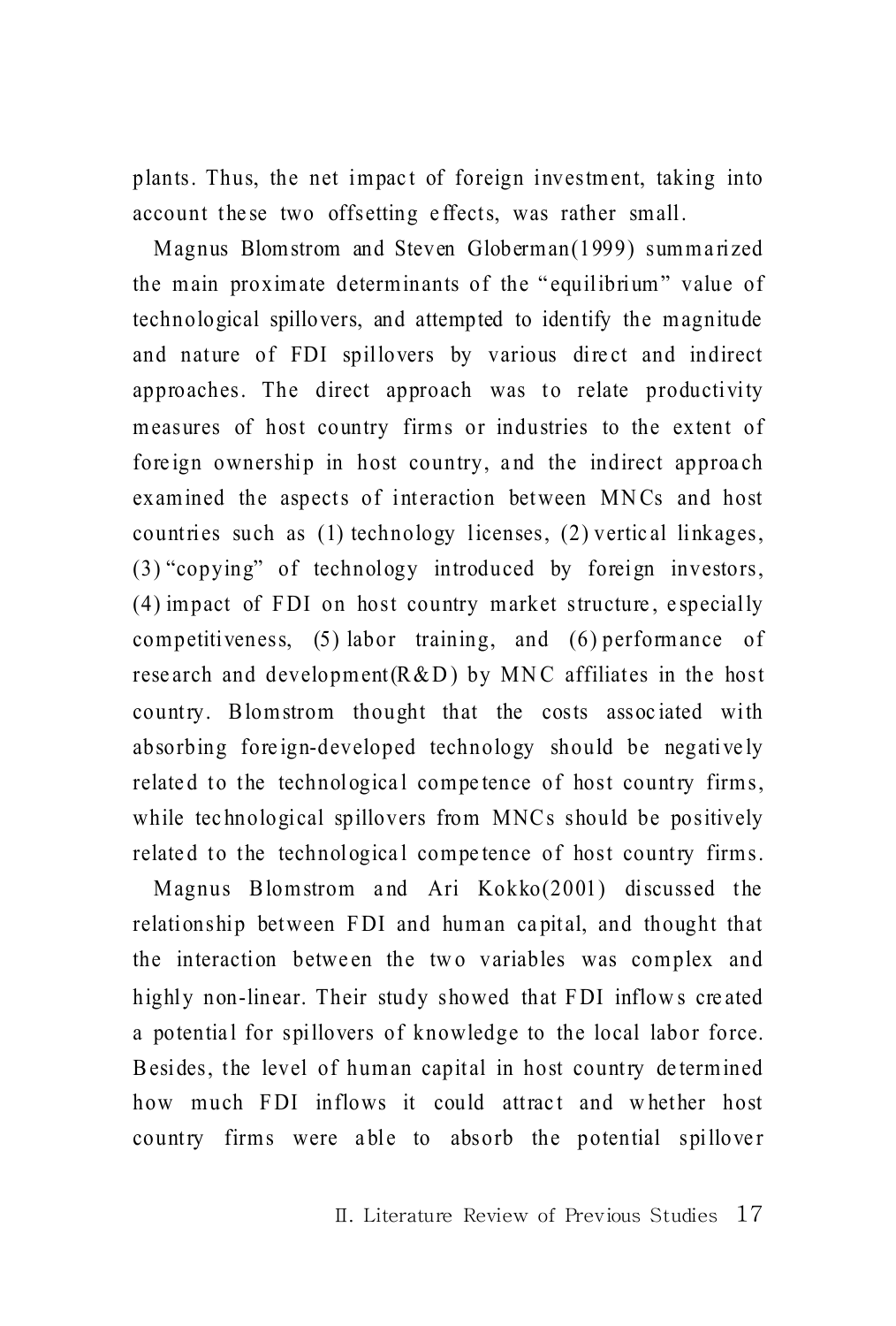benefits. Especially human capital that was relatively of a high level in host country may be able to attract large amounts of FDI inflows with technology-intensive characteristics.

Yasuvuki Todo and Koji Miyamaoto(2002) examined the knowledge spillovers from MNCs based on data sets at the firm level in developed countries. The derived results did not clearly represent the general consensus on the presence of technological spillovers from MNCs. Todo thought that a possible reason for the mixed results is that active diffusion did not adequately address domestic and foreign efforts. But R&D activities and development of human resources conducted by MNCs stimulated knowledge diffusion from MNCs to firms of host country. In addition, R&D activities carried out by domestic firms also promoted knowledge diffusion from MNCs. Thus, knowledge diffusion from MNCs required domestic and foreign efforts in R&D and development of human resources

Wilbur Chung(2002) identified technology transfer of FDI in U.S. manufacturing industries through examining the influence of industry conditions and investing firms' motives. The derived results indicated that the relatively less competitive industries experienced productivity growth, but productivity growth stagnated in more competitive industries.

Sonathan E. Haskel and Sonia C. Pereira(2002) examined productivity spillovers from FDI to domestic firms through using plant-level panel data covering the U.K. manufacturing from 1973 to 1992. The results showed that there exist significantly positive effects between domestic plant's TFP and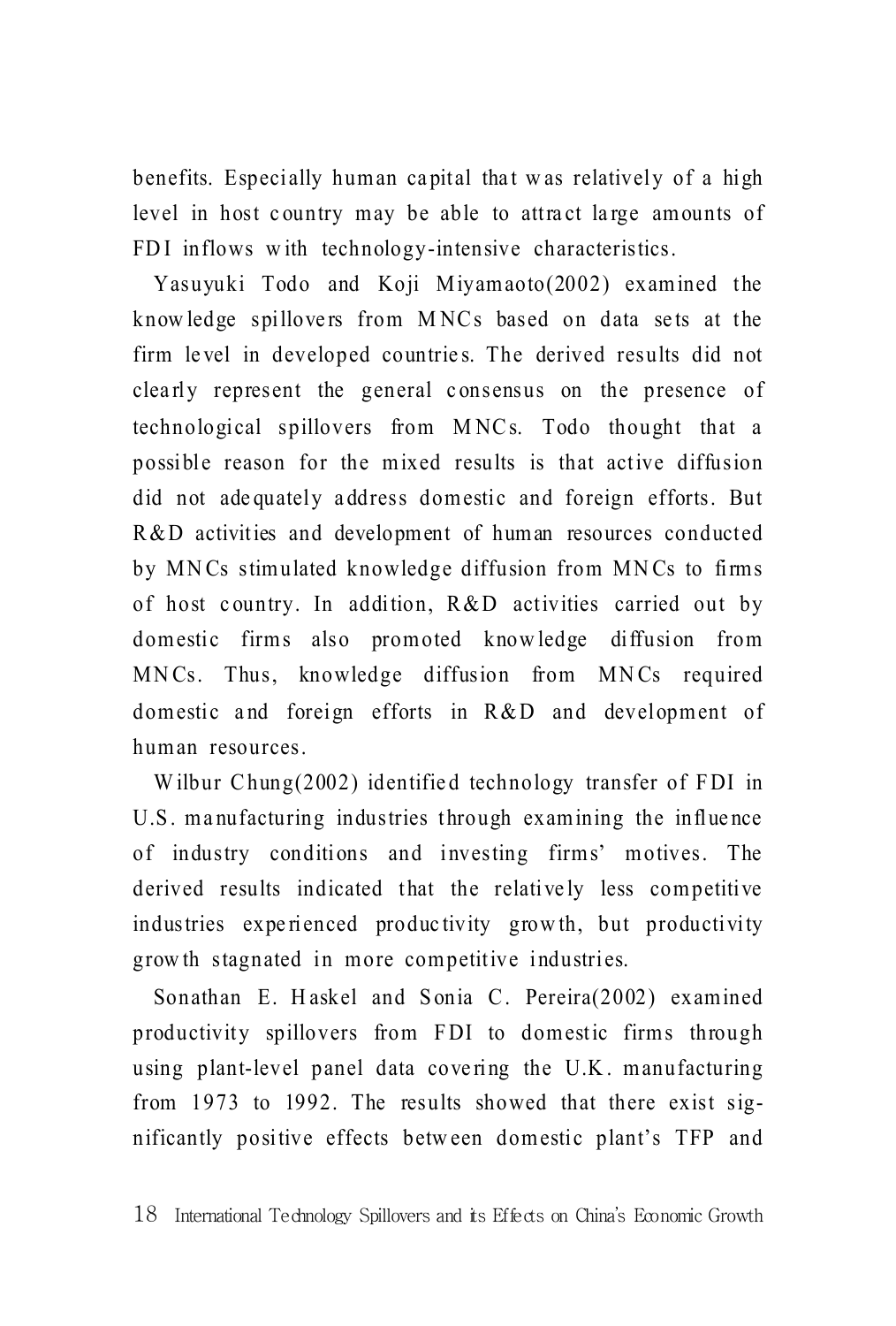the foreign share of employment in a particular plant's industry. Furthermore, evidences were found showing that FDI spillovers took time to permeate to domestic plants. Nevertheless, no significant effect was found between foreign plant's TFP and the foreign share of employment in the plant's industry.

Ali  $U \text{gur}(2000)$  thought that FDI not only had significant direct effects on capital information, employment and trade in host country, but more importantly suggested that there were indirect effects for certain host countries in respect of the change of technological spillovers. B lomstrom also argued that the most important rea son behind host country's efforts to attract more FDI today is the desire to acquire modern technology, and the extent of linkages between MNC s and local firms were an im portant indicator of potential indirect effects of FDI on the host economy. Thus, Ugur thought that the externalities(*i.e.* productivity spillovers) that MNCs' investment generates enhanced the productivity of indigenous firms. By examining the productivity spillovers from MNCs to local firms in Ireland, he m easured the rate and direction of technical change and the extent of technical inefficiency using stochastic frontier production functions.

Donald J.S. Brean and Jerermy a. Ieonard(1998) thought that (R& D) and technological innovations that FDI yields are crucial to economic growth and prosperity, and also argued that R&D would be deficient without government support. Furthermore, tax incentives are thought to be an effective way in inducing more  $R&D$ , and the social economic benefits of tax-induced  $R&D$  are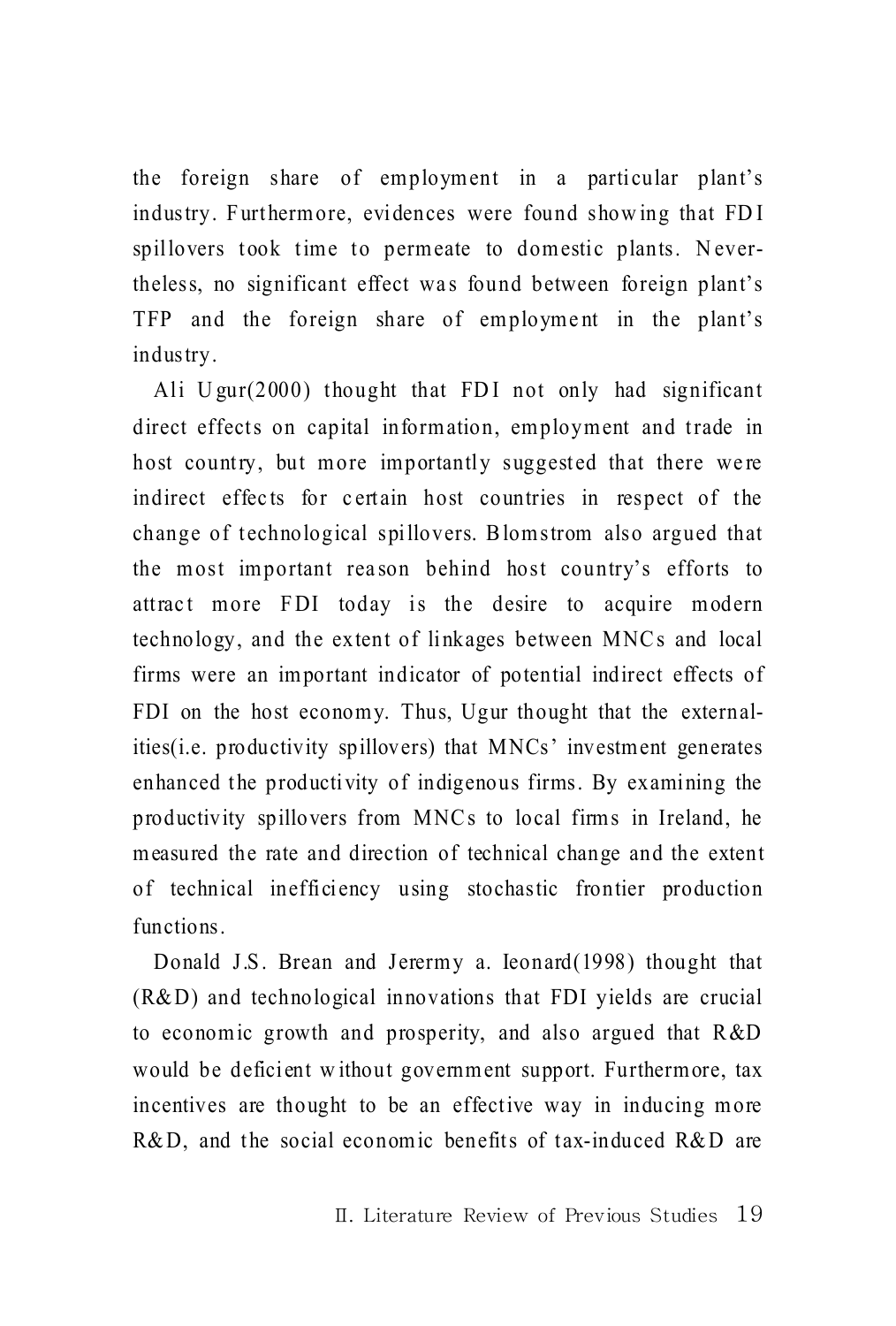greater than the cost of the tax-incentive itself. His modeling results showed that nearly 70% of the observed growth of Canadian total factor productivity(TFP) from 1964 to 1986 was due to spillovers generated by U.S. R &D activities. W ith trade as the vehicle for international R&D spillovers, U.S. R&D efforts are almost as important for Canadian productivity as they are for the U.S. itself.

Simeon Djankov and Bernard Hoekman(2000), by estimating the production function and using TFP as a proxy measure for technology transfer, argue that foreign investment has the predicted positive impact on TFP growth of host firms, and the larger the MNCs is relative to the domestic industry, the easier the learning, w hich creates strong incentives to transfer technology to subsidiary as profits are expected to higher if more advanced technology is used.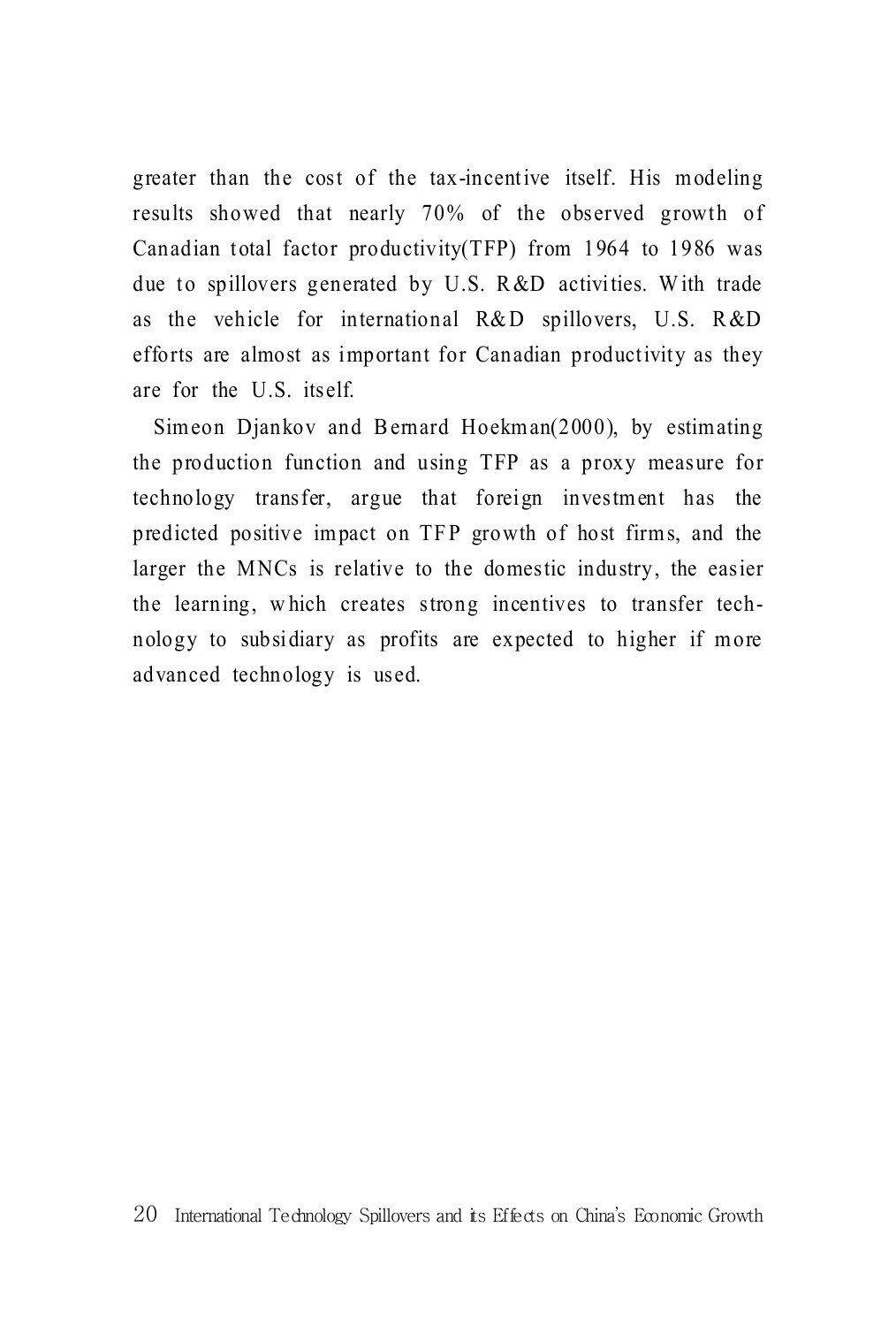## Ⅲ. Technological Spillovers from FDI Enterprises and its Effects on Economic Growth

#### 1. Review of Economic Growth Theories

Since the concept of technological progress was first introduced into neoclassical growth models(Robert Solow, 1956, 1957 and T. Swan, 1956), the knowledge creation and technological progress have been regarded as central determ inants of economic growth. However, in the neoclassical m odel, technological progress has been thought of as an exogenous factor, and also has received only a passing discussion. In addition, another significant feature of the neoclassical model is that the accumulation of labor, capital, and other production factors with diminishing returns to scale or constant returns to scale, allows the economy to converge to a steady state equilibrium, where the level of per capita income is determined by savings and investment, depreciation, and population growth. In such a sc enario, there is no permanent income growth. Per capita income grow th is thought to oc cur as the economy moves towards its steady state. On the other hand, increases in sa vings, investment and reduction in population growth rate shift the economy to a higher steady state income level. From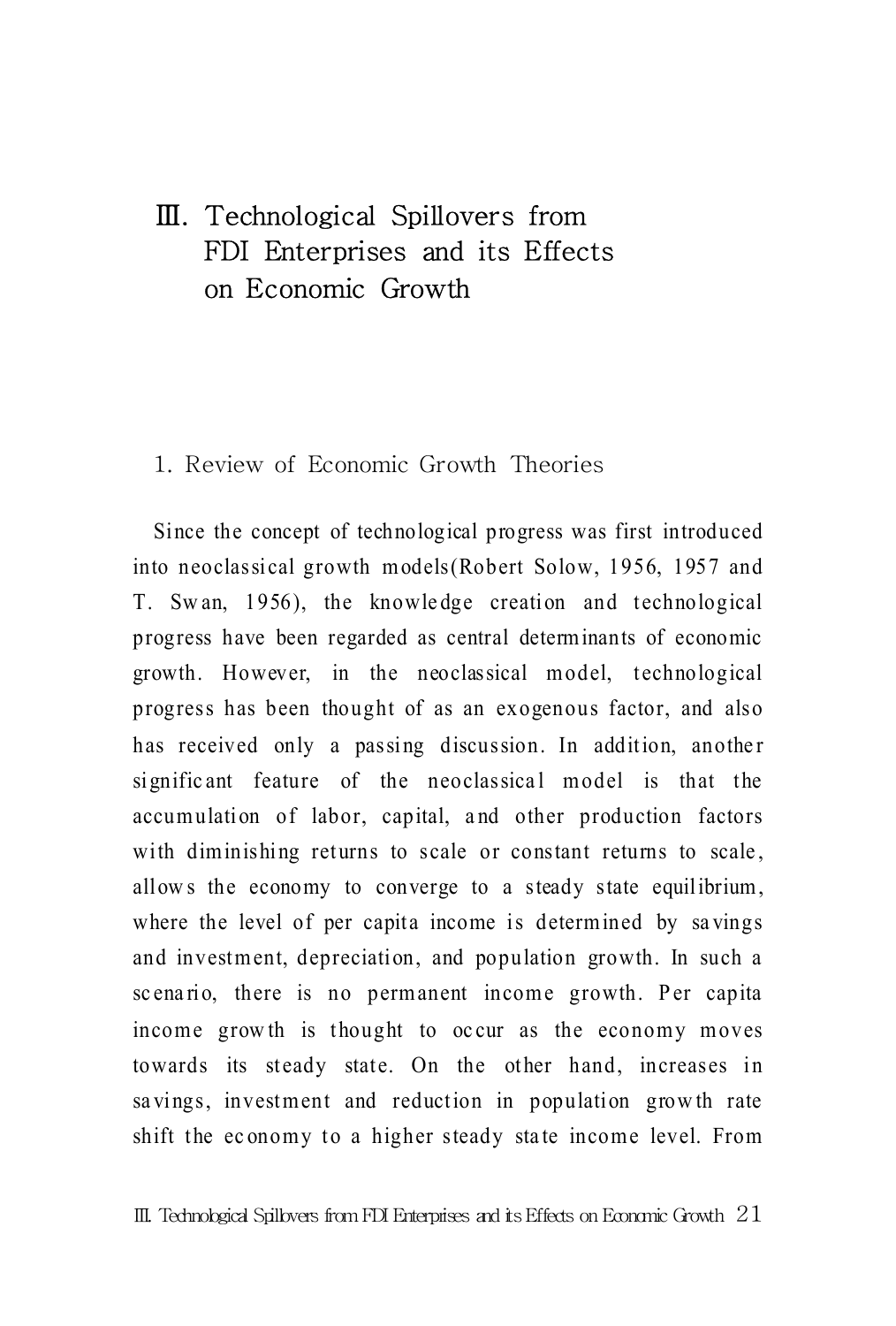the viewpoints of developing countries, low income and development levels are not only consequences but also causes of low savings and population growth rates. As a result, convergence in per capita income levels cannot occur unless technological progress convergence happens as well. In sum, the neo-classical model stresses the accumulation of capital, broadly defined, as the source of growth. An important prediction of this model is convergence, that is, the tendency for poor economies to catch up with rich ones. However, the model is less interesting in its predictions about long-run economic growth, which depends entirely on unexplained factors, specifically, the exogenous rate of technological progress.

In contrast, modern growth models regard technological progress as an endogenous variable with constant return or increasing return to reproducible factors as a result of the accumulation of knowledge. Thus, knowledge is a public goods to some extent, and R&D, education training, and other investments in knowledge creation is thought to help generate externalities which are the sources of increasing returns to scale for labor and physical capital.<sup>1</sup>) Based on these assumptions, an economy may experience positive long-run growth instead of merely converging to the neoclassical steady state where per capita incomes remain unchanged. In sum, the new endogenous growth models focus on the origins of technological change, and stress technological advancement

<sup>1)</sup> See Romer(1989 and 1990), Lucas(1988) as well as  $Barrow(1995)$ .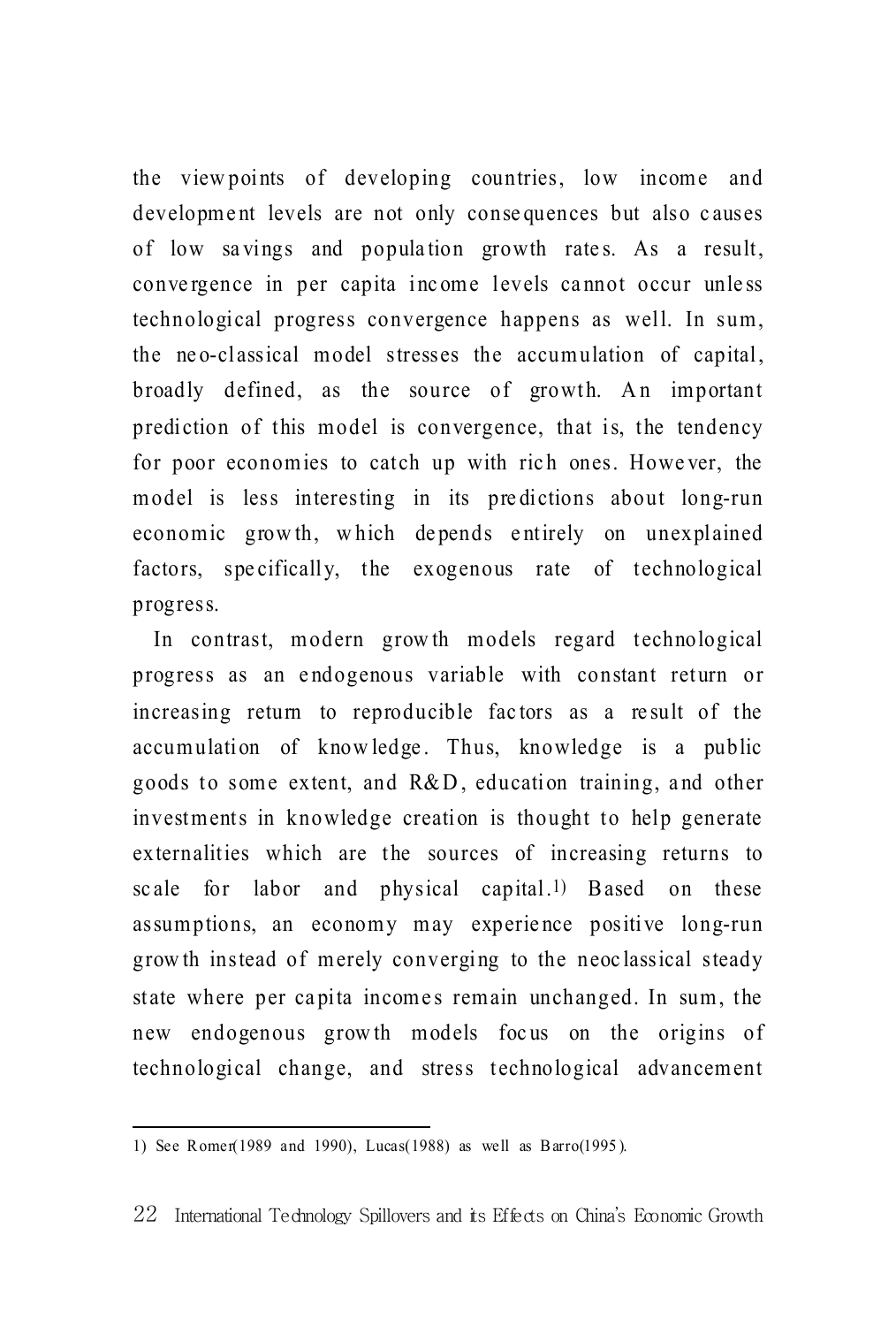amounting to the creation of new ideas. That is, some type of imperfect competition or even monopoly power over new products or processes is seen as necessary for motivating the disc overy of better technologies. Numerous models have been developed along these lines, and have collectively been described as "endogenous growth models" because they determine within the model the rate of technological change and, consequently, the economy's long-term growth rate.

### 2. Role of Foreign Direct Investment in the Economic Growth

Many empirical studies indicate that technological change and transfers are important determinants of economic growth. MN Cs are responsible for much of this technological accumulation, yet the neo-classical growth theory rarely acknowledges their important role. FDI does not only influence the long-run growth rate, but also the level of income. An exogenous increase in FDI generally tends to increase the amount of capital and output per person, but this would only be temporary, as diminishing returns on the marginal product of capital would impose a limit on growth. FDI can influence the long-run growth rate only through technological progress or growth of the labor force, which are both considered exogenous. In contrast, in the endogenous grow th theories, know ledge and technology are expected to generate growth endogenously. Thus F DI influences economic grow th through such variables as  $R & D$  and human capital. Via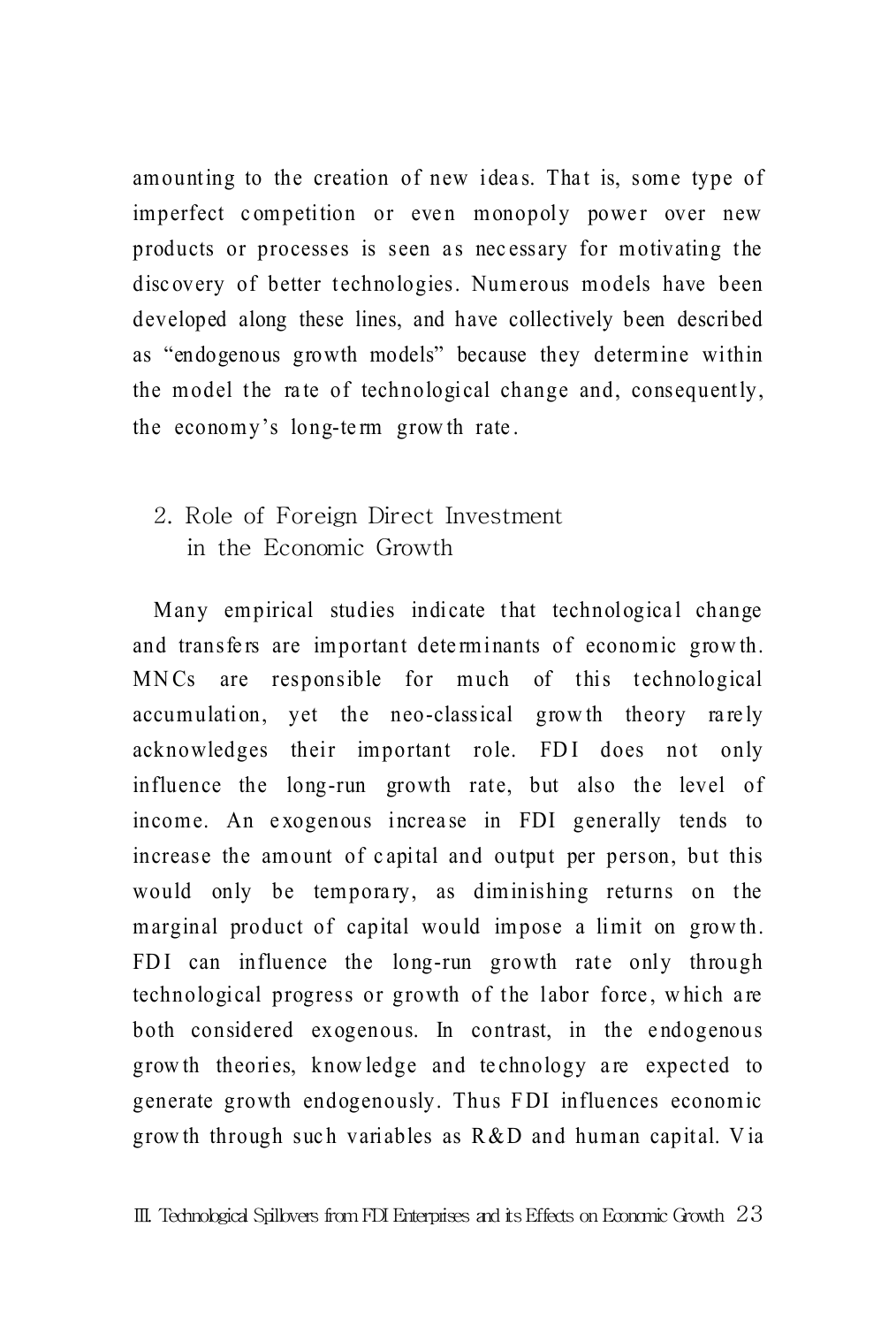the form of subc ontracting, joint ventures and strategic alliances, tec hnological lic ensing, imports of capital goods and migration, the technological transfer and te chnology spillovers can occur. Thus, endogenous growth models suggest that FDI can speed up the development of new intermediate product varieties, raise product quality, facilitate international collaboration on  $R & D$ , and introduce new forms of human capital. That is, with the firms' accession to finance and a wider range of interm ediate products, FDI can increase productivity di rec tly in the foreign investment firms and indirectly in local enterprises through knowledge spillovers. As a result, the existence of technology transfer and local spillovers can prevent the unbounded decline of the marginal productivity of capital suggested in conventional growth theory, thereby making endogenously driven long-term growth possible.

Furthermore, while diminishing returns prevail inside the enterprise, va rious externalities outside the enterprise can provide the necessary positive feedback to sustain growth in the long run. MNCs can create such positive externalities for the local economy when they transfer new technology and organiz ational form s directly to their affiliate firm s. Thus, the role of FDI in generating these externalities is important to prom ote growth. E specially, the new interm ediate and capital goods in international trade le ad to R& D spillovers and higher productivity growth. Some recent evidences show that the composition of imports appears to influence productivity grow th, and domestic R&D also has a greater influence on productivity growth than foreign R&D. Recent studies based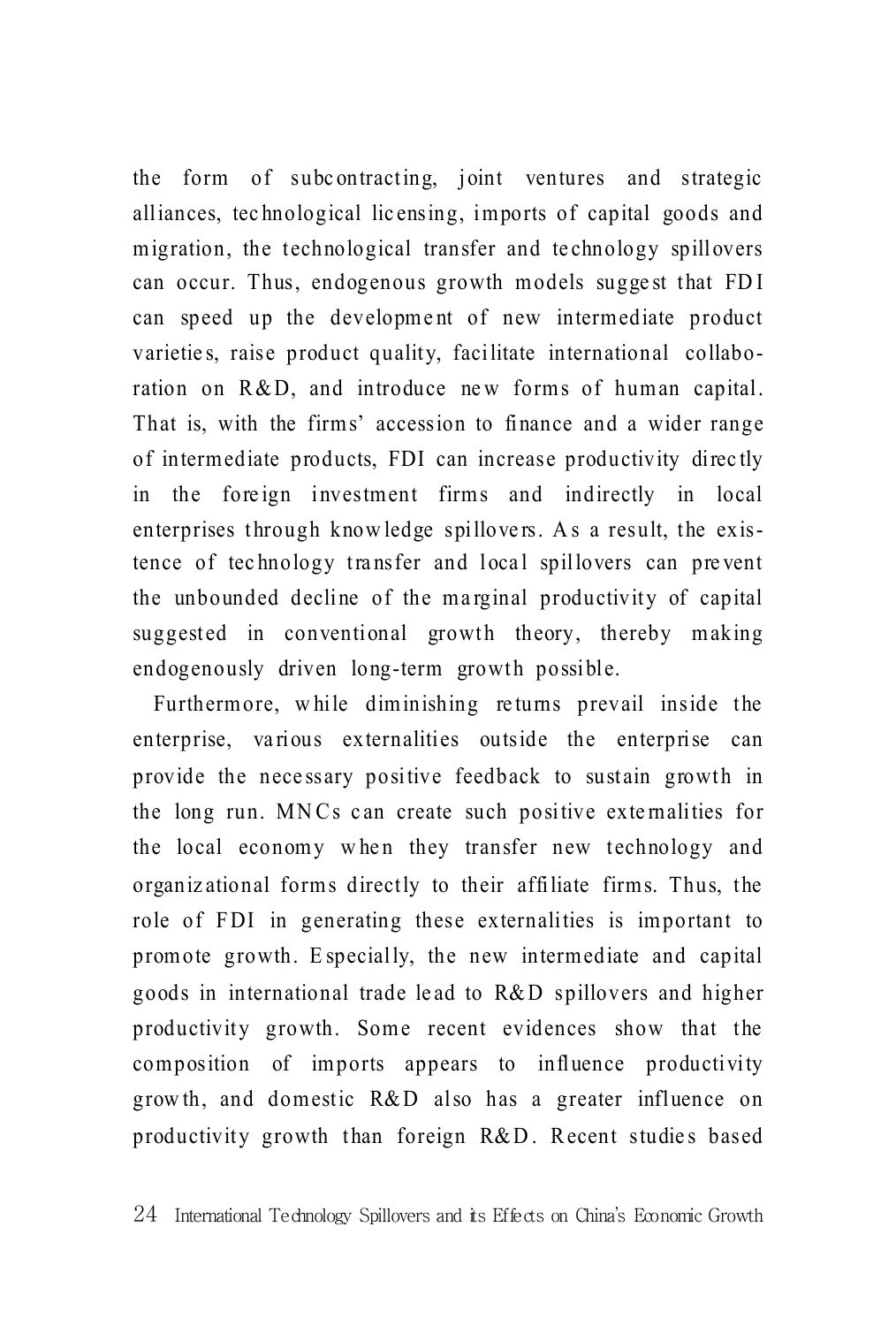on the endogenous growth models show that technological transfer and technological spillovers from FD I tend to promote long-run growth, but in some cases this crucially de pends on the stock of human capital and the absorptive capacity of firms in host countries. Some empirical studies also indicate that the scale effects found in industrial data show that direct transfer of technology to FDI firms may be more important than spillover effects from FDI firms to the domestic economy.

#### 3. Technological Spillovers from FDI Enterprises

Num erous recent studies show that MNCs play an important role in transferring technology, especially concerning the most advanced countries. Furthermore, the environment of host country is an important factor for the effective diffusion of technology to host economy, and technological spillovers occur directly through linkages with the host country, labor market and degree of com pe titive pre ssure.

In general, technological transfers from FDI firms have twoway effect-direct or internal, and indirect or indirect spillovers. The former involves the ownership and control, while the latter concerns other firms in host economy. The two spillovers have positive effects on the diffusion of technology. MNCs can encourage technical change and technological learning directly through the transfer of new technology and organizational skills to their affiliates firms. The absorptive capacity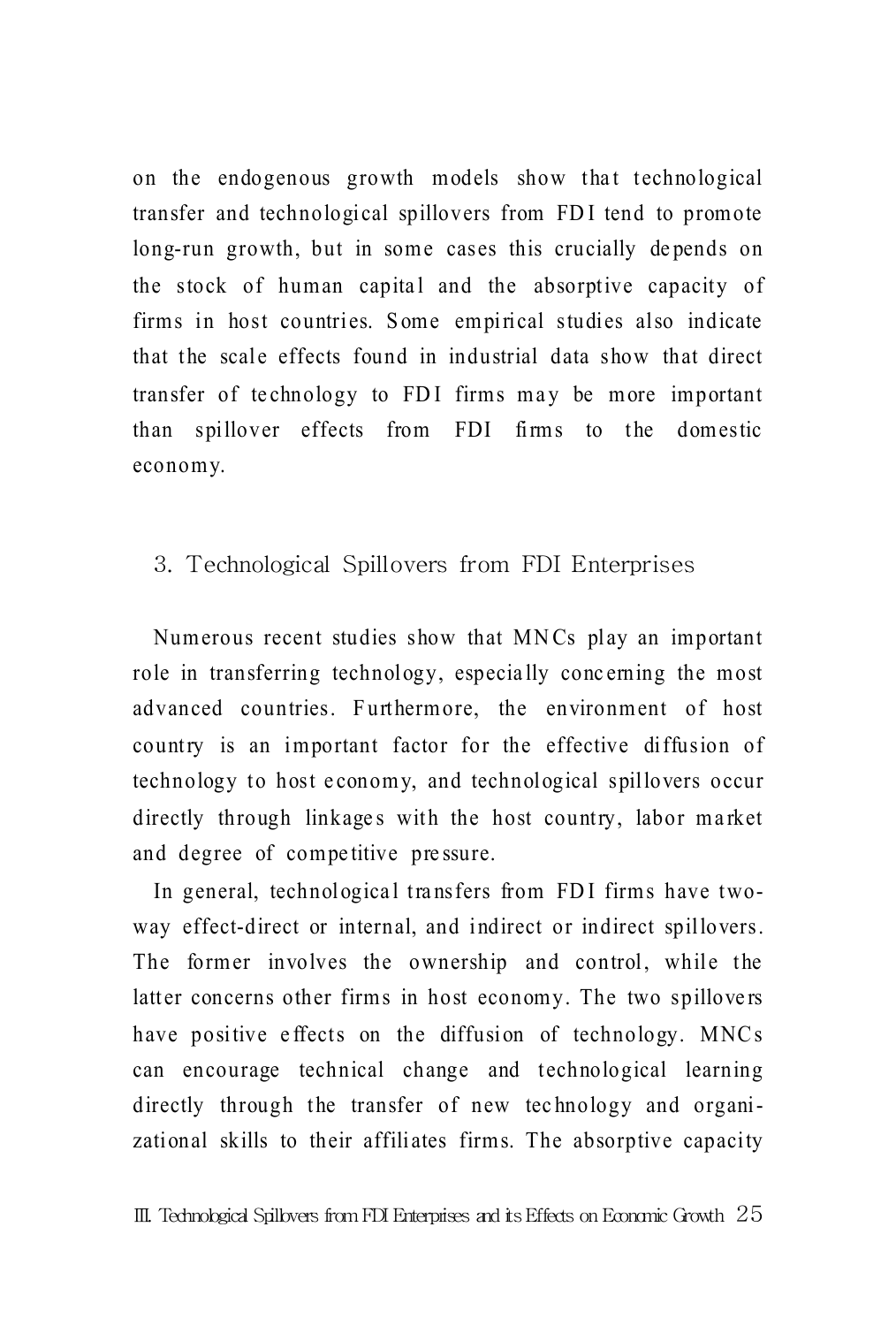is influenced by such factors as knowledge, skills and experiences of FDI firms and these determine the pace of technological accumulation within the enterprises. These direct effects can appear as changes in productivity, industrial structure, R&D expenditure and the composition of exports.

Technological spillovers can occur between firms that are vertically integrated with the MNCs by the inter-industry spillovers or in direct competition with it(intra-industry spillovers). These can increase technical change and technological learning in at least four ways: 1) competition with the foreign affiliate can increase intra-industry spillovers by stimulating technical change and technological learning, 2) cooperation between FDI firms and upstream suppliers as well as downstream customers increases technological spillovers, 3) human capital can spillover from FDI firms to host firms as skilled labor moves between employers, and 4) there is the demonstration or imitation spillovers.

Beside the technology spillovers aspects of FDI as described above, the training of MNCs' employees is also thought to be an important channel of technology spillovers of FDI. General and cognitive skills are particularly important determinant of the amount of training undertaken, since a relatively high level of education reduces the cost of further training while raising expected benefits. Competition is another important factor-firms that are protected from international or domestic competition are less likely to invest in costly training programs.

Productivity and technology spillovers are not automatic consequences of FDI, however. Rather, FDI and human capital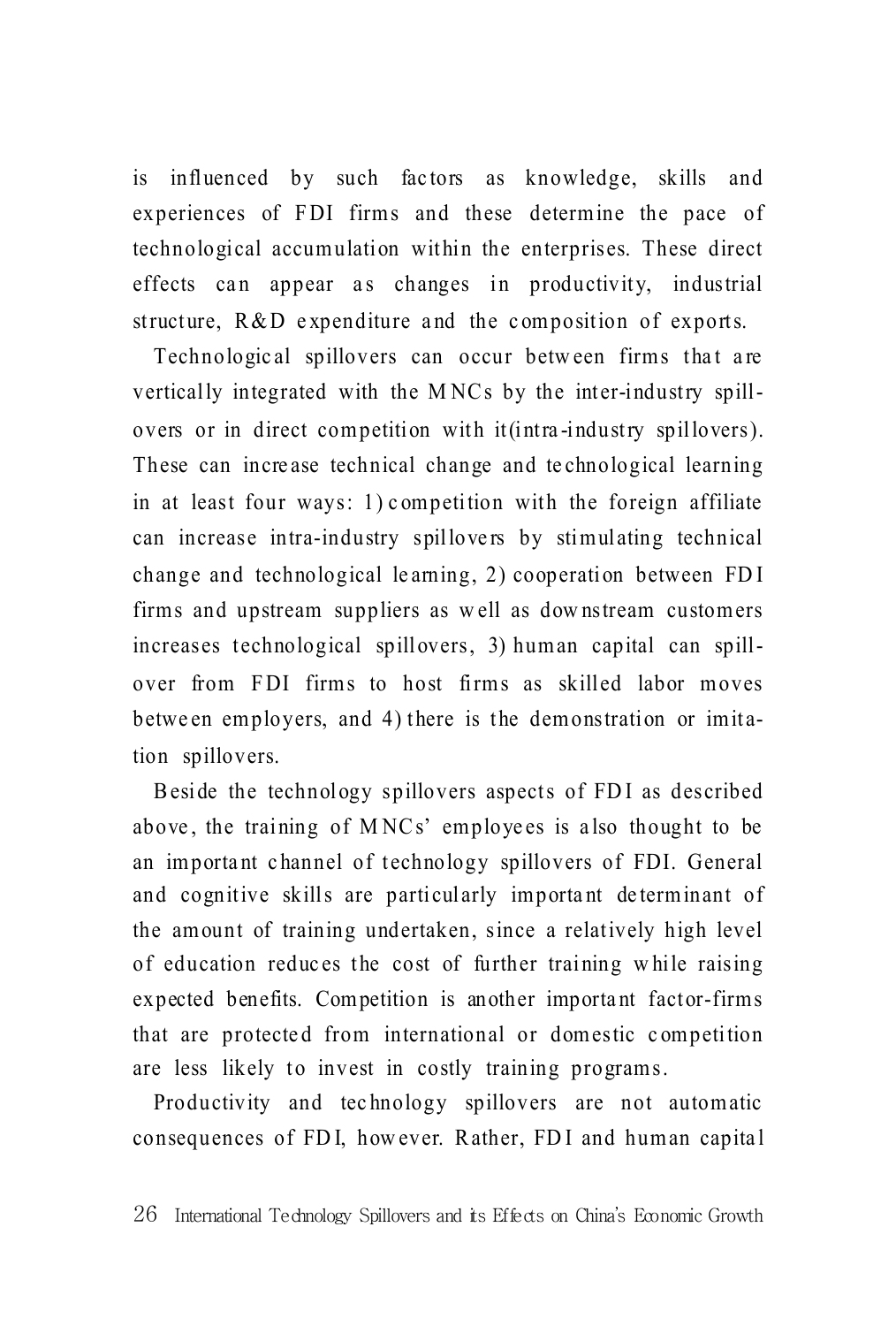interact in a complex manner(through some non-line ar relationship between them), where FDI inflows create a potential for spillovers of knowledge to the local labor force, at the time as the host country's level of human capital determines how much FDI it attracts and whether local firms are able to absorb the potential spillover bene fits.

However, not all MNCs activities lead to technological transfer and positive spillovers. M NC s can have a negative impact on the direct transfer of technology to FDI firms and reduce spillovers from FDI in the host economy in several ways. Especially, in some cases, FDI firms can even eliminate competition by crowding out the host product. It may also limit exports to competitors and confine production to the needs of MN Cs.

In sum, past studies concerning technology spillovers of FDI mainly include the two aspects when identifying the magnitude and nature of technology spillovers. The direct approach is to relate productivity measures of host c ountry firms, as well as the extent of foreign ownership in the host c ountry. The indirect approach is to examine different aspects of the interaction between MNCs and host country residents that are possibly relate d to F DI spillovers, i.e. the nature of technology spillovers of FDI in host country firms. These natures include aspec ts as follows:

#### **1) Technology lic ense s**

Host country firms obtain the equivalent of spillover efficiency benefits when purchasing or licensing technology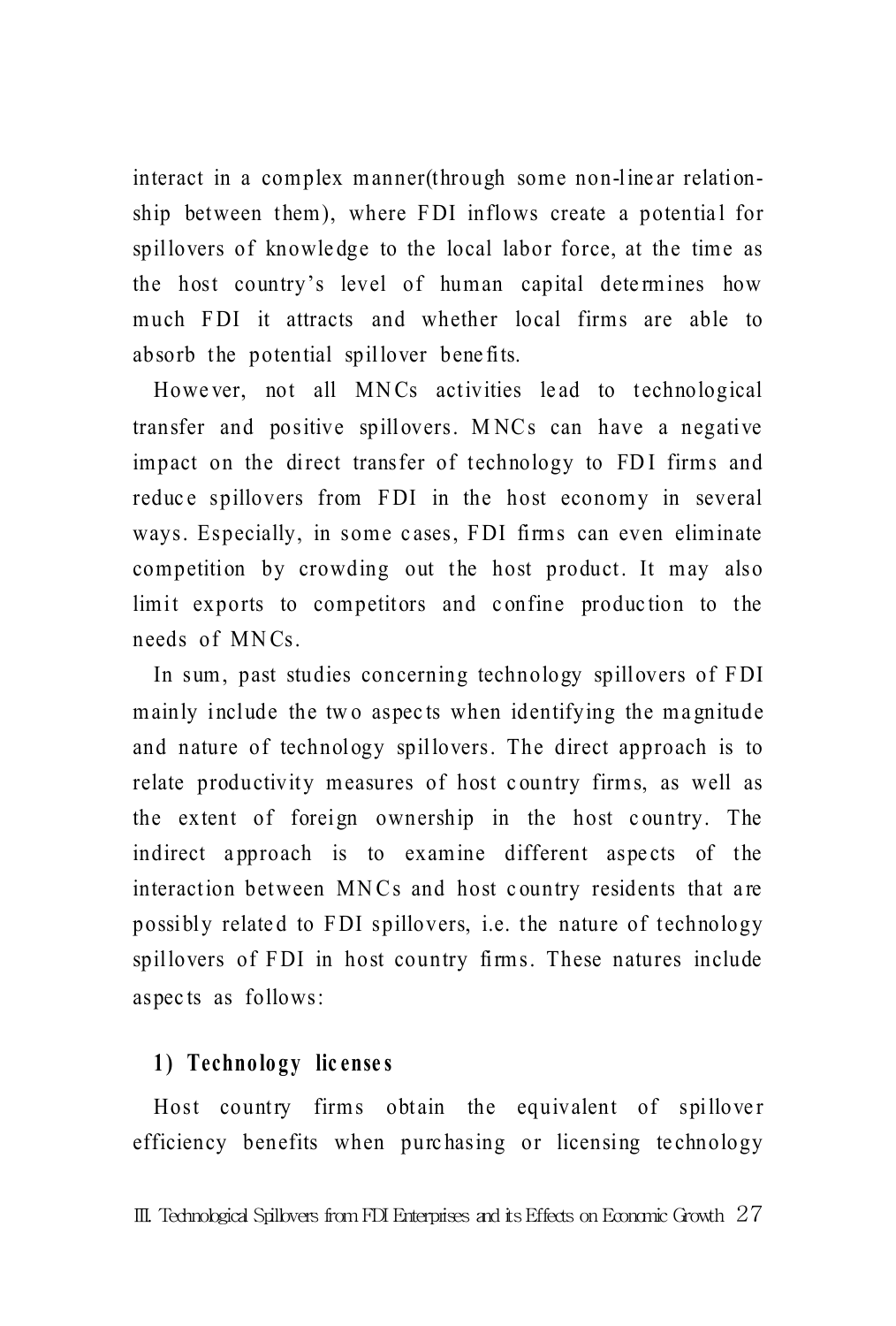from FDI firms at a cost. By doing so, host country firms presumably gain from improvements in efficiency. In fact, foreign investors appear to regard foreign investment and licensing as direct alternatives. For instance, in China's DVD and VCD manufacturing sector, Chinese firms are required to pay an extra \$10 for each DVD or VCD product sold in the international market as a compensation for technology licenses to foreign investors, because Chinese firms do not properly possess the crucial technology of building these products.

#### 2) Vertical linkages

The closer linkages between MNCs and domestically owned firms are presumed to enhance spillovers in the host country. For example, it is presumed that closer commercial ties between MNCs affiliates and "upstream" suppliers and "downstream" customers lead to a greater transfer of technical and commercial information to suppliers and customers. So to an extent, closer vertical linkages are associated with larger spillovers to host country firms.

#### 3) "Copy" of technology introduced by FDI

Related to issues of vertical linkages is the diffusion of technology associated with the early and successful introduction by MNCs affiliates. The successful introduction of new production techniques and new products reduces the subjective risk surrounding the adoption of the innovation and should therefore promote more widespread adoption throughout the population of potential adopters in the host country.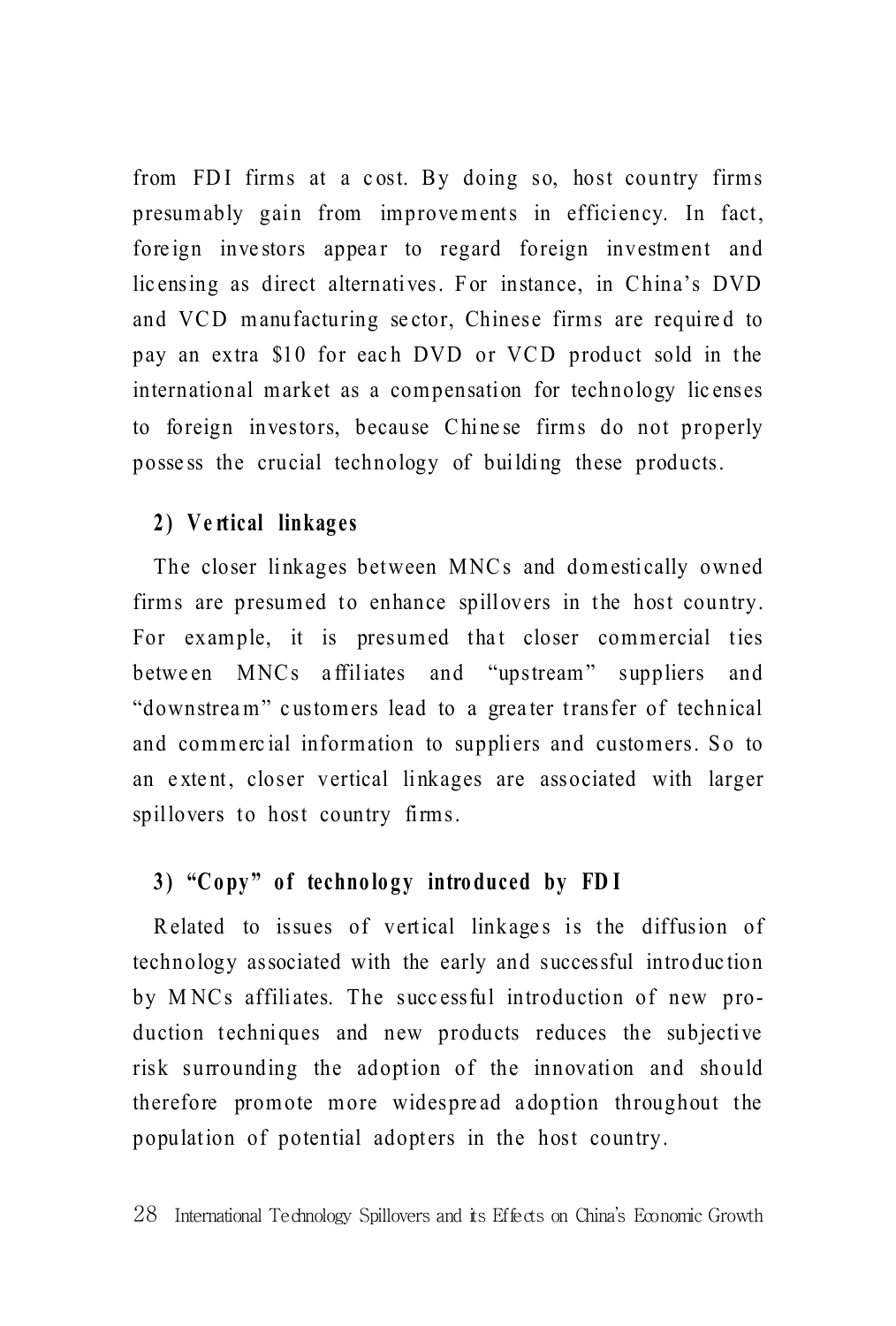#### 4) Impact of FDI on host country market structure,  **e speci ally c om pe titi v eness**

FDI could have important indirect impact by spillover efficiency benefits to the extent that it alters host county's market structures. Nevertheless, the failure to account explicitly for these indirect structural linkages may be a serious liability of existing literature.

#### **5 ) Labo r trai ni ng**

Generally, technology is embodied not only in machinery, equipm ent, patent rights and expatriate managers and technicians, but also in the human capital of the affiliate s' local employee s. In fact, MNCs may pay "efficiency wages" to productive employees in their affiliates in order to keep them from "defecting" to domestically owned competitors. For example, the mobility of employees from MN Cs in the computer and softw are industries contributes to spillovers, both within the industry and else where.

### **6)** Performance of research and development( $R & D$ ) by MNCs' affiliates in the host country.

A long-standing policy concern about foreign ownership is that MNCs will centralize R&D in the parent company and leave their foreign affiliates to perform a very modest amount of R&D that foc uses primarily on modifying the parent company technology for the foreign market. Domestically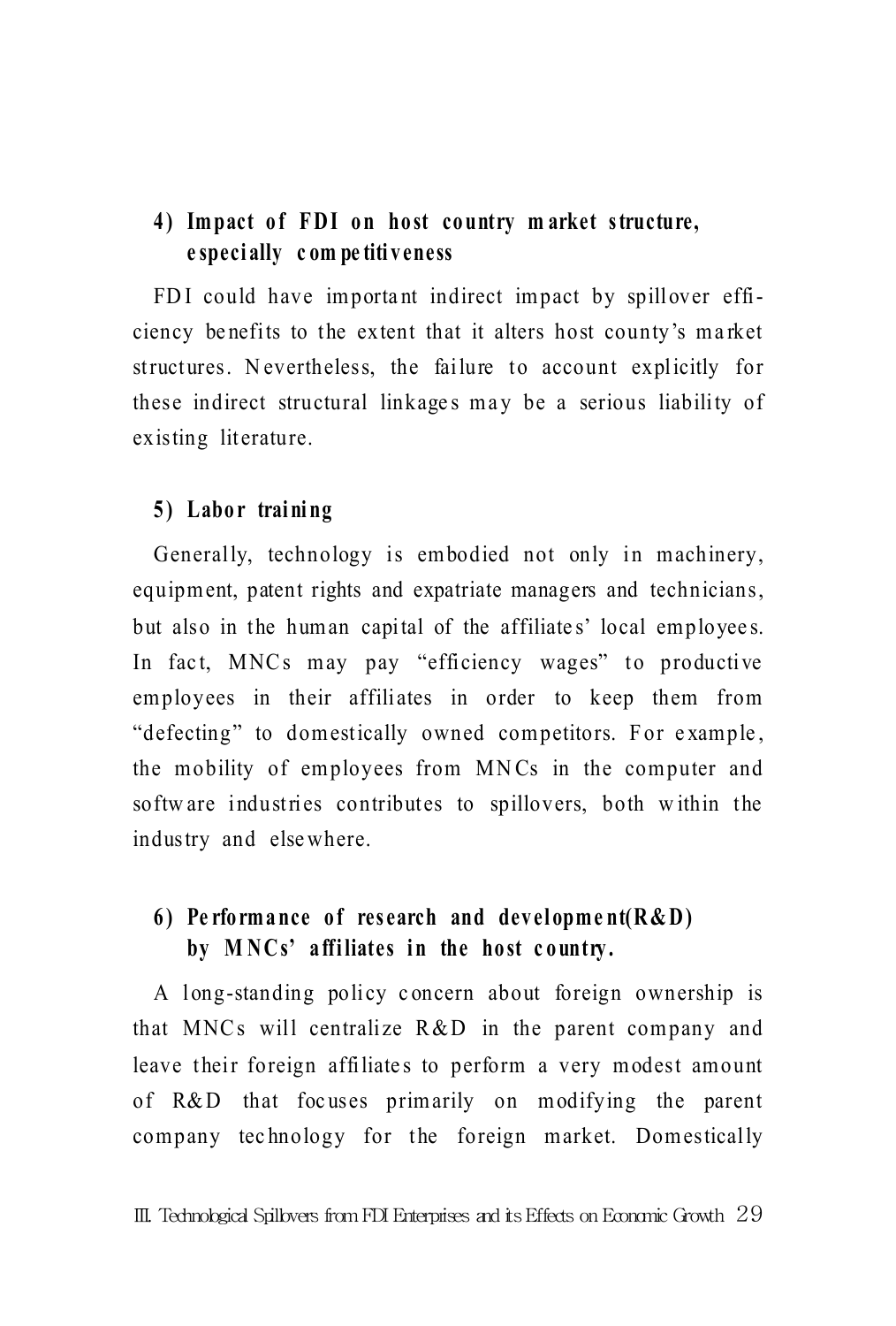performed R&D expenditures have been found to generate signific ant spillover efficie ncy gains.

Modern grow th theory is now largely built on models with constant or increasing returns to reproducible factors as a result of the accumulation of knowledge. The technological accumulations brought by FDI are considered endogenous, thereby differing from the a pproach of assuming exogenous increase of FDI on growth as in neo-classical models. Hence, technological progress generated by F DI is thought to be an important source of growth in the long run. Specifically, technical change and R&D are the most im porta nt determ inants of economic growth.2)

<sup>2)</sup> See J. Temple(1999), "The New Growth Evidences", *Journal of Economic Literature*, 37 (1), pp.112-156.

<sup>30</sup> International Technology Spillovers and its Effects on China's Economic Growth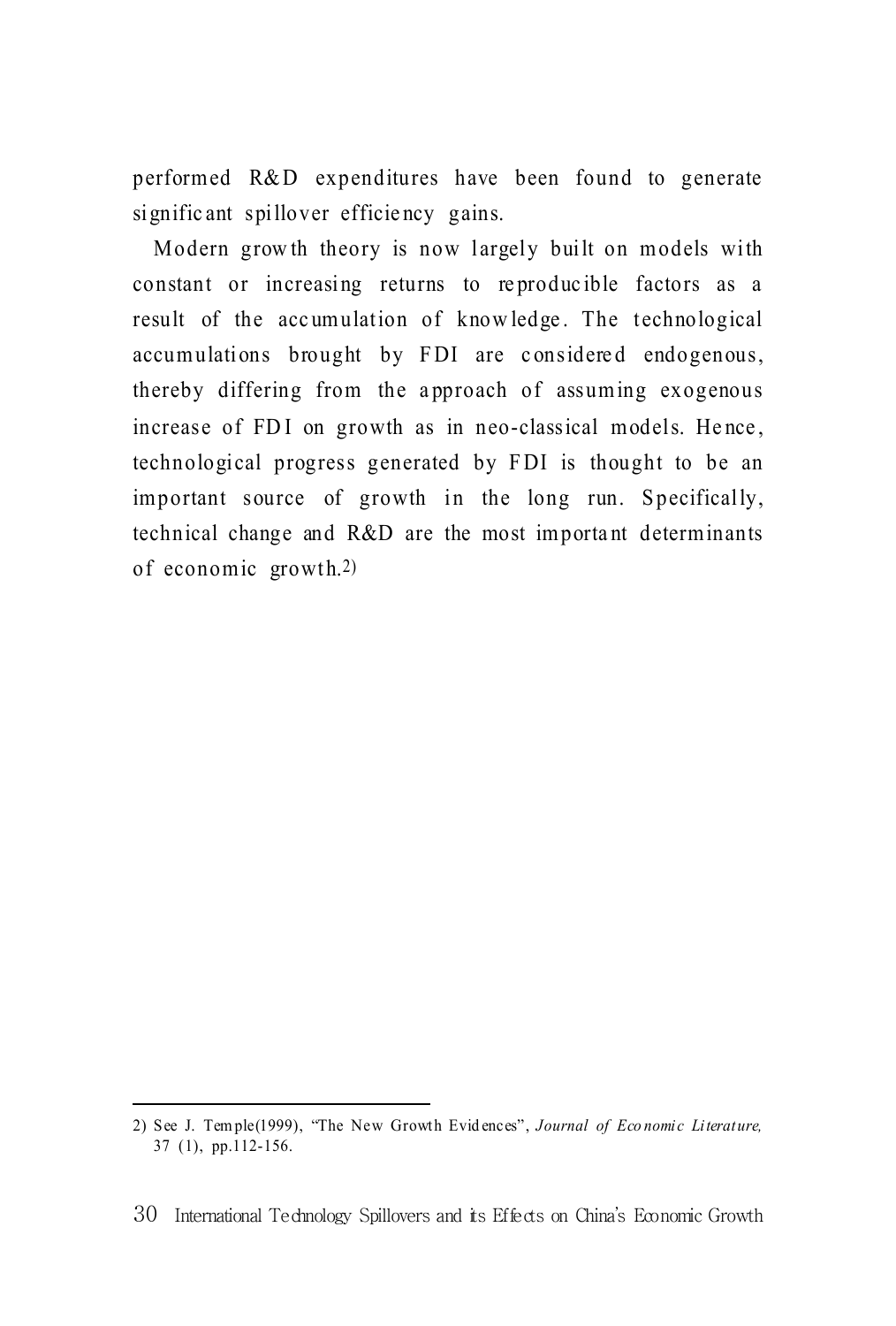## Ⅳ. Statistical Methodology

The framew ork of models used here are mainly based on approaches in the literature including Ishaq Nadiri and Se ongjun Kim's G-7 model(1996) of R&D spillovers integra ting trade pattern and return rate of  $R & D$  investment, the GNP function approach suggested by Burgress(1974) and Kohli(1978), the technological spillover models proposed by Coe and Helpman(1995), Frank Lichtenberg(2001), Bernstein and Nadiri  $(1988)$ , Bernstein and M ohnen $(1994)$  and so on. Total factor productivity<sup>3)</sup> is measured by estimating the residual term of the production function.

### 1. Measuring of Productivity in China's Provincial Data level

Productivity is regarded as the residual of production function, which is used to estimate the effects on economic grow th resulting from technological progress. Specification of the production function is used as a determinant in measuring

<sup>3)</sup> See Seng R ok Park, 2003 , "Economic Performance of Korean Firms and Ev aluation of R estructuring Tools during Financial C risis", as well as Lee-in Chen Chiu, 1999, "Determinants of Total Factor Produ ctivity of FDI in China: Im plications for East As ia's C apability on International Production".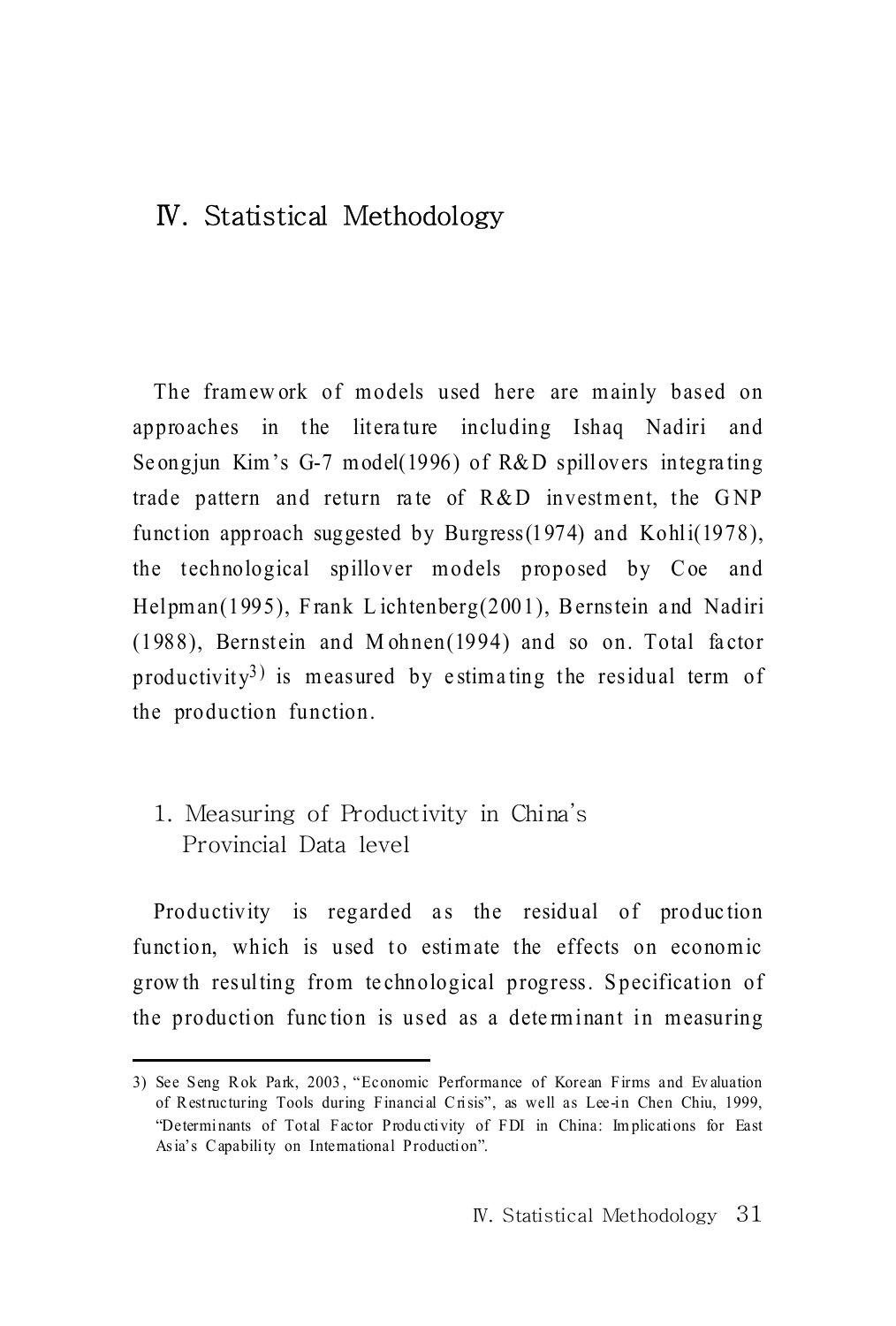total factor productivity(TF P). In order to examine production efficiency, scale economies, and technological change, the production frontier approach as developed by Farrell $(1957)$  is also adopted here. The early studies assume the frontier is an im portant determ inant, and a stochastic frontier m odel is develope d.

B ased on the c harac teristics among the different production functions,  $4$ ) the translog production function, which is the more general and flexible functional form of Cobb and Douglas' production function(1928, 1934) extended by Christensen, Jorgenson and Lawrence J. Lau(1973), is applied in estimation of produc tivity in China's provinc es. In this study, we use China's provincial panel and cross-section data to estimate production te chnology in order to examine and compare the effects under different framew orks.

The basic formula of the Cobb-Douglas production function is shown in equation  $(1)$ .

$$
Y = AK^{\alpha}L^{\beta} \tag{1}
$$

where,  $Y$  denotes annual output of China's provinces;  $L$ denotes labor employed; *K* denotes capital stock. If  $\mathbf{u} + \mathbf{b} = 1$ , then this production technology is considered as exhibiting

<sup>4)</sup> In the results es timated by these models, not all the deriv ed results are reasonable for interpretations of situations in C hina's provin ces. So we decide to cho ice the better one from such as Solow model Cobb-Douglas function etc. in the estimated res ults translog production function - to measure the productivity of China's provinces, this is mainly based on consideration that translog function has less constraining for the variables of models such as distribution of residual etc. these properties are very suitable to the proces sing of cross sectional data sets in the studies.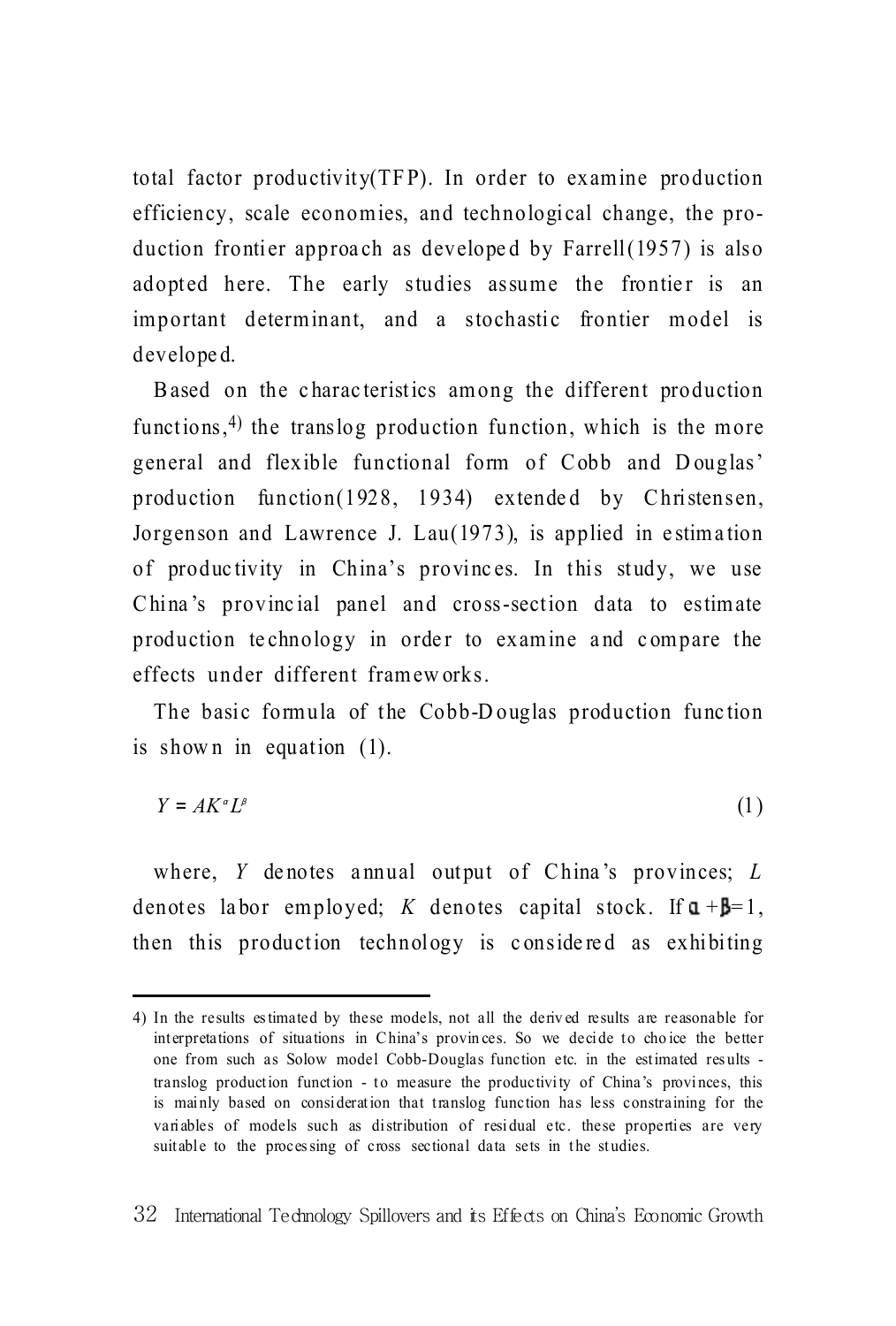constant returns to scale,  $A, \mathbf{u}$  and  $\mathbf{b}$  are parameters determining the production technology, and respectively express scale economies, output elasticity of labor and capital. The general form of this production function may be expressed by equation  $(2).$ 

$$
Ln(Y) = \alpha_0 + \alpha_L Ln(L) + \alpha_K Ln(K) +
$$
  
(1/2) $\alpha_{LL}(Ln(L))^{2}$  + (1/2) $\alpha_{LK}(Ln(K))^{2}$  +  $\alpha_{LK}(Ln(K))(Ln(L))$  (2)

where,  $\mathbf{u}_0$  is the output elasticity for input factors used to measure TFP of China's provinces; L denotes labor employed of China's provinces<sup>5)</sup> in ten thousand persons; K denotes total fixed asset investment of China's provinces consisting of domestic and foreign fixed asset investment, and is measured in 100 million Yuan RMB; Y denotes the output of China's provinces in 100 million Yuan RMB.

The form of production function above is called the transcendental logarithmic production function, or translog production function. Based on the special properties of this function, it is often used to quantitatively determine technological progress as well as other factors such as the effects of labor, human capital stock and other social capital stock on productivity.

<sup>5)</sup> This notion is different from the concept "Staff and Workers". Here, the labor employed expresses the persons employed in various units, such as fully-employed staff and workers, re-employed retirees, teachers in schools run by the local people, foreigners and Chinese compatriots (Hong Kong, Macao, Taiwan), part-time employees and employees of other units working temporarily at current posts as well as employees holding the second job, but exclude the staff and workers leaving their working units while keeping their employment relation. Thus, this indicator shows total laborers engaging in production or other operations in various units in China's provinces.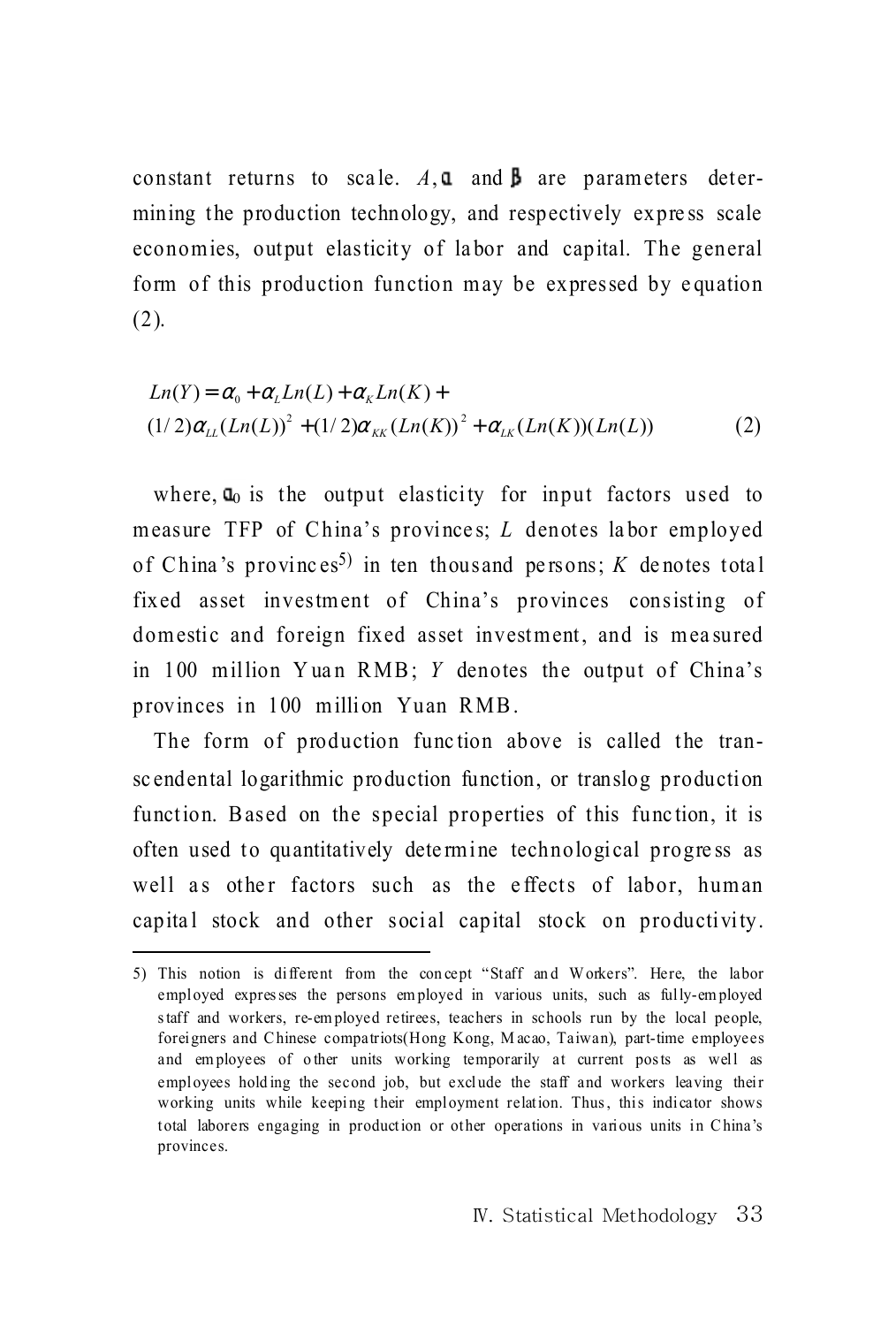$Solow(1957)$  measured the total factor productivity through examining the residual term of the Cobb-Douglas production function, and pointed out the well-known "Solow Residual term".6) R ecent literature following a similar fashion is Mankiw and Rom er (1992). *Y*. Konishi and *Y*. Nishiyam a(2002) found interesting rela tionships via comparing Japane se output elasticities of input factors over the period 1965 to 2001 between the Cobb-Douglas and Translog production function: production tec hnology derived by the translog produc tion function seems to have been changing over time, so that it is thought that not only the parameters, but also the functional form could also be different across time. In contrast, the labor and capital productivity show a surprisingly close mirror image, and the parameter associated with labor has been increasing, while that associated with capital has been decreasing. Their studies show that the Cobb-Douglas production function fits the data well over the time series, and has a clear mirror image, although the model is not assumed to exhibit constant returns to scale  $(1 + \beta = 1)$ . Because of the variation of the property of production technology over time, modeling of production technology based on the translog production function seems to be more reasonable, and the derived results of the Cobb-Douglas production function seems to be nested in the translog production function. Productivity

<sup>6)</sup> See Thijs ten Raa(2003), "Debreu's Coefficient of Resource Utilization, the Solow R esidual, and TFP: The Connection by Leontief Preferences," *Worki ng Paper Ser ies*, Tilburg University, the Netherlands. For a similar method, see Alain Paquet and B enoit Robidou x(1997), "Iss ues on the Meas urement of the Solow Residual and the Testing of its Exogeneity: a Tale of Two Countries."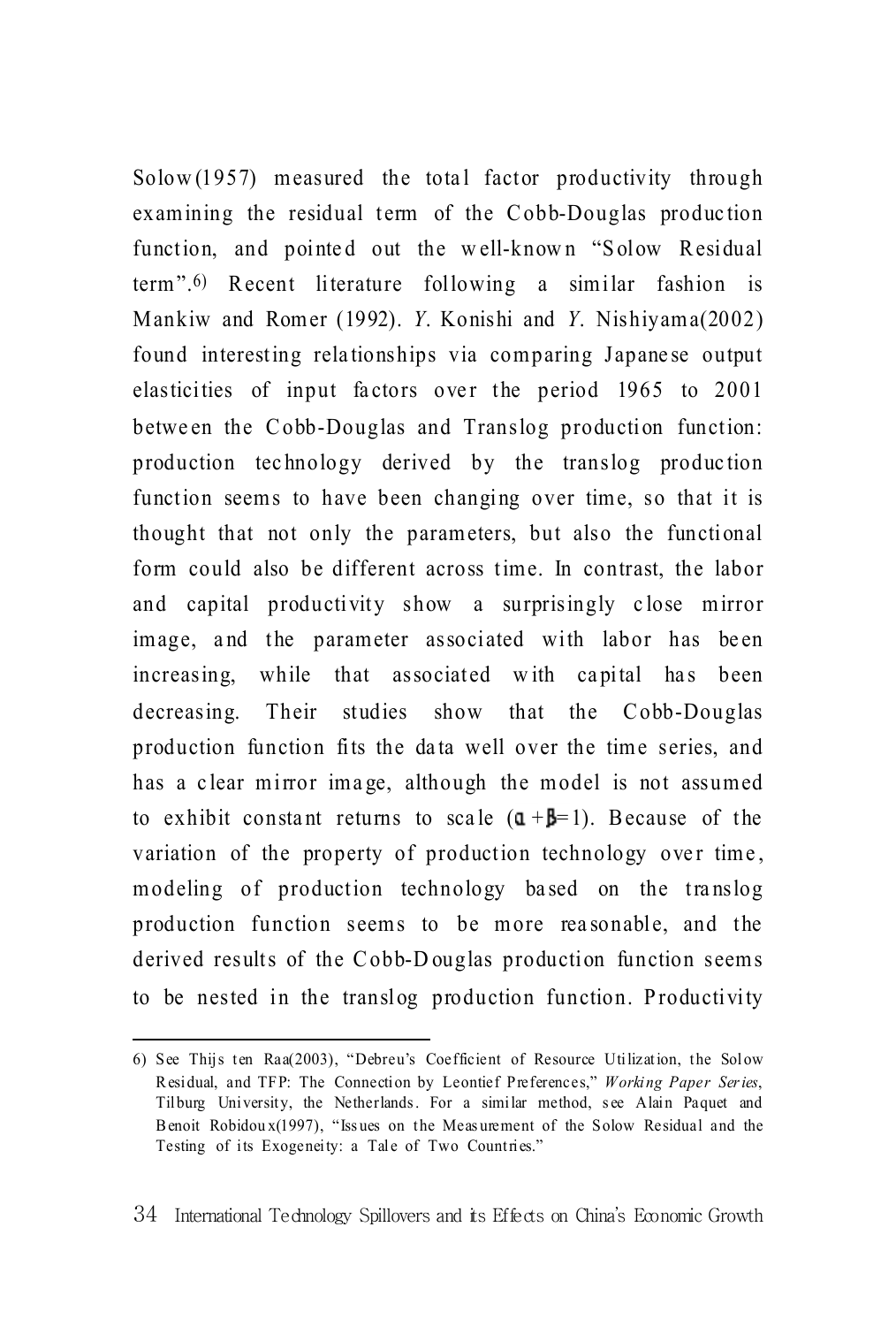derived by the translog production function can be expressed by equation  $(3)$  as follows.

$$
TFP_i = \exp(Ln(Y_i) - Ln(\hat{Y}_i))
$$
\n(3)

where,  $\hat{Y}_i$  is measured by translog production function;  $Y_i$ denotes the output of China's provinces w ith unit 100 million Yuan RMB. *TEP<sub>i</sub>* denotes the total factors productivity estimated by the translog production function.

2. Modeling of Effects of Technology spillovers from FDI on TFP and Economic Growth

In order to estimate the effects of FDI on TFP, we first construct a way to measure technological spillovers from FDI. International technological spillovers have no standard measuring method, and the existing quantitative analysis mainly focuses on the impact of FDI on domestic productivity growth. The measuring of technological spillovers is generally carried out via being either disembodied or embodied in the particular channels(Frank Lichtenberg, 2001). Thus, based on the available data sets in China's provinces, we can capture the technological spillovers of foreign enterprises through using FDI stock weighted the shares of international trade in GDP in host country(Coe & Helpman, 1995) and the shares of employees of foreign enterprises in total employees in host country(Brain J. Aitken and Ann E. Harrison, 1999). That is, FDI imports and employees of foreign enterprises are respectively embodied in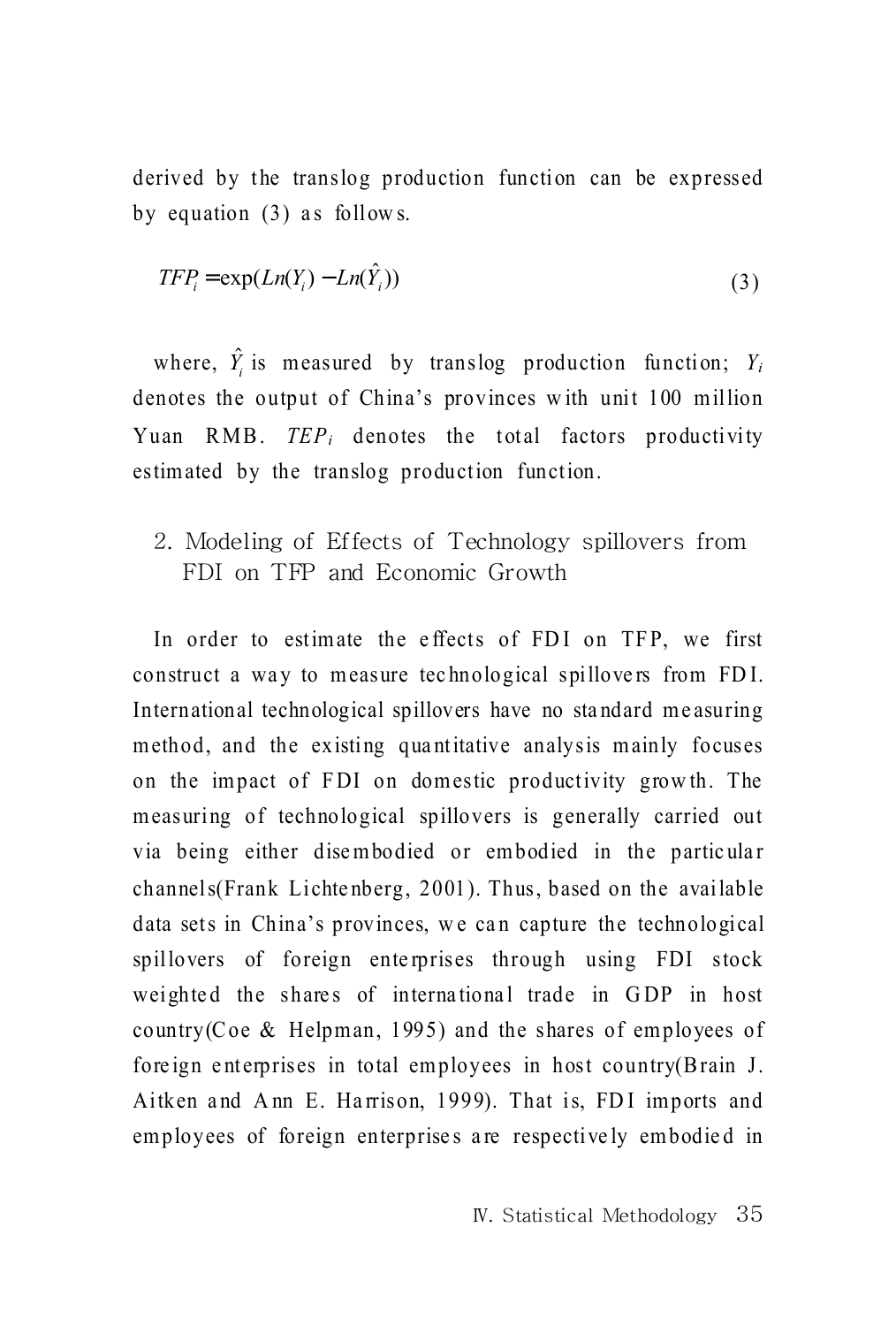FDI stock so as to measure the technological spillovers of FDI. Domestic technological spillovers mainly are closely associated with domestic R&D expenditures and human capital stock (Duncan M cvicar, 2002). Then, we can initially make the determinants affecting the technological spillovers, and construct the models of effects of domestic and foreign technological spillovers on productivity and economic growth in China's provinces(See m odel (4) and (5)). These variables are expected to have positive effects on productivity and output of China's provinces.

$$
Ln(TFPi) = \alpha_1 + \alpha_2 Ln(Drdi) + \alpha_3 Ln(Dimi)
$$
  
+  $\alpha_4 Ln(HCi) + \alpha_5 Ln(Fimrdi) + \alpha_6 Ln(Femrdi)$  (4)

And the effects of technology spillovers on output of China's provinces is as follows:

$$
Ln(Yi) = \beta1 + \beta2 Ln(Drdi) + \beta3 Ln(Dimi)
$$
  
+  $\beta4 Ln(HCi) + \beta5 Ln(Fimrdi) + \beta6 Ln(Femrdi)$  (5)

In order to demonstrate whether the level of accumulation of human capital stock in China's provinces has reached the level to a dequately absorb the adva nce d technology brought and  $R & D$  performed by the developed countries via FDI inflows, we add their interactive term into the models. Then, the models of measuring the effects of te chnological spillovers on TFP and output in China's provinces are as follows: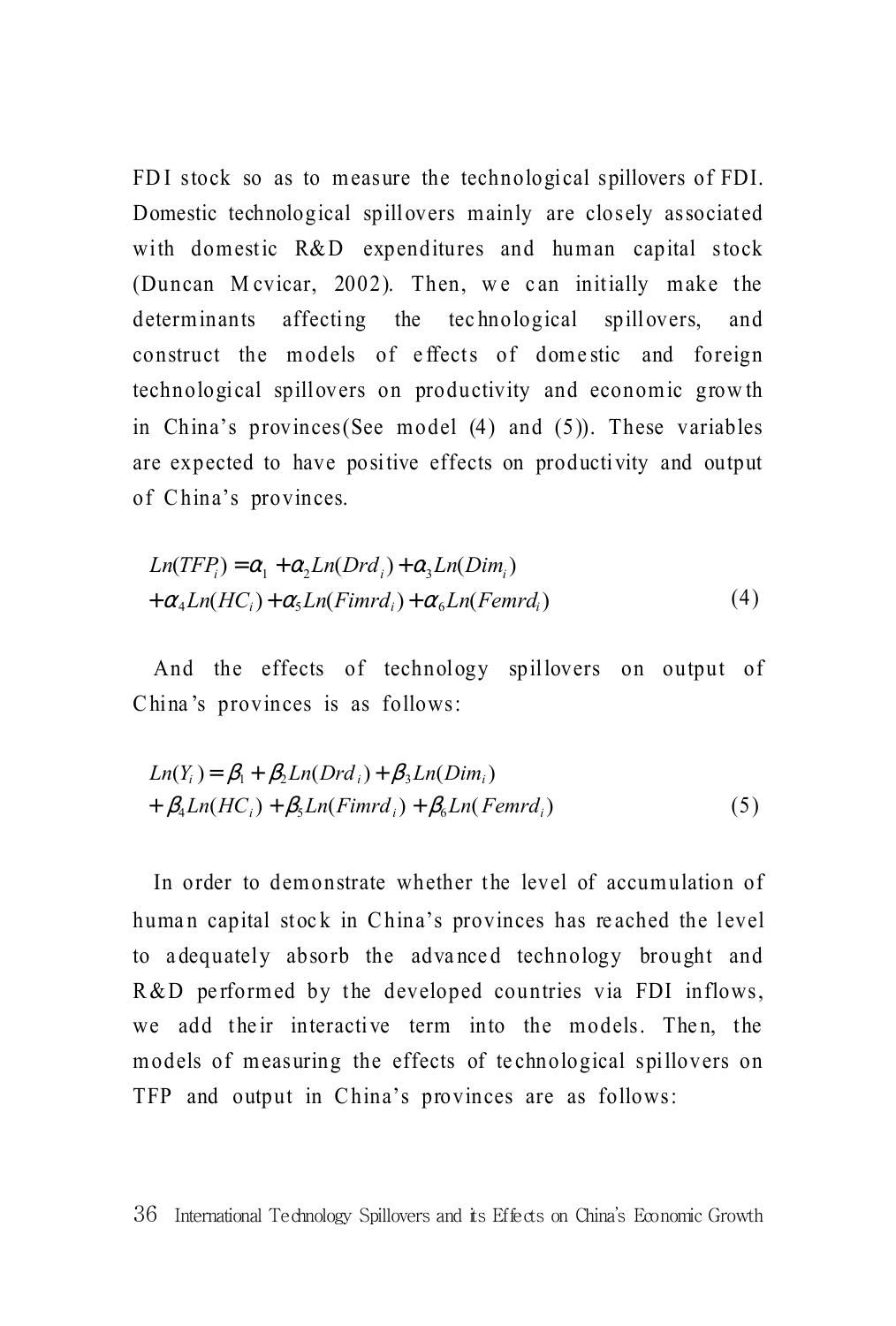$$
Ln(TFPi) = \alpha_{i} + \alpha_{2}Ln(Drd_{i}) + \alpha_{3}Ln(Dim_{i}) + \alpha_{4}Ln(HC_{i})
$$
  
+  $\alpha_{5}Ln(Fimrd_{i}) + \alpha_{6}Ln(Femrd_{i}) + \alpha_{7}Ln(Hfdi_{i})$  (6)

And then the effects of technology spillovers on output of China's provinces is such as:

$$
Ln(Y_i) = \beta_1 + \beta_2 Ln(Drd_i) + \beta_3 Ln(Dim_i) + \beta_4 Ln(HC_i)
$$
  
+  $\beta_5 Ln(Fimrd_i) + \beta_6 Ln(Femrd_i) + \beta_7 Ln(Hfdi_i)$  (7)

where,  $TEP_i$  denotes the productivity in China's provinces;  $Y_i$ denotes the output of China's provinces; *Drd<sub>i</sub>* denotes the expenditures of research and development  $(R & D)$  of domestic enterprises in China's provinces, and are measured in ten thousand Yuan RMB; *Dim<sub>i</sub>* denotes imports of domestic enterprises in ten thousand dollars;  $HC_i$  denotes human capital, which refer to the number of student enrollment in both se condary school and institution of higher education in persons; *Fimrdi* denotes the technological spillover of foreign enterprises by importing advanced products and technology or sophisticated equipment, and so on, and is expressed by the shares of imports of foreign enterprises in China's provincial GDP weighted foreign direct investment stock in ten thousand dollars; *Femrd<sub>i</sub>* denotes the technological spillovers generated by domestic workers absorbing the advanced technology through training and learning by doing in foreign enterprises expressed by the shares of employees of foreign enterprises in China's provincial total employment weighed foreign direct investment stock; *Hfdi<sub>i</sub>* denotes the interactive term of human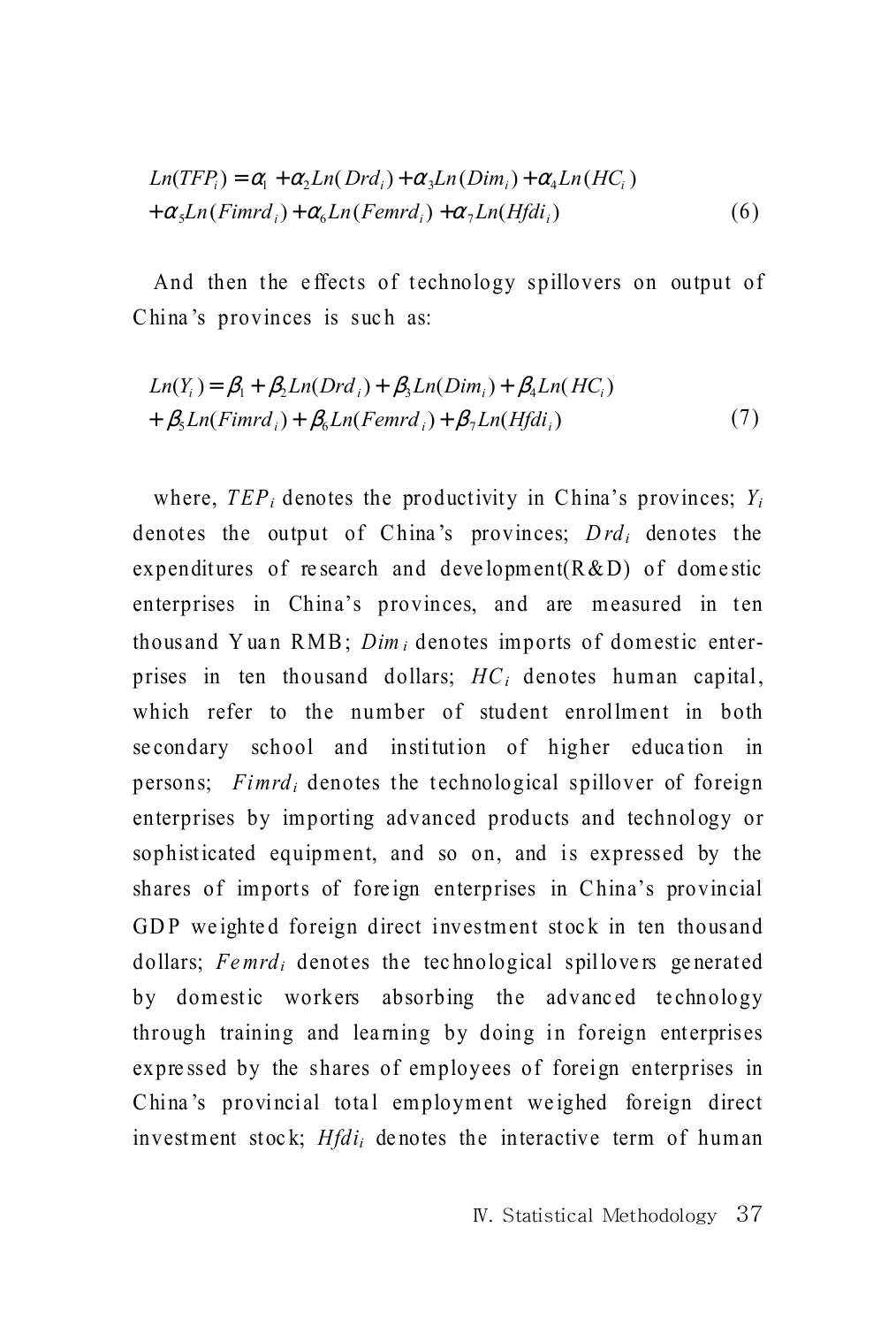capital stock and FDI stock in China's provinces.

## 3. Data Description

The data sets in this study are based on China's provincial level, and covers 31 provinces for the period 1992 to 2001. We measure productivity over the period 1992 to 2001 for China's provinces. However, because the data sets on domestic R&D and employment of foreign enterprises over 1992 to 1995 are unavailable, effects of domestic  $R&D$  and technological spillovers of foreign enterprises on productivity and output in China's provinces only can be estimated for the latter period of 1996 to 2001. Measuring the technological spillovers follows the approach of Coe and Helpman(1995), Lichtenberg(2000) and Aitken and Harrison $(1999)$ , and we also apply importweighted and employment-weighted FDI inflows  $stock$ <sup>7)</sup> in controlling for the effects of technological spillovers of foreign enterprises on productivity, and use domestic human capital stock, imports of domestic enterprises and  $R & D$  expenditures to depict their effects on productivity of China's provinces. Furtherm ore, the effects of interacting between human capital stock and FDI inflows stock are applied in measuring the essential conditions of technological spillovers of FDI inflows in China, 8) that is, whether or not human capital stock in host

<sup>7)</sup> Foreign direct investm ent inflows stock is m easured based on the initial year of 1987.

<sup>8)</sup> This method of estimation is also used by E. Borensztein and J. De Gregorio(1998) as well as Benhabib and Spiegel(199 4) et al. See their p aper "How does Foreign Direct Investment Affect Economic Growth", *Journal of international Economics*,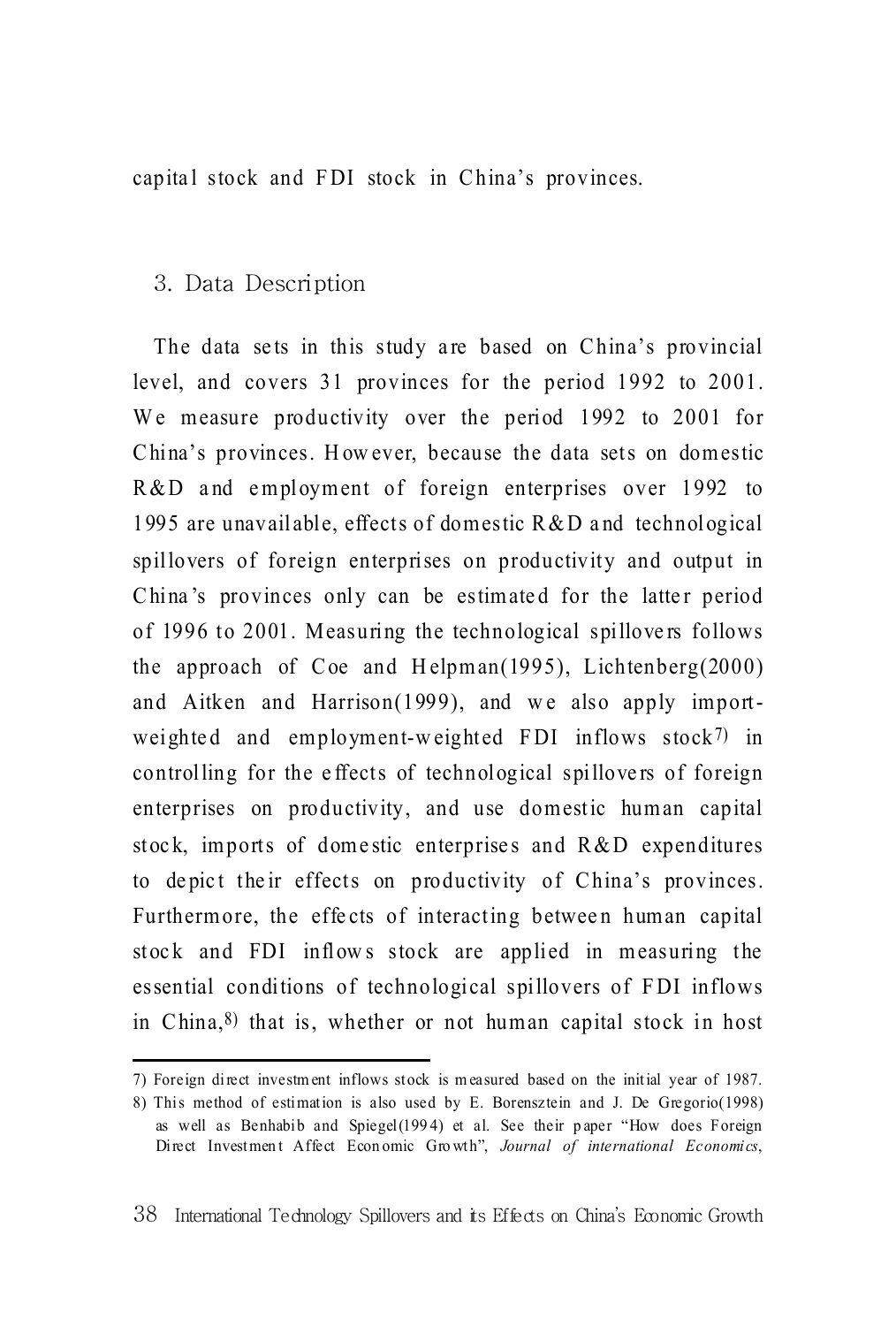country has reac hed the level that adequately absorbs the advanced technology from FDI firm to generate technology spillovers. Total fixed asset investment in the models contains domestic fixed asset investment and foreign fixed asset investment.<sup>9</sup>) FDI inflows and total fixed asset investment in the models are all regarded as real variables, and the discount factors are also considered in the measure of real total fixed asset investment stock in China's provinces.<sup>10)</sup> Human capital stock is based on the measure of the sum of student enrollment in total secondary school containing urban areas, counties and towns, as well as in institute of higher education.

1998, Vol.45, pp.115-135.

<sup>9)</sup> According to the data level released by n ational statistic bureau , total fixed ass et investment is measured b ased on the initial year of 1988, which include both foreign and domestic fixed asset investment.

<sup>10)</sup> The consumer price index and fixed asset investm ent price index as well as discount value of fixed asset investment are considered in the measure of real variables and stock. These data sets are from www.cei.gov.cn collected and edited by National Statistic Bureau, National Planning Committee and National information C enter in China.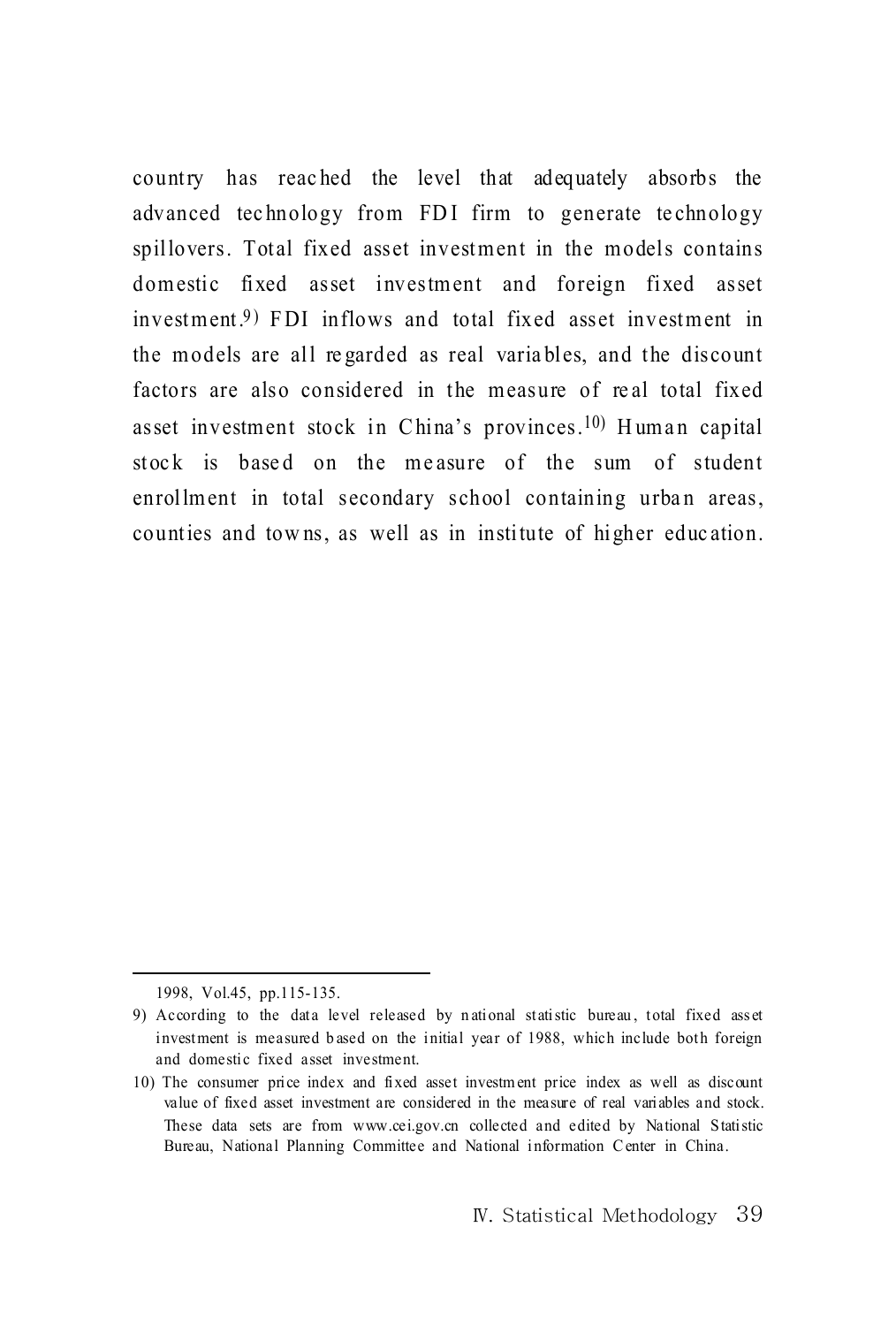# Ⅴ. Main Empirical Results of Models

Table 1 shows the results from the estimation by the translog production function. These derived results show strong positive effects, although not all are statistically significant. That is, nearly all coefficients for both labor and fixed asset investment capital stock in China's provinces have the characteristics of increasing m arginal re turns to sc ale from 1992 to 2001 except for the negative coefficient of capital stock in 1998. B ut, in the panel data analysis, which represents a synthesized result, the estimation indicates that the labor variable initially has features of increasing marginal returns to sc ale having a positive c oefficient of 1.374 and is statistically significant at the 1% level. But this shifts to exhibit de crea sing returns to scale having a negative coefficient value of -0.119 for latter periods; fixed asset investment capital stock variable exhibits increasing marginal returns to scale having coefficient 0.609 and 0.018, which are statistically significant at the  $1\%$ level. The output ela stic ities of labor inputs generally are over unity, and that of capital stock inputs are less than unity except for 1993, 1994, and 1995. These results suggest that labor inputs may have had a larger contribution to output than capital stock inputs in China. The former has a larger output

<sup>40</sup> International Technology Spillovers and its Effects on China's Economic Growth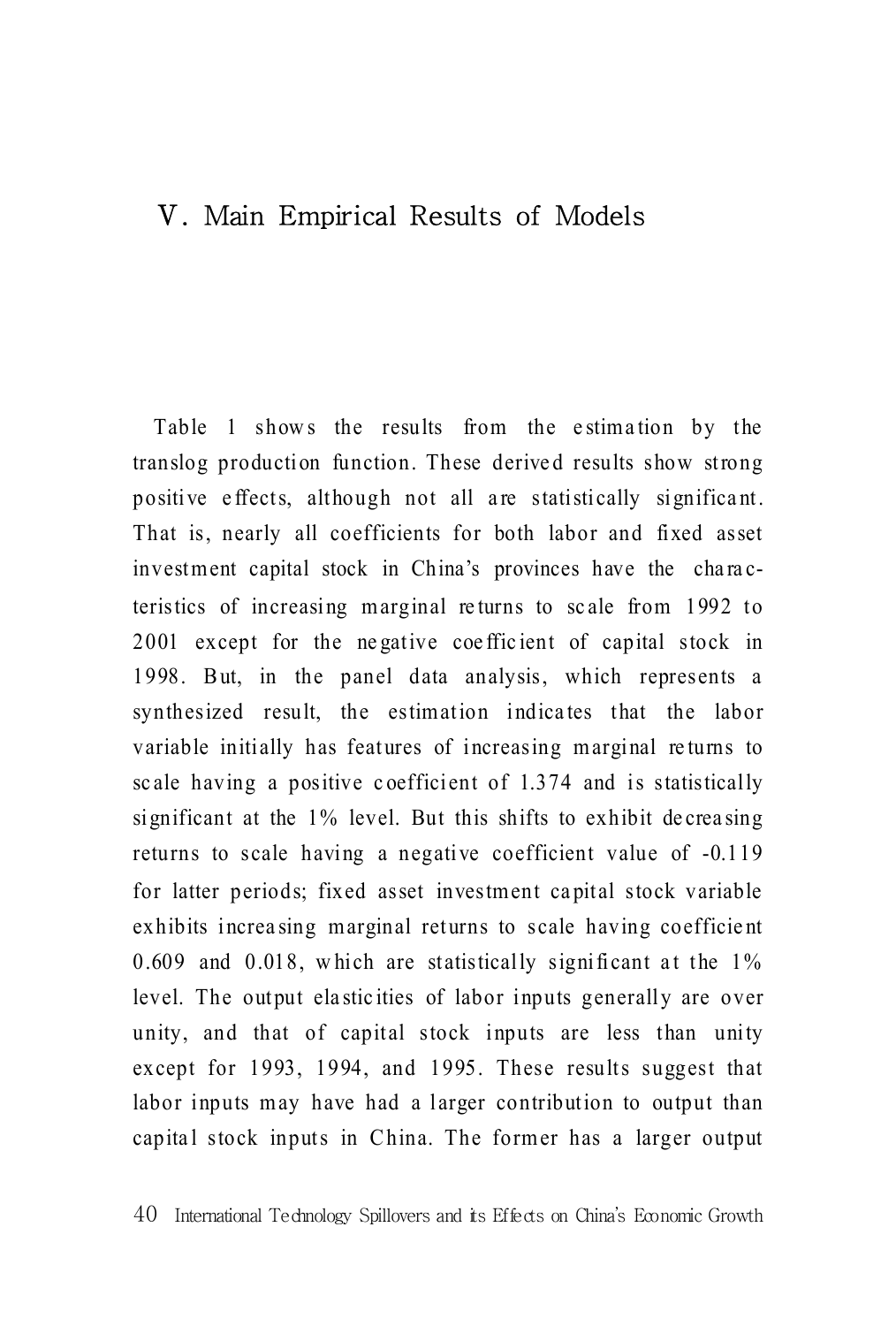elasticity of inputs than the latter. Results of the panel analysis also show similar results. Capital stock inputs in the near middle of the  $1990s(1993-1995)$  have a larger contribution to output than in the late 1990s. The parameters of all the models from 1992 to 2001 as w ell as the panel model have an accepta ble F-statistic and higher adjusted R squared value, which respectively run over 100 and 0.9.

<Table 1> Estimation results of translog production function considering total fixed asset investment containing foreign and domestic fixed Asset Investment

| Variable                          | п,                           | $\mathbf{u}_L$              | $\mathbf{q}_K$       | $\mathbf{q}_{H}$      | $R_{KK}$                 | $\Pi_{IK}$            | $Adj.R - sq.$ | $F$ – statistic |
|-----------------------------------|------------------------------|-----------------------------|----------------------|-----------------------|--------------------------|-----------------------|---------------|-----------------|
| Model92<br>$t$ – Statistic        | 3.741 <sup>3</sup><br>3.973  | 1.08222<br>2.309            | 0.94822<br>2.196     | 0.110<br>- 1.081      | $-0.076$<br>$-0.837$     | 0.022<br>0.327        | 0.986         | 403.328         |
| Model93<br>$t$ – Statistic        | $5.302^{3}$<br>4.730         | $1.243^{2}$<br>2.571        | $1.241^{3}$<br>2.986 | $-0.190$<br>- 1.692   | $-0.193^{1)}$<br>- 1.892 | 0.088<br>1.062        | 0.981         | 297.325         |
| Model94<br>$t$ – Statistic        | $3.277^{3}$<br>2.917         | 0.779<br>1.563              | $1.038^{2}$<br>2.455 | 0.125<br>- 1.115      | $-0.141$<br>-1.501       | 0.082<br>1.055        | 0.981         | 304.218         |
| Model95<br>$t$ – Statistic        | $3.559^{3}$<br>2.929         | 0.765<br>1.491              | $1.128^{2}$<br>2.459 | $-0.142$<br>$-1.233$  | $-0.164$<br>$-1.704$     | 0.098<br>1.257        | 0.980         | 287.159         |
| Model96<br>$t$ – Statistic        | $5.366^{3}$<br>4.027         | $1.645^{3}$<br>2.961        | 0.789<br>1.554       | $-0.318^{2}$<br>2.606 | $-0.160$<br>$-1.574$     | $0.146^{11}$<br>1.807 | 0.978         | 261.903         |
| Model97<br>$t$ – Statistic        | $4.868^{3}$<br>3.278         | $1.272^{11}$<br>1.939       | 0.985<br>1.683       | $-0.235$<br>$-1.654$  | $-0.148$<br>$-1.413$     | 0.113<br>1.339        | 0.977         | 243.920         |
| Model98<br>$t$ – Statistic        | 3.002<br>1.489               | 2.105 <sup>1</sup><br>2.517 | $-0.298$<br>$-0.429$ | $-0.098$<br>- 0.533   | $0.227^{2}$<br>2.563     | $-0.117$<br>-1.346    | 0.954         | 125.277         |
| Model99<br>t-Statistic            | 3.217<br>1.537               | $1.719^{11}$<br>2.019       | 0.121<br>0.158       | $-0.119$<br>$-0.652$  | 0.115<br>0.985           | $-0.052$<br>$-0.540$  | 0.954         | 124.983         |
| Model2000<br>$t -$ Statistic      | 3.517<br>1.558               | 1.319<br>1.484              | 0.558<br>0.642       | $-0.114$<br>$-0.622$  | 0.029<br>0.208           | $-0.012$<br>$-0.113$  | 0.950         | 116.105         |
| Model2001<br>$t$ – Statistic      | 3.442<br>$-1.400$            | 0.872<br>0.918              | 0.901<br>0.897       | $-0.109$<br>$-0.568$  | $-0.046$<br>$-0.276$     | 0.034<br>0.287        | 0.949         | 113.362         |
| Model1992-2001<br>$t$ – Statistic | 3.878 <sup>3)</sup><br>8.141 | $1.374^{3}$<br>8.115        | $0.609^{3}$<br>5.664 | $0.119^{31}$<br>3.660 | 0.018<br>1.054           | $-0.010$<br>-0.669    | 0.974         | 2239.567        |

Dependent Variable  $:L_n(Y_i)$ , Method : Pooled Least Squares.

Note : 1) means "significant" at the level of 10%.

2) means "significant" at the level of 5%.

3) means "significant" at the level of 1%.

For the null hypothesis,  $H0$ : Coefficient = 0.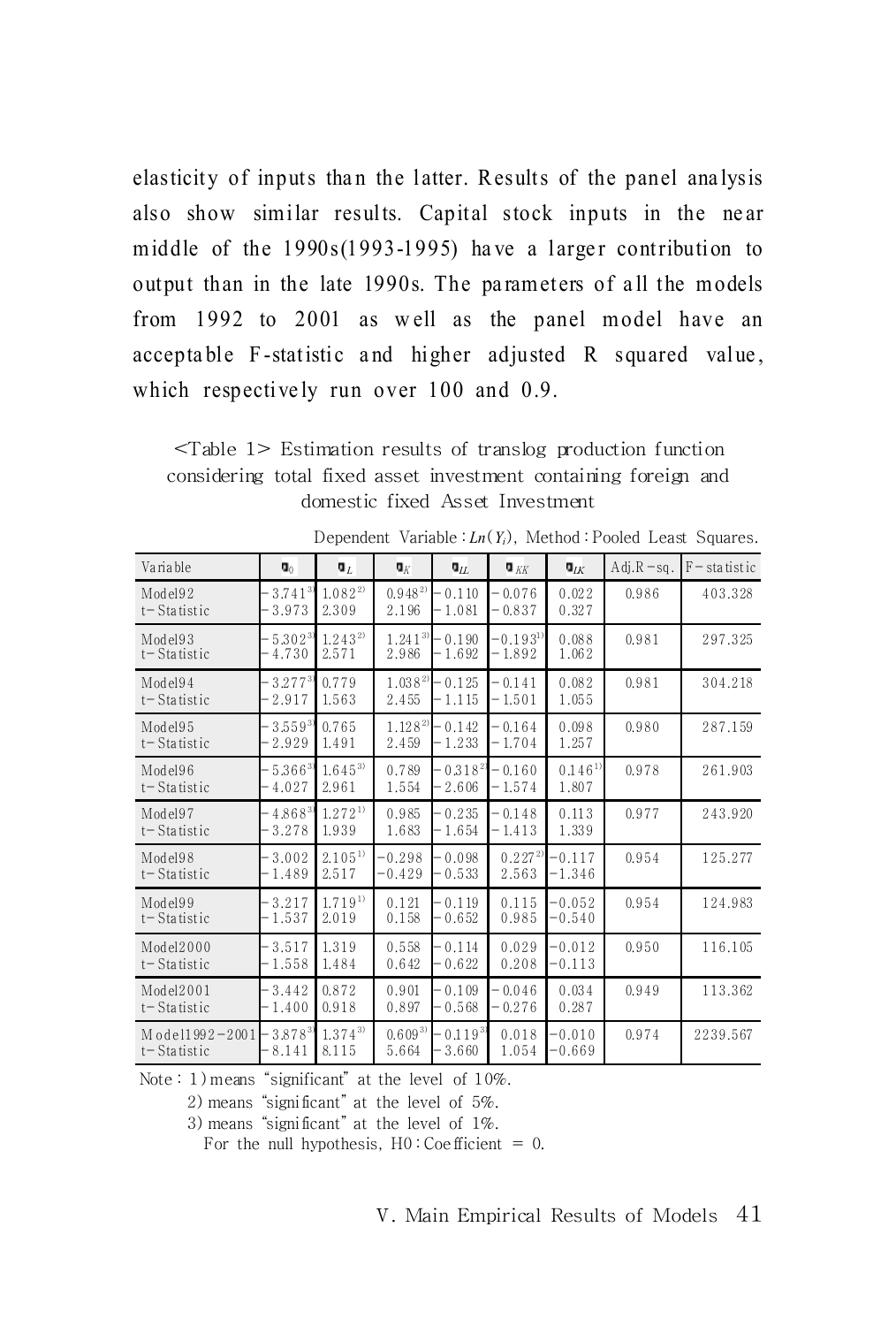| Provinces       | 1992  | 1993  | 1994  | 1995  | 1996  | 1997  | 1998  | 1999  | 2000  | 2001  |
|-----------------|-------|-------|-------|-------|-------|-------|-------|-------|-------|-------|
| <b>B</b> eijing | 0.991 | 0.977 | 0.965 | 0.993 | 0.951 | 0.929 | 0.937 | 0.933 | 0.896 | 0.905 |
| Tianjin         | 1.076 | 1.097 | 1.157 | 1.191 | 1.215 | 1.203 | 1.430 | 1.379 | 1.350 | 1.316 |
| Hebei           | 1.024 | 0.982 | 0.975 | 0.966 | 0.952 | 0.896 | 0.933 | 0.898 | 0.871 | 0.847 |
| Shanxi          | 0.927 | 0.898 | 0.872 | 0.980 | 1.008 | 1.038 | 0.973 | 0.917 | 0.886 | 0.925 |
| In ner Mongolia | 1.051 | 0.982 | 0.980 | 0.966 | 0.976 | 0.986 | 1.080 | 1.089 | 1.082 | 1.117 |
| Liaoning        | 1.251 | 1.246 | 1.131 | 1.007 | 0.984 | 1.048 | 1.248 | 1.288 | 1.305 | 1.297 |
| Jilin           | 1.072 | 1.038 | 1.049 | 1.091 | 1.043 | 1.124 | 1.214 | 1.253 | 1.253 | 1.264 |
| Heilongjiang    | 1.093 | 1.219 | 1.345 | 1.367 | 1.384 | 1.389 | 1.369 | 1.387 | 1.417 | 1.413 |
| Shanghai        | 1.040 | 1.236 | 1.176 | 1.128 | 1.149 | 1.121 | 0.852 | 0.925 | 0.976 | 1.020 |
| Jiang su        | 1.114 | 1.147 | 1.131 | 1.106 | 1.063 | 1.044 | 1.075 | 1.071 | 1.090 | 1.081 |
| Zhejiang        | 0.771 | 0.874 | 0.881 | 0.882 | 0.824 | 0.824 | 0.824 | 0.824 | 0.811 | 0.798 |
| Anhui           | 0.928 | 0.970 | 1.135 | 1.182 | 1.131 | 1.112 | 1.008 | 1.043 | 1.008 | 1.040 |
| F ujian         | 1.109 | 1.134 | 1.153 | 1.172 | 1.140 | 1.158 | 1.216 | 1.185 | 1.135 | 1.166 |
| Jiangxi         | 0.973 | 0.976 | 0.995 | 1.042 | 1.138 | 1.221 | 1.106 | 1.138 | 1.230 | 1.351 |
| Shandong        | 1.050 | 1.014 | 1.114 | 1.125 | 1.222 | 1.231 | 1.374 | 1.358 | 1.378 | 1.361 |
| Henan           | 0.967 | 1.021 | 0.956 | 1.048 | 1.122 | 1.037 | 1.031 | 1.012 | 1.029 | 1.011 |
| Hubei           | 1.271 | 1.173 | 1.078 | 1.004 | 1.039 | 1.081 | 1.178 | 1.138 | 1.138 | 1.104 |
| Hunan           | 0.936 | 0.967 | 0.990 | 1.036 | 1.121 | 1.135 | 1.064 | 1.063 | 1.107 | 1.139 |
| G ua ng do ng   | 0.951 | 0.812 | 0.808 | 0.846 | 0.881 | 0.911 | 0.924 | 0.942 | 0.951 | 0.958 |
| Guangxi         | 1.091 | 0.961 | 0.954 | 0.879 | 0.867 | 0.830 | 0.804 | 0.753 | 0.742 | 0.774 |
| Hainan          | 0.922 | 0.751 | 0.752 | 0.745 | 0.768 | 0.761 | 0.920 | 0.870 | 0.824 | 0.817 |
| Chongqin        | n/a   | n/a   | n/a   | n/a   | n/a   | n/a   | 1.442 | 1.502 | 1.525 | 1.391 |
| Sichuan         | 0.957 | 1.025 | 0.960 | 0.958 | 0.819 | 0.806 | 0.843 | 0.846 | 0.810 | 0.788 |
| Guizhou         | 1.036 | 1.079 | 1.050 | 0.976 | 0.919 | 0.871 | 0.584 | 0.649 | 0.676 | 0.672 |
| Yunn an         | 0.934 | 0.871 | 0.901 | 0.772 | 0.843 | 0.824 | 0.771 | 0.760 | 0.753 | 0.748 |
| Xizhang         | 1.033 | 0.969 | 1.032 | 0.960 | 1.014 | 1.049 | 1.012 | 1.086 | 1.119 | 1.190 |
| Shaanxi         | 0.840 | 0.862 | 0.830 | 0.837 | 0.843 | 0.845 | 0.787 | 0.798 | 0.802 | 0.827 |
| Gansu           | 0.869 | 0.874 | 0.894 | 0.926 | 0.934 | 0.931 | 0.802 | 0.823 | 0.817 | 0.812 |
| Qinghai         | 0.992 | 1.137 | 1.058 | 1.104 | 1.022 | 1.026 | 0.961 | 0.931 | 0.930 | 0.887 |
| Ningxia         | 1.017 | 1.098 | 1.043 | 1.109 | 1.104 | 1.031 | 0.925 | 0.876 | 0.863 | 0.832 |
| Xingjiang       | 0.880 | 0.851 | 0.875 | 0.867 | 0.823 | 0.863 | 0.952 | 0.902 | 0.917 | 0.844 |

<Table 2> Estimation results of total factor productivity for China's provinces

42 International Technology Spillovers and its Effects on China's Economic Growth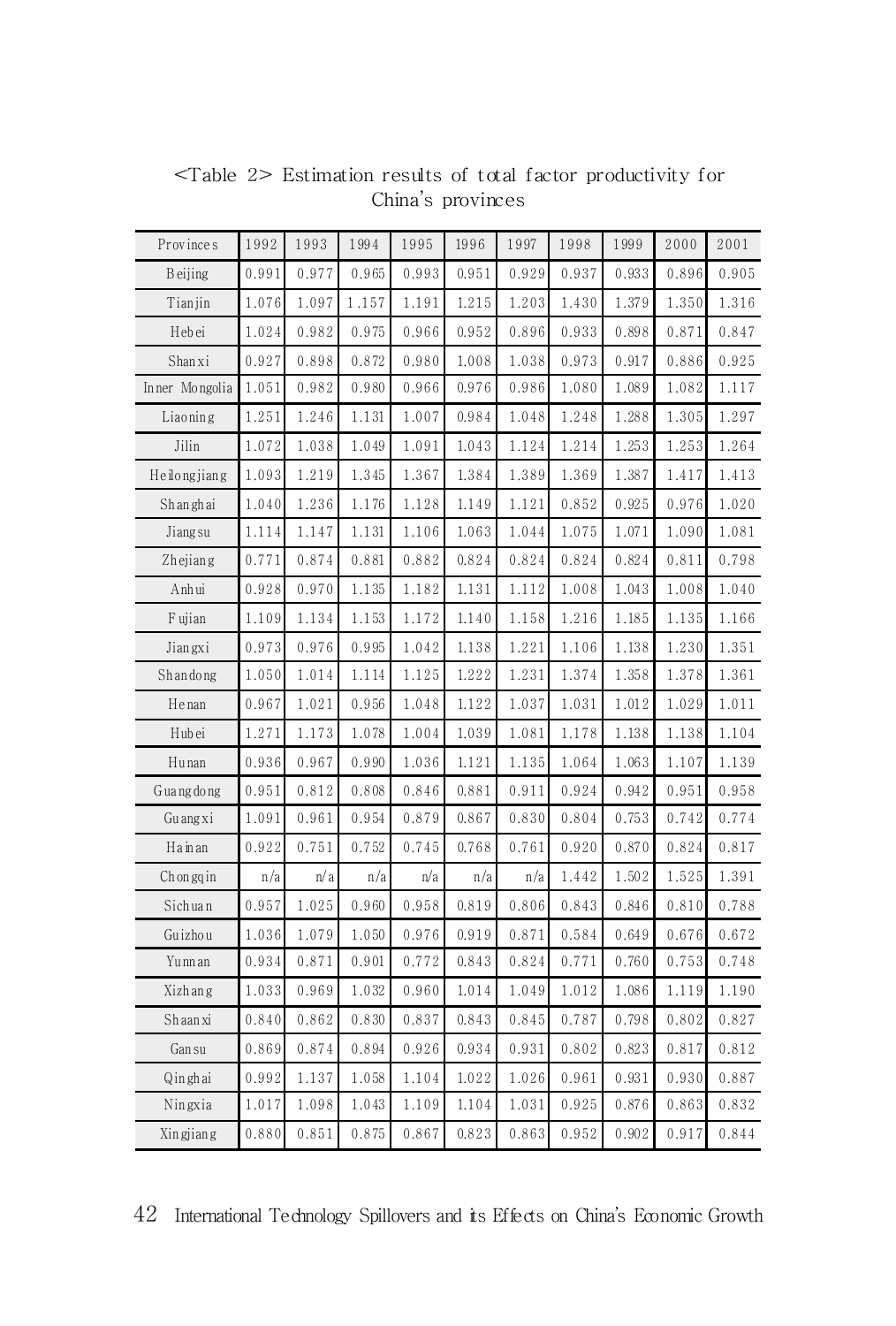Table 2 presents the variation of productivity in China's provinces over the period 1992 to 2001 by e stima tion of the translog production function. The main coast and industrial cities or provinces in China such as Beijin, Tianjin, Liaoling, Inner Mongolia, Jinlin, Heilongjiang, Shanghai, Jiansu, Anhui, Fujian, Jiangxi, Shandong, Henan, Hubei, Hunan, Guangdong, and Congqin, have larger values of over unity(or 0.9). In contrast, most of the provinces in western region have a sma ller value of 0.7 to 0.9 than the main coast and industrial cities or provinces in China, such as Xingjiang, Qinhai, Gansu, Yunnan, Sichun, Guizhou, Guangxi, Shaanxi, and so on.

Table 3 presents the empirical results of the effects of dom estic  $R & D$ , imports of domestic enterprises, human capital stock, import-embodied and employment-embodied foreign enterprises on the productivity of China's provinces. Parameters of the models from 1996 to 2001 as well as the panel analysis have acceptable F-statistic values and higher adjusted R squared values. F-statistic values generally are over 18, and adjusted R squared values are around 0.8 to 0.9, and 0.58 for the panel model. The results of the models show that domestic R &D expenditures have positive effects on productivity except for 2000, and parts of coeffic ients are statistically significant at the 1% or 5% level. But, domestic imports have negative effects on productivity except for  $2000$ , and the coefficients are statistically significant at the level of  $1\%$ ; for 2000, the param eter is positive ly significant at the 10% level and for 2001 is negative but not statistically significant. Human capital stock also has robustly positive effects on productivity, and the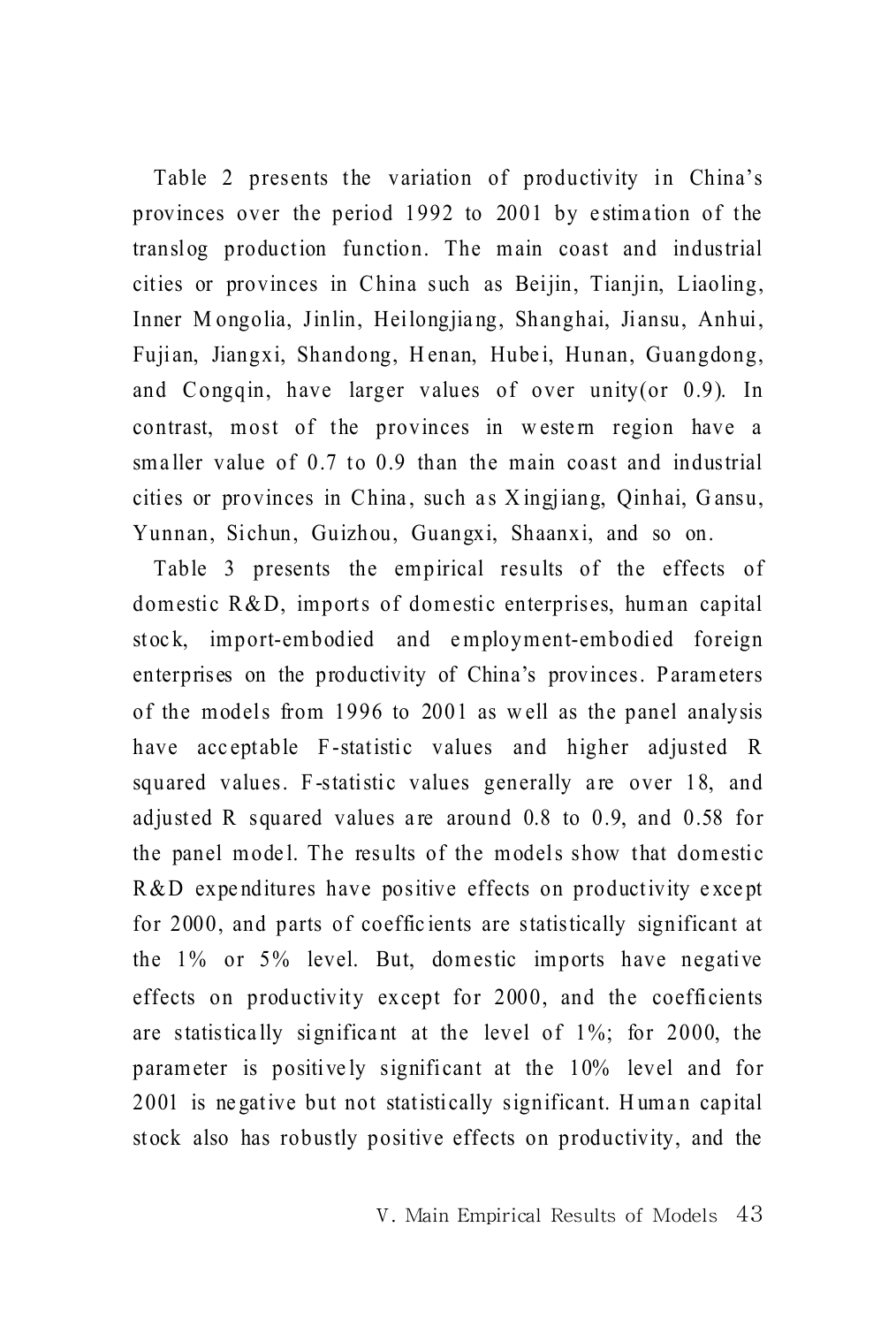coefficients are all statistically significant at the  $1\%$  level, except for 2001. Import-embodied FDI stock has negative effects on productivity except for 2000, and the coefficients are statistica lly signific ant at the 1% le vel(exc ept for 2000 which exhibit positive effect and for 2001 when parameter is not significant). The employment-embodied FDI stock show robustly positive effects on productivity, and all coefficients are statistically significant at the  $1\%$  level except for  $2000$ which is statistically significant at the 5% level. Thus, the results suggest that the growth of productivity of China mainly depends on domestic R&D e xpenditures, human capital stock and knowledge spillovers from employee trained by foreign enterprises. I contrast, imports of domestic and foreign enterprises generate adequate technological spillovers to increase productivity in China's provinc es. These results suggest that the imita ting ability by imported goods is rather limited. On the other hand, im ports of foreign enterprises are m ainly distributed in the initial commodity or lower technological intensive products, and this is consistent with the fact that most foreign enterprises use China primarily as a market or export-processing base, and carry out the export-oriented investment.

We explore the domestic and foreign factors influencing the productivity of China's provinces in model (3). In order to verify whether the variables in models of productivity have a similar nature as that in models of output in China's provinces, model  $(4)$  is constructed to present variation of effects of these variables affecting output in China's provinces. The results in Table 4 show that the models over the period 1996 to 2001 as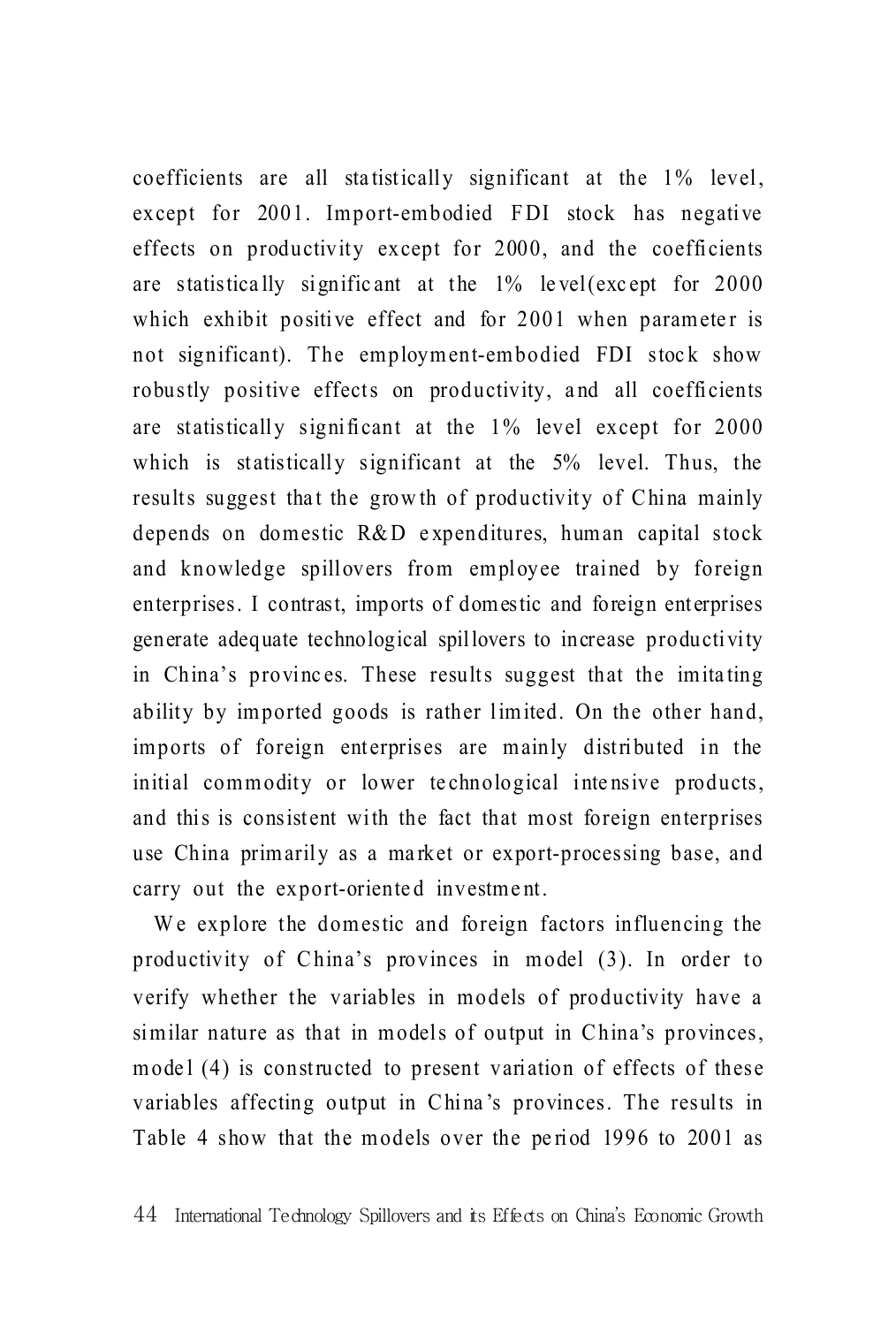well as the panel model by Generalized Least Squares(Cross Se ction W eights) have robust features, and all the models have acceptable F-statistic va lue s, a nd adj usted R squa red va lue s are also over 0.9. Domestic R&D has positive effects on output in China's provinces, and the coefficients all are statistically

<Table 3> Effects of domestic R&D and technology spillovers of international R&D on productivity

| Variable        | $\mathbf{u}_1$ | $\mathbf{u}_2$ | $\Pi_3$         | $\P$ <sub>4</sub> | ŋ,           | Q <sub>6</sub> | $Adj.R-sq.$ | $F$ – statistic |
|-----------------|----------------|----------------|-----------------|-------------------|--------------|----------------|-------------|-----------------|
| Model1996-2001  | $0.082^{10}$   | 0.005          | $-0.072^{3}$    | $0.033^{3}$       | $-0.026^{3}$ | $0.075^{3}$    | 0.580       | 49.044          |
| t-Statistic     | 1.850          | 1.362          | $-13.722$       | 4.695             | $-5.864$     | 13.174         |             |                 |
| Model1996       | $0.133^{3}$    | $0.027^{3}$    | $-0.096^{3}$    | $0.052^{3}$       | $-0.103^{3}$ | $0.164^{3}$    | 0.845       | 31.496          |
| t-Statistic     | 4.317          | 9.111          | $-27.198$ 7.641 |                   | $-15.275$    | 21.260         |             |                 |
| Model1997       | $-0.143$       | $0.017^{2}$    | $-0.075^{3}$    | $0.081^{3}$       | $-0.047^{3}$ | $0.101^{3}$    | 0.920       | 60.525          |
| t-Statistic     | $-1.429$       | 2.752          | $-10.341$ 5.746 |                   | $-8.440$     | 16.716         |             |                 |
| Model1998       | $0.320^{3}$    | 0.006          | $-0.105^{3}$    | 0.006             | $-0.041^{3}$ | $0.113^{3}$    | 0.994       | 999.130         |
| t-Statistic     | 6.337          | 0.718          | $-6.927$        | 0.926             | $-6.593$     | 9.724          |             |                 |
| Model1999       | $-0.159^{2}$   | 0.002          | $-0.044^{3}$    | $0.071^{3}$       | $-0.059^{3}$ | $0.102^{3}$    | 0.935       | 84.235          |
| t-Statistic     | $-2.567$       | 0.173          | $-3.435$        | 6.022             | $-13.436$    | 12.883         |             |                 |
| Model2000       | $-0.179$       | $-0.040^{3}$   | 0.0004          | $0.055^{3}$       | $0.010^{11}$ | $0.015^{11}$   | 0.872       | 40.563          |
| t-Statistic     | $-1.546$       | $-3.734$       | $-0.028$        | 3.560             | 1.959        | 1.901          |             |                 |
| Model2001       | 0.089          | 0.022          | $-0.070^{3}$    | 0.017             | $-0.011$     | $0.054^{3}$    | 0.751       | 18.529          |
| $t -$ Statistic | 1.199          | 1.148          | $-7.007$        | 1.198             | $-0.856$     | 4.371          |             |                 |

Dependent Variable : *Ln*(*TFPi*), Method : GLS(Cross Section Weights)

Note : 1)means "significant" at the level of 10%.

2) means "significant" at the level of 5%.

3) means "significant" at the level of 1%.

For the null hypothesis,  $H0$ : Coefficient = 0.

<sup>Ⅴ</sup>. Main Empirical Results of Models 45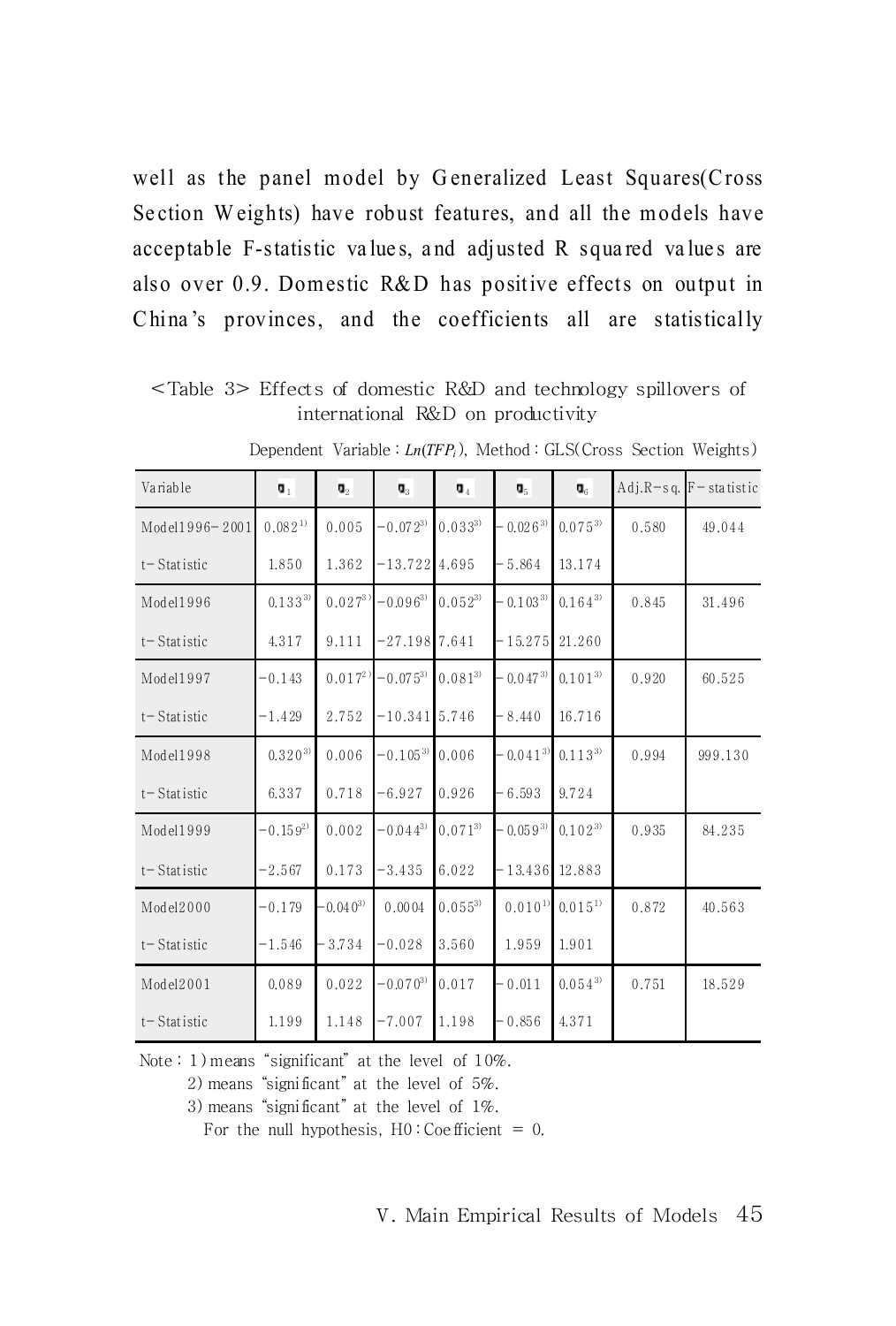significant at the  $1\%$  level, except for 2001 when coefficients are sta tistically signific ant at the 5% le vel. D omestic imports also have positive effects on output on China's provinc es. The coefficients all are statistically significant at the 1% level, except for 1996 when it is statistically significant at the  $5\%$ level, and have an increasing tendency over the years. Human capital has positive effects on output as well, and the coefficients all are highly statistically significant at the  $1\%$ level. As with the models of productivity, import-embodied foreign enterprises also have negative effects on output of China's provinces in the period 1996 to 1999, and the coefficients of the panel model as well are statistically significa nt at the  $1\%$  level. But, negative effects appear for  $2000$  and  $2001$ , and the coefficient in 2000 is statistically significant at the  $1\%$ level. This suggests that components of imports from foreign enterprises since 2000 have greatly changed, trending toward more sophisticated technological products such as advanced equipments and tool benefiting the output and productivity in China. This is consistent with the results in models of productivity for the years 2000 and 2001. Employment-embodied fore ign enterprises also have positive effects on output of China's provinces as shown by the model of productivity. However, in 2000 and 2001, they have negative effects on output although contributions are very small, and the ir output elasticities are -0.009 and -0.041 respectively. S im ilar situation, as models of productivity in 2000 and 2001, w ith small output elasticities of  $0.015$  and  $0.054$ , respectively, are displayed. This implies that amounts of MNCs inflows in China have had a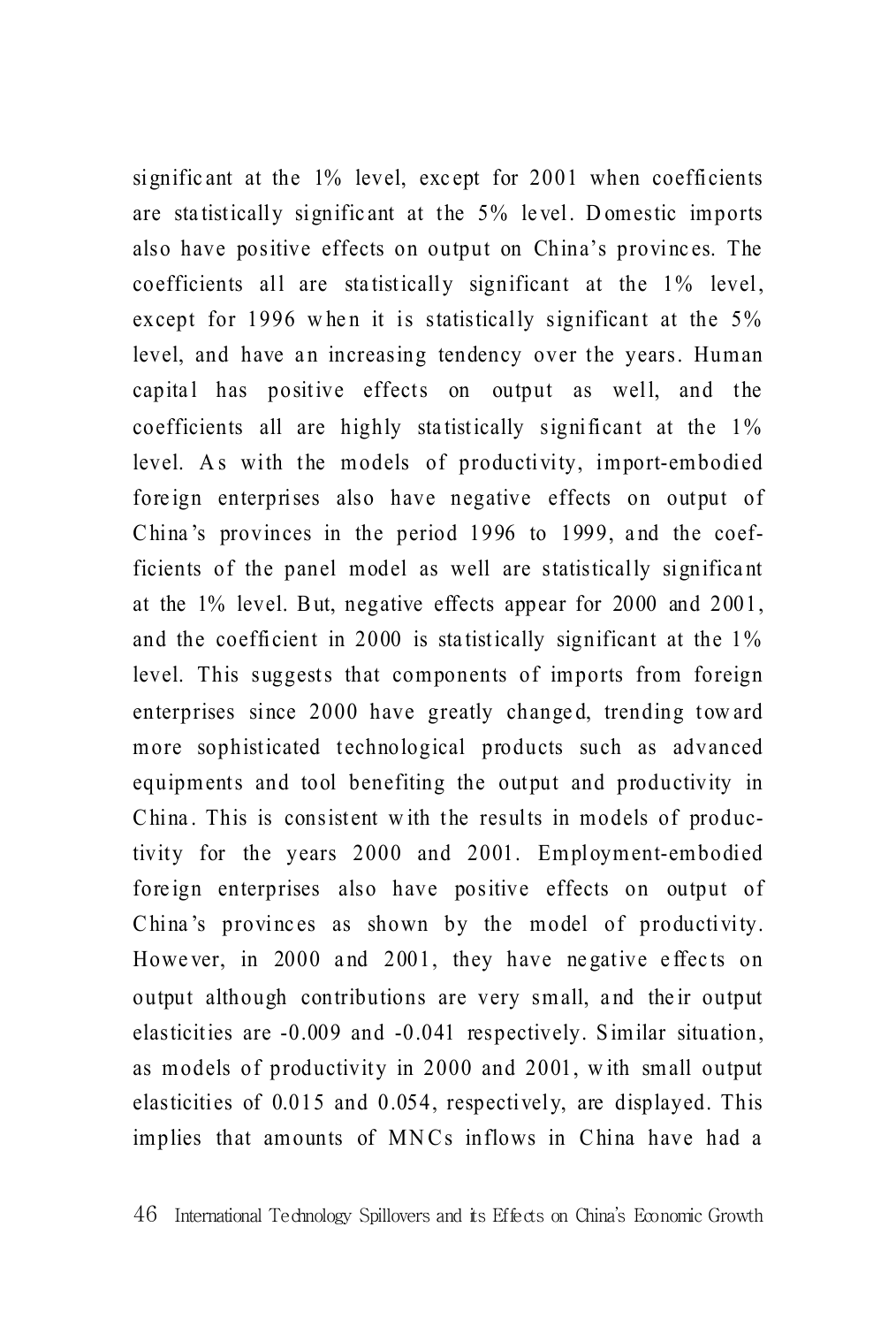signific ant growth along with China's economy increasingly being integrated into the world economy, in particular by China's accession to WTO. Foreign enterprises have willingly tended to become enterprises with sole foreign funds, thereby leading to variation of employment components in foreign enterprises, and this directly affects the contributions of

| Variable        | $\mathbf{\mu}_1$ | $\mathbf{I}_2$ | $\mathbf{I}_3$ | 1.               | β,           | $\mathbf{I}_6$     | $Adj.R-sq.$ | $F$ – s tat istic |
|-----------------|------------------|----------------|----------------|------------------|--------------|--------------------|-------------|-------------------|
| Model1996-2000  | $3.585^{3}$      | $0.093^{3}$    | $0.087^{3}$    | $0.74\,3^{\,3)}$ | $-0.037^{3}$ | $0.1\,1\,8^{\,3)}$ | 0.999       | 67030.740         |
| $t$ – Statistic | 92.645           | 9.676          | 12.392         | 78.699           | $-4.186$     | 11.176             |             |                   |
| Mode11996       | $3.321^{3}$      | $0.105^{3}$    | $0.056^{2}$    | $0.783^{3}$      | $-0.036^{2}$ | $0.126^{3}$        | 1.000       | 72224035.00       |
| $t$ – Statistic | 37.965           | 9.207          | 2.683          | 50.508           | $-2.481$     | 9.805              |             |                   |
| Mode11997       | $3.337^{3}$      | $0.113^{3}$    | $0.053^{3}$    | $0.814^{3}$      | $-0.088^{3}$ | $0.190^{3}$        | 1.000       | 958886.400        |
| $t$ – Statistic | 26.530           | 7.269          | 2.990          | 42.338           | $-17.065$    | 30.128             |             |                   |
| Mode11998       | $3.623^{3}$      | $0.136^{3}$    | $0.060^{3}$    | $0.741^{3}$      | $-0.054^{3}$ | $0.124^{3)}$       | 1.000       | 120180.300        |
| $t$ – Statistic | 49.309           | 10.102         | 6.071          | 36.150           | $-4.982$     | 7.809              |             |                   |
| Mode11999       | $3.404^{3)}$     | 0.0993         | $0.095^{3}$    | $0.788^{3}$      | $-0.089^{3}$ | $0.17\,4^{\,3)}$   | 1.000       | 404628.100        |
| $t$ -Statistic  | 56.679           | 7.433          | 6.328          | 69.693           | $-4.712$     | 7.223              |             |                   |
| Mode12000       | $3.415^{3}$      | $0.070^{3}$    | $0.165^{3}$    | $0.720^{3}$      | $0.060^{3}$  | $-0.009$           | 1.000       | 270694.000        |
| $t$ – Statistic | 37.872           | 5.363          | 10.874         | 34.000           | 10.085       | $-1.057$           |             |                   |
| Mode12001       | $3.576^{3)}$     | $0.030^{2}$    | $0.209^{3}$    | $0.682^{3}$      | $0.098^{3}$  | $-0.041^{3}$       | 1.000       | 59650.070         |
| $t$ – Statistic | 37.950           | 2.264          | 19.341         | 34.096           | 7.089        | $-3.509$           |             |                   |

<Table 4> Effects of domestic and international R&D on output

Dependent Variable :  $Ln(Y_i)$ , Method : GLS(Cross Section Weights)

Note: 1) means "significant" at the level of 10%.

2) means "significant" at the level of 5%.

3) means "significant" at the level of 1%.

For the null hypothesis,  $H0$ : Coefficient = 0.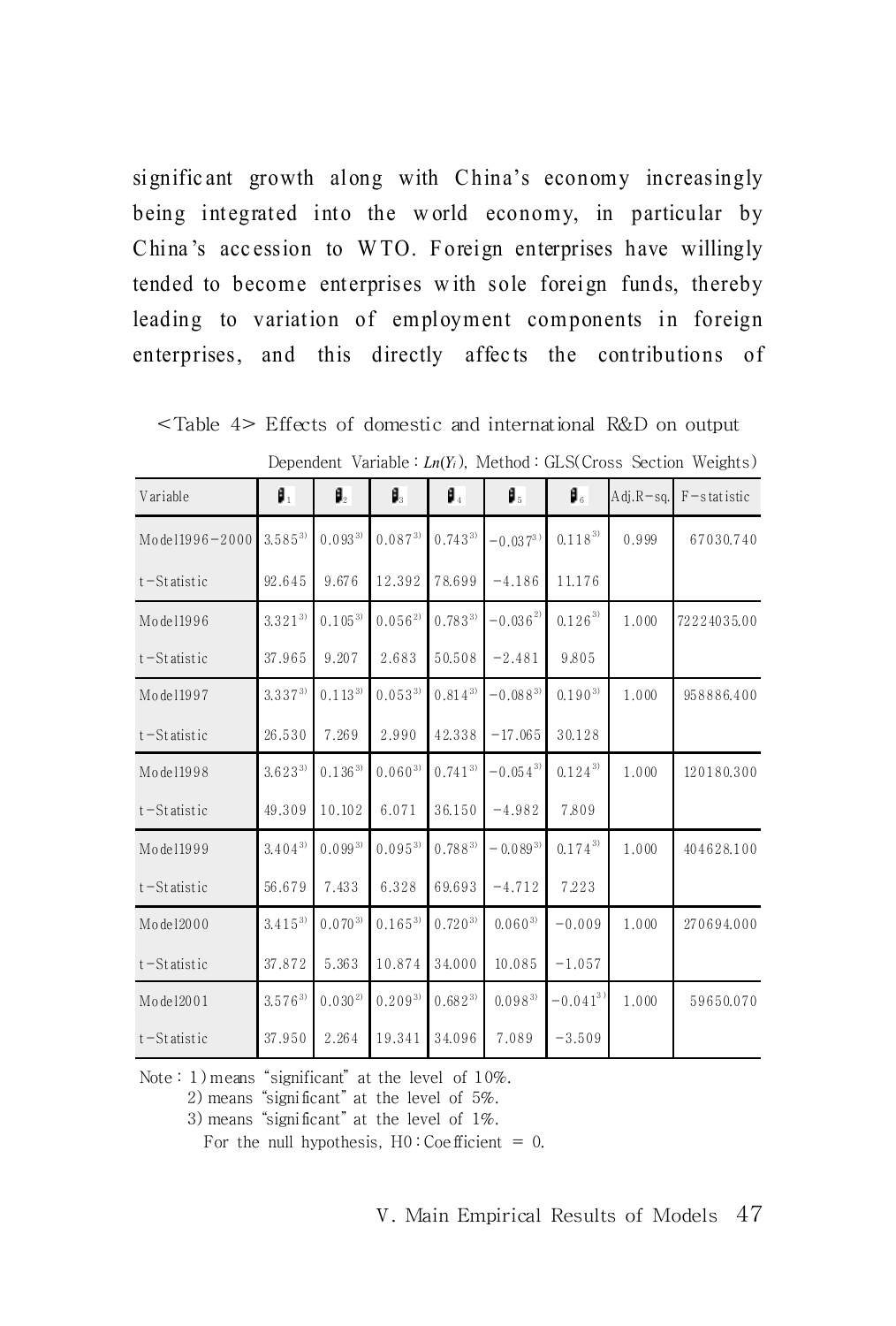employment of foreign enterprises to China's economy.

In Table 5, on the basis of model  $(4)$ , we add the interactive term between human capital stock and FDI inflows stock in model (6) to examine whether the domestic human capital stock have adequately absorptive ability of the advanced technology brought by FDI inflows to generate technological spillovers effects on productivity. The results are strikingly similar to results of model  $(4)$ . That is, domestic R&D expenditure, employee-weighted FDI stock and human capital stock have positive effects on productivity, and coefficients are robust and statistically significant. Domestic im ports and im port-weighted FDI stock have negative effects on productivity, and most of the coefficients are statistically significant, except for 2000 and 2001. The interactive term between human capital stock and FDI stock present negative effects on productivity, and the coefficients are statistically significant at the 1% level. This suggests that domestic human capital stock have not reached the level sufficient to absorb technology spillovers from FDI firms to promote produc tivity in host country.

Similarly, in Table 6, on the basis of model  $(5)$ , we also add the interactive term for human capital stock and FDR inflows stock in model  $(7)$  to examine whether limited technological spillovers can generate positive effects on the output of host country. The results are again similar to the results of model  $(5)$ . That is, domestic R&D expenditure and imports, employee-weighted FDI stock and human capital stock have positive effects on domestic output, and coefficients are robust and statistically significant. Import-w eighted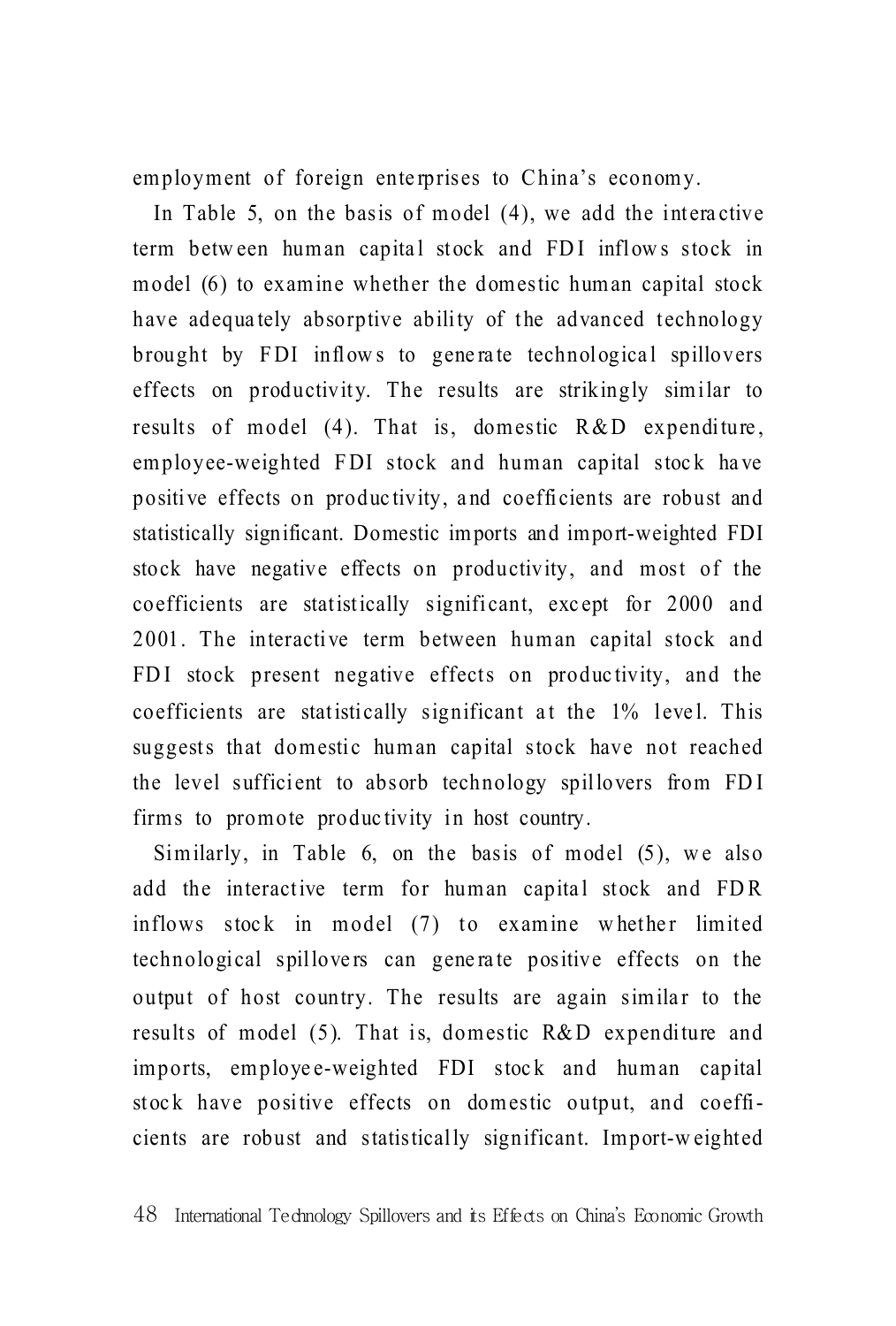## <Table 5> Effects of domestic R&D and technology spillovers of international R&D on productivity adding the interactive term between human capital stock and FDI inflows stock

| Variable        | ŋ,          | $\P_2$      | $\P$ <sub>3</sub>                  | $\mathbf{u}_4$        | ŋ.           | $\mathbf{u}_\mathrm{a}$        | $\mathbf{u}_7$           |       | $Adj.R - sq.F - statistic$ |
|-----------------|-------------|-------------|------------------------------------|-----------------------|--------------|--------------------------------|--------------------------|-------|----------------------------|
| Model1996-2001  | $1.834^{3}$ |             | $0.010^{29} - 0.078^{39}$          | $0.321^{3}$           |              | $0.001$ 0.144 <sup>3</sup>     | $-0.175^{3}$             | 0.613 | 46.935                     |
| t-Statistic     | 11.949      |             | $2.218 - 11.494$                   | 14.324                |              |                                | $0.192$ 16.150 $-12.555$ |       |                            |
| Model1996       | $0.957^{3}$ | $0.030^{3}$ | $-0.102^{3}$                       | $0.165^{3}$           | $-0.063^{3}$ | $0.165^{3}$                    | $-0.079^{3}$             | 0.995 | 1024.530                   |
| $t -$ Statistic | 30.568      | 17.949      | $-41.985$                          | 20.845                | $-14.964$    | 38.543                         | $-20.497$                |       |                            |
| Model1997       | $2.466^{3}$ |             | $0.032^{3} - 0.113^{3}$            | $0.392^{3}$           |              | $0.000$ $0.182^{3}$            | $-0.2273$                | 0.957 | 97.810                     |
| $t -$ Statistic | 35.965      |             |                                    | 16.772 -72.176 33.611 |              | $0.162$ 48.418                 | $-35.016$                |       |                            |
| Model1998       | $3.046^{3}$ |             | $-0.008 - 0.091^{3}$               | $0.442^{3}$           | $0.049^{3}$  | $0.154^{3}$                    | $-0.271^{3}$             | 0.997 | 1455.819                   |
| t-Statistic     | 7.317       | $-0.648$    | $-5.897$                           | 6.559                 |              | 2.875 10.056                   | $-6.589$                 |       |                            |
| Model1999       | $2.512^{3}$ |             | $0.002 - 0.079^{3}$                | $0.422^{3}$           |              | $-0.014$ 0.195 <sup>3</sup>    | $-0.236^{3}$             | 0.987 | 360.336                    |
| $t -$ Statistic | 5.398       | 0.220       | $-5.129$                           | 8.390                 | $-0.722$     | 8.751                          | $-6.520$                 |       |                            |
| Model2000       | 4.9783)     |             | $-0.046^{3} - 0.078^{3}$           | $0.781^{3}$           |              | $0.070^{3}$ 0.232 <sup>3</sup> | $-0.464^{3}$             | 0.845 | 27.336                     |
| $t -$ Statistic | 15.640      |             | $-3.828$ -4.756                    | 21.330                |              | 6.032 13.322                   | $-17.935$                |       |                            |
| Model2001       | $3.178^{2}$ |             | $0.034^{11}$ – 0.100 <sup>3)</sup> | $0.468^{2}$           |              | $0.078$ 0.118 <sup>3</sup>     | $-0.292^{2}$             | 0.693 | 11.931                     |
| $t -$ Statistic | 2.461       |             | $2.068 - 7.612$                    | 2.468                 | 1.681        |                                | $5.450 - 2.373$          |       |                            |

Dependent Variable :  $Ln(TFP<sub>i</sub>)$ , Method : GLS(Cross Section Weights)

Note : 1)means "significant" at the level of 10%.

2) means "significant" at the level of 5%.

3) means "significant" at the level of 1%.

For the null hypothesis,  $H0$ : Coefficient = 0.

FDI stock has negative effects on productivity, and coefficients are statistically significant at the 1% level, whereas import-weighted FDI stock in 2000 and 2001 have positive effects on output, and the coefficients are robust and statistically significant. This implies that the structure components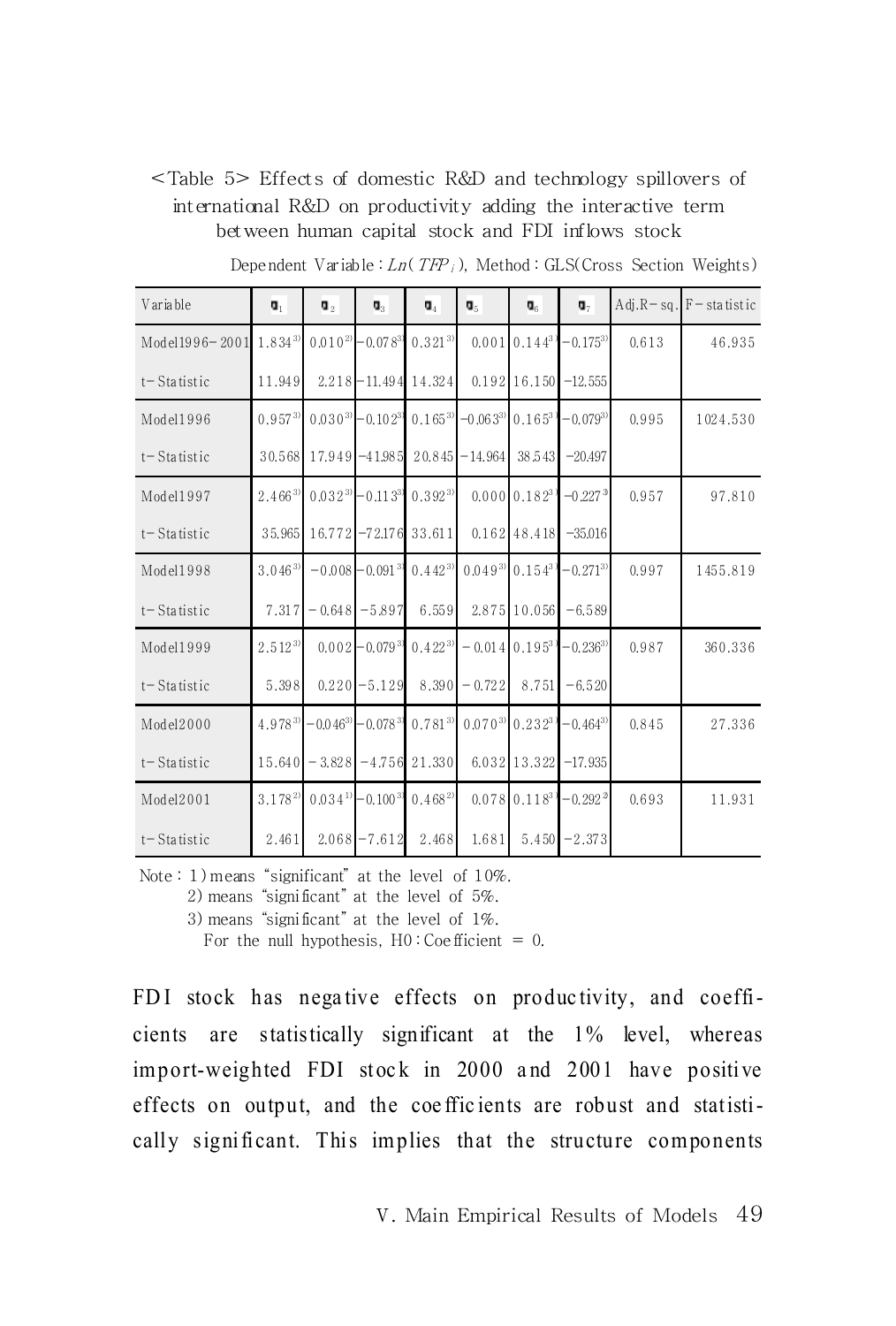of imports of FDI firms are possibly different from goods imports prior to 1999, becoming more sophisticated compared to the labor-intensive goods prior 1999. The interactive term between human capital stock and FDI stock also show negative effects on output although it is not robust, and most of the coefficients are only statistically significant at the 10% level. This suggests that the technology spillovers from FDI firms are very limited in enhancing the output in host country.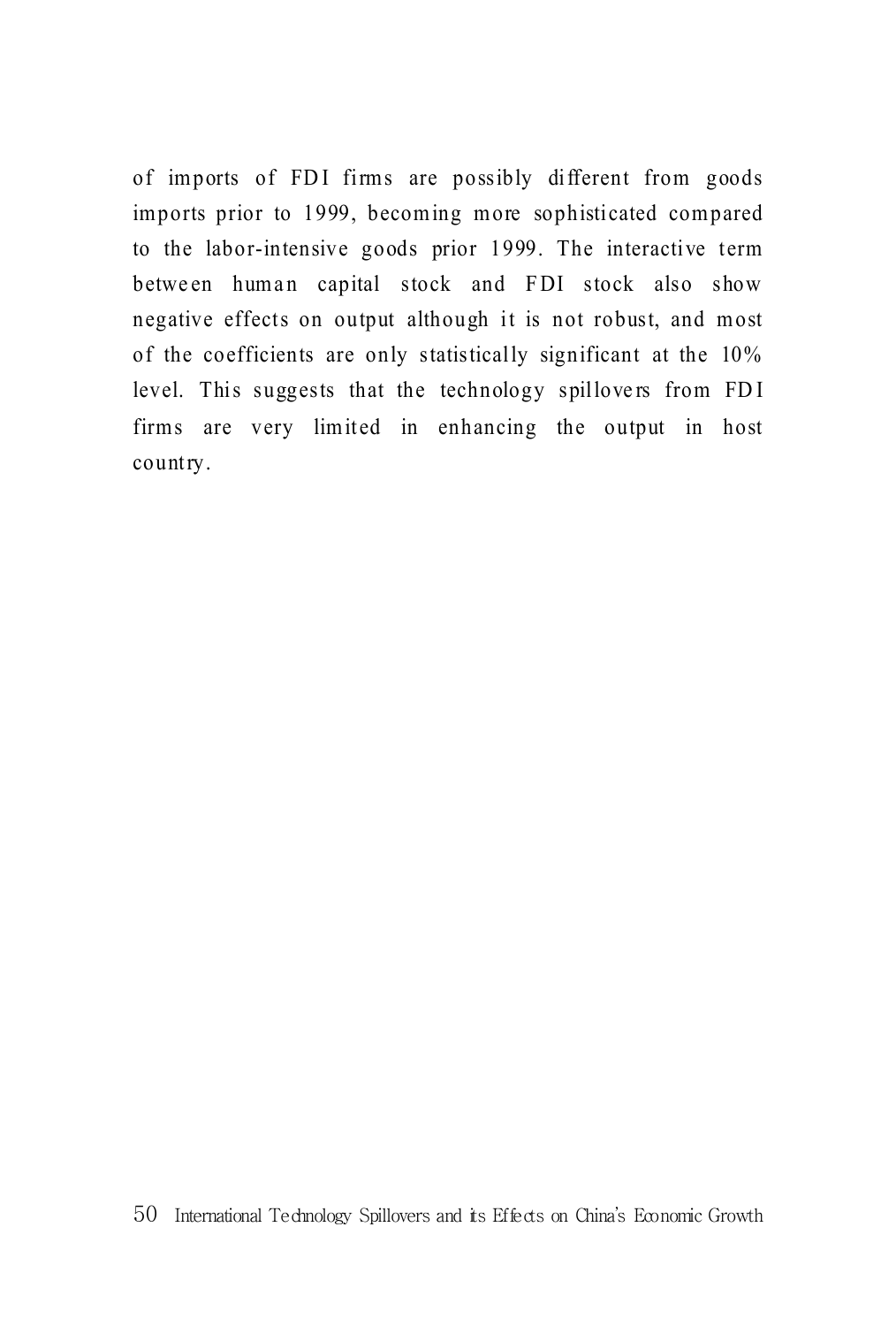## <Table 6> Effects of domestic and international R&D on output adding the interactive term between human capital stock and FDI inflows stock

| Variable        | ρ,          | $\mathbf{I}_2$ | β,          | β.          | μ,                    | $\mathbf{I}_6$ | $\mathbf{I}_7$                        | $Adj.R-sq.$ | $F$ – statistic |
|-----------------|-------------|----------------|-------------|-------------|-----------------------|----------------|---------------------------------------|-------------|-----------------|
| Model1996-2001  | $3.488^{3}$ | $0.094^{3}$    | $0.092^{3}$ | $0.723^{3}$ | $-0.042^{3}$          | $0.115^{3}$    | 0.010                                 | 0.999       | 39684.290       |
| $t$ – Statistic | 14.293      | 8.003          | 10.942      | 17.157      | $-4.142$              | 7.358          | 0.415                                 |             |                 |
| Mode11996       | $4.321^{3}$ | $0.125^{3}$    | 0.034       | $0.936^{3}$ | $-0.015$              | $0.160^{3}$    | $-0.0982$                             | 1.000       | 217847.700      |
| $t$ -Statistic  | 10.310      | 10.939         | 1.548       | 15.980      | $-0.971$              | 7.945          | $-2.605$                              |             |                 |
| Mode11997       | $4.611^{3}$ | $0.150^{3}$    | $0.045^{2}$ | $0.996^{3}$ | $-0.078$ <sup>3</sup> | $0.244^{3}$    | $-0.123^{3}$                          | 1.000       | 44 94 54, 30 0  |
| $t$ – Statistic | 15.580      | 8.956          | 2.146       | 23.271      | $-9.367$              | 17.696         | $-4.190$                              |             |                 |
| Mode11998       | $6.463^{3}$ | $0.141^{3}$    | $0.065^{2}$ | $1.178^{3}$ | 0.015                 | $0.195^{3}$    | $-0.278^{3}$                          | 1.000       | 249574.500      |
| $t$ – Statistic | 7.997       | 9.030          | 2.795       | 11.937      | 0.692                 | 7.651          | $-4.072$                              |             |                 |
| Mode11999       | $4.852^{3}$ | $0.121^{3}$    | $0.097^{3}$ | $0.982^{3}$ | $-0.060^{3}$          | $0.211^{3}$    | $-0.134$ $^{\scriptscriptstyle{(3)}}$ | 1.000       | 1501915.000     |
| $t$ – Statistic | 27.829      | 8.957          | 6.092       | 32.133      | $-3.757$              | 8.214          | $-8.341$                              |             |                 |
| Mode12000       | $5.604^{3}$ | $0.119^{3}$    | $0.135^{3}$ | $1.021^{3}$ | $0.074^{3}$           | $0.093^{3}$    | $-0.200^{3}$                          | 1.000       | 24 98 62, 200   |
| $t$ – Statistic | 8.715       | 3.138          | 4.851       | 9.648       | 5.784                 | 3.012          | $-3.481$                              |             |                 |
| Mode12001       | $5.002^{3}$ | 0.041          | $0.202^{3}$ | $0.898^{3}$ | $0.125^{3}$           | 0.003          | $-0.1381$                             | 1.000       | 1575540.000     |
| $t$ – Statistic | 7.407       | 1.345          | 12.438      | 6.925       | 5.684                 | 0.064          | $-1.892$                              |             |                 |

Dependent Variable : *LN*(*Yi)*, Method : GLS(Cross Section Weights)

Note : 1) means "significant" at the level of 10%.

2) means "significant" at the level of 5%.

3) means "significant" at the level of 1%.

For the null hypothesis,  $H0$ : Coefficient = 0.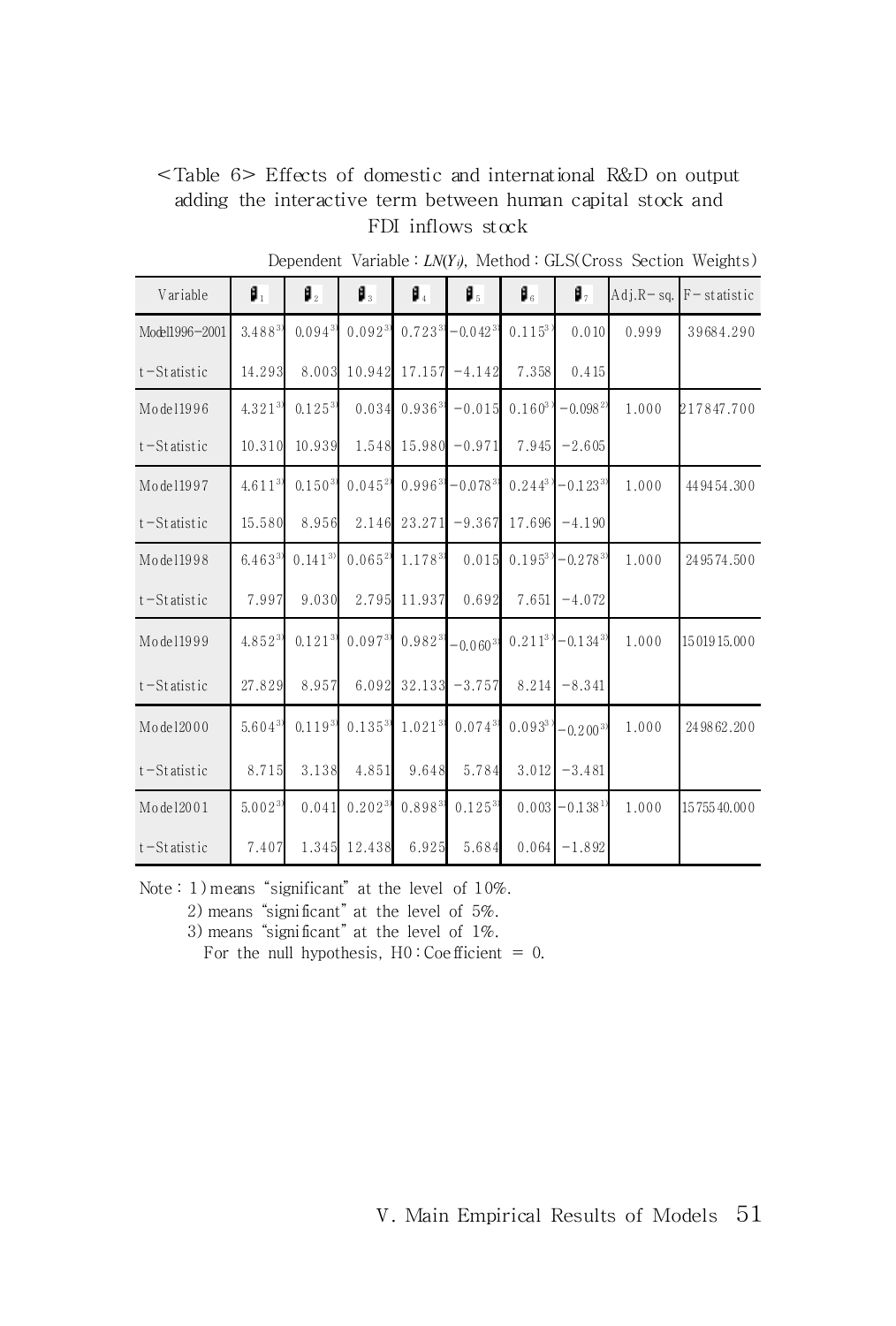# Ⅵ. Conclusions

In this study, the results of the models present strong evidences on such output elasticities of labor and capital inputs, and the effects of technological spillovers on productivity and output of China's provinces. The derived results suggest that labor and fixed asset investment have strong and robust effects on output, and exhibit increasing marginal returns to scale.

The distribution of productivity in China's provinces tends to have higher values in the main coa stal and important industrial cit ies or provinces. This demonstrates the effects of opening-door polices and move tow ards a market economy, which bring great benefits to the earlier opening-door cities and provinces, and have been helpful to promote their productivity and overa ll econom ic grow th.

Howe ver, foreign enterprises were found to have very limited effects in enhancing productivity of China's provinces. Only employment brought by foreign enterprises has some positive effects on produc tivity, that is, e mployees tra ine d by foreign enterprises, imitation and learning by doing can be the important channels of technological spillovers. This implies that technological spillovers from foreign enterprises have not reached a higher level to sufficiently stimulate the growth of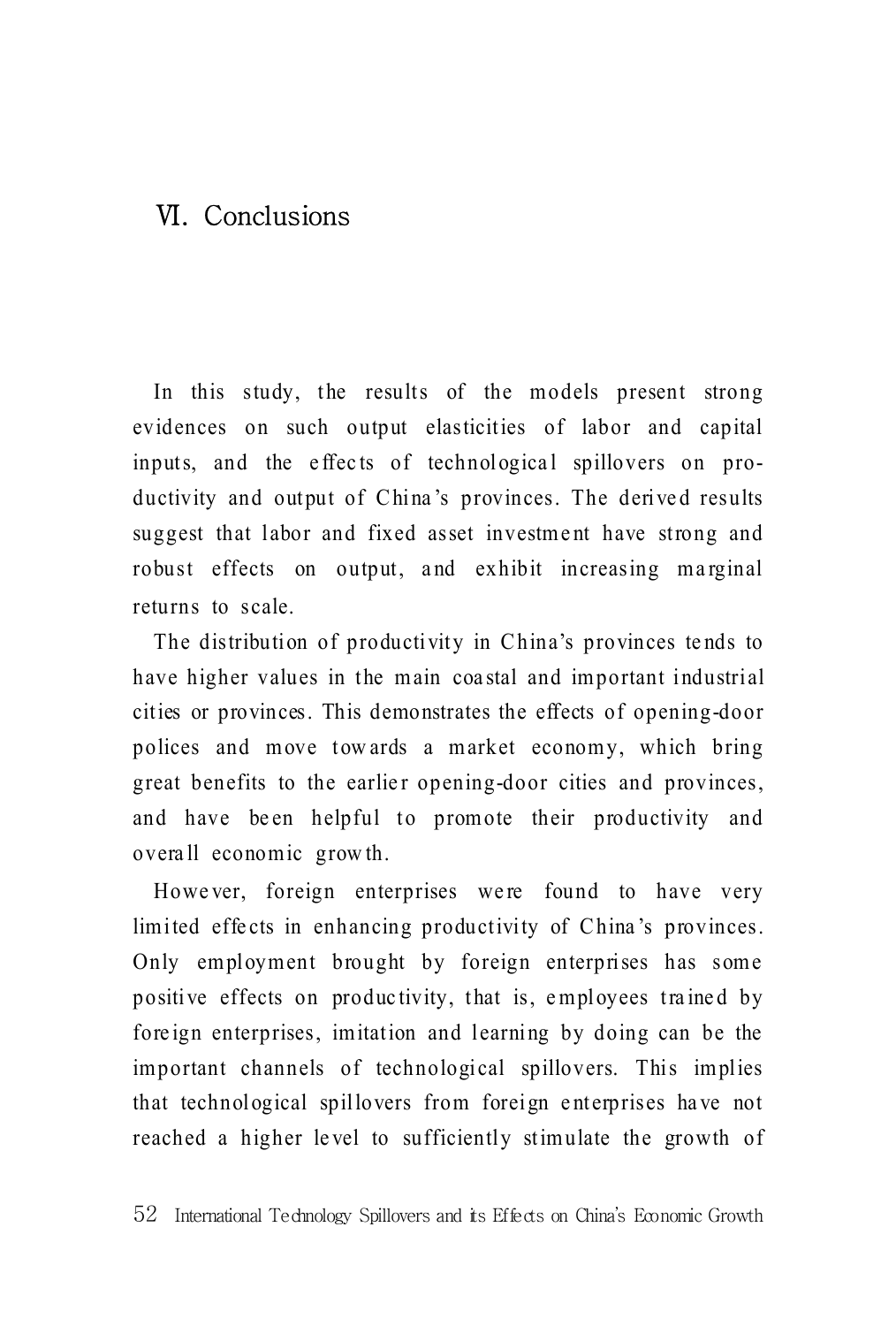productivity of China's provinces. The growth of productivity in China's provinces mainly depends on domestic R&D expenditures and human capital stock. But, imports of foreign enterprises have begun to generate positive effects on productivity in 2000, perhaps illustrating the e ffects of China's accession to the WTO that has allowed more MNCs inflows introducing a dvanced technology in China. This is in contrast with export-oriented investment from NICs that usually have labor-intensive industrial characteristics in the earlier period. Thus, the magnitudes of technological spillovers from FDI should exhibit an increa sing tendency over time.

Furthermore, in respect to the effects of domestic and forei gn enterprises on output of China's provinces, im port -em bodied FDI stock has a "crowding out" effect on output of China's provinces, that is, by importing raw material, equipments, or intermediate goods, foreign enterprises tend to occupy the dom estic market displacing domestic enterprises. Other variables such as domestic R&D expenditures, imports of domestic enterprises, human capital stock and employment-embodied FDI stock have strong and robust positive effects.

Overall, FDI and international trade have shown important impact on the output in China's provinces. FDI inflows are a main channel of technological spillovers, but imports currently have very limited effects productivity growth. The growth of productivity in China's provinces mainly depends on domestic R & D expenditures, human capital stock and employment of fore ign enterprises.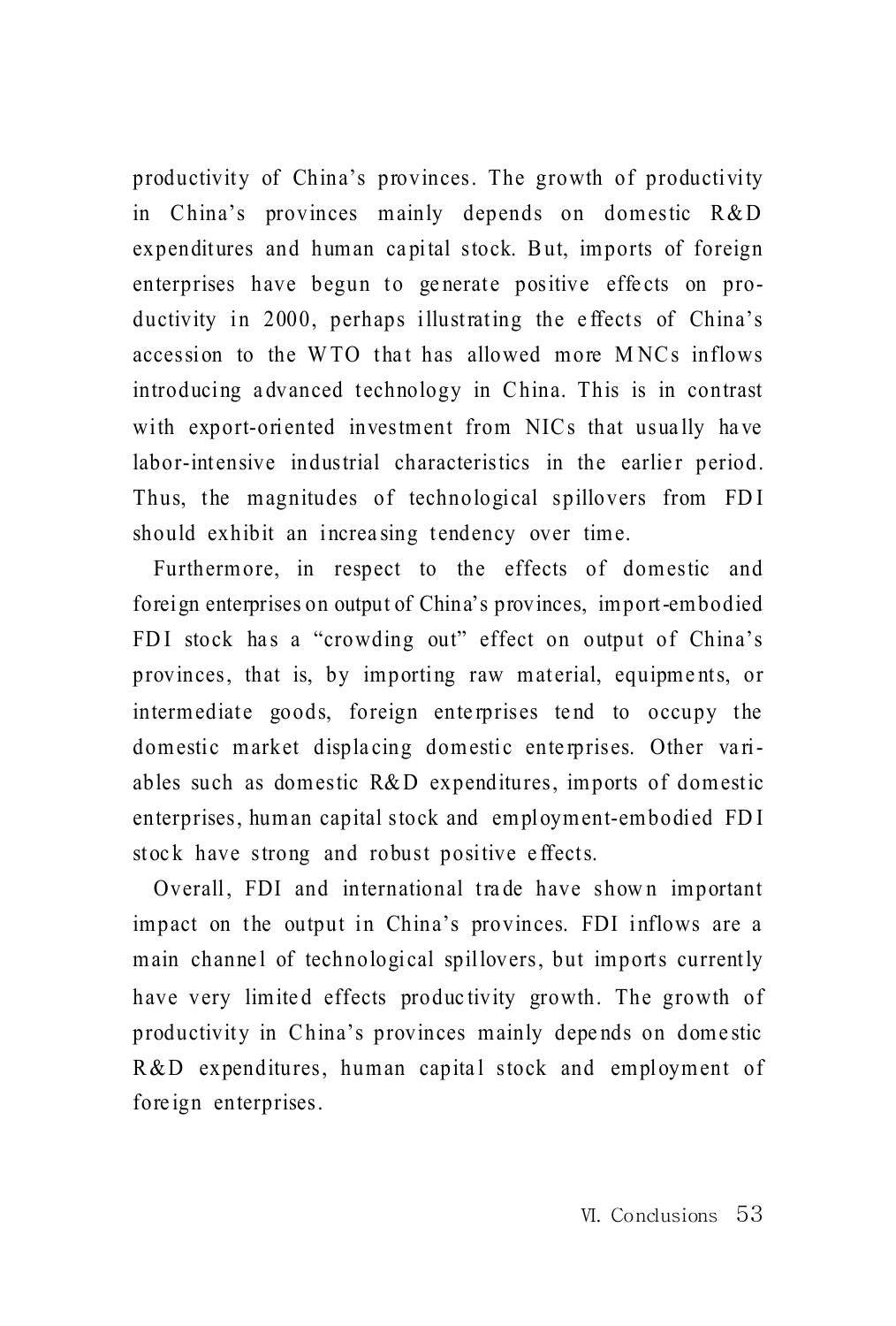# Appendix

|                     |         |         |         |         |        |                         |         | (10 thousand dollars) |         |
|---------------------|---------|---------|---------|---------|--------|-------------------------|---------|-----------------------|---------|
| Provinces           | 1993    | 1994    | 1995    | 1996    | 1997   | 1998                    | 1999    | 2000                  | 2001    |
| Beijing             | 124063  | 147672  | 186628  | 224022  | 233856 | 281772                  | 366197  | 489739                | 540603  |
| Tianjin             | 109458  | 189617  | 301237  | 406855  | 435524 | 433255                  | 536476  | 731364                | 723888  |
| Hebei               | 48317   | 53892   | 67248   | 89623   | 56380  | 60779                   | 65629   | 56907                 | 66116   |
| Shanxi              | 10884   | 6988    | 5354    | 5295    | 6404   | 7645                    | 32841   | 26667                 | 10769   |
| Inner Mongolia      | 8051    | 7875    | 10041   | 7402    | 6564   | 4073                    | 3841    | 4358                  | 4958    |
| Liaoning            | 159907  | 214465  | 262974  | 319087  | 387294 | 303372                  | 389683  | 605234                | 590609  |
| Jilin               | 34227   | 47939   | 65711   | 61045   | 45500  | 57211                   | 61309   | 73077                 | 10473   |
| Heilongjiang        | 21633   | 28465   | 36517   | 48086   | 36586  | 21961                   | 20990   | 20674                 | 19296   |
| Shanghai            | 405426  | 494631  | 719781  | 942116  | 959476 | 1005314                 | 1232266 | 1914952               | 2083843 |
| Jiang <sub>su</sub> | 307817  | 350171  | 487284  | 706739  | 748251 | 858550                  | 977768  | 1572741               | 1754914 |
| Zhejiang            | 105540  | 142807  | 195379  | 270804  | 224223 | 202419                  | 233593  | 404142                | 477217  |
| Anhui               | 20981   | 26136   | 26768   | 52581   | 43561  | 35535                   | 53863   | 54786                 | 56030   |
| Fujian              | 357321  | 434621  | 468563  | 502316  | 524501 | 517316                  | 545272  | 64602                 | 674669  |
| Jiangxi             | 32826   | 26692   | 15283   | 10129   | 7284   | 8871                    | 18643   | 15516                 | 16821   |
| Shandong            | 176614  | 253187  | 362652  | 466395  | 448976 | 423077                  | 433596  | 599802                | 702925  |
| Hen an              | 26333   | 31043   | 38092   | 40183   | 28409  | 22156                   | 22424   | 26807                 | 28303   |
| Hubei               | 53935   | 49840   | 72753   | 84286   | 78273  | 69101                   | 60303   | 61729                 | 81661   |
| H un an             | 25355   | 22664   | 21644   | 25421   | 20646  | 16822                   | 16960   | 29467                 | 34706   |
| Gu an gd on g       | 1979877 | 2536046 | 2744113 | 3027696 |        | 3272863 3173178 3391787 |         | 4252685               | 4425844 |
| Guangxi             | 41592   | 73032   | 60094   | 43459   | 32524  | 39368                   | 26340   | 21228                 | 21889   |
| Hainan              | 55233   | 60323   | 51086   | 56898   | 26607  | 34453                   | 10495   | 15529                 | 50992   |
| Chongqin            |         |         |         |         |        | 32192                   | 17353   | 22723                 | 22118   |
| Sichuan             | 40077   | 43142   | 42401   | 101001  | 88862  | 18884                   | 27177   | 37007                 | 42737   |
| Guizhou             | 4138    | 5093    | 5966    | 2616    | 3059   | 1671                    | 1119    | 1678                  | 1902    |
| Yunn an             | 6897    | 16118   | 16759   | 21309   | 18482  | 10854                   | 9744    | 11545                 | 10238   |
| Xizh ang            | 216     | 1644    | 2454    | 6086    | 5886   | 1000                    | 851     | 245                   | 19      |
| Sha anxi            | 18441   | 17557   | 16287   | 27418   | 23933  | 24129                   | 23910   | 23823                 | 25792   |
| Gansu               | 4203    | 4340    | 3358    | 4202    | 3008   | 2746                    | 1658    | 1824                  | 3616    |
| Qinghai             | 82      | 401     | 20      | 86      | 1      | 269                     | 15      | 723                   | 2174    |
| Ningxia             | 674     | 1840    | 503     | 1659    | 1348   | 717                     | 1787    | 1831                  | 1539    |
| Xingjiang           | 3202    | 5177    | 7321    | 5565    | 3854   | 3059                    | 4471    | 2439                  | 3702    |

<Appendix 1> Imports of FDI Trade of China's Provinces

54 International Technology Spillovers and its Effects on China's Economic Growth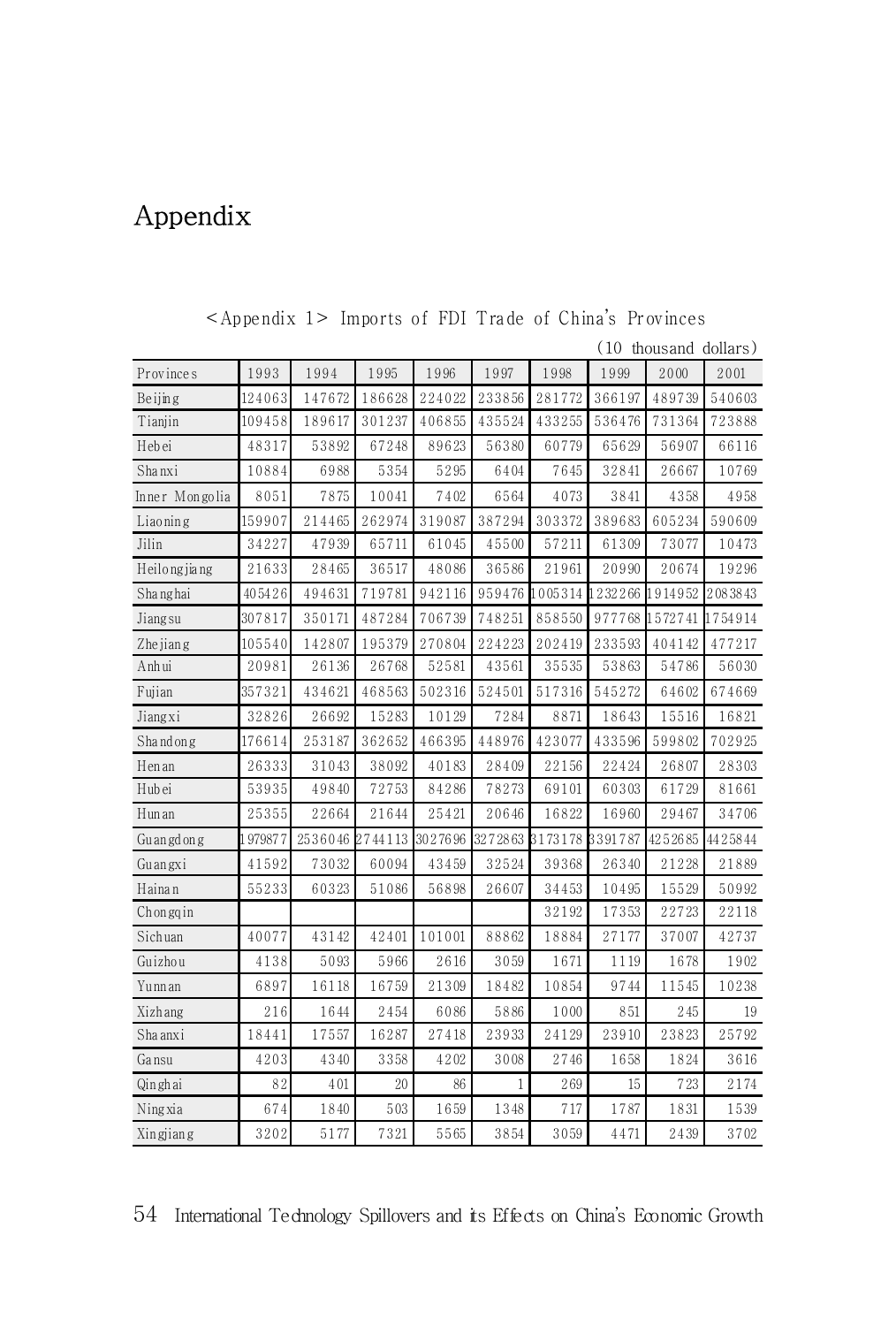<Appendix 2> Imports of China's Provinces

(10 thousand dollars)

| Provinces       | 1992   | 1993   | 1994                                                                             | 1995         | 1996   | 1997   | 1998                                           | 1999         | 2000  | 2001                |
|-----------------|--------|--------|----------------------------------------------------------------------------------|--------------|--------|--------|------------------------------------------------|--------------|-------|---------------------|
| <b>B</b> eijing | 164177 |        | 254346209322126785362119858                                                      |              |        |        | 20 777 49 1 9993 15 244 5599                   |              |       | 376 537 6 39 754 44 |
| Tianjin         |        |        | 116422 192031 285408 397951                                                      |              | 489323 |        | 508750 511510                                  | 626960       |       | 852822867998        |
| Hebei           | 51065  | 78236  |                                                                                  | 85416 105214 | 111430 |        | 86426 111115 146081                            |              |       | 152862 178172       |
| Shanxi          | 17360  | 24617  | 18490                                                                            | 25973        | 23164  | 21250  | 21792                                          | 44799        | 52751 | 47274               |
| Inner Mongolia  | 34282  | 50668  | 45041                                                                            | 49755        | 52918  | 41761  | 43715                                          | 75955        |       | 165188 140763       |
| Liaoning        | 225921 |        | 335146418433495533                                                               |              |        |        | 543188 574907 468903 551844                    |              |       | 817516879870        |
| Jilin           |        |        | 83058 130070 142483 151031                                                       |              | 113178 | 92126  |                                                | 90382 119357 |       | 131359 174514       |
| Heilongjiang    |        |        | 113497 161335 118487 122005                                                      |              |        |        | 136709 115584 111092 124116 153519 177234      |              |       |                     |
| Shanghai        |        |        | 518792 793464 890499 139353 141 1006 14731 01 15429 49 1981 854 2935569 33269 48 |              |        |        |                                                |              |       |                     |
| Jiangsu         |        |        | 295360 459352 507235 652062                                                      |              |        |        | 909889 953275 1072161 1295 159 1986953 2247739 |              |       |                     |
| Zhejiang        |        |        | 141282 240956 290216 381730                                                      |              |        |        | 448933 415689 398765 543417                    |              |       | 838987982225        |
| Anhui           | 29880  | 45424  | 52003                                                                            | 61496        | 90789  | 82969  | 81935                                          | 97237        |       | 117486 133771       |
| Fujian          | 367207 |        | 488172575933653765                                                               |              |        |        | 712990 792429 719502 726753                    |              |       | 831439 870368       |
| Jiangxi         | 31228  | 55332  | 50163                                                                            | 28121        | 26452  | 21845  | 22896                                          | 40776        | 42664 | 49190               |
| Shandong        | 182587 | 307949 |                                                                                  | 375414578335 | 698278 | 667830 |                                                | 627004669053 |       | 9460921083304       |
| Henan           | 34282  | 55878  | 61170                                                                            | 87159        | 72907  | 61036  | 54674                                          | 62155        |       | 78712 107685        |
| Sichuan         |        |        | 68352 107448 129420 121045                                                       |              | 197492 | 54772  |                                                | 92162 132996 |       | 115083 151644       |
| Guizhou         | 10947  | 14305  | 16464                                                                            | 22158        | 13050  | 18503  | 23974                                          | 18983        | 23942 | 22468               |
| Y un nan        | 33818  | 37512  | 66655                                                                            | 89050        | 80596  | 54382  | 52166                                          | 62556        | 63767 | 74472               |
| Xizhang         | 9033   | 8479   | 60249                                                                            | 20854        | 15589  | 13816  | 7201                                           | 8018         | 1697  | 1054                |
| Shaanxi         | 35807  | 57906  | 46226                                                                            | 41443        | 65947  | 50295  | 87480                                          | 85492        | 83003 | 95381               |
| Gansu           | 13586  | 17997  | 15599                                                                            | 23925        | 20031  | 11904  | 10313                                          | 8924         | 15458 | 30256               |
| Qinghai         | 984    | 2491   | 2626                                                                             | 2398         | 1455   | 1201   | 1369                                           | 2099         | 4773  | 5577                |
| Ningxia         | 2316   | 3914   | 6371                                                                             | 5114         | 3507   | 3987   | 2858                                           | 7034         | 11555 | 18093               |
| Xingjiang       | 18810  | 41084  | 43568                                                                            | 57935        | 46662  | 55388  | 77732                                          | 73801        |       | 105991110299        |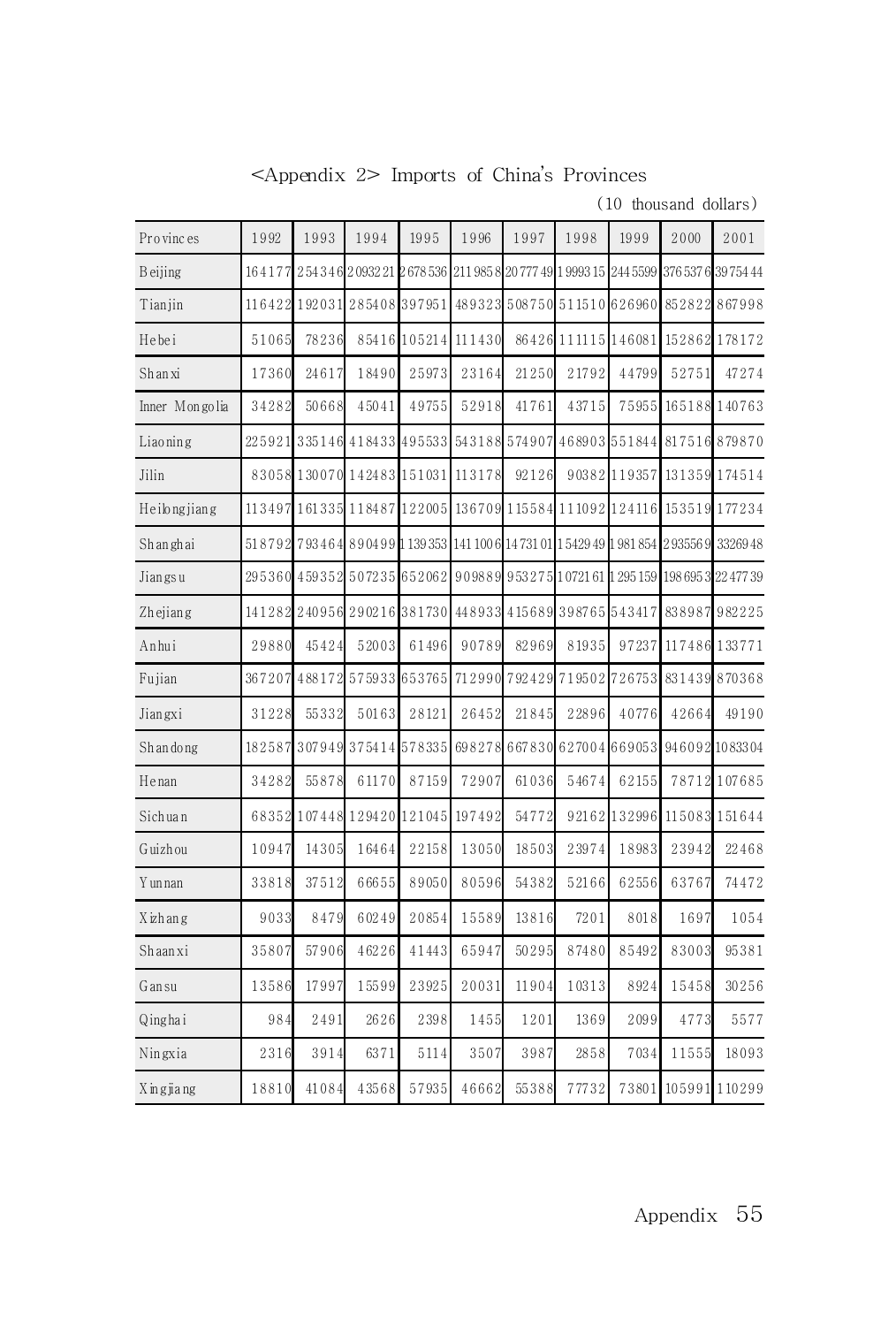<Appendix 3> FDI Inflows of China's Provinces

(10 thousand dollars)

| Provinces      | 1989  | 1990  | 1991  | 1992   | 1993                       | 1994         | 1995   | 1996  | 1997                                                                            | 1998  | 1999          | 2000                     | 2001   | 2002                     |
|----------------|-------|-------|-------|--------|----------------------------|--------------|--------|-------|---------------------------------------------------------------------------------|-------|---------------|--------------------------|--------|--------------------------|
| Beijing        | 31846 | 27695 | 24495 | 34985  |                            | 66694137157  | 107999 |       | 155290 159286 216800                                                            |       |               | 1975251168368            |        | 176818172464             |
| Tianjin        | 8134  | 3493  | 13261 | 10778  | 613681                     |              |        |       | 101499   152093   215273   251 135   21 1361                                    |       | 176399 116601 |                          | 213348 | 158195                   |
| Hebei          | 2685  | 3935  | 5656  | 11309  | 39654                      | 52340        | 54668  |       | 83022 10308 142868                                                              |       | 104202        | 67923                    | 66989  | 78271                    |
| Shanxi         | 882   | 340   | 380   | 5384   | 8643                       | 3170         | 6383   | 13808 | 26893                                                                           | 24451 | 39129         | 22472                    | 23393  | 21164                    |
| Inner Mongolia | n/a   | 1064  | 166   | 520    | 8526                       | 4007         | 5781   | 7186  | 7325                                                                            | 9082  | 6456          | 10568                    | 10703  | 17701                    |
| Liaoning       | n/a   | 24373 | 36239 | 51642  | 1279131                    | 44014        | 142461 |       | 173782 236635 219045                                                            |       |               | 106173204446             |        | 2516121341168            |
| Jilin          | 335   | 1760  | 3164  | 7534   | 27527                      | 24192        | 40802  | 45155 | 40227                                                                           | 40917 | 30120         | 33701                    | 33766  | 24468                    |
| Heilongji ang  | 2312  | 2449  | 2085  | 7217   | 23232                      | 34759        | 51686  | 56691 | 73485                                                                           | 52639 | 31828         | 30086                    | 34114  | 35511                    |
| Shanghai       | 42212 | 17401 | 14519 | 49361  | 316025247309289261         |              |        |       | 394094422536360150283665316014429159427229                                      |       |               |                          |        |                          |
| Jian gsu       | 9464  | 12416 | 21922 |        | 146324 284371              |              |        |       | . 376315 51 90 82 521 00 9 5 43 511 66 31 79 60 775 6 6 42 550 69 14 82 1018960 |       |               |                          |        |                          |
| Zhejiang       | 5181  | 4843  | 9229  |        | 23978 103175 115026 125806 |              |        |       | 152050 150345 131802 123262 161266 221162 307610                                |       |               |                          |        |                          |
| Anhui          | 4781  | 961   | 1067  | 5466   | 25764                      | 37000        | 48256  | 50661 | 43443                                                                           | 27673 | 26131         | 31847                    | 33672  | 38375                    |
| Fujian         | 32880 | 29002 |       |        |                            |              |        |       | 47116 142364 287444 371318 404390 408455 419710 421211                          |       | 402403343191  |                          |        | 391804 383837            |
| Jiangxi        | 587   | 621   | 1949  | 9972   | 20817                      | 26168        | 28888  | 30126 | 48103                                                                           | 46496 | 32080         | 22724                    |        | 39575 108197             |
| Shandong       | 13132 | 15084 | 21639 | 100342 |                            | 187413255242 | 268898 |       | 263355 277556 220274                                                            |       |               | 225878297119352093473404 |        |                          |
| Henan          | 4266  | 1049  | 3799  | 5316   | 30491                      | 38673        | 47855  | 52356 | 69204                                                                           | 61654 | 52135         | 56403                    | 45729  | 40463                    |
| Hubei          | 2295  | 2900  | 4664  | 20313  | 54053                      | 60186        | 62512  | 68079 | 84866                                                                           | 97294 | 91488         |                          |        | 94 368 11 88 60 14 266 5 |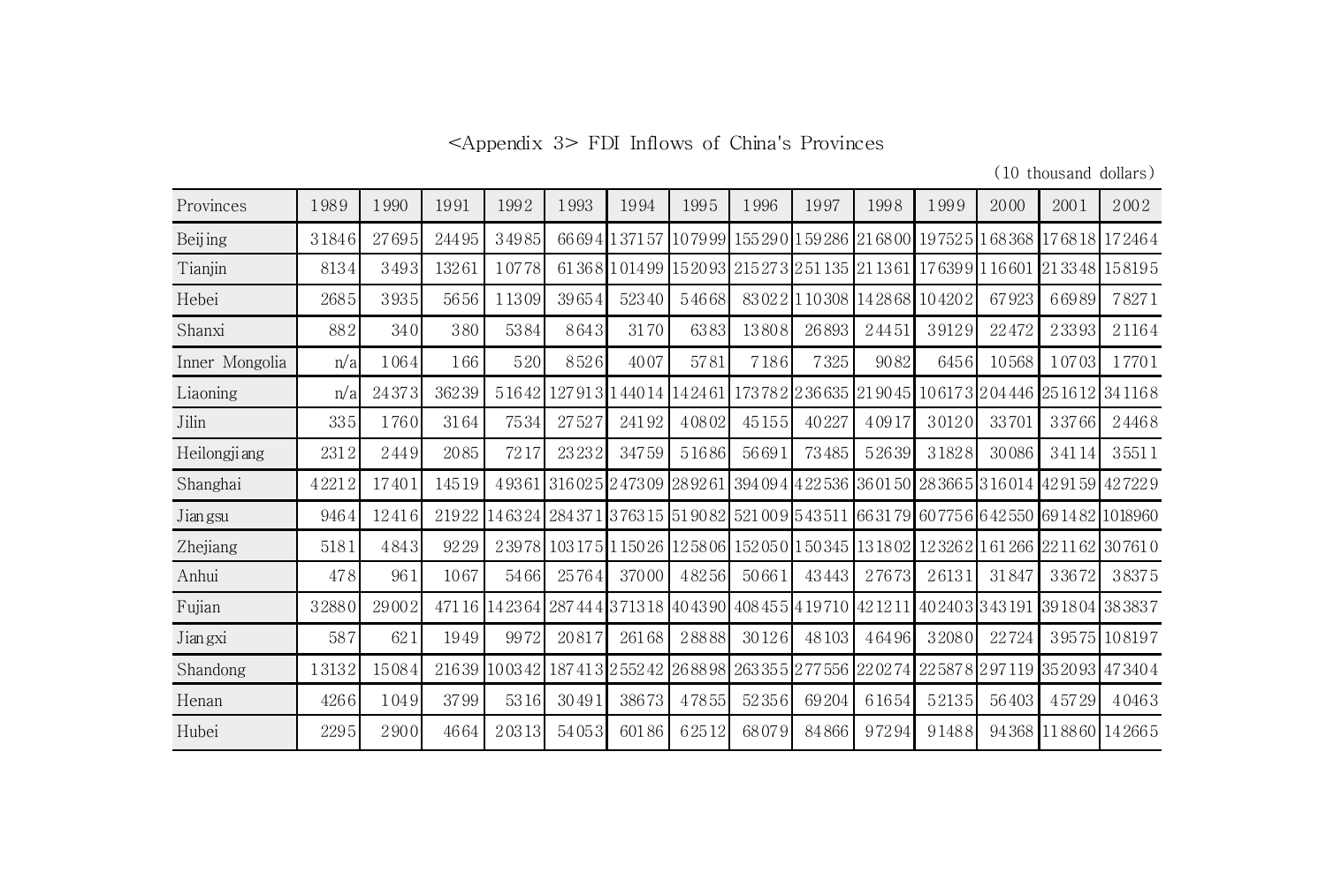| Provinces | 1989   | 1990   | 1991         | 1992       | 1993   | 1994  | 1995         | 1996  | 1997  | 1998  | 1999                                                    | 2000  | 2001           | 2002        |
|-----------|--------|--------|--------------|------------|--------|-------|--------------|-------|-------|-------|---------------------------------------------------------|-------|----------------|-------------|
| Hunan     | 643    | 1116   | 2543         | 13271      | 43746  | 33114 | 50773        | 74530 | 91702 | 81816 | 65374                                                   | 67833 | 81011          | 90022       |
| Guangdong | 115644 | 146000 | 194288370111 |            | 755576 |       |              |       |       |       | 946343 1026011 1175407 1263495 1201994 1 165750 1128091 |       | 11932031133400 |             |
| Guangxi   | 4594   | 2866   |              | 3185 18201 | 88456  | 83633 | 67263        | 66313 | 88579 | 88613 | 63512                                                   | 52466 | 38416          | 41726       |
| Hainan    | 10707  | 10302  | 17672        | 45255      | 70710  |       | 91809 106207 | 78908 | 70554 | 71715 | 48449                                                   | 43080 | 46691          | 51196       |
| Chongqin  | n/a    | n/a    | n/a          | n/a        | n/a    | n/a   | n/a          | n/a   | 41802 | 43107 | 23893                                                   | 24436 |                | 25649 19576 |
| Sichuan   | n/a    | 1604   | 8091         | 11214      | 57141  | 92174 | 54159        | 44090 | 24846 | 37248 | 34101                                                   | 43694 |                | 58188 55583 |
| Guizhou   | 747    | 468    | 1409         | 1979       | 4294   | 6363  | 5703         | 3138  | 4977  | 4535  | 4090                                                    | 2501  | 2829           | 3821        |
| Yunnan    | 740    | 261    | 351          | 2875       | 9702   | 6500  | 9769         | 6537  | 16566 | 14568 | 15385                                                   | 12812 | 6457           | 11169       |
| Xizhang   | n/a    | n/a    | n/a          | n/a        | n/a    | n/a   | n/a          | n/a   | n/a   | n/a   | n/a                                                     | n/a   | n/a            | n/a         |
| Shaanxi   | 9719   | 4191   | 3176         | 4553       | 23430  | 23880 | 32407        | 32609 | 62816 | 30010 | 24197                                                   | 28842 | 35174          | 36005       |
| Gansu     | 17     | 85     | 478          | 35         | 1195   | 8776  | 6392         | 9002  | 4144  | 3864  | 4104                                                    | 6235  | 7439           | 6121        |
| Qinghai   | n/a    | n/a    | n/a          | 68         | 324    | 241   | 164          | 100   | 247   | n/a   | 459                                                     | n/a   | 3649           | 4726        |
| Ningxia   | 233    | 25     | 18           | 35         | 1190   | 727   | 390          | 555   | 671   | 1856  | 5134                                                    | 1741  | 1680           | 2200        |
| Xingjiang | n/a    | 537    | 22           | n/a        | 5300   | 4830  | 5490         | 6390  | 2472  | 2167  | 2404                                                    | 1911  | 2035           | 1899        |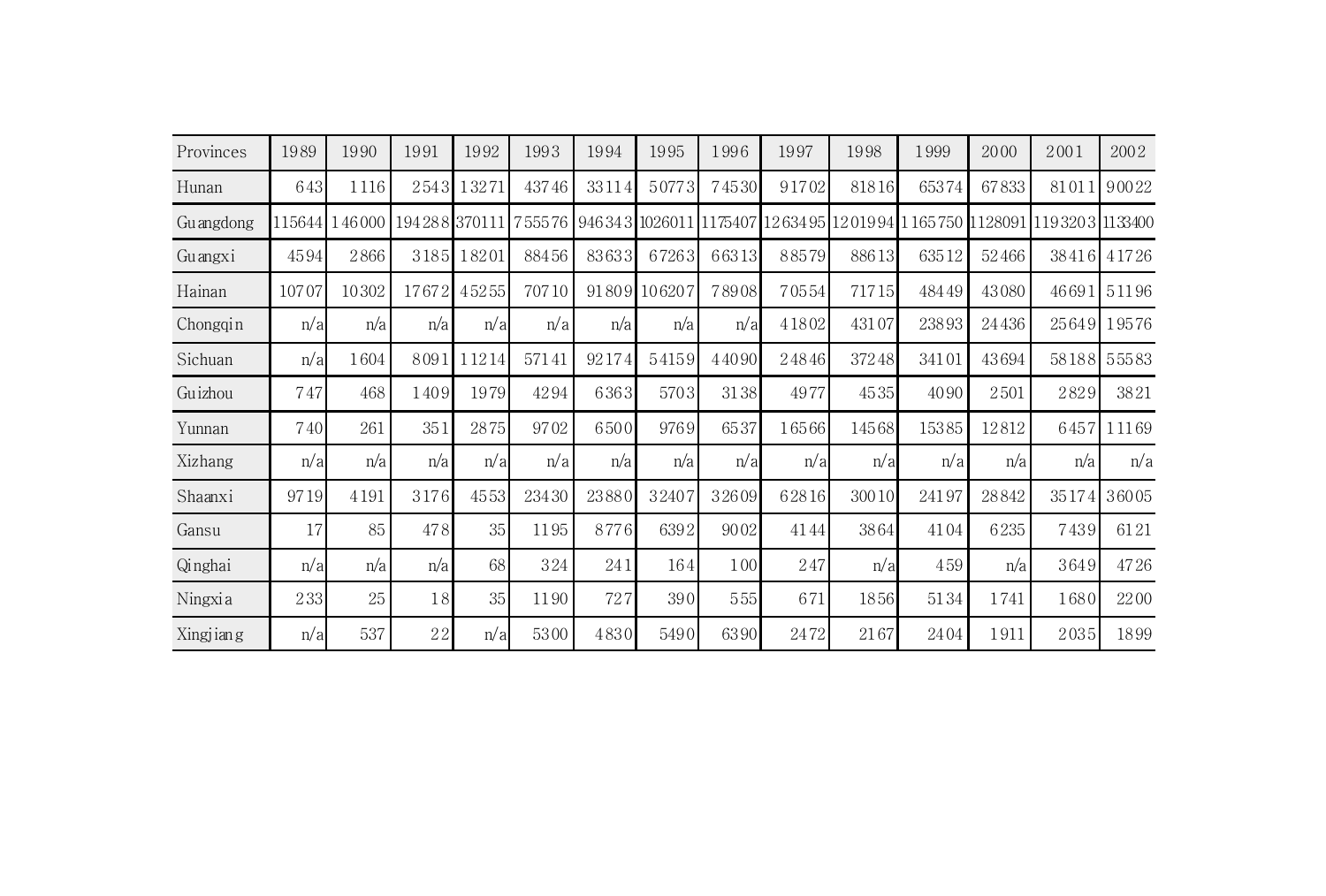<Appendix 4> GDP of China's Provinces

(100 Million Yuan RMB)

| Provinces      | 1987   | 1988           | 1989    | 1990    | 1991           | 1992                                                   | 1993           | 1994                    | 1995    | 1996                   | 1997                           | 1998    | 1999    | 2000    | 2001    |
|----------------|--------|----------------|---------|---------|----------------|--------------------------------------------------------|----------------|-------------------------|---------|------------------------|--------------------------------|---------|---------|---------|---------|
| exchange rate  | 372.21 | 372.21         | 376.59  | 478.38  | 532.27         | 551.49                                                 | 576.19         | 861.87                  | 835.07  | 831.42                 | 828.98                         | 827.91  | 827.96  | 827.84  | 827.77  |
| Beijing        | 326.82 | 410.22         | 455.96  | 500.82  | 598.9          | 709.1                                                  | 863.54         | 1084.03                 |         |                        | 1394.89 1615.73 1810.09        | 2011.31 | 2174.46 | 2478.76 | 2845.65 |
| Tianjin        | 220    | 259.64         | 283.34  | 310.95  | 342.75         | 411.24                                                 | 536.1          | 725.14                  | 920.11  | 1102.4                 | 1235.28                        | 1336.38 | 1450.06 | 1639.36 | 1840.1  |
| Hebei          | 521.92 | 701.33         | 822.83  |         | 896.33 1072.07 | 1278.5                                                 |                | 1690.84 2187.49         |         | 2849.52 3452.97        | 3953.78                        | 4256.01 | 4569.19 | 5088.96 | 5577.78 |
| Shanxi         | 257.2  | 316.7          | 376.3   | 429.3   | 468.5          | 570                                                    | 704.7          | 853.77                  |         |                        | 1092.48 1308.01 1480.13        | 1486.08 | 1506.78 | 1643.81 | 1779.97 |
| Inner Mongolia | 212.27 | 270.81         | 292.69  | 319.31  | 359.66         | 421.68                                                 | 532.71         | 681.92                  | 832.88  |                        | 984.78 1099.77                 | 1192.29 | 1268.2  | 1401.01 | 1545.79 |
| $Liao$ ning    |        | 719.12 881.02  | 1003.81 | 1062.74 |                | 1200.1 1472.95 2010.82 2461.78                         |                |                         |         | 2793.373157.69         | 3582.46                        | 3881.73 | 4171.69 | 4669.06 | 5033.08 |
| Jilin          |        | 297.49 368.67  | 391.65  | 425.28  | 463.47         | 558.06                                                 | 717.95         | 936.78                  |         | 1129.2 1337.16 1446.91 |                                | 1557.78 | 1660.91 | 1821.19 | 2032.48 |
| Heilongjiang   |        | 454.6 551.98   | 630.61  | 715.23  | 824.23         | 864.04                                                 |                | 1203.22 1618.63         | 2014.53 | 2402.58                | 2708.46                        | 2798.89 | 2897.41 | 3253    | 3561    |
| Shanghai       | 545.46 | 648.3          | 696.54  | 756.45  |                | 893.77 1114.32 1511.61 1971.92                         |                |                         | 2462.57 | 2902.2                 | 3360.21                        | 3688.2  | 4034.96 | 4551.15 | 4950.84 |
| Jiangsu        |        | 922.33 1208.85 | 1321.85 |         |                | 1416.5 1601.38 2136.02 2998.16                         |                | 4057.39                 | 5155.25 | 6004.21                | 6680.34                        | 7199.95 | 7697.82 | 8582.73 | 9511.91 |
| Zhejiang       | 603.71 | 765.76         | 843.72  |         |                | 897.99 1081.75 1365.06 1909.49 2666.86 3524.79 4146.06 |                |                         |         |                        | 4638.24                        | 4987.5  | 5364.89 | 6036.34 | 6748.15 |
| Anhui          | 442.35 | 546.94         | 616.25  | 658.02  | 663.6          |                                                        | 801.16 1069.84 | 1488.47                 | 2003.58 | 2339.25                | 2669.95                        | 2805.45 | 2908.58 | 3038.24 | 3290.13 |
| Fujian         | 279.24 | 383.21         | 458.4   | 522.28  | 622.02         | 787.71                                                 |                | 1133.49 1685.34         | 2160.52 | 2583.83                | 3000.36                        | 3286.56 | 3550.24 | 3920.07 | 4253.68 |
| Jiangxi        | 262.9  | 325.83         | 376.46  | 428.62  | 479.37         | 572.55                                                 | 723.06         |                         |         |                        | 948.16 1205.11 1517.26 1715.18 | 1851.98 | 1853.65 | 2003.07 | 2175.68 |
| Shandong       | n/a    | n/a            | n/a     |         | $n/a$ 1810.54  |                                                        |                | 2196.53 2779.49 3872.18 | 5002.34 | 5960.42                | 6650.02                        | 7162.2  | 7662.1  | 8542.44 | 9438.31 |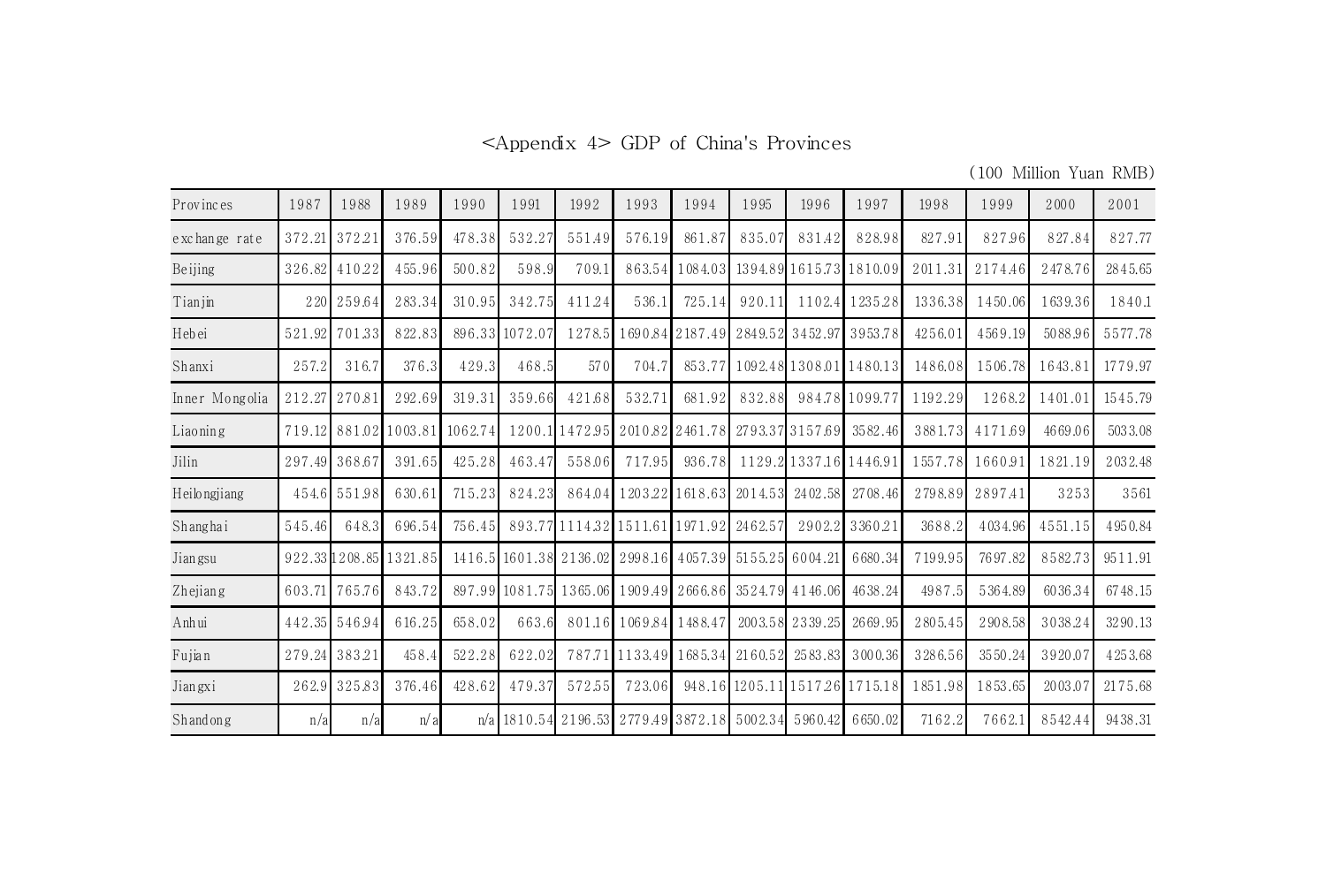| Provinces | 1987   | 1988                       | 1989                 | 1990          | 1991                      | 1992            | 1993   | 1994                 | 1995   | 1996                                   | 1997                                                                                          | 1998   | 1999   | 2000                      | 2001                                                                                       |
|-----------|--------|----------------------------|----------------------|---------------|---------------------------|-----------------|--------|----------------------|--------|----------------------------------------|-----------------------------------------------------------------------------------------------|--------|--------|---------------------------|--------------------------------------------------------------------------------------------|
| Henan     | 609.6  | 749.09                     |                      |               |                           |                 |        |                      |        |                                        | 850.71 934.65 1045.73 1279.75 1 662.76 2224.43 3002.74 3661.18 4079.26                        | 4356.6 |        | 4576.15137.66             | 5640.11                                                                                    |
| Hubei     | 517.77 | 626.52                     |                      |               |                           |                 |        |                      |        |                                        | 717.08 824.38 913.38 1088.39 1 424.38 1878.65 2391.42 29 70.2 3450.24 3704.21 3857.99 4276.32 |        |        |                           | 4662.28                                                                                    |
| Hunan     |        | 469.44  584.07             |                      | 640.8744.44   | 833.3                     |                 |        |                      |        | 997.7 1 278.28 1694.42 21 95.7 2647.16 |                                                                                               |        |        | 29933118.093326.753691.88 | 3983                                                                                       |
| Guangdong | n/a    | n/a                        | n/a                  | n/a           |                           | 1780.56 2293.54 |        |                      |        |                                        |                                                                                               |        |        |                           | 32 25. 3 4 240.5 6 5 381.72 6 519.14 731 5.5 1 79 19.12 8 4 64.3 1 9 6 6 2.23 1 0 6 4 7.71 |
| Guangxi   | 241.56 | 313.28                     |                      | 383.44449.06  | 518.59                    | 646.6           |        |                      |        |                                        | 893.58 1241.83 1497.56 1697.9 1817.25 1903.04 1953.27 2050.14                                 |        |        |                           | 2231.19                                                                                    |
| Hainan    | 57.3   | 77.13                      |                      |               | 91.4 102.49 120.51 181.71 |                 | 258.08 | 330.95               | 364.17 | 389.53                                 | 409.86                                                                                        | 438.92 | 471.23 | 518.48                    | 545.96                                                                                     |
| Chongqin  | n/a    | n/a                        | n/a                  | n/a           | n/a                       | n/a             | n/a    | n/a                  |        | n/al1179.09                            |                                                                                               |        |        |                           | 1350.11429.2611479.7111589.34 1749.77                                                      |
| Si chuan  | n/a    | n/a                        | n/a                  |               | n/al1382.9611624.51       |                 |        | 2096.482777.88       |        |                                        | 35342985.153320.113580.263711.614010.25                                                       |        |        |                           | 4421.76                                                                                    |
| Guizhou   |        | 165.5 211.79 235.84 260.14 |                      |               | 295.9                     | 339.91          | 416.07 | 521.17               | 630.07 | 713.7                                  | 792.98                                                                                        | 841.88 |        | 911.86 993.53             | 1084.9                                                                                     |
| Yunnan    | 229.03 |                            | 301.09 363.05 451.67 |               | 517.41                    | 618.69          | 779.21 |                      |        |                                        | 973.97 1206.68 1491.62 1644.23                                                                |        |        | 1793.91855.741955.09      | 2074.71                                                                                    |
| Xizhang   | 17.71  | 20.25                      | 21.86                | 27.7          | 30.53                     | 33.29           | 37.28  | 45.84                | 55.98  | 64.76                                  | 76.98                                                                                         | 91.18  | 105.61 | 117.46                    | 138.73                                                                                     |
| Shaanxi   |        | 244.96 314.48 358.37       |                      | 404.3         | 466.93                    | 540.52          | 671.37 |                      |        |                                        | 816.58 1000.03 1175.38 1300.03 1381.53 1487.61 1660.92                                        |        |        |                           | 1844.27                                                                                    |
| Gansu     |        | 159.52 191.84 216.84       |                      | 242.8         | 271.39                    | 317.79          | 372.24 | 451.66               |        | 553.35 714.18                          | 781.34                                                                                        | 869.75 | 931.98 |                           | 983.36 1072.51                                                                             |
| Qinghai   | 43.38  | 54.96                      | 60.37                | 69.94         | 75.1                      | 87.52           | 109.62 | 138.24               | 165.31 | 183.57                                 | 202.05                                                                                        | 220.16 | 238.39 | 263.59                    | 300.95                                                                                     |
| Ningxia   | 39.63  | 50.29                      | 59.21                | 64.84         | 71.78                     | 83.14           | 103.82 | 133.97               | 169.75 | 193.62                                 | 210.92                                                                                        | 227.46 | 241.49 | 265.57                    | 298.38                                                                                     |
| Xingjiang |        | 148.51 192.72              |                      | 217.42 274.01 | 335.91                    | 402.31          |        | 505.63 673.68 825.11 |        |                                        |                                                                                               |        |        |                           | 912.15 105 0.14 1116.67 1 168.55 1364.36 1485.48                                           |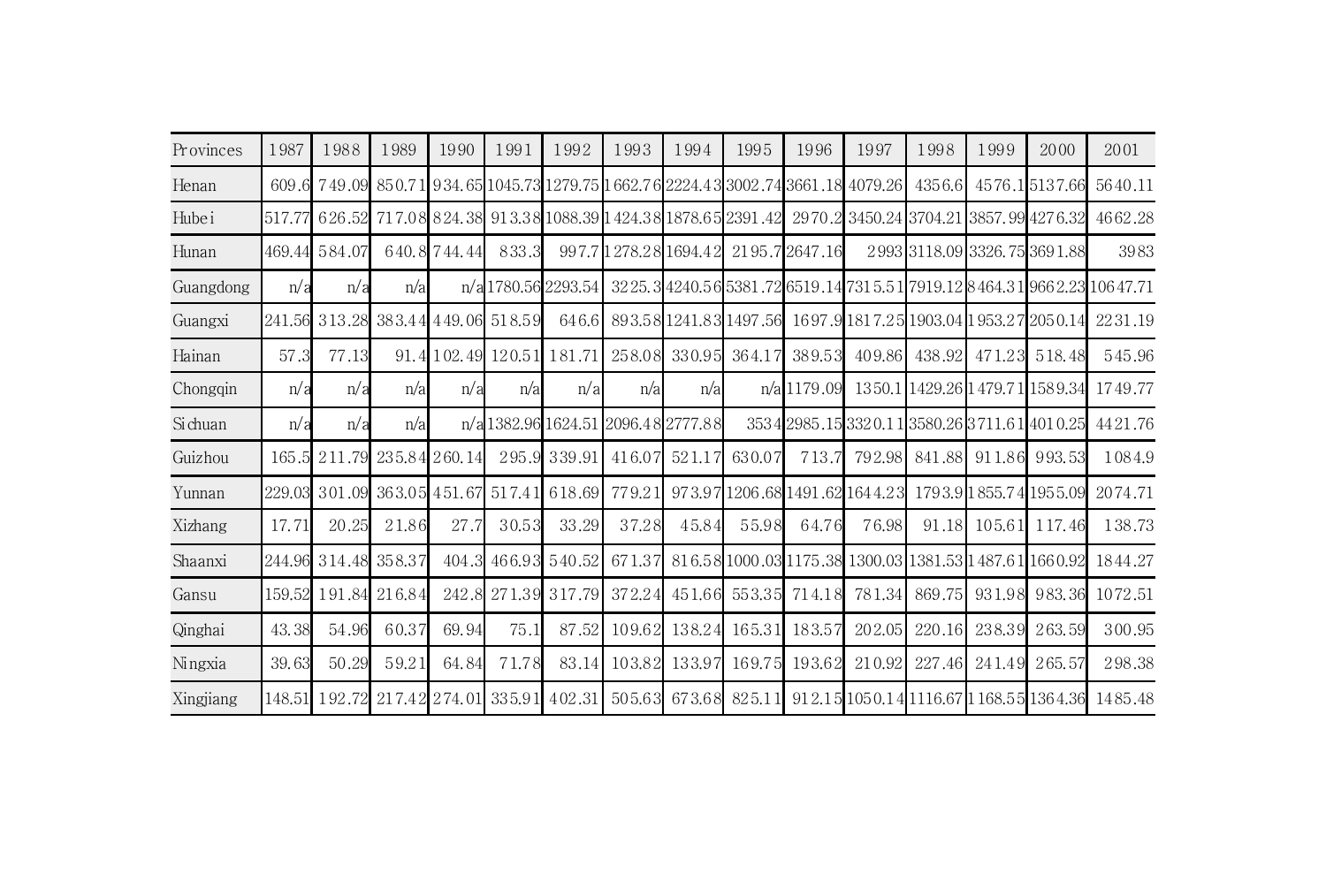| <appendix 5=""> Total Fixed Asset Investment of China's Provinces</appendix> |  |  |  |  |  |  |  |
|------------------------------------------------------------------------------|--|--|--|--|--|--|--|
|------------------------------------------------------------------------------|--|--|--|--|--|--|--|

| (100 Million Yuan RMB) |  |
|------------------------|--|

| Provinces      | 1993    | 1994    | 1995    | 1996    | 1997    | 1998    | 1999    | 2000    | 2001    |
|----------------|---------|---------|---------|---------|---------|---------|---------|---------|---------|
| Beijing        | 418.53  | 653.71  | 864.85  | 889.66  | 989.71  | 1124.62 | 1171.16 | 1280.46 | 1513.32 |
| Tianjin        | 219.41  | 332.52  | 396.55  | 438.51  | 500.67  | 571.05  | 576.45  | 610.94  | 705     |
| Hebei          | 471.88  | 671.39  | 907.75  | 1182.59 | 1425.98 | 1591.76 | 1770.47 | 1816.79 | 1912.53 |
| Shanxi         | 235.07  | 276.16  | 270.64  | 311.77  | 376.74  | 454.93  | 477.57  | 548.16  | 663.58  |
| Inner Mongolia | 207.67  | 229.75  | 251.32  | 262.05  | 278.65  | 316.76  | 348.22  | 423.64  | 503.63  |
| Liaoning       | 737.34  | 897.59  | 865.49  | 881.67  | 986.62  | 1057.7  | 1119.47 | 1267.68 | 1421.19 |
| Jilin          | 264.12  | 302.21  | 320.27  | 362.99  | 361.17  | 431.78  | 500.02  | 603.51  | 701.7   |
| Heilongji ang  | 338.59  | 412.27  | 517.62  | 568.64  | 669.86  | 770.05  | 751.66  | 832.64  | 963.58  |
| Shanghai       | 708.14  | 1201.62 | 1597.89 | 1996.88 | 1981.48 | 1966.38 | 1855.76 | 1869.38 | 2004.64 |
| Jian gsu       | 1155.52 | 1330.74 | 1764.76 | 1963.06 | 2174.97 | 2450.37 | 2441.88 | 2569.97 | 2823.2  |
| Zhejiang       | 803.74  | 1115.51 | 1482.62 | 1611.44 | 1608.56 | 1801.74 | 1958.05 | 2349.95 | 2834.94 |
| Anhui          | 294.02  | 375.57  | 476.1   | 609.79  | 677.85  | 722.61  | 703.45  | 803.97  | 893.37  |
| Fujian         | 399.33  | 564.35  | 683.02  | 779.76  | 880.88  | 1053.01 | 1084.66 | 1112.2  | 1172.91 |
| Jiangxi        | 201.29  | 246.03  | 282.54  | 317.32  | 329.45  | 400.6   | 454.44  | 516.08  | 631.84  |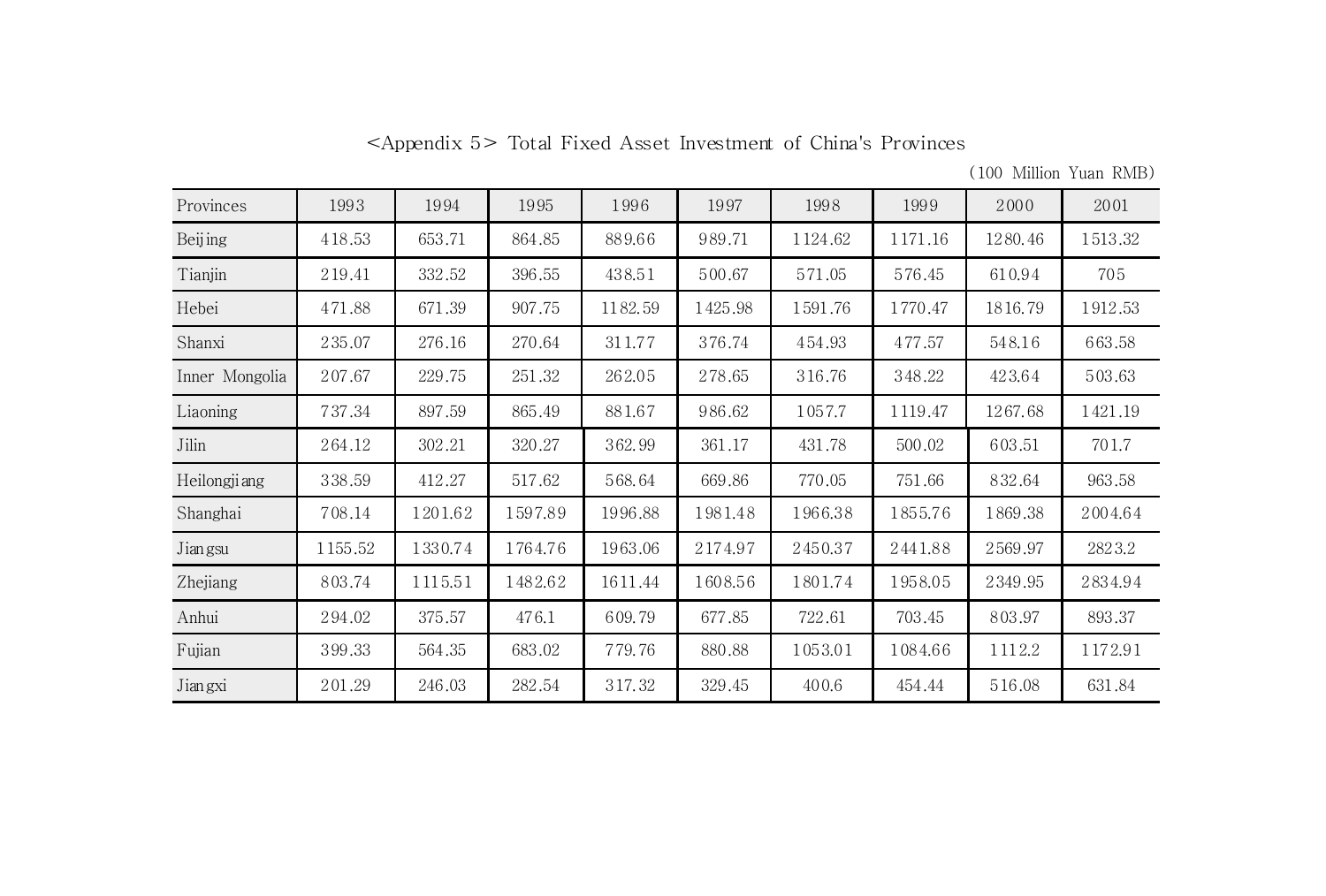| <b>Provinces</b> | 1993    | 1994    | 1995    | 1996    | 1997    | 1998    | 1999    | 2000    | 2001    |
|------------------|---------|---------|---------|---------|---------|---------|---------|---------|---------|
| Shandong         | 950.68  | 1129.07 | 1308.62 | 1528.5  | 1742.53 | 1935.58 | 2220.57 | 2531.1  | 2788.68 |
| Henan            | 475.17  | 628.82  | 783.14  | 1039.41 | 1209.5  | 1289.7  | 1206.83 | 1377.74 | 1544.06 |
| Hubei            | 392.74  | 578.78  | 785.09  | 935.22  | 1023.5  | 1156.76 | 1239.14 | 1339.2  | 1486.55 |
| Hunan            | 344.38  | 455.02  | 523     | 684.14  | 667.39  | 796.89  | 883.94  | 1012.24 | 1174.3  |
| Guangdong        | 1857.04 | 2416.56 | 2315.83 | 2363.18 | 2291.05 | 2644.13 | 2937.02 | 3145.13 | 3484.43 |
| Guangxi          | 280.26  | 391.66  | 403.15  | 476.42  | 479.8   | 562.32  | 578.76  | 583.34  | 655.63  |
| Hainan           | 201.82  | 218.77  | 182.08  | 181.01  | 161.48  | 173.37  | 194.78  | 198.87  | 213.32  |
| Chongqin         | n/a     | n/a     | n/a     | n/a     | 375.57  | 492.97  | 525.26  | 572.59  | 697.03  |
| Sichuan          | 591.34  | 744.45  | 901.42  | 1113.17 | 926.34  | 1145.33 | 1224.4  | 1418.04 | 1617.52 |
| Guizhou          | 101.61  | 136.27  | 161.79  | 193.55  | 222.3   | 278.41  | 311.93  | 396.98  | 536.01  |
| Yunnan           | 262.99  | 317.47  | 390.45  | 456.27  | 538.6   | 660.43  | 663.97  | 683.96  | 738.45  |
| Xizhang          | 18.26   | 20.9    | 35.13   | 29.43   | 34.5    | 41.26   | 53.56   | 64.05   | 83.26   |
| Shaanxi          | 222.42  | 249.57  | 310.18  | 343.71  | 393.16  | 517.57  | 587.79  | 653.67  | 773.43  |
| Gansu            | 101.51  | 134.88  | 145.76  | 206.95  | 242.08  | 301.45  | 355.51  | 395.4   | 460.37  |
| Qinghai          | 46.29   | 47.64   | 53.11   | 77.67   | 88.44   | 108.78  | 117.15  | 151.14  | 196.35  |
| Ningxia          | 45.47   | 53.73   | 62.17   | 72.1    | 85.84   | 106.75  | 128.1   | 157.52  | 191.08  |
| Xingjiang        | 261.65  | 293.57  | 331.97  | 388.67  | 446.99  | 514.77  | 526.65  | 610.39  | 706     |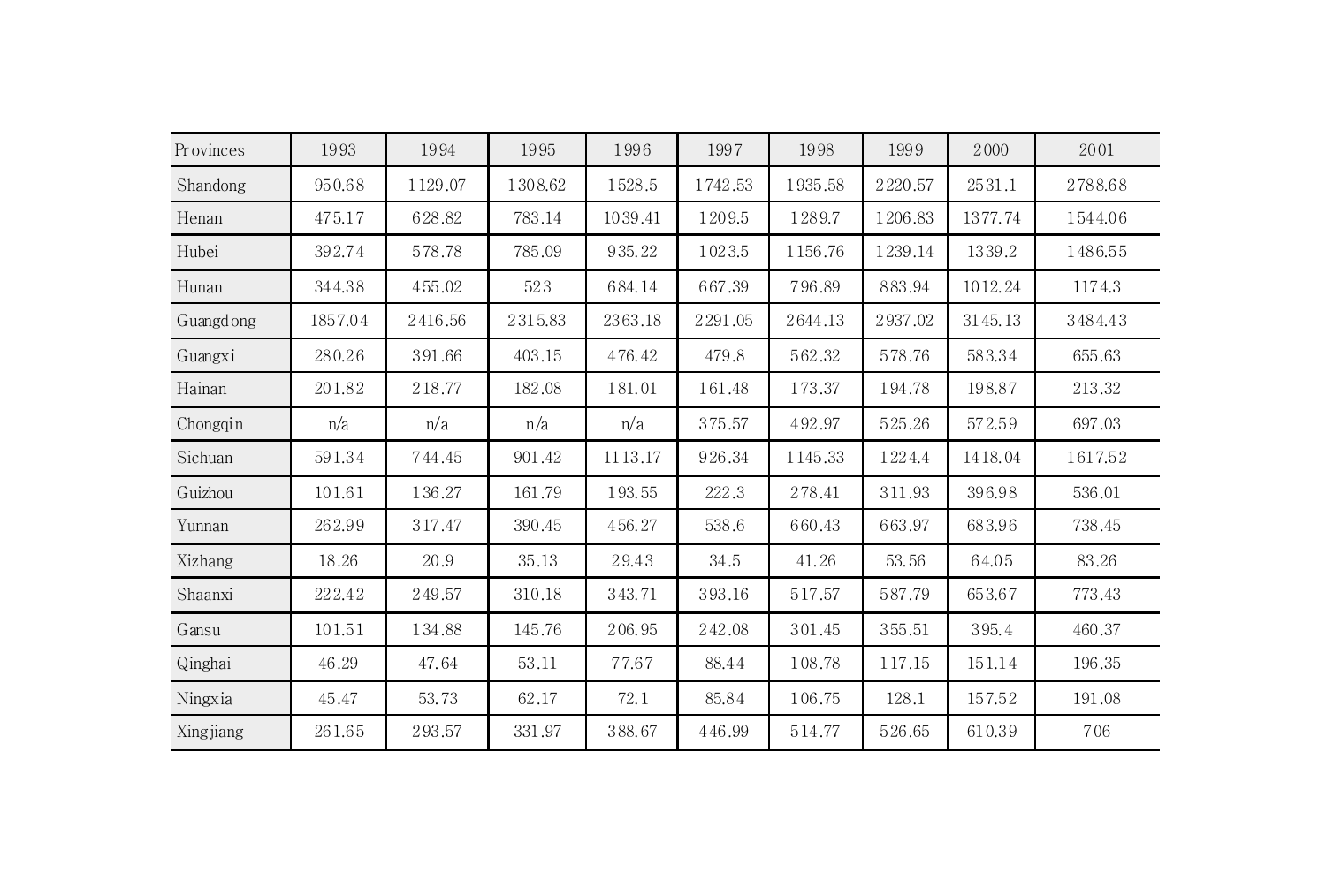| Provinces      | 1987  | 1988                                                                                                                                  | 1989  | 1990   | 1991  | 1992                 | 1993  | 1994  | 1995  | 1996  | 1997  | 1998  | 1999  | 2000                                                                          | 2001   |
|----------------|-------|---------------------------------------------------------------------------------------------------------------------------------------|-------|--------|-------|----------------------|-------|-------|-------|-------|-------|-------|-------|-------------------------------------------------------------------------------|--------|
| Beijing        |       | 1 3597 4 14 354 6 141 562                                                                                                             |       | 139914 |       | 136940 139978 158906 |       |       |       |       |       |       |       | 175203 182173 190033 196082 212984 235140 280282                              | 336484 |
| Tianjin        | 50657 | 53071                                                                                                                                 | 52804 | 51039  | 49898 | 52127                | 60247 | 66672 | 68080 | 71354 | 73830 | 78651 |       | 90450119117153998                                                             |        |
| Hebei          | 69242 | 73047                                                                                                                                 | 75051 | 76018  | 74349 |                      |       |       |       |       |       |       |       | 84083 104287 120297 126 290 126 645 1359 74 14 43 83 17 670 2 25 257 1350 518 |        |
| Shanxi         | 49121 | 49450                                                                                                                                 | 51203 | 51309  | 51516 | 55717                | 62156 | 66417 | 67420 | 68842 | 71138 | 76128 |       | 94120125023165034                                                             |        |
| Inner Mongolia | 30654 | 32634                                                                                                                                 | 33112 | 32175  | 31107 | 31779                | 37290 | 38606 | 36715 | 38191 | 39474 | 42470 | 49732 | 71868                                                                         | 99613  |
| Liaoning       |       | 11 383 2 120 5 1 0 122 543 1 233 14 1 247 77 13 46 71 15 555 4 171 28 4 179 4 12 1 82 684 1 881 59 19 92 23 23 581 9 30 793 1 372 336 |       |        |       |                      |       |       |       |       |       |       |       |                                                                               |        |
| Jilin          | 68695 | 72933                                                                                                                                 | 73125 | 72806  | 72536 | 75686                | 86261 |       |       |       |       |       |       | 95242 100 785 1 05 026 1 101 67 11 78 92 13 959 5 18 101 9 217 849            |        |
| Heilongjiang   | 74678 | 78879                                                                                                                                 | 79224 | 79908  | 79340 | 85149                |       |       |       |       |       |       |       | 96343 108722 113523 1 16379 1 15767 1251 40 157063 210 146 271 435            |        |
| Shanghai       |       | 122529 128163 126091 121251 116925 119532 131034 140396 144082 147926 154073 165123 186307 226798 279966                              |       |        |       |                      |       |       |       |       |       |       |       |                                                                               |        |
| Jiangsu        |       | 140228147705114791511468941144734115271611801731201534120862022057512390741265953132982514518441585528                                |       |        |       |                      |       |       |       |       |       |       |       |                                                                               |        |
| Zhe jiang      | 60072 | 60419                                                                                                                                 | 61045 | 60327  | 59822 | 62226                | 73586 | 87428 | 92857 |       |       |       |       | 96480 1 023 02 11 35 43 13 856 4 19 237 1 293 078                             |        |
| Anhui          | 61161 | 63139                                                                                                                                 | 64492 | 62448  | 61986 | 65947                | 80951 | 87088 | 86039 | 89414 |       |       |       | 96006 104944 133025 191824 252226                                             |        |
| Fujian         | 54102 | 57059                                                                                                                                 | 56787 | 55624  | 54243 | 57179                | 64065 | 69255 | 71686 | 73401 | 78082 |       |       | 85147 102589 137859 167377                                                    |        |
| Jiangxi        | 52055 | 52152                                                                                                                                 | 53402 | 56608  | 56383 | 59294                | 70537 | 77976 | 81999 | 84592 | 88293 |       |       | 94103 110873 148589 196455                                                    |        |
| Shandong       |       | 95891 101281 103928 105822 107093 130188 151758 156879 160398 169184 176094 180795 213679 325317 449360                               |       |        |       |                      |       |       |       |       |       |       |       |                                                                               |        |

<Appendix 6> Number of Students enrolled in Institute of post secondany Education of China's Provinces at the the end of 2002(Person)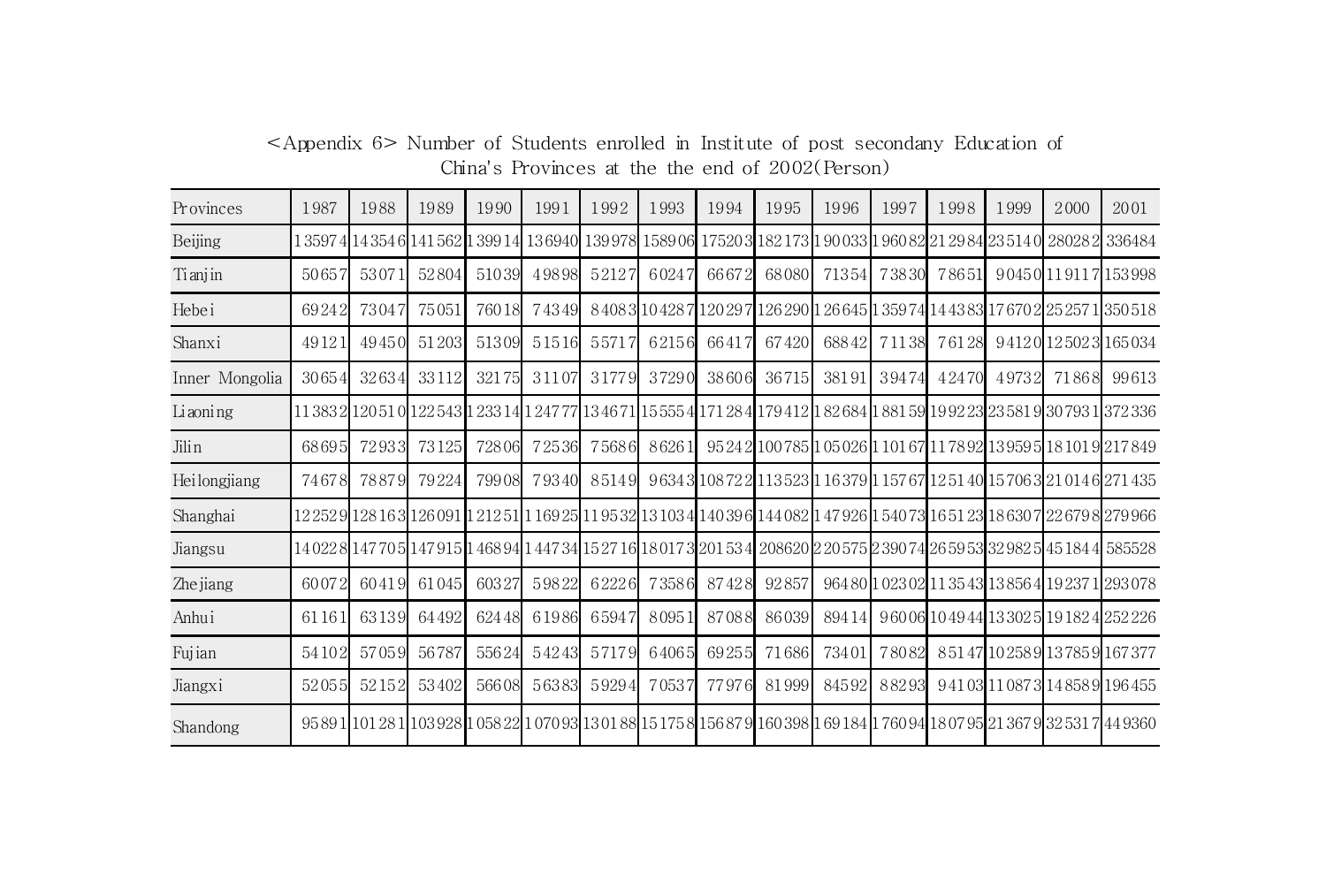| Provinces  | 1987     | 1988  | 1989         | 1990  | 1991                                                                                                                              | 1992  | 1993  | 1994                | 1995                                                                                                                        | 1996  | 1997  | 1998  | 1999  | 2000                                             | 2001         |
|------------|----------|-------|--------------|-------|-----------------------------------------------------------------------------------------------------------------------------------|-------|-------|---------------------|-----------------------------------------------------------------------------------------------------------------------------|-------|-------|-------|-------|--------------------------------------------------|--------------|
| Henan      | 75747    | 79882 | 80119        | 80372 | 81790                                                                                                                             |       |       | 89496 104367 117053 |                                                                                                                             |       |       |       |       | 122388 127948 136120 146365 185486 273404 369149 |              |
| Hubei      |          |       |              |       | 1 24 116 1 300 48 1303 86 13035 5 129 88 9 1 37 168 1 560 23 17 01 28 18 270 3 189 90 9 1 96 771 2101 19 25 78 75 35 772 8 453277 |       |       |                     |                                                                                                                             |       |       |       |       |                                                  |              |
| Hunan      | 83364    | 87297 | 88833        | 88210 | 88626                                                                                                                             |       |       |                     | 95389 1 110 36 12 30 53 13 036 3 135 75 9 143 654 1566 65 19 35 53 26 584 9 331301                                          |       |       |       |       |                                                  |              |
| Guangdong  | 92778    |       | 97224 100393 | 95929 | 92655                                                                                                                             |       |       |                     | 97 432 1 167 57 1374 58 15 178 8 164 01 7 17 4 740 1850 47 22 08 10 30 601 9 381926                                         |       |       |       |       |                                                  |              |
| Guangxi    | 34523    | 37524 | 37757        | 37762 | 36868                                                                                                                             | 42026 | 50951 | 57945               | 60032                                                                                                                       | 63528 | 70561 | 77483 |       | 90286 123729 151604                              |              |
| Hainan     | n/a      | 9133  | 9475         | 7652  | 7631                                                                                                                              | 8498  | 10232 | 11719               | 12041                                                                                                                       | 12452 | 12783 | 13532 | 14569 |                                                  | 19193 26050  |
| Chongqin   | n/a      | n/a   | n/a          | n/a   | n/a                                                                                                                               | n/a   | n/a   | n/a                 | n/a                                                                                                                         | n/a   | 71189 | 83187 |       | 96569 126279 161648                              |              |
| Sichuan    | 1 33 752 |       |              |       | 140760 140361 141007 141329 150139 1778 88 198407 200862 208435 150077                                                            |       |       |                     |                                                                                                                             |       |       |       |       | 151905 180256 245648 316701                      |              |
| Gui zhou   | 25975    | 27264 | 27636        | 26970 | 25741                                                                                                                             | 26685 | 29305 | 32328               | 34676                                                                                                                       | 35747 | 38472 | 42554 | 56454 |                                                  | 79833 108159 |
| Yunnan     | 41036    | 44985 | 45114        | 43525 | 43095                                                                                                                             | 45357 | 49559 | 51331               | 51427                                                                                                                       | 54043 | 57439 | 62368 | 73902 |                                                  | 95893 119039 |
| Xizhang    | 1801     | 1736  | 1973         | 2025  | 1961                                                                                                                              | 2239  | 2813  | 3239                | 3878                                                                                                                        | 3412  | 3200  | 3447  | 4021  | 5475                                             | 6793         |
| Shaanxi    | 91792    | 97955 | 98647        | 95417 |                                                                                                                                   |       |       |                     | 94 30 0 1 0 0 694 1 173 0 7 1 2 6 8 7 2 1 2 8 2 8 5 1 3 4 8 6 8 1 3 9 3 0 8 1 4 8 8 7 9 1 7 9 4 4 7 2 4 4 7 2 3 3 1 3 7 1 8 |       |       |       |       |                                                  |              |
| Gansu      | 30985    | 33039 | 33186        | 32805 | 33048                                                                                                                             | 34591 | 40514 | 45169               | 45480                                                                                                                       | 47578 | 50678 | 54014 | 62637 |                                                  | 82577110898  |
| Qinghai    | 6847     | 7012  | 6408         | 6202  | 6037                                                                                                                              | 6315  | 6906  | 7170                | 7332                                                                                                                        | 7780  | 8202  | 8691  | 9347  |                                                  | 13485 17918  |
| Ningxia    | 7317     | 7673  | 7878         | 7992  | 7898                                                                                                                              | 8475  | 9604  | 10502               | 10686                                                                                                                       | 10484 | 10958 | 11312 | 13121 |                                                  | 17463 23154  |
| Xingji ang | 29801    | 30403 | 31661        | 31015 | 31145                                                                                                                             | 33600 | 39107 | 43266               | 44409                                                                                                                       | 44393 | 45695 | 46717 | 54058 |                                                  | 81043108066  |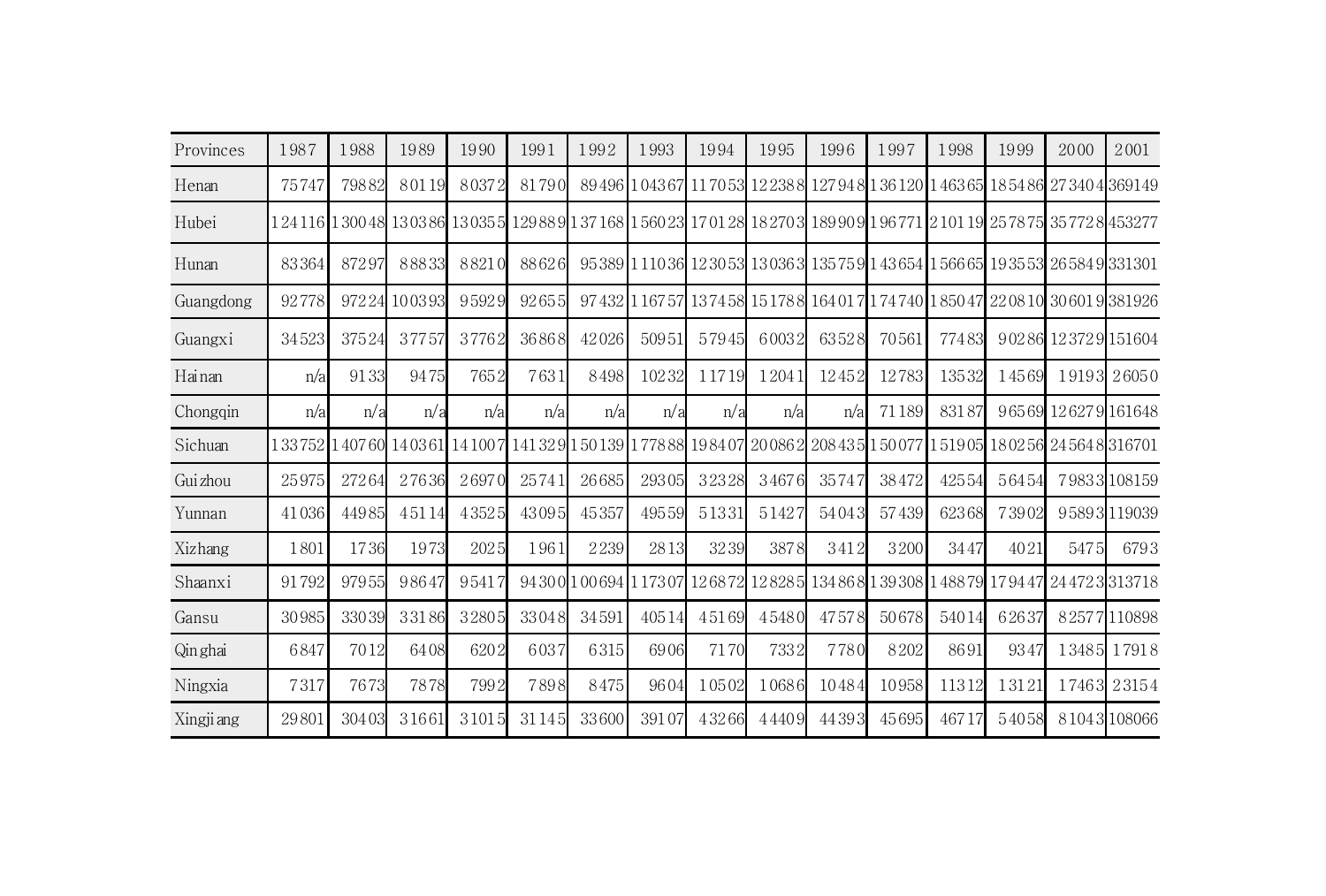## <Appendix 7> Number of Students enrolled in Secondary School of China's Provinces at the end of 2002

(10 thousand persons)

| Provinces      | 1987   | 1988                                                                                                                        | 1989  | 1990                              | 1991  | 1992  | 1993  | 1994  | 1995                                                                                | 1996  | 1997  | 1998  | 1999                                                                                                               | 2000  | 2001          |
|----------------|--------|-----------------------------------------------------------------------------------------------------------------------------|-------|-----------------------------------|-------|-------|-------|-------|-------------------------------------------------------------------------------------|-------|-------|-------|--------------------------------------------------------------------------------------------------------------------|-------|---------------|
| Beijing        | 52.27  | 46.93                                                                                                                       | 43.33 | 40.91                             | 43.22 | 47.65 | 53.22 | 58.38 | 62.82                                                                               | 64.93 | 62.62 | 60.99 | 63.49                                                                                                              | 69.14 | 72.01         |
| Tianjin        | 37.51  | 35.4                                                                                                                        | 33.57 | 34.57                             | 36.72 | 38.15 | 38.91 | 41.04 | 45.63                                                                               | 49.36 | 50.33 | 52.31 | 54.27                                                                                                              | 57.06 | 59.24         |
| Hebei          |        | 243.69 225.44 207.98 207.61 222.21 239.26 247.76                                                                            |       |                                   |       |       |       |       |                                                                                     |       |       |       | 273.6 310.24 350.09 389.35 416.08 447.43 481.75 501.76                                                             |       |               |
| Shanxi         |        | 163.76 161.17                                                                                                               |       |                                   |       |       |       |       | 149 145 08 143 36 142 26 138 44 142 52 150 97 161 33 170 09                         |       |       |       | 177.4 186.86 199.75 214.31                                                                                         |       |               |
| Inner Mongolia | 116.54 |                                                                                                                             |       | 112.7 107.78 106.62 106.13 104.81 |       |       |       |       | 99.01 103.06 109.35 113.86 116.02                                                   |       |       | 117.9 | 122.2                                                                                                              |       | 130.73 139.38 |
| Liaoning       | 204.88 |                                                                                                                             |       |                                   |       |       |       |       | 196.22 183.04 181.09 188.77 196.95 191.16 192.21 200.83 202.98 195.02 188.49 196.17 |       |       |       |                                                                                                                    |       | 216.7 232.34  |
| Jilin          | 133.45 | 129.77                                                                                                                      |       | 120.18 119.57 124.02              |       |       |       |       | 129.8 129.46 126.64 128.74 128.71                                                   |       |       |       | 129 127.89 133.68 143.12 148.81                                                                                    |       |               |
| Heilongjiang   | 206.3  | 199.1                                                                                                                       | 185   | 180.1                             | 179   | 176.1 | 166.4 | 168.5 | 179.1                                                                               | 188.6 | 198.1 |       | 215.2 235.65 248.74 252.06                                                                                         |       |               |
| Shanghai       | 48.21  | 45.68                                                                                                                       | 46.1  | 48.31                             | 51.24 | 54.77 | 57.69 | 65.56 | 72.4                                                                                | 76.23 | 74.43 | 73.85 | 77.46                                                                                                              | 80.35 | 81.08         |
| Jiangsu        | 281.17 | 272.97                                                                                                                      |       |                                   |       |       |       |       |                                                                                     |       |       |       | 274.52   281.97   288.64   294.64   293.98   304.66   316.75   323.55   320.69   324.24   340.89   373.65   415.11 |       |               |
| Zhejiang       |        | 182.95   169.74   163.34   169.62   180.75   188.38   185.02   194.02   210.54   223.65   222.74   217.67   228.15   249.55 |       |                                   |       |       |       |       |                                                                                     |       |       |       |                                                                                                                    |       | 263           |
| Anhui          |        | 226.63 222.55 216.19 218.18 223.38 227.61                                                                                   |       |                                   |       |       |       |       |                                                                                     |       |       |       | 231 .05   249.43   281.53   297.28   310.23   322.41   339.85   358.32   372.66                                    |       |               |
| Fujian         |        | 118.32 107.47 100.64 104.85 113.13 123.36 127.97 136.21 155.25 181.85 207.36 220.05 228.14                                  |       |                                   |       |       |       |       |                                                                                     |       |       |       |                                                                                                                    | 233.5 | 238.3         |
| Jiangxi        |        | 178.35 177.62 175.42 181.06 186.26 186.21                                                                                   |       |                                   |       |       |       |       |                                                                                     |       |       |       | 182.8 182.66 193.27 208.63 223.59 234.87 246.84 259.22 273.28                                                      |       |               |
| Shandong       |        | 379.54 373.53 363.74                                                                                                        |       |                                   |       |       |       |       |                                                                                     |       |       |       | 367.3 372.98 382.49 395.28 427.15 470.46 512.22 541.38 571.54 620.43                                               |       | 678.6 702.18  |
| Henan          | 373.51 | 362.64  349.05  352.56  357.66  359.78  362.96                                                                              |       |                                   |       |       |       |       |                                                                                     |       |       |       | 384.8417.86454.48480.21512.51568.86638.15683.39                                                                    |       |               |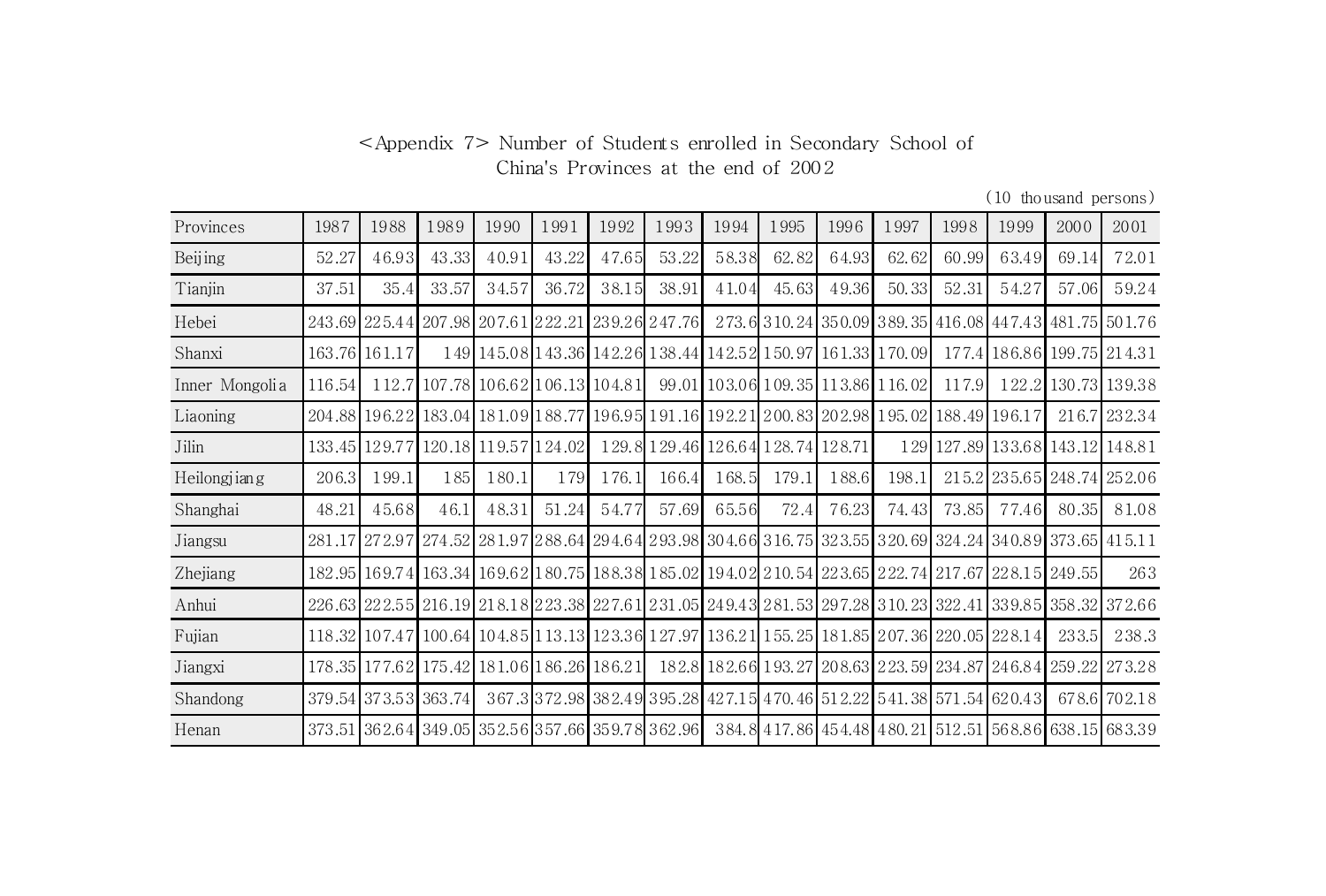| Provinces | 1987   | 1988          | 1989   | 1990          | 1991                 | 1992          | 1993   | 1994                 | 1995                                             | 1996   | 1997   | 1998                 | 1999   | 2000                 | 2001   |
|-----------|--------|---------------|--------|---------------|----------------------|---------------|--------|----------------------|--------------------------------------------------|--------|--------|----------------------|--------|----------------------|--------|
| Hubei     | 244.84 | 226.37        | 209.9  | 211.56        | 219.7                | 227.32        |        |                      | 227.5 236.89 247.59                              | 262.67 | 280.49 | 298.16               | 318.09 | 350.93               | 382.47 |
| Hunan     | 267.17 | 251.88        | 249.62 |               | 253.78 257.03 252.87 |               |        |                      | 250.45 265.35 285.41                             |        |        | 305.22 323.24 336.23 |        | 356.05 391.73        | 425.59 |
| Guangdong | 252.6  | 244.23        | 235.73 | 234.03        | 238.28               |               |        |                      | 255.02 277.19 307.38 339.46 373.19 400.85 423.61 |        |        |                      | 443.91 | 460.69               | 489.7  |
| Guangxi   |        | 130.63 131.43 | 131.91 |               | 140.88 149.08        |               |        |                      | 159.83 164.11 176.69 194.05 216.35 235.28 252.37 |        |        |                      | 267.02 | 285.63               | 288.69 |
| Hainan    | 32.57  | 30.33         | 26.42  | 25.2          | 24.76                | 26.17         | 24.71  | 29.57                | 31.71                                            | 34.28  | 36.75  | 38.35                | 41.24  | 43.58                | 44.61  |
| Chongqin  | n/a    | n/a           | n/a    | n/a           | n/a                  | n/a           | n/a    | n/a                  | n/a                                              | 101.27 |        | 100.29 108.37        |        | 128.26 147.79 154.03 |        |
| Sichuan   | 291.08 | 286.61        | 282.35 | 289.2         |                      | 285.35 272.46 | 248.15 | 256.2                | 270.55                                           | 276.57 | 274.82 | 290.89               |        | 336.46 391.98        | 428.27 |
| Guizhou   | 102.35 | 98.63         | 93.31  |               |                      |               |        |                      | 96.54 100.23 103.99 100.55 103.08 108.43 113.47  |        | 121.54 | 127.1                | 138.63 | 157.2                | 184.6  |
| Yunnan    | 117.35 | 119.38        | 119.53 | 123.95 128.84 |                      |               |        |                      | 131.66 126.79 124.27 127.25 133.43 142.31 152.15 |        |        |                      | 167.44 | 185.97               | 200.46 |
| Xizhang   | 2.39   | 2.34          | 2.32   | 2.13          | 2.18                 | 2.33          | 2.57   | 2.87                 | 3.27                                             | 3.5    | 3.84   | 3.98                 | 4.42   | 5.521                | 7.17   |
| Shaanxi   | 179.71 | 161.32        | 135.6  | 132.64 135.07 |                      | 137.33        |        | 129.62 134.24 145.07 |                                                  | 157.21 | 169.01 | 183.6                | 204.41 | 230.52               | 254.75 |
| Gansu     | 111.4  | 107.48        | 99.46  | 96.49         | 96.01                | 94.01         | 87.28  | 88                   | 91.53                                            | 96.64  | 102.1  | 107.98               | 118.59 | 131.47               | 145.98 |
| Qinghai   | 24.86  | 23.78         | 21.85  | 21.75         | 21.81                | 21.36         | 19.84  | 19.19                | 19.39                                            | 19.29  | 19.46  | 19.5                 | 20.72  | 22.47                | 24.46  |
| Ningxia   | 27.32  | 27.67         | 27.68  | 28.44         | 29.12                | 28.78         | 26.77  | 27.23                | 27.23                                            | 27.82  |        |                      | 29.45  | 31.83                | 33.48  |
| Xingjiang | 104.64 | 99.37         | 89.32  | 86.31         | 80.67                | 78.31         | 71.86  | 72.36                | 74.98                                            | 80.39  | 87.67  | 95.84                | 106.24 | 113.29               | 122.86 |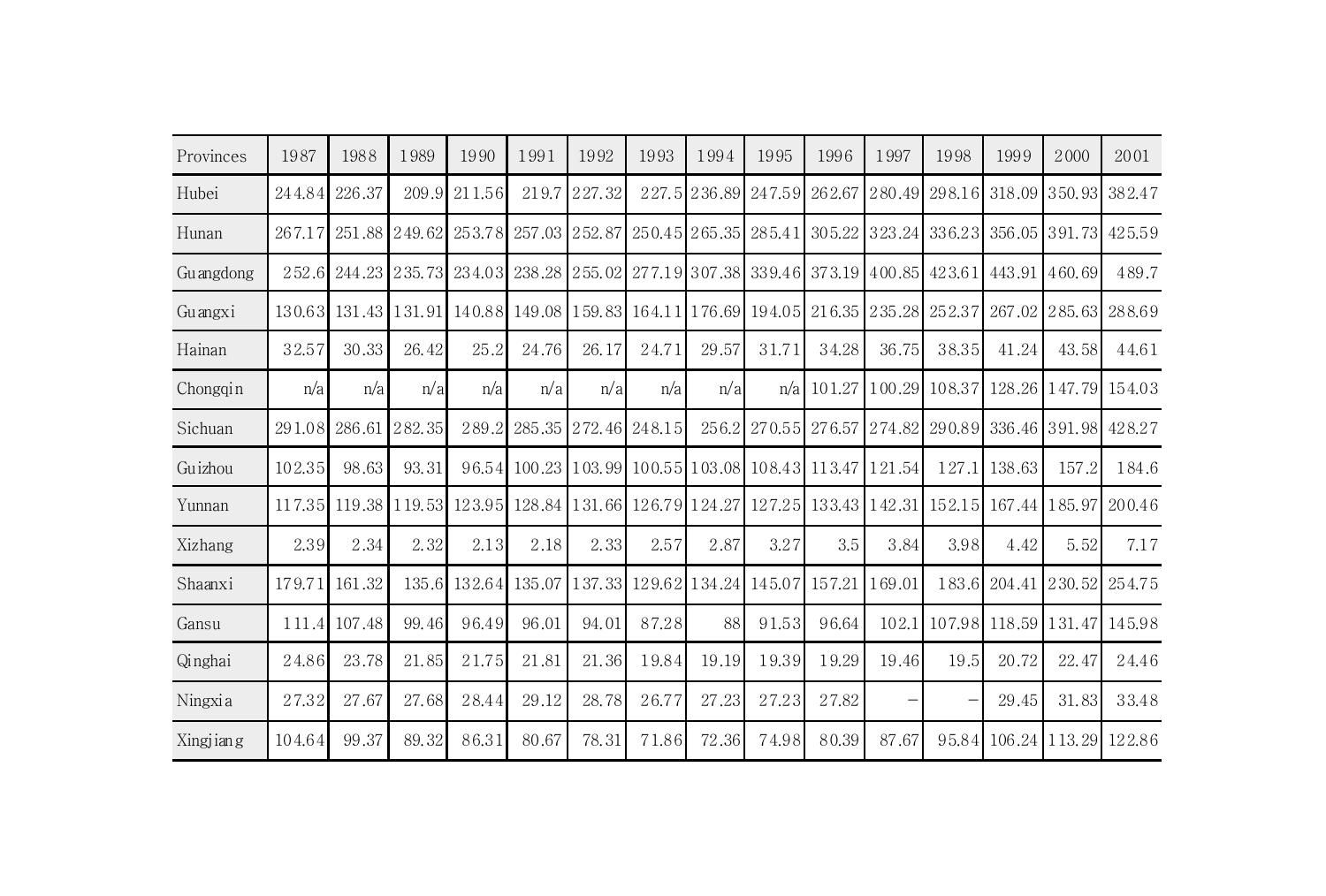| <appendix 8=""> Discount Value of Fixed Asset Investment of China's Provinces</appendix> |  |  |  |  |  |  |  |  |
|------------------------------------------------------------------------------------------|--|--|--|--|--|--|--|--|
|------------------------------------------------------------------------------------------|--|--|--|--|--|--|--|--|

(100 Million Yuan RMB)

| Provinces      | 1978  | 1985  | 1990   | 1991   | 1992   | 1993   | 1994   | 1995   | 1996  | 1997   | 1998   | 1999            | 2000                                  | 2001   |
|----------------|-------|-------|--------|--------|--------|--------|--------|--------|-------|--------|--------|-----------------|---------------------------------------|--------|
| Beijing        | 10.96 | 25.38 | 57.87  | 78.66  | 91.62  | 84.78  | 178.49 | 225.57 | 245.3 | 304.3  | 384.94 | 400.53          | 430.93                                | 469.68 |
| Tianjin        | 6.1   | 17.56 | 47.65  | 54.43  | 67.63  | 71.73  | 97.52  | 137.4  | 174   | 184.9  | 209.05 | 217.54          | 269.58                                | 313.01 |
| Hebei          | 20.81 | 44.17 | 98.31  | 129.76 | 159.88 | 187.51 | 258.96 | 296.37 | 397.7 | 513.9  | 568.08 | 651.67          | 717.61                                | 797.47 |
| Shanxi         | 13.04 | 26.09 | 60.27  | 76.44  | 98.87  | 104.03 | 108.4  | 134.58 | 160.9 | 176.2  | 200.09 | 197.15          | 213.5                                 | 237.78 |
| Inner Mongolia | 6.01  | 20.58 | 43.72  | 50.61  | 60.38  | 67.32  | 85.2   | 101.16 | 113.4 | 132    | 166.54 | 177.42          | 172.95                                | 193.66 |
| Liaoning       | 28.72 | 68.03 | 147.37 | 178.45 | 210.58 | 237.74 | 283.25 | 339.87 | 465   | 523.7  | 616.74 | 709.16          | 776.07                                | 839.64 |
| Jilin          | 9.68  | 24.79 | 57.5   | 69.15  | 80.72  | 91.03  | 119.47 | 160.5  | 185.3 | 237.6  | 251.39 | 269.4           | 325.76                                | 343.22 |
| Heilongjiang   | 17.12 | 51.61 | 104.86 | 112.31 | 156.67 | 139.92 | 198.65 | 276.98 | 343.1 | 386.9  | 411.97 | 435.87          | 422.94                                | 550.96 |
| Shanghai       | 10.6  | 26.16 | 92.93  | 126.62 | 160.36 | 158.49 | 241.31 | 332.29 | 364.2 | 407.7  | 489.77 | 580.89          | 635.73                                | 722.64 |
| Jiangsu        | 19.98 | 48.8  | 186.92 | 217.55 | 280.87 | 331.02 | 452.89 | 710.45 | 771.3 |        |        |                 | 912.2 1034.88 1148.29 1303.16 1488.65 |        |
| Zhejiang       | 11.3  | 35.07 | 89.08  | 106.59 | 137.05 | 170.63 | 257.66 | 299.86 | 346.7 | 439.3  | 487    | 572.71          | 767.78                                | 875.99 |
| Anhui          | 11.38 | 31.33 | 74.4   | 81.92  | 100.15 | 141.82 | 181.58 | 225.29 | 280.9 | 291.3  | 368.75 | 398.73          | 433.07                                | 467.23 |
| Fujian         | 5.85  | 18.38 | 51.27  | 63.37  | 79.88  | 115.61 | 157.39 | 233.83 | 290.3 | 352.5  | 397.48 | 433.03          | 496                                   | 560.82 |
| Jiangxi        | 8.19  | 17.82 | 33.85  | 44.06  | 55.87  | 60.81  | 97.04  | 127.74 | 155.1 | 209.9  | 251.6  | 300.73          | 351.41                                | 418.62 |
| Shandong       | 22.72 | 71.22 | 182.12 | 220.78 | 266.92 | 385.99 | 561.55 | 655.73 | 827.8 | 1118.1 |        | 1317.45 1374.08 | 1616.66 1904.35                       |        |
| Henan          | 16.23 | 53.62 | 119.13 | 141.93 | 184.36 | 236.01 | 301.73 | 343.01 | 482.4 | 554.1  | 597.37 | 619.96          | 708.22                                | 791.61 |
| Hubei          | 13.7  | 29.26 | 97.92  | 122.35 | 152.36 | 137.74 | 170.66 | 283.65 | 369.9 | 525.5  | 613.56 | 685.77          | 669.88                                | 701.65 |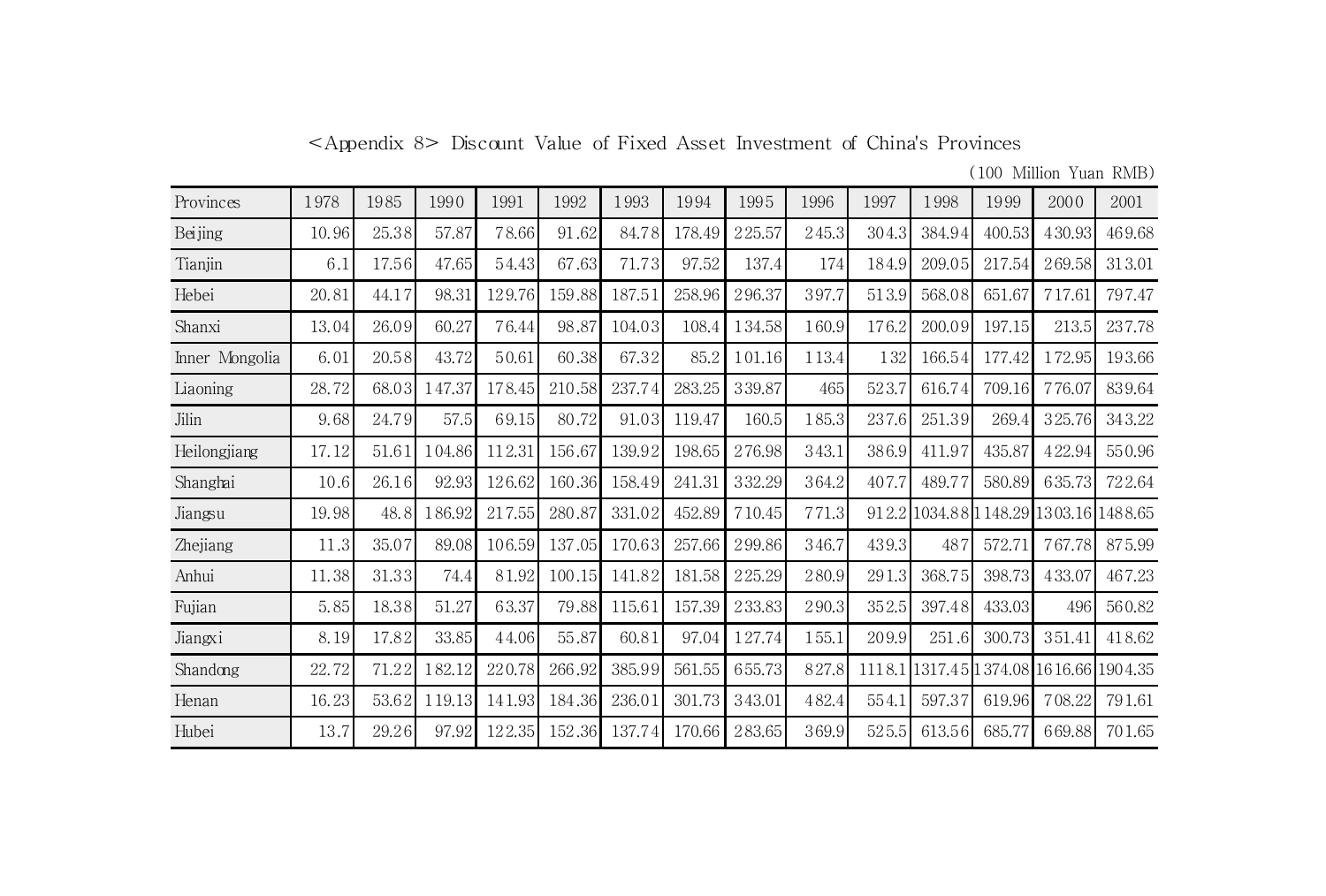| Provinces  | 1978  | 1985  | 1990   | 1991   | 1992   | 1993   | 1994   | 1995   | 1996   | 1997   | 1998   | 1999    | 2000            | 2001   |
|------------|-------|-------|--------|--------|--------|--------|--------|--------|--------|--------|--------|---------|-----------------|--------|
| Hunan      | 12.78 | 28.23 | 58.88  | 75.18  | 100.15 | 132.9  | 177.69 | 240.05 | 341.6  | 407.8  | 415.79 | 433.88  | 578.46          | 600.74 |
| Guangdong  | 22.36 | 63.54 | 172.81 | 215.25 | 294.7  | 397.84 | 550.53 | 782.34 | 1020.1 | 1126.6 | 251.72 | 1436.78 | 1641.14 1731.46 |        |
| Guangxi    | 7.26  | 16.09 | 41.51  | 50.03  | 60.53  | 67.3   | 86.86  | 134.5  | 158.2  | 187.1  | 188.03 | 194.97  | 215.33          | 258.06 |
| Hainan     | n/a   | n/a   | 8.94   | 10.8   | 17.5   | 29.16  | 34.31  | 45.86  | 54.7   | 64.7   | 68.01  | 73.65   | 83.49           | 88.64  |
| Chongqin   | n/a   | n/a   | n/a    | n/a    | n/a    | n/a    | n/a    | n/a    | n/a    | n/a    | 207.25 | 226.32  | 261.39          | 268.91 |
| Sichuan    | 31.79 | 67.38 | 128.66 | 161.39 | 226.3  | 261.74 | 349.67 | 437.99 | 490.1  | 464.7  | 574.33 | 612.28  | 642.46          | 734.68 |
| Guizhou    | 3.94  | 11.36 | 29.6   | 32.63  | 39.72  | 45.32  | 54.11  | 71.82  | 81     | 90.5   | 98.53  | 113.6   | 128.72          | 160.1  |
| Yunnan     | 3.42  | 9.03  | 36.28  | 50.57  | 64.47  | 87.21  | 114.54 | 131.95 | 199.8  | 217.3  | 215.43 | 283.71  | 287.11          | 319.34 |
| Xizhang    | n/a   | 1.04  | 2.12   | 2.3    | 2.24   | 2.92   | 3.85   | 6.08   | 6.4    | 11.4   | 27.87  | 24.13   | 28.85           | 32.05  |
| Shaanxi    | 8.02  | 16.85 | 48.97  | 55.01  | 70.22  | 90.22  | 106.74 | 137.31 | 155.6  | 185.2  | 197.14 | 241.44  | 267.26          | 332.74 |
| Gansu      | 5.54  | 14.32 | 23.67  | 27.13  | 38.06  | 46.65  | 58.2   | 70.82  | 92.3   | 101.2  | 108.19 | 118.06  | 186.02          | 192.61 |
| Qinghai    | 1.52  | 3.21  | 9.86   | 7.38   | 14.32  | 14.57  | 19.37  | 26.48  | 25.7   | 32.3   | 34.95  | 38.74   | 59.91           | 54.34  |
| Ningxia    | 1.84  | 4.36  | 9.52   | 10.68  | 12.84  | 15.28  | 18.8   | 25.79  | 28.5   | 33.4   | 37.46  | 43.37   | 49.73           | 58     |
| Xingji ang | 3.08  | 8.03  | 26.85  | 32.75  | 46.51  | 64.83  | 80.46  | 121.06 | 154.6  | 172.8  | 189.88 | 195.18  | 231.3           | 270.63 |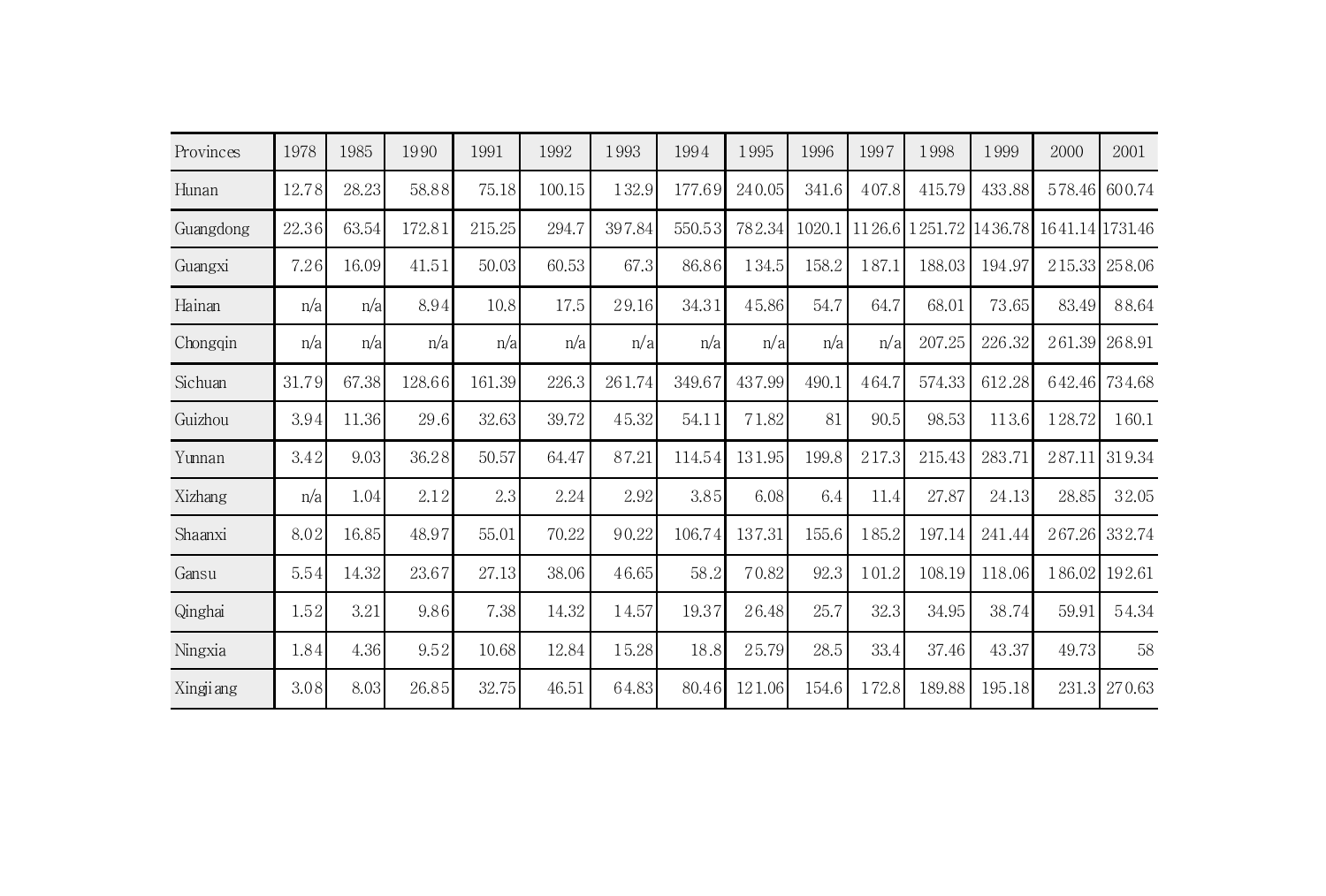<Appendix 9> Number of Total Employee of China's Provinces

(10 thousand persons)

| Provinces      | 1987                     | 1988   | 1989          | 1990                       | 1991   | 1992          | 1993 | 1994        | 1995                  | 1996 | 1997 | 1998   | 1999                 | 2000                               | 2001   |
|----------------|--------------------------|--------|---------------|----------------------------|--------|---------------|------|-------------|-----------------------|------|------|--------|----------------------|------------------------------------|--------|
| Beijing        | -                        |        |               | —                          | 659.3  | 668.6         | 659  | 681.7       | 669.5                 | 661  | 661  | 624.3  | 621.9                | 622.1                              | 629.5  |
| Tianjin        |                          |        |               |                            | 471.6  | 472.1         | 478  | 490.5       | 489.7                 | 485  | 492  | 427    | 421.1                | 406.7                              | 410.5  |
| Hebei          | $\overline{\phantom{m}}$ |        |               |                            |        | 3109.8 3179.3 | 3241 | 3303.7      | 3367.3                | 3391 | 3415 | 3382.9 |                      | 3399.93441.23379.6                 |        |
| Shanxi         | -                        |        |               |                            | 1373.7 | 1402.7        |      |             | 14 14 14 47 9 14 60 4 | 1478 | 1483 |        | 1429 1434.3          | 1419.1 1412.9                      |        |
| Inner Mongolia | 891                      | 909.7  | 910.3         | 924.6                      | 963    | 979.4         |      |             | 999 1012.1 1024.5     | 1043 | 1050 | 1006.8 |                      | 1017 1016.6 1013.3                 |        |
| Liaoning       | 1835.4                   |        |               | 858.6 1874.8 1897.3 1932.6 |        | 1954.1        | 1952 | 2009.2      | 2034                  | 2031 |      |        |                      | 2063 1818 2 1796 4 1812 6 1833 4   |        |
| Jilin          |                          |        |               |                            |        | 1185.9 1224.5 |      | 1230 1250.2 | 1254.5                | 1258 | 1237 |        |                      | 1127.4 1102.8 1078.9 1057.2        |        |
| Heil ongjiang  | 1333.3                   | 1358.6 |               | 1395 1436.2                | 1476.1 | 1477.1        | 1492 | 1524.3      | 1552.4                | 1567 | 1659 |        | 1723 1679.9          | 1635                               | 1631   |
| Shanghai       |                          |        |               |                            | 773    | 764.1         | 740  | 763.2       | 768                   | 764  | 770  | 670    | 677.3                | 673.1                              | 692.4  |
| Jiangsu        |                          |        |               |                            | 3720   | 3729.4        |      | 3743 3756.4 | 3765.4                | 3748 | 3746 | 3635   | 3595.8               | 3558.8                             | 3565.4 |
| Zhejiang       |                          |        |               |                            |        | 2595.9 2625.2 | 2659 |             | 2694 2700.7           | 2702 | 2700 | 2651.1 | 2660.9               | 2700.5                             | 2772   |
| Anhui          | 2563.3                   |        | 2665.9 2723.9 | 2807.6 2891.2              |        | 2982.7        |      | 3049 3119.4 | 3206.8                | 3246 | 3322 | 3311   | 3312.5               | 3372.9 3389.7                      |        |
| Fuji an        | 1237.7                   | 1281.1 |               | 1301.8 1348.4 1436.5       |        | 1489.9        | 1521 | 1551.6      | 1567                  | 1594 | 1613 |        |                      | 1621.9 1630.9 1660.2 1677.8        |        |
| Jiangxi        | -                        |        |               |                            |        | 1844.9 1870.3 | 1893 | 2008.4      | 2059.2                | 2064 | 2078 |        | 1971.3 1961.3        | 1935.3 1933.1                      |        |
| Shandong       | 3766                     | 3887   | 3940.3        | 4043.2                     | 4310.1 | 4405.1        | 4473 |             | 4546.3 4625.4         | 4650 | 4707 | 4657.2 |                      | 4698.6 4661.8 4671.6               |        |
| Henan          | -                        |        |               |                            | 4274.2 | 4386.6        | 4481 |             | 4608.9 4696.7         | 4829 | 5017 | 4999.6 |                      | 5205 5571.7 5516.6                 |        |
| Hubei          |                          |        |               |                            | 2556.8 | 2567          | 2607 | 2672.8      | 2707                  | 2692 | 2709 |        |                      | 26 16 .3 25 72 .4 250 7.8 2 45 2.5 |        |
| Hunan          |                          |        |               |                            | 3251.5 | 3308.8        | 3361 | 3440.2      | 3506.1                | 3547 | 3591 |        | 3498.5 3496.1 3462.1 |                                    | 3438.8 |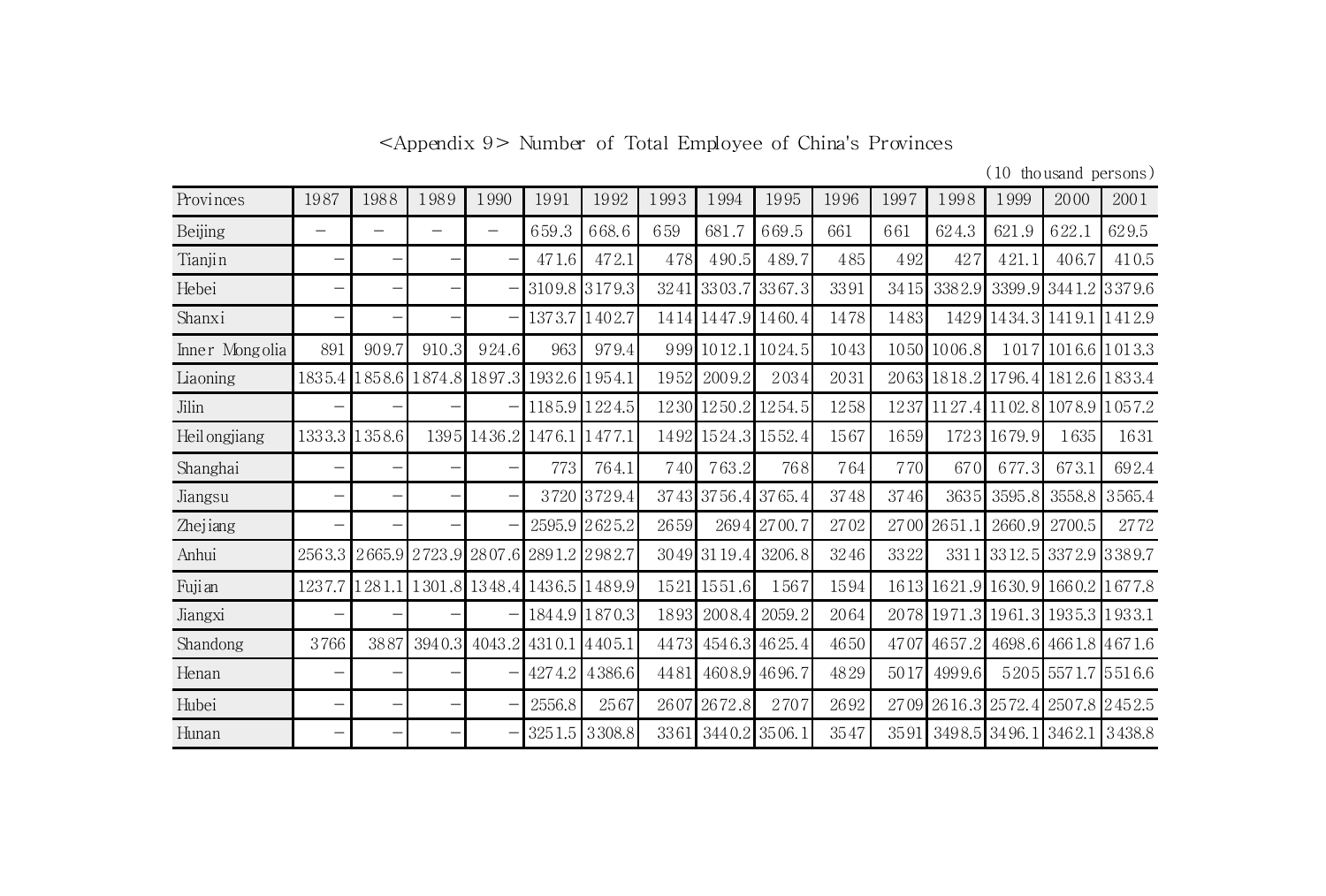| Provinces | 1987   | 1988                     | 1989  | 1990                     | 1991       | 1992                               | 1993 | 1994               | 1995          | 1996 | 1997 | 1998                                       | 1999   | 2000                      | 2001   |
|-----------|--------|--------------------------|-------|--------------------------|------------|------------------------------------|------|--------------------|---------------|------|------|--------------------------------------------|--------|---------------------------|--------|
| Guangdong |        |                          | —     |                          | $-$ 3324.9 | 3397                               |      | 3480 3569.1        | 3656.8        | 3691 |      | 3784 3737.4                                | 3760.5 | 3861                      | 3962.9 |
| Guangxi   | 1961   | 2012                     | 2046  |                          |            | 2109 2170.8 2217.4                 | 2277 |                    | 2336.4 2382.5 | 2417 |      | 2452 2470.9 2481.5                         |        | 2530.4 2543.4             |        |
| Hainan    | 280.8  | 292                      | 298.4 | 304.6                    | 316.1      | 321.2                              | 320  | 335.5              | 335.3         | 335  | 331  | 320.8                                      | 326.2  | 333.7                     | 339.7  |
| Chongqin  |        | $\overline{\phantom{0}}$ |       |                          |            |                                    |      |                    |               |      |      | 1690 1645.1 1639.4 1636.5                  |        |                           | 1624   |
| Si chuan  |        | $\qquad \qquad -$        |       |                          |            | 6075.4 6202.5                      |      | 6221 6256.8 6335.3 |               | 6295 |      | 46 18 45 34 .7 4 48 2 .3 44 35 .8 44 14 .6 |        |                           |        |
| Guizhou   | 1435.9 |                          |       |                          |            | 1501.3 1570.8 1651.8 1701.4 1741.8 |      | 1770 1825.6 1857.1 |               | 1892 |      | 1927   1946.3   1975.9   2045.9   2068.2   |        |                           |        |
| Yunnan    |        |                          | —     | $\qquad \qquad -$        |            | 2021.2 2065.2                      |      | 2106 2147.3 2186.3 |               | 2214 |      | 2248 2270.3 2273.4 2295.4 2322.5           |        |                           |        |
| Xizhang   | 107.8  | 107.2                    | 107.6 | 107.9                    | 109.7      | 111                                | 113  | 112.7              | 113.7         | 118  | 120  | 118.4                                      | 122.2  | 123.4                     | 124.6  |
| Shaanxi   |        | $\overline{\phantom{0}}$ |       |                          |            | 1668.7 1699.6                      |      | 1718 1746.7 1774.4 |               | 1798 | 1812 |                                            |        | 1802 1780.9 1812.8 1784.6 |        |
| Gansu     |        |                          |       |                          |            | $-$ 1091.7 1112.7                  | 1131 |                    | 1151 1159.4   | 1175 |      | 1186 1175.6 1185.6 1182.1 1187.2           |        |                           |        |
| Qinghai   |        |                          | -     | $\overline{\phantom{0}}$ | 211.6      | 216                                | 217  | 222.9              | 226           | 232  | 235  | 230.4                                      | 241.2  | 238.6                     | 240.3  |
| Ningxia   | 190.9  | 197.4                    | 203.5 | 211.2                    | 218.7      | 224.4                              | 230  | 235.5              | 243.6         | 250  | 260  | 259.5                                      | 270.8  | 274.4                     | 278    |
| Xingjiang |        |                          |       |                          | 624.2      | 635.7                              | 646  | 649.7              | 662.2         | 672  | 691  | 678.3                                      | 669.6  | 672.5                     | 685.4  |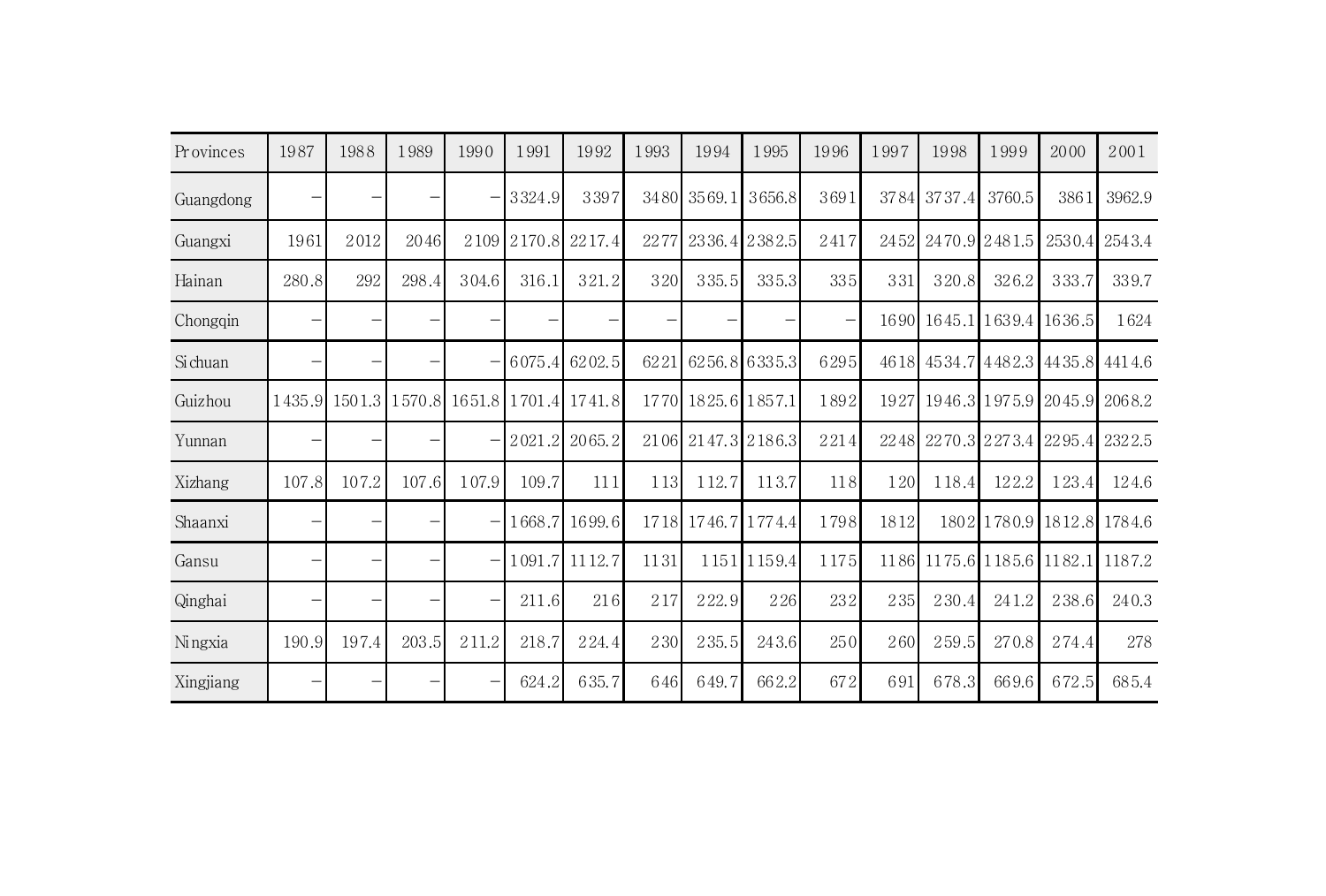| Provinces      | 1987  | 1988  | 1989  | 1990  | 1991  | 1992  | 1993  | 1994  | 1995  | 1996  | 1997  | 1998  | 1999  | 2000  | 2001  |
|----------------|-------|-------|-------|-------|-------|-------|-------|-------|-------|-------|-------|-------|-------|-------|-------|
| Beijing        | 108.6 | 120.4 | 117.2 | 105.4 | 111.9 | 109.9 | 119   | 124.9 | 117.3 | 111.6 | 105.3 | 102.4 | 100.6 | 103.5 | 103.1 |
| Tianjin        | 106.8 | 116.9 | 114.7 | 103   | 110.2 | 111.4 | 117.6 | 124   | 115.3 | 109   | 103.1 | 99.5  | 98.9  | 99.6  | 101.2 |
| Hebei          | 107.8 | 118   | 118.7 | 100.6 | 103.4 | 106.1 | 113.8 | 122.6 | 115.2 | 107.1 | 103.5 | 98.4  | 98.1  | 99.7  | 100.5 |
| Shanxi         | 107.4 | 120.9 | 119.5 | 102.2 | 104.8 | 107.3 | 115.1 | 125.2 | 116.9 | 107.9 | 103.1 | 98.6  | 99.6  | 103.9 | 99.8  |
| Inner Mongolia | 107.8 | 116.3 | 115.3 | 102.3 | 104.6 | 107.4 | 114.1 | 122.9 | 117.5 | 107.6 | 104.5 | 99.3  | 99.8  | 101.3 | 100.6 |
| Liaoning       | 108.6 | 119.3 | 118.2 | 103.3 | 105.6 | 106.7 | 115.2 | 124.3 | 116.1 | 107.9 | 103.1 | 99.3  | 98.6  | 99.9  | 100   |
| Jilin          | 107.6 | 120.3 | 117.2 | 104.9 | 106.8 | 108   | 112.6 | 120.6 | 115.2 | 107.2 | 103.7 | 99.2  | 98    | 98.6  | 101.3 |
| Heilongjiang   | 109.4 | 118   | 114.6 | 105.7 | 107.4 | 109.2 | 114.8 | 121.9 | 116.1 | 107.1 | 104.4 | 100.4 | 96.8  | 98.3  | 100.8 |
| Shanghai       | 108.1 | 120.1 | 115.9 | 106.3 | 110.5 | 110   | 120.2 | 123.9 | 118.7 | 109.2 | 102.8 | 100   | 101.5 | 102.5 | 100   |
| Jiangsu        | 109.2 | 121.9 | 117.1 | 103.2 | 104.9 | 106.6 | 118.2 | 123.2 | 115.8 | 109.3 | 101.7 | 99.4  | 98.7  | 100.1 | 100.8 |
| Zhe jiang      | 108.8 | 121.5 | 118.2 | 102.1 | 103.5 | 107.5 | 119.8 | 124.8 | 116.6 | 107.9 | 102.8 | 99.7  | 98.8  | 101   | 99.8  |
| Anhui          | 109.1 | 120.9 | 117.2 | 102.7 | 106.1 | 108.2 | 114.7 | 126.9 | 114.8 | 109.9 | 101.3 | 100   | 97.8  | 100.7 | 100.5 |
| Fujian         | 109.4 | 126.5 | 118.9 | 99.3  | 103.5 | 105.9 | 115.4 | 125.3 | 115.2 | 105.9 | 101.7 | 99.7  | 99.1  | 102.1 | 98.7  |
| Jiangxi        | 106.6 | 121.8 | 118.5 | 102.1 | 102.8 | 105.7 | 114.6 | 126.9 | 116.9 | 108.4 | 102   | 101   | 98.6  | 100.3 | 99.5  |
| Shandong       | 108.2 | 118.7 | 117.3 | 103.4 | 104.9 | 106.8 | 112.7 | 123.4 | 117.6 | 109.6 | 102.8 | 99.4  | 99.3  | 100.2 | 101.8 |
| Henan          | 106.3 | 119.4 | 118.7 | 100.7 | 102.3 | 105.4 | 110.4 | 125.2 | 116.5 | 110.5 | 103.5 | 97.5  | 96.9  | 99.2  | 100.7 |
| Hubei          | 107.5 | 119   | 116.3 | 104.2 | 104.9 | 109.6 | 118.4 | 125.3 | 120   | 109.4 | 103.2 | 98.4  | 97.8  | 99    | 100.3 |
| Hunan          | 109.8 | 125.6 | 118.2 | 100.4 | 104.4 | 110.7 | 116.8 | 125.3 | 119   | 107.7 | 102.8 | 100.2 | 100.5 | 101.4 | 99.1  |

<Appendix 10> Consumer Price Index of China's Provinces(%)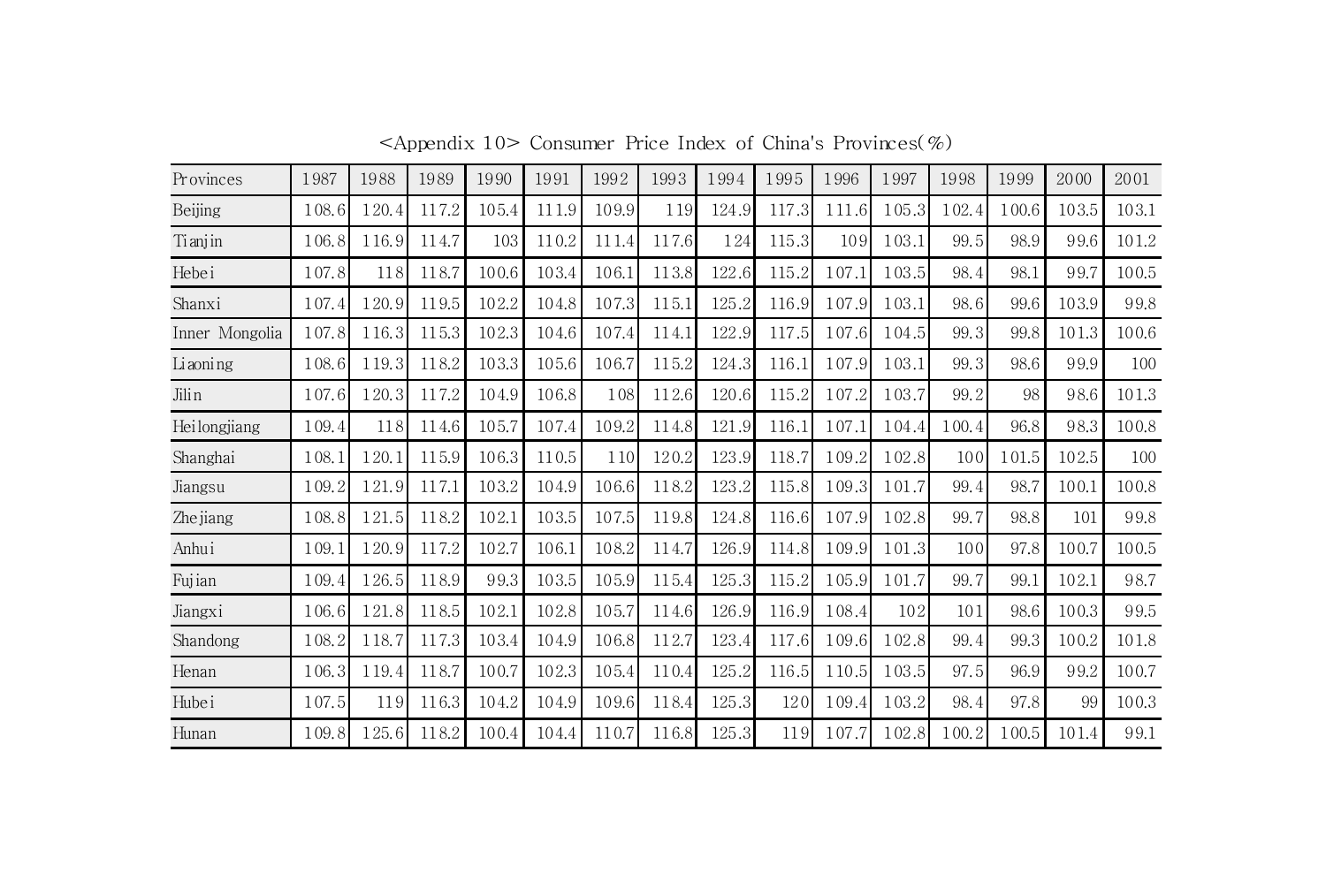| Provinces | 1987              | 1988              | 1989                     | 1990                     | 1991  | 1992  | 1993  | 1994  | 1995  | 1996  | 1997  | 1998  | 1999 | 2000  | 2001  |
|-----------|-------------------|-------------------|--------------------------|--------------------------|-------|-------|-------|-------|-------|-------|-------|-------|------|-------|-------|
| Guangdong | 111.2             | 129.4             | 122.1                    | 97.5                     | 101.2 | 107.3 | 121.6 | 121.7 | 114   | 107   | 101.9 | 98.2  | 98.2 | 101.4 | 99.3  |
| Guangxi   | 108.2             | 120.8             | 121.1                    | 101.1                    | 102.8 | 105.9 | 122   | 126   | 118.4 | 106.5 | 100.8 | 97    | 97.7 | 99.7  | 100.6 |
| Hainan    | 109.8             | 128.1             | 128.4                    | 102.1                    | 103.9 | 108.7 | 123.3 | 126.7 | 113.5 | 104.3 | 100.8 | 97.3  | 98.3 | 101.1 | 98.5  |
| Chongqin  | $\qquad \qquad -$ |                   |                          | $\overline{\phantom{m}}$ |       | 100   | 100   | 100   | 100   | 100   | 103.1 | 96.4  | 99.3 | 96.7  | 101.7 |
| Si chuan  | 107.6             | 119.9             | 119.8                    | 103.8                    | 103   | 107.4 | 116.8 | 124.6 | 118.5 | 109.3 | 105.1 | 99.6  | 98.5 | 100.1 | 102.1 |
| Guizhou   | 107.1             | 119.8             | 118.3                    | 101.8                    | 104.4 | 107.8 | 116   | 122.8 | 121.4 | 109.1 | 103.4 | 100.1 | 99.2 | 99.5  | 101.8 |
| Yunnan    | 107               | 119.8             | 118.6                    | 102.8                    | 103.1 | 108.9 | 121.3 | 119.2 | 121.3 | 108.7 | 104.3 | 101.7 | 99.7 | 97.9  | 99.1  |
| Xizhang   | -                 |                   | $\overline{\phantom{0}}$ | $\overline{\phantom{m}}$ |       | 100   | 113.4 | 100   | 100   | 100   | 100   | 100   | 100  | 99.9  | 100.1 |
| Shaanxi   | -                 |                   | -                        | 102.4                    | 106.6 | 110.3 | 113.1 | 126.7 | 119   | 109.7 | 104.8 | 98.4  | 97.8 | 99.5  | 101   |
| Gansu     | 107.6             | 119.1             | 117.9                    | 103.2                    | 104.9 | 107.2 | 115.4 | 123.7 | 119.8 | 110.2 | 102.9 | 99    | 97.6 | 99.5  | 104   |
| Qinghai   | -                 | $\qquad \qquad -$ | Ξ                        | 105.1                    | 107.6 | 108   | 113.2 | 121.8 | 118   | 110.8 | 104.8 | 100.7 | 99.5 | 99.5  | 102.6 |
| Ningxia   | 107.3             | 117.1             | 117.2                    | 107.1                    | 106.3 | 108.3 | 114.3 | 123.1 | 117.1 | 106.8 | 103.8 | 100   | 98.7 | 99.6  | 101.6 |
| Xingjiang | 107.2             | 114.7             | 116                      | 105                      | 108.6 | 108.6 | 113   | 126.7 | 119.7 | 110.5 | 103.7 | 100.2 | 97.4 | 99.4  | 104   |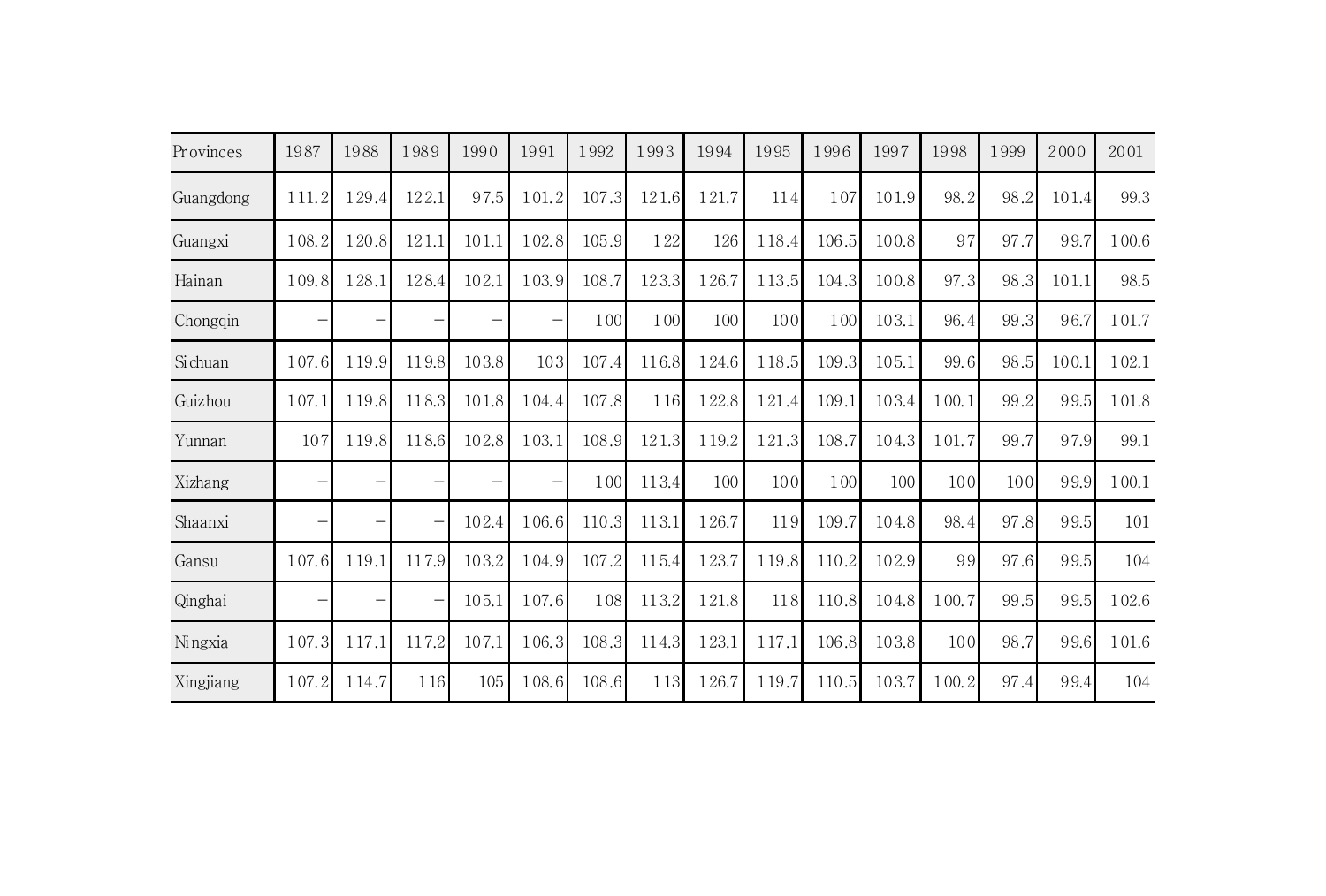| Provinces      | 1991  | 1992  | 1993  | 1994  | 1995  | 1996  | 1997  | 1998  | 1999  | 2000  | 2001  |
|----------------|-------|-------|-------|-------|-------|-------|-------|-------|-------|-------|-------|
| Beijing        | 107.3 | 112.2 | 126.6 | 116.2 | 113.9 | 108.2 | 102.7 | 100.8 | 99.9  | 101   | 100.6 |
| Ti anjin       |       | 119.4 | 122.9 | 111.9 | 107.6 | 102.5 | 100.8 | 98.9  | 99.2  | 99.9  | 99.7  |
| Hebei          | 106.8 | 129.3 | 124.8 | 110   | 106.9 | 103.9 | 101.5 | 97.8  | 99.4  | 101.1 | 99.9  |
| Shanxi         | 107.8 | 116.8 | 124.8 | 108.3 | 106.8 | 104.9 | 101.5 | 98.8  | 99.7  | 101.8 | 101.7 |
| Inner Mongolia | 107.1 | 109.3 | 124.5 | 106.7 | 103.9 | 105.3 | 99.7  | 101.7 | 101.9 | 101.9 | 100.8 |
| Liaoning       | 108.2 | 120.9 | 136.4 | 117.4 | 104.9 | 102.2 | 102.3 | 99.8  | 100   | 101.1 | 100.4 |
| Jili n         | 111.9 | 116.4 | 128.8 | 107.3 | 109.6 | 102.9 | 104.4 | 100.8 | 102.2 | 102   | 101.1 |
| Heilongjiang   | 107.6 | 113.5 | 127.9 | 109   | 106.5 | 103.4 | 102.7 | 100.8 | 99.7  | 101.5 | 100.1 |
| Shanghai       | 107.3 | 112.9 | 131.4 | 108.8 | 103.1 | 106.9 | 100.5 | 98.4  | 98.1  | 100   | 100.7 |
| Jiangsu        | 104.5 | 112.1 | 138.8 | 114.6 | 107.4 | 103.2 | 99.2  | 98.4  | 98.3  | 101.1 | 100.8 |
| Zhe jiang      | -     | -     | 138.8 | 112.4 | 107.2 | 101.3 | 99.5  | 97.6  | 98.2  | 100.3 | 100.4 |
| Anhui          | 114.8 | 119.8 | 123   | 120.1 | 106.5 | 103.4 | 101.3 | 100   | 99.3  | 101.6 | 99.5  |
| Fujian         | 108.6 | 114.9 | 134.1 | 107.3 | 104.8 | 104.7 | 101.1 | 98    | 98.5  | 100.2 | 99.5  |
| Jiangxi        | 110.4 | 110.1 | 129.8 | 114.6 | 107.2 | 105.8 | 101.4 | 102.1 | 98.6  | 101.4 | 98.9  |
| Shandong       | 112.4 | 119.4 | 122.1 | 115.8 | 106.6 | 103.1 | 100.4 | 99.2  | 99.6  | 102.4 | 101.4 |
| Henan          | 109.4 | 119.8 | 126.7 | 106   | 105.9 | 103.9 | 102.9 | 98.7  | 98    | 102.9 | 100.4 |

<Appendix 11> Fixed Asset Investment Price Index of China's Provinces(%)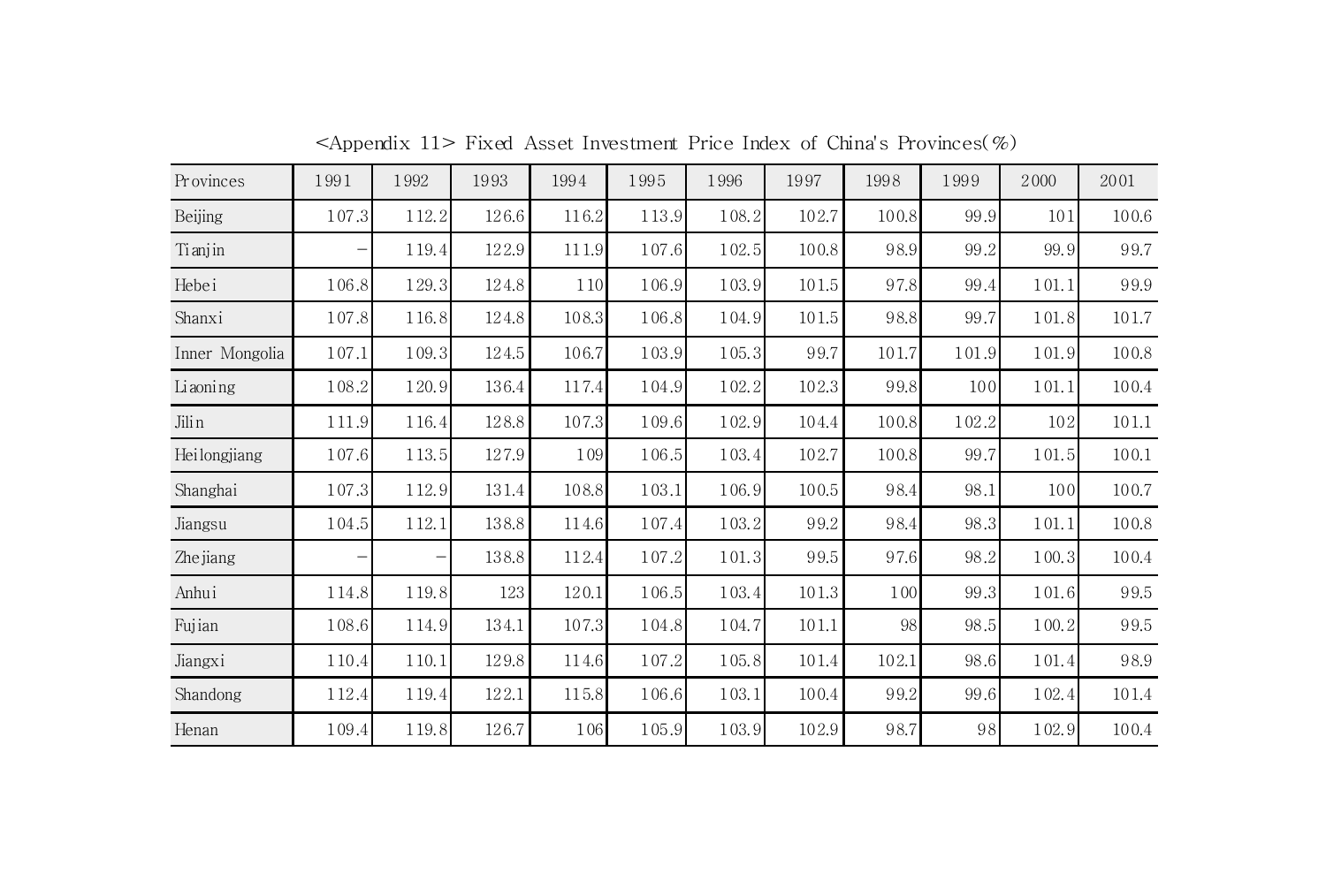| Provinces | 1991  | 1992  | 1993  | 1994  | 1995                     | 1996              | 1997                     | 1998                     | 1999                     | 2000                     | 2001  |
|-----------|-------|-------|-------|-------|--------------------------|-------------------|--------------------------|--------------------------|--------------------------|--------------------------|-------|
| Hubei     | 108.3 | 117   | 127.4 | 107.9 | 105                      | 104               | 102.1                    | 100.5                    | 99.5                     | 101.7                    | 100.1 |
| Hunan     | 108.1 | 116.4 | 129.5 | 113.5 | 109.5                    | 104.9             | 101.8                    | 102.7                    | 100.5                    | 102.3                    | 101.3 |
| Guangdong |       | 124.6 |       |       |                          |                   |                          |                          | —                        | -                        | 100.2 |
| Guangxi   | 101.7 | 117.9 | 131.2 | 112.3 | 103.4                    | 103.6             | 100.3                    | 99.9                     | 96.1                     | 101.4                    | 102   |
| Hainan    |       |       |       |       |                          |                   |                          |                          | $\qquad \qquad -$        | 101.8                    | 100.3 |
| Chongqin  |       |       |       |       |                          |                   | 101.7                    | 98.7                     | 100.5                    | 102.5                    | 100.8 |
| Si chuan  | 108.1 | 113.9 | 133.2 | 107.3 | 101.2                    | 104.8             | 102.2                    | 97.5                     | 100.5                    | 100.9                    | 101.5 |
| Guizhou   | 110.6 | 120.2 | 126.9 | 113.1 | 107.6                    | 105.4             | 101.4                    | 100                      | 99.4                     | 102.2                    | 100.4 |
| Yunnan    | 112.1 | 117.6 | 135.4 | 113.6 | 104                      | 104.3             | 105.4                    | 101.8                    | 100.7                    | 101.6                    | 101   |
| Xizhang   |       | —     |       | —     | $\overline{\phantom{0}}$ | $\qquad \qquad -$ | $\overline{\phantom{0}}$ | $\overline{\phantom{m}}$ | $\overline{\phantom{m}}$ | $\overline{\phantom{m}}$ |       |
| Shaanxi   | 112.9 | 119.1 | 129.5 | 111.7 | 107.9                    | 107.8             | 105.3                    | 101.8                    | 101.2                    | 103.6                    | 103.6 |
| Gansu     | 116.5 | 117.4 | 126.2 | 112.6 | 109.4                    | 104.9             | 102.7                    | 100.3                    | 101                      | 103.3                    | 102   |
| Qinghai   |       | 115.1 | 125.9 | 108.4 | 105.3                    | 103.5             | 103                      | 98.5                     | 100.1                    | 101.6                    | 100.3 |
| Ningxia   | 110.4 | 117.3 | 123   | 112.6 | 109.3                    | 107.4             | 102.2                    | 102.1                    | 99.7                     | 104.5                    | 101.5 |
| Xingjiang | 114.8 | 116.9 | 126.5 | 112.3 | 106.2                    | 105.6             | 103.2                    | 102                      | 99                       | 103.6                    | 102.5 |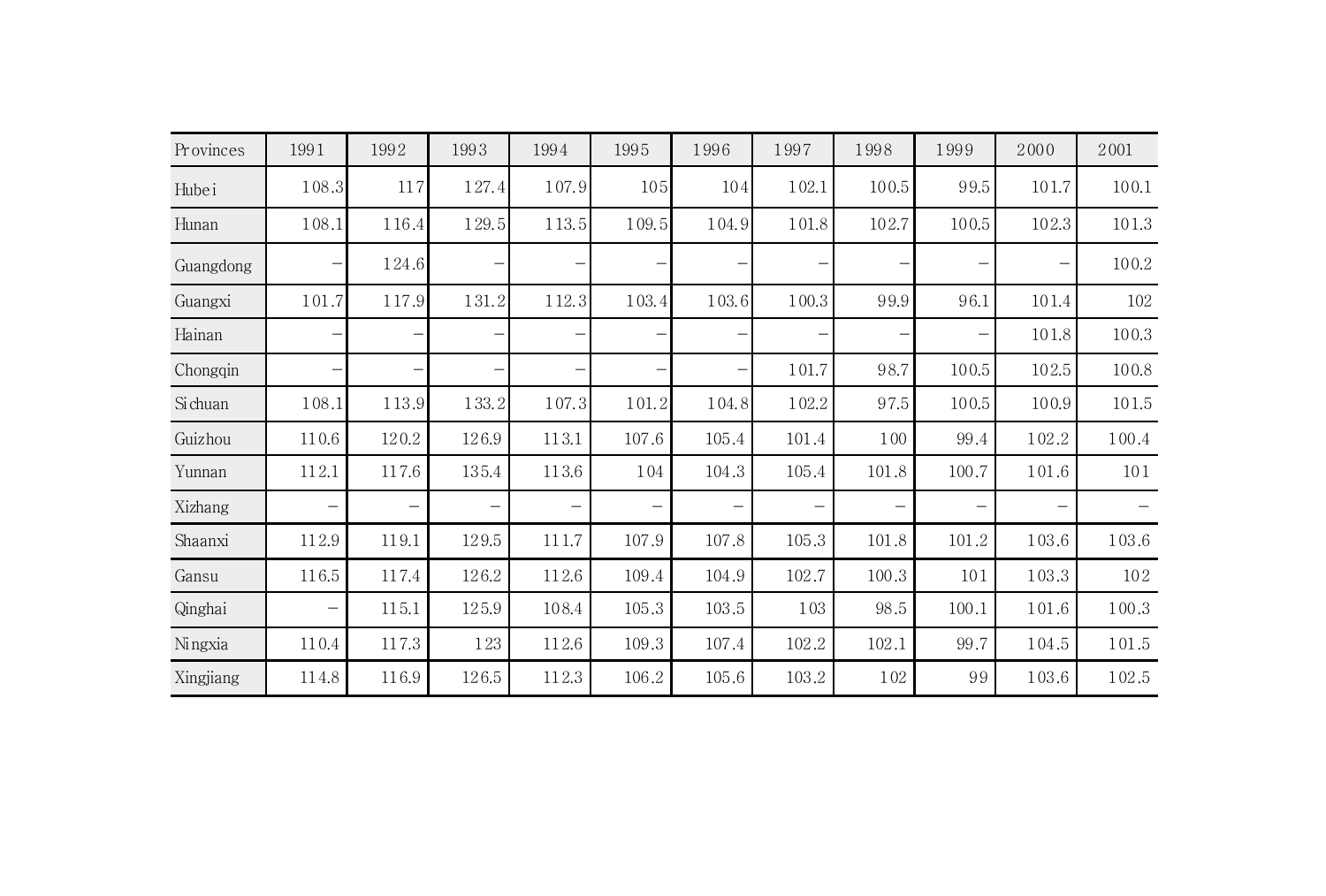|  |  | $\leq$ Appendix 12> Expenditures of Domestic Research & Development(R&D) of China's Provinces |  |  |
|--|--|-----------------------------------------------------------------------------------------------|--|--|
|  |  |                                                                                               |  |  |

|  | (10 thousand Yuan RMB) |  |  |  |
|--|------------------------|--|--|--|
|--|------------------------|--|--|--|

| Provinces      | 1995    | 1996    | 1997    | 1998    | 1999    | 2000    | 2001    |
|----------------|---------|---------|---------|---------|---------|---------|---------|
| Beijing        | 1135114 | 1303334 | 1405060 | 1415218 | 1558821 | 1591280 | 1556635 |
| Tianjin        | 131243  | 136856  | 142431  | 138114  | 133855  | 116187  | 246931  |
| Hebei          | 72233   | 86092   | 73798   | 63254   | 89876   | 102239  | 262738  |
| Shanxi         | 57495   | 64472   | 48493   | 54978   | 55361   | 59076   | 98942   |
| Inner Mongolia | 28706   | 32206   | 29389   | 26662   | 24943   | 26545   | 33444   |
| Liaoning       | 200837  | 225886  | 219947  | 226236  | 224847  | 227326  | 416934  |
| Jilin          | 99806   | 116256  | 104093  | 94316   | 98484   | 102005  | 133741  |
| Heilongjiang   | 66362   | 73836   | 72561   | 78559   | 75185   | 68578   | 149414  |
| Shanghai       | 483859  | 552838  | 488060  | 440453  | 407084  | 460333  | 736146  |
| Jiangsu        | 250861  | 308574  | 244998  | 262177  | 275662  | 331475  | 729995  |
| Zhe jiang      | 67003   | 73986   | 75076   | 85369   | 89793   | 95658   | 335171  |
| Anhui          | 57038   | 61687   | 52405   | 54632   | 56177   | 92213   | 200215  |
| Fujian         | 26054   | 28094   | 29436   | 32668   | 39382   | 41722   | 211918  |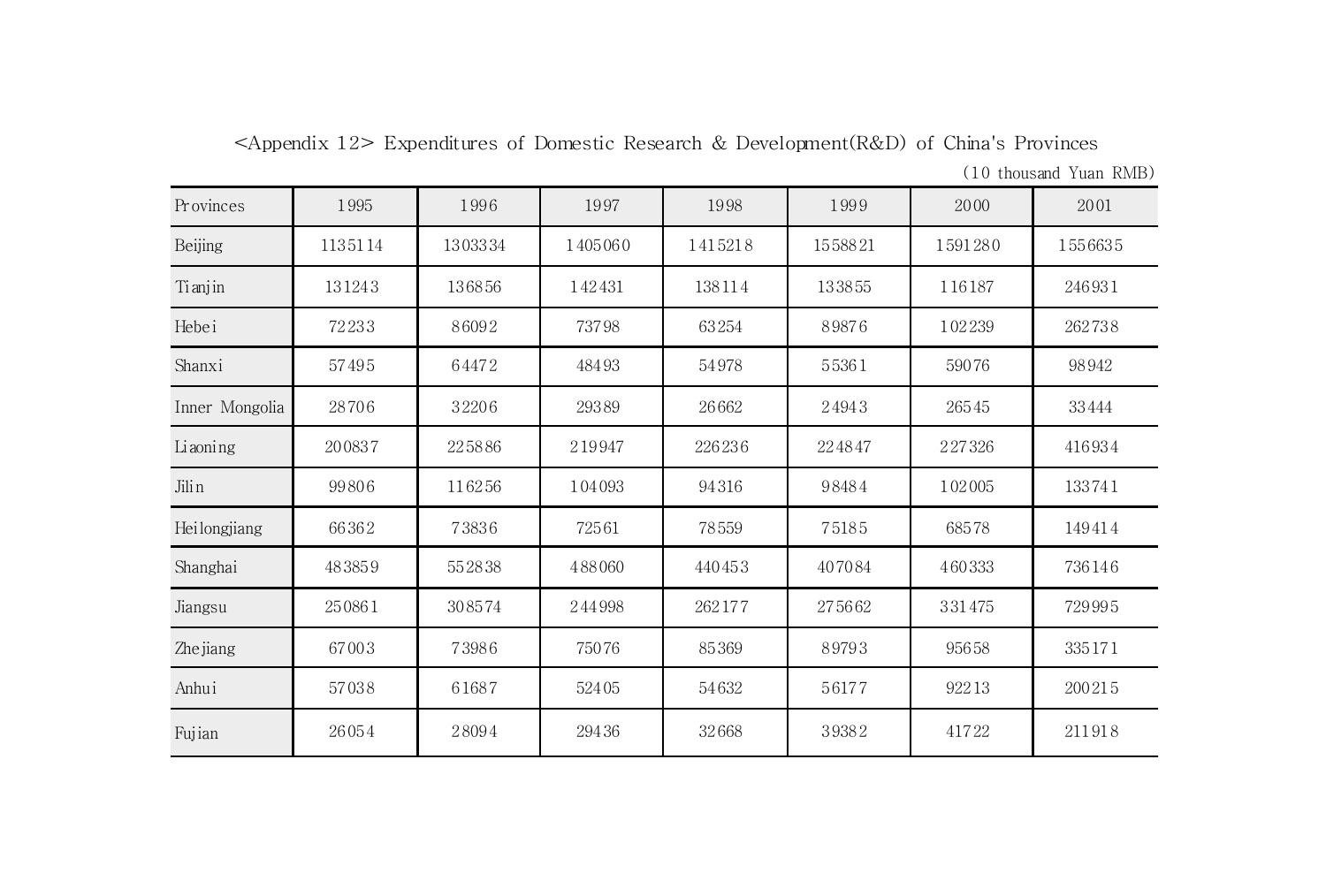| Provinces | 1995   | 1996   | 1997   | 1998   | 1999   | 2000   | 2001    |
|-----------|--------|--------|--------|--------|--------|--------|---------|
| Jiangxi   | 46996  | 45891  | 31688  | 36978  | 43390  | 44647  | 81882   |
| Shandong  | 137635 | 142448 | 133250 | 138880 | 149595 | 151968 | 519501  |
| Henan     | 132274 | 144748 | 118619 | 132470 | 110969 | 126391 | 248024  |
| Hubei     | 200349 | 213895 | 242208 | 257293 | 259123 | 195954 | 348239  |
| Hunan     | 130601 | 145905 | 105993 | 96901  | 96571  | 84864  | 192442  |
| Guangdong | 215392 | 225702 | 230409 | 227309 | 235726 | 187144 | 1071166 |
| Guangxi   | 58449  | 55563  | 38932  | 40122  | 36211  | 41117  | 83597   |
| Hainan    | 10772  | 9554   | 8685   | 10033  | 11468  | 12262  | 8306    |
| Chongqin  |        |        | 40035  | 44455  | 54204  | 57412  | 101294  |
| Sichuan   | 371985 | 421603 | 341785 | 330584 | 358959 | 366260 | 448848  |
| Guizhou   | 21432  | 22608  | 21163  | 20522  | 21233  | 23370  | 41774   |
| Yunnan    | 58960  | 72942  | 76595  | 73947  | 72811  | 64392  | 67995   |
| Xizhang   | 2373   | 2884   | 3220   | 3108   | 3139   | 3124   | 2412    |
| Shaanxi   | 237233 | 259742 | 288519 | 298979 | 273508 | 363665 | 494570  |
| Gansu     | 237233 | 89987  | 80153  | 72450  | 77981  | 64404  | 72565   |
| Qinghai   | 7498   | 8646   | 9957   | 10414  | 11587  | 10959  | 12937   |
| Ningxia   | 12461  | 13821  | 9246   | 9498   | 9251   | 7204   | 16488   |
| Xingjiang | 21454  | 25759  | 23232  | 24660  | 29001  | 34933  | 32381   |
|           |        |        |        |        |        |        |         |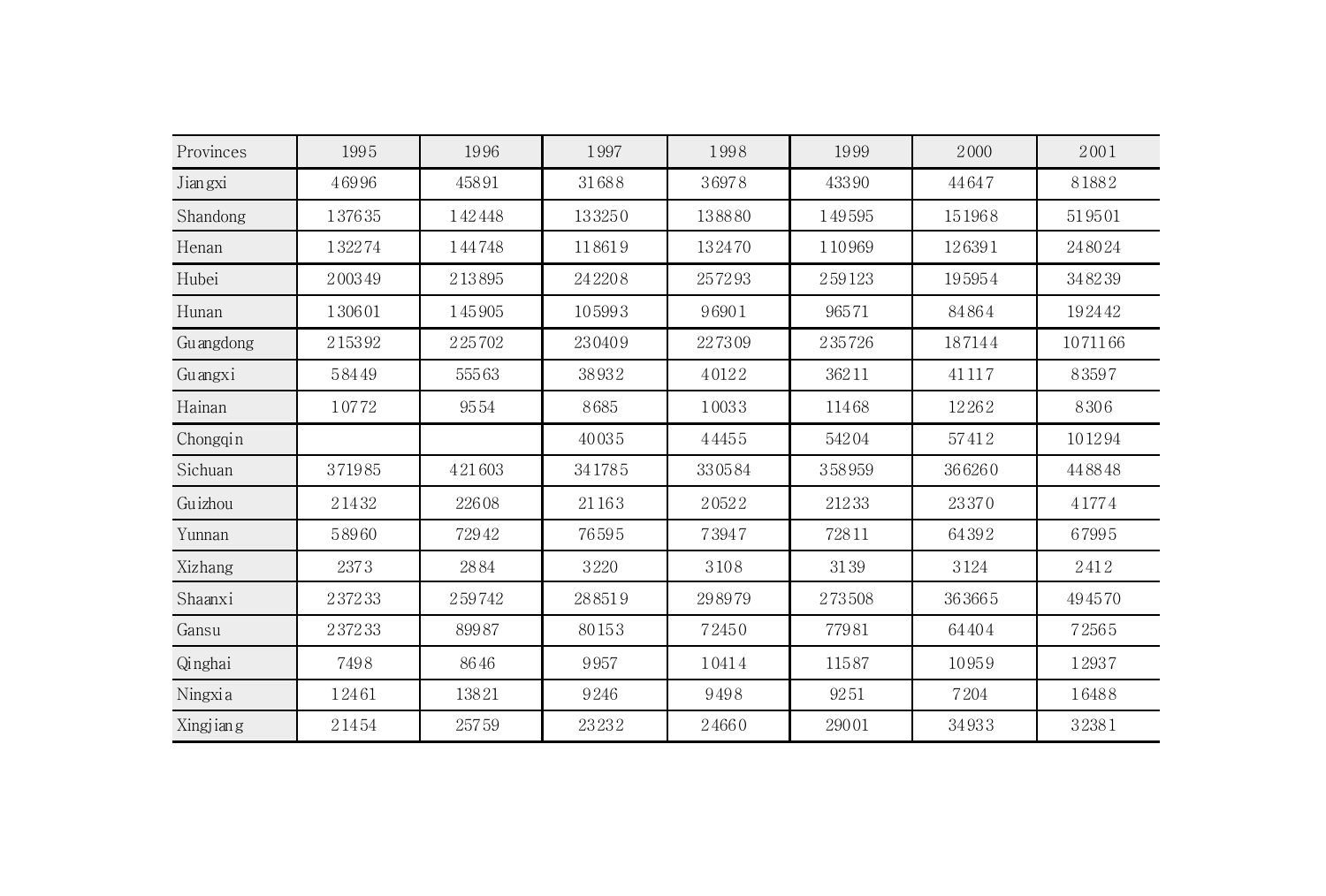| <appendix 13=""> Number of Employee in Hong Kong, Macao,</appendix> |  |                                   |  |  |
|---------------------------------------------------------------------|--|-----------------------------------|--|--|
|                                                                     |  | Taiwan Firms of China's Provinces |  |  |

| Provinces      | 1996    | 1997        | 1998           | 1999           | 2000       | 2001    |
|----------------|---------|-------------|----------------|----------------|------------|---------|
| Beijing        | 10.1    | 10.2        | 13.1           | 13.5           | 14.2       | 12.9    |
| Tianjin        | 6.4     | 8.5         | 8              | 10.4           | 10.7       | 11.2    |
| Hebei          | 8.5     | 7.6         | 6.2            | 5.9            | 5          | 5.4     |
| Shanxi         | 1.4     | 1.4         | $\overline{2}$ | 1.7            | 1.7        | 1.7     |
| Inner Mongolia | 1.9     | $2.1\,$     | 2.3            | $\sqrt{2}$     | 1.7        | 1.6     |
| Liaoning       | 8.2     | 8.7         | 9.5            | $10.2\,$       | 10.2       | 8.1     |
| Jilin          | $1.7\,$ | 1.8         | $\overline{2}$ | 2.4            | 2.4        | $2.4\,$ |
| Heilongji ang  | 4.4     | 4.6         | 4.4            | 4.1            | 3.5        | 3.6     |
| Shanghai       | 13.7    | 13.8        | 16.9           | 22             | 23.3       | 17.6    |
| Jiangsu        | 19.5    | 20.6        | 20.1           | 19.8           | 20         | 20.8    |
| Zhejiang       | 12.4    | 13          | 15.5           | 15.2           | 15.9       | 16.8    |
| Anhui          | 2.2     | 2.3         | 2.1            | 2.3            | 2.1        | 1.8     |
| Fujian         | 37.9    | 44.1        | 47.6           | 49.1           | 51.5       | 61.3    |
| Jiangxi        | 2.7     | 2.4         | 3.3            | 2.9            | 2.6        | 3.5     |
| Shandong       | 12.7    | 13          | 11             | 11.1           | 11.9       | 12.6    |
| Henan          | 8.9     | 8.7         | 9.2            | 9              | 9.6        | 7.6     |
| Hubei          | 5.9     | 5.4         | 4.7            | 4.1            | 4.1        | 4.2     |
| Hunan          | 2.6     | 3           | 2.8            | 2.8            | $2.7\,$    | 2.8     |
| Guangdong      | 89.6    | 96.4        | 99             | 102.7          | 102.7      | 104.9   |
| Guangxi        | 2.3     | $2.1\,$     | 2.8            | 2.7            | 3          | 2.8     |
| Hainan         | 1.9     | 1.9         | 1.7            | 1.6            | 1.7        | 1.5     |
| Chongqin       |         | 1.8         | $\sqrt{2}$     | 2.2            | $\sqrt{2}$ | 2.1     |
| Sichuan        | 3.4     | 1.8         | 2.6            | 2.8            | 2.6        | 2.3     |
| Guizhou        | 0.7     | 0.6         | 0.6            | 0.6            | 0.6        | 0.7     |
| Yunnan         | 1.8     | 1.9         | 1.8            | $\overline{2}$ | 1.7        | 1.6     |
| Xizhang        |         | $\mathbf 0$ |                |                |            |         |
| Shaanxi        | 1.2     | 0.8         | 1.1            | 1.3            | 1.3        | 1.5     |
| Gansu          | 0.7     | 0.3         | 0.4            | 0.4            | 0.3        | 0.6     |
| Qinghai        |         | 0.2         | 0.2            | 0.2            | 0.1        | 0.03    |
| Ningxia        | 0.3     | 0.3         | 0.4            | 0.3            | 0.3        | 0.3     |
| Xingjiang      | 1.5     | $1.3\,$     | 0.9            | $\,1\,$        | 0.9        | 0.9     |

(10 thousand persons)

76 International Technology Spillovers and its Effects on China's Economic Growth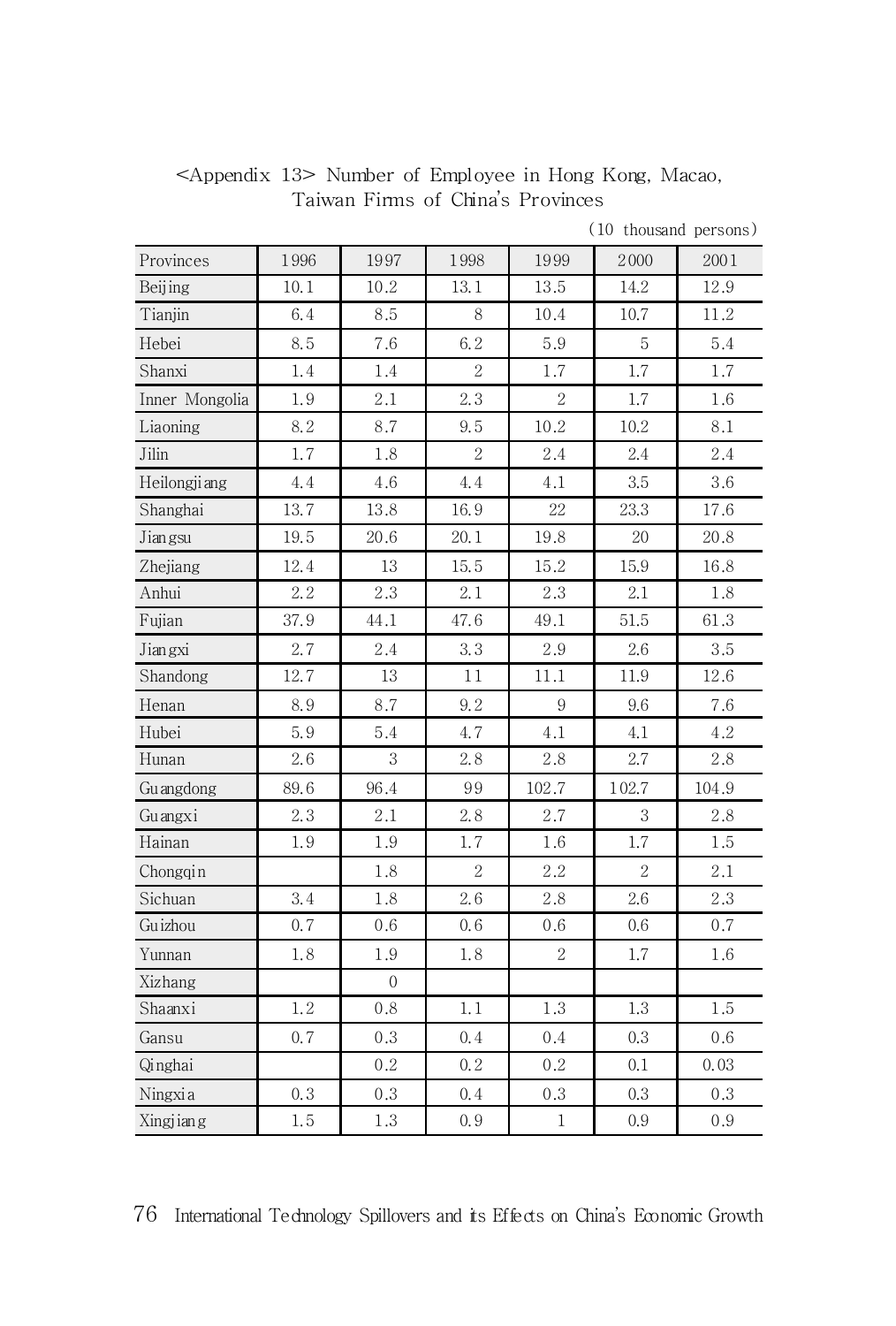<Appendix 14> Number of Employee in Foreign Firms without Hong Kong, Macao, Taiwan Firms of China's Provinces

| Provinces      | 1995 | 1996 | 1997 | 1998           | 1999         | 2000 | 2001 |
|----------------|------|------|------|----------------|--------------|------|------|
| Beijing        | 18.1 | 20.7 | 21.2 | 21.2           | 20.6         | 23.8 | 22.4 |
| Tianjin        | 12.9 | 15   | 18.2 | 18.2           | 22.2         | 24.6 | 25.9 |
| Hebei          | 7.2  | 8    | 8.1  | 7.3            | 6.7          | 6.9  | 7.3  |
| Shanxi         | 1.9  | 1.9  | 1.8  | 1.1            | 1            | 0.9  | 1.2  |
| Inner Mongolia | 2.2  | 2.7  | 2.8  | 1.7            | 2.1          | 2.2  | 1.7  |
| Li aoning      | 17.8 | 17.2 | 19.1 | 19.9           | 18.9         | 20.9 | 20.7 |
| Jilin          | 6.2  | 7.2  | 7.4  | 5.5            | 5.7          | 5.9  | 6.1  |
| Heilongjiang   | 5.5  | 4.6  | 4.7  | 3.8            | 3.6          | 3.4  | 3.6  |
| Shanghai       | 22.2 | 27.1 | 29.8 | 35.5           | 36.8         | 40.3 | 33.2 |
| Jiangsu        | 18   | 22.1 | 23.8 | 26.4           | 28.6         | 31.4 | 32.4 |
| Zhe jiang      | 12.7 | 14.4 | 14.8 | 11             | 12.3         | 13.9 | 14   |
| Anhui          | 3.8  | 3.5  | 4    | 3.4            | 4            | 3.6  | 4.1  |
| Fujian         | 16.4 | 28.4 | 32.2 | 35.9           | 36.5         | 40.3 | 35   |
| Jiangxi        | 1.9  | 1.6  | 2.5  | 2.4            | $\mathbf{2}$ | 1.4  | 1.4  |
| Shandong       | 24.7 | 25.9 | 28.9 | 28             | 33.9         | 38.7 | 41.7 |
| Henan          | 7.6  | 7.3  | 7.2  | 6.2            | 5.8          | 5.5  | 5.4  |
| Hube i         | 4.2  | 4.1  | 4.7  | 4.6            | 3.5          | 4.7  | 5.6  |
| Hunan          | 3.2  | 3.3  | 3.6  | 3,4            | 2.8          | 2.9  | 2.3  |
| Guangdong      | 35.8 | 40.3 | 42.6 | 38.7           | 40.5         | 43   | 46   |
| Guangxi        | 5.7  | 5.4  | 6.6  | 4.9            | 4.1          | 3.8  | 3.7  |
| Hainan         | 1.8  | 1.9  | 2.2  | 1.5            | 1.6          | 1.7  | 1.7  |
| Chongqin       |      |      | 2.8  | $\overline{2}$ | 2.2          | 2.6  | 2.6  |
| Si chuan       | 5.1  | 6    | 3.6  | 3.8            | 3.8          | 3.3  | 3    |
| Guizhou        | 1.5  | 1.2  | 1.4  | 1.3            | 1.3          | 1.2  | 1    |
| Yunnan         | 1    | 1.2  | 1.5  | 1.3            | 1.2          | 1.3  | 1.3  |
| Xizhang        |      |      | 0.1  |                |              |      | 0.02 |
| Shaanxi        | 1.2  | 1.2  | 1.3  | 1.7            | $1.6\,$      | 1.6  | 2.2  |
| Gansu          | 1.1  | 1.2  | 1.1  | 0.8            | 0.9          | 0.9  | 1.4  |
| Qinghai        | 0.1  | 0.2  | 0.1  |                |              |      |      |
| Ningxia        | 0.9  | 1    | 1.1  | 1              | 1            | 1    | 0.8  |
| Xingjiang      | 0.5  | 0.6  | 0.6  | 0.6            | 0.5          | 0.5  | 0.5  |

(10 thousand persons)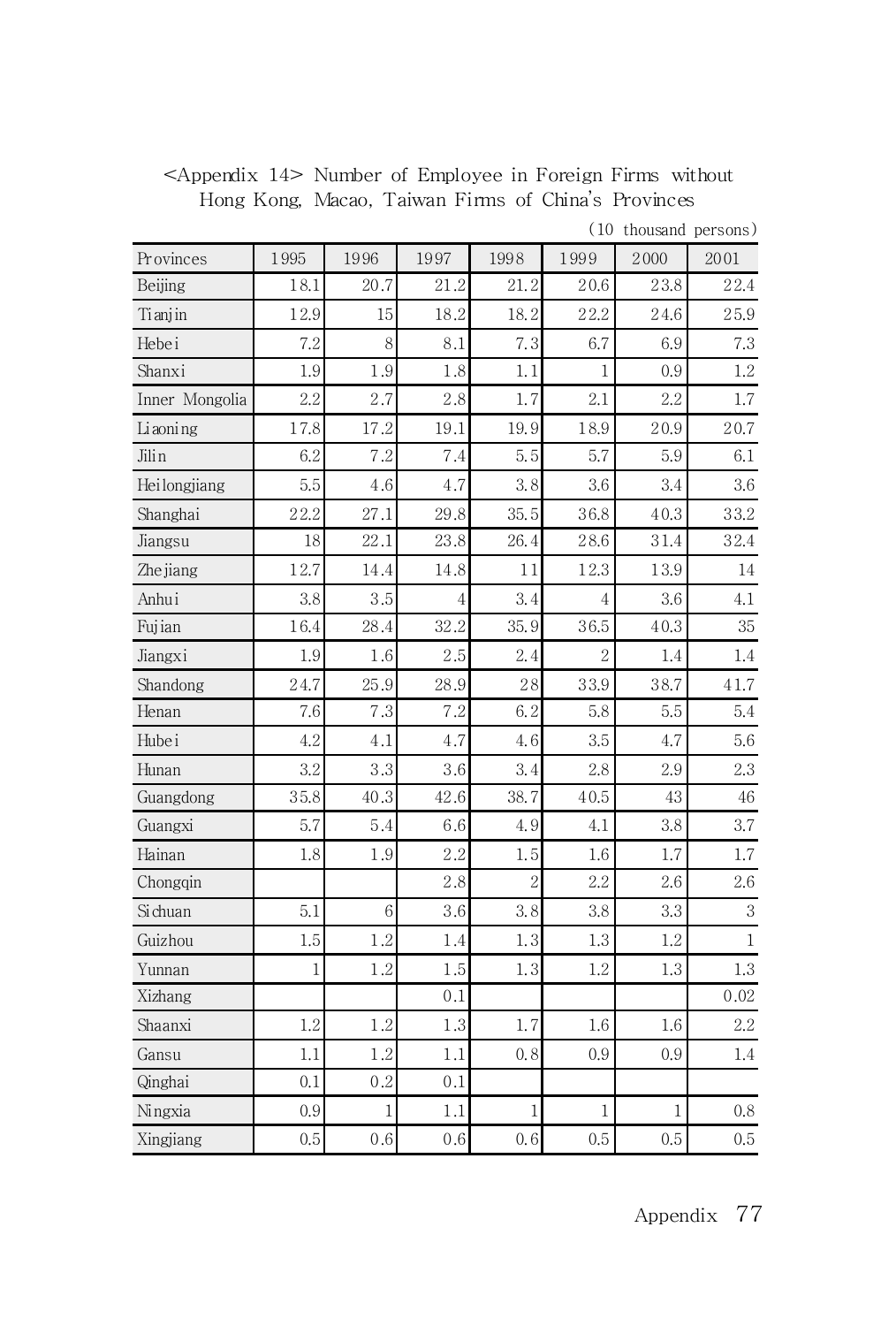## References

- Adams, James D., "Endogenous R&D Spillovers and Industrial Research Productivity," *Working Paper* 7484, NBER, Cambridge, MA, January 2000.
- Aitken, Brian J. and Ann E. Harrison, "Do Domestic Firms Benefit from Direct Foreign Investment? Evidence from Venezuela," *The American Economic Review*, 1999. 6, pp.605-618.
- Aitken, Brian J. and Ann Harrison, "Are there Spillovers from Foreign Direct Investment? Evidence from Panel Data for Venezuela," Mimeo, MIT and the World Bank, 1991.
- Aitken, Brian J., Gordon H. Hanson, and Ann E. Harrison, "Spillovers, Foreign Investment, and Export Behavior," *Journal of International Economics*, Vol.43, 1997, pp.103-132.
- Baldwin, Richard E. and Braconier, Henrik et al., "Multinationals, Endogenous Growth and Technological Spillovers: Theory and Evidence," *Working Paper Series*, Research Institute of Industrial Economic(IUI) workshop, Stockholm, Sweden, August 1999.
- Baldwin, Richard E., Henrik Braconier, and Rikard Forslid, "Multinationals, Endogenous Growth and Technological Spillovers: Theory and Evidence," CEPR Discussion Paper, 1999.
- Blomstrom, M. and Globerman, Steven et al., "The determinants of Host Country Spillovers from Foreign Direct Investment: A Review and Synthesis of the Literature," *Working Paper* No. 76, Stockholm School of Economics and NBER, September 1999.
- Blomstrom, M. and Kokko, Ari, "FDI and Human Capital: A Research Agenda," *Working Paper Series*, Stockholm School of Economics, Sweden, December 2001.
- Blomstrom, M. and Kokko, Ari, "Multinational Corporations and Spill-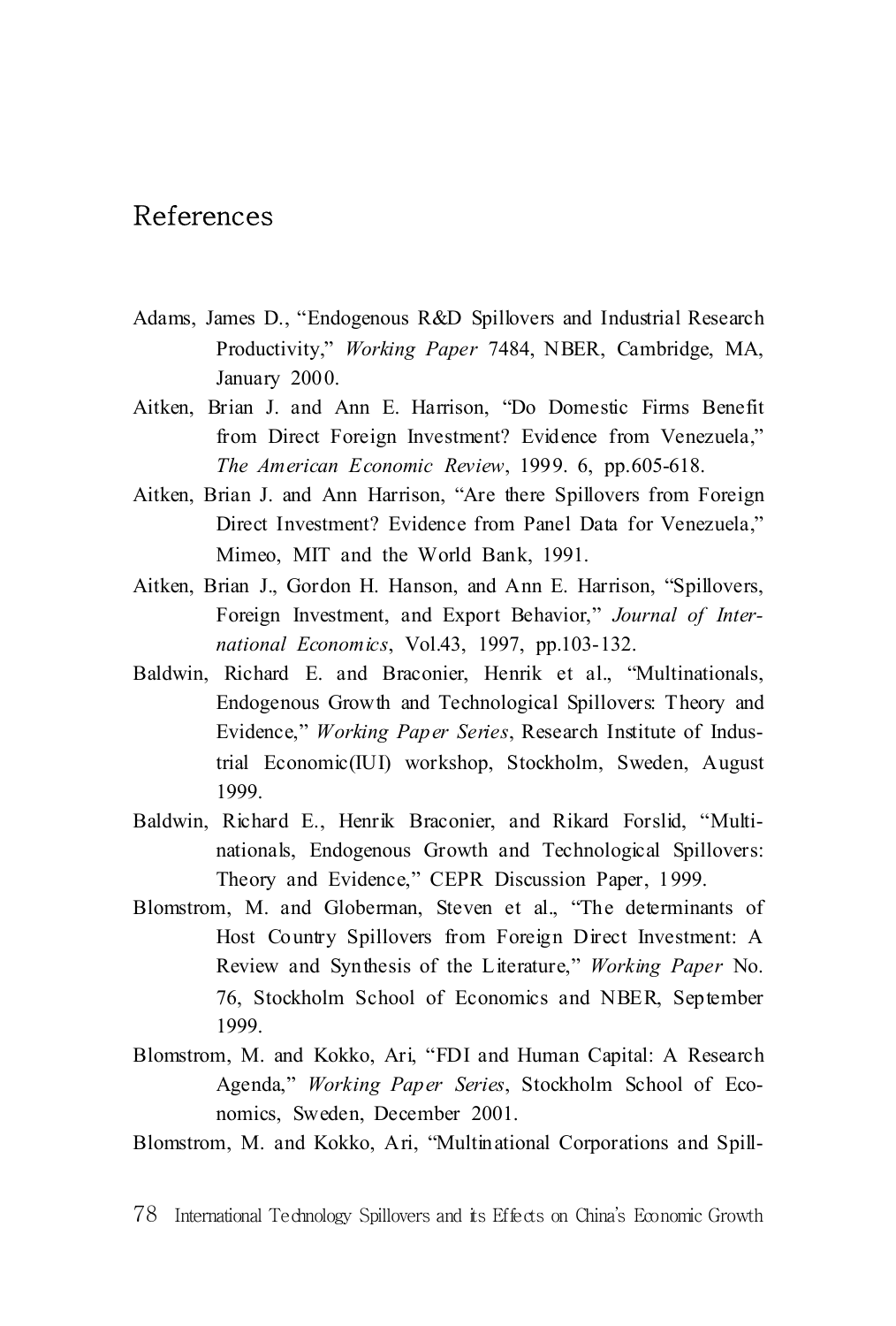overs," *Journal of Economic Surveys*, Vol.12, 1998, pp.247- 277.

- Blomstrom, Magnus, "Multinational Corporations and Productivity Convertgence in Mexico," *Working Paper* No.3141, NBER, Cambridge, MA, October 1989.
- Bloom, David E. and Canning, David et al., "Technological Diffusion, Conditional Convergence, and Economic Growth," NBER *Working Paper* 8713, Cambridge, MA, the U.S., January 2002.
- Branstetter, Lee, "Is Foreign Direct Investment a Channel of Knowledge Spillovers? Evidence from Japan's FDI in the United States," *Working Paper* 8015, National Bureau of Economic Research, Cambridge, MA, the U.S., 2000.
- Campos, Nauro F., and Yuko Kinoshita, "Foreign Direct Investment as Technology Transferred: Some Panel Evidence from the Transition Economies," The Manchester, 2002.
- Chen, Chung, Lawrence Chang, and Yimin Zhang, "The Role of Foreign Direct Investment in China's Post - 1978 Economic Development," World Development, Vol.23, No.4, 1995, pp. 691-703.
- Chen, Yu, "Foreign Direct Investment and Manufacturing Productivity in China," Research Report, CEPII project, Paris, France, April 2002.
- Chiu, Lee-in Chen, "Determinants of Total Factor Productivity of FDI in China: Implication for East Asia's Capability on International Production," Research Report, Chung-hua Institution for Economic Research, Taipei, Taiwan, 2001.
- Chung, Wilbur, "Identifying Technology transfer in Foreign Direct Investment: Influence of Industry Conditions and Investing firm Motives," *Journal of International Business Studies*, 2001, 32(2), pp.211-229.
- Coe, D. and Helpman, E., "International R&D spillovers," *European Economic Review*, 1995, 35(5), pp.859-887.
- Driffield, Nigel and Kaylor, Karl, "Spillovers from FDI and Skill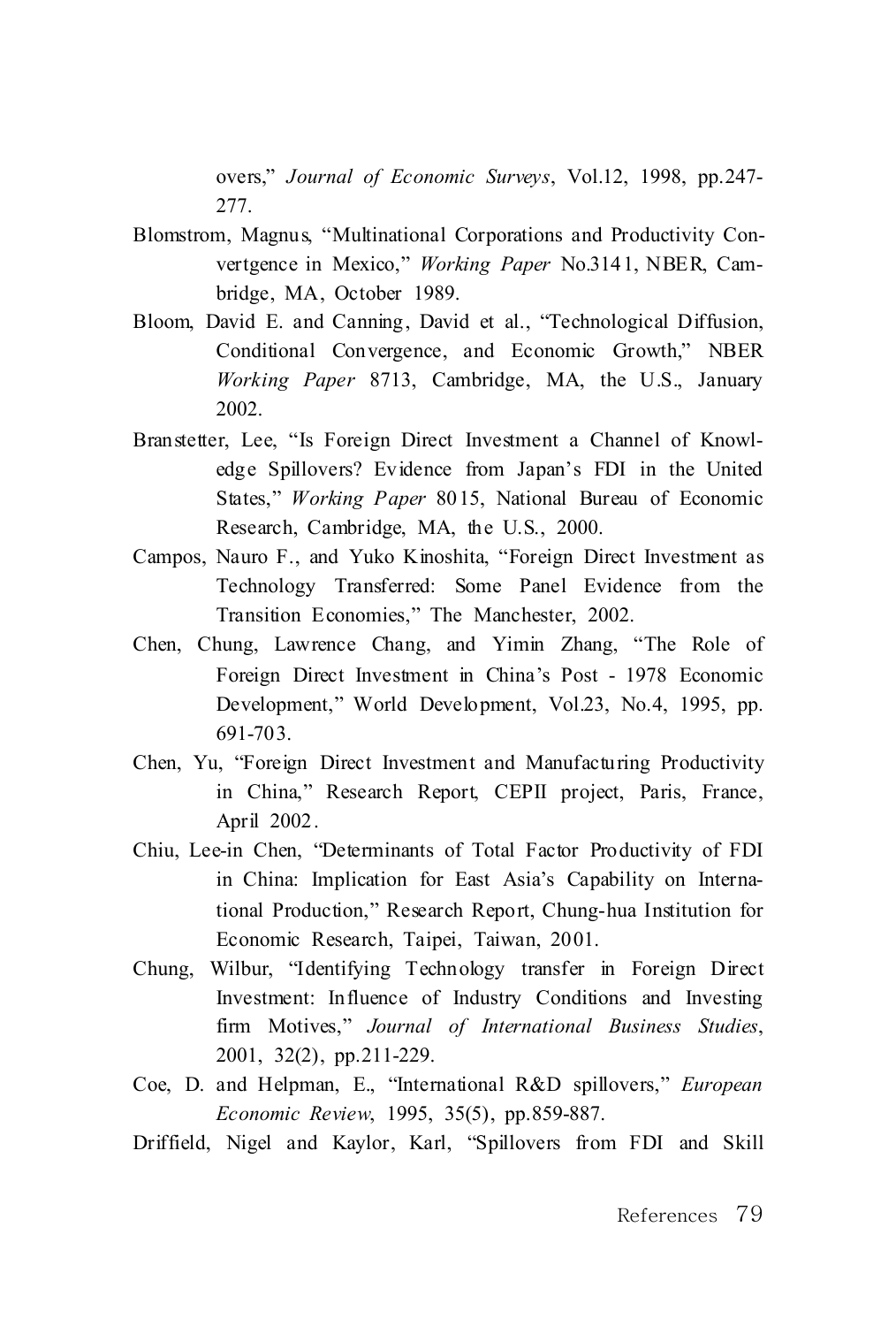Structures of Host-country Firms," Paper at Royal Economic Society Conference, Department of Economics, University of Leicester, England, April 2001.

- Eeckhout, Jan and Jovanovic, Boyan, "Knowledge Spillovers and Inequality," *The American Economic Review*, December, 2002, Vol.92(5), pp.1290-1307.
- Fan, Emma Xiaoqin, "Technological Spillovers from Foreign Direct Investment - A Survey," ERD *Working Paper* N0.33, Asian Development Bank, Manila, Philippines, December 2002.
- Harris, Richard and Robinson, Catherine, "The Effect of Foreign Acquisitions on Total Factor Productivity: Plant-level Evidence from U. K. Manufacturing, 1987-1992," *The Review of Economics and Statistics*, August 2002, 84(3), pp.562-568.
- Haskel, Jonathan E. and Pereira, Sonia C. et al., "Does Inward Foreign Direct Investment Boost the productivity of Domestic Firms?" *Working Paper Series* No.452, Wueen Mary University of London, U.K., February 2002.
- Jones, Charles I., "Time Series of Endogenous Growth Models," *Quarterly Journal of Economics*, Vol.110, November 1995, pp.495- 523.
- Keller, Wolfgang, "International Technological Difussion," NBER *Working Paper Series*, Cambridge, MA, October 2001.
- Konings, Jozef, "The Effects of Foreign Direct Investment on Domestic Firms," Economics of Transition, Vol.9(3), 2001, pp.619-633.
- Lee, Xinzhong, et al., "Does Variation in Fixed Asset Investment by Foreign Firms Explain Part of the Variation in Economic Growth Across Chinese Provinces," *Working Paper Series*, ICSEAD, Kitakyushu, Japan, June 2002.
- Lichtenberg, Frank and Bruno van Potterlsberghe de la Potterie, "International R&D Spillovers: A Re-examination," NBER *Working Paper* 5668, National Bureau of Economic Research, Cambridge, MA, the U.S., 1996.
- Mcvicar, Duncan, "Spillovers and Foreign Direct Investment in U.K. manufacturing," Applied Economics Letters, 2002. 9, pp.297-300.

<sup>80</sup> International Technology Spillovers and its Effects on China's Economic Growth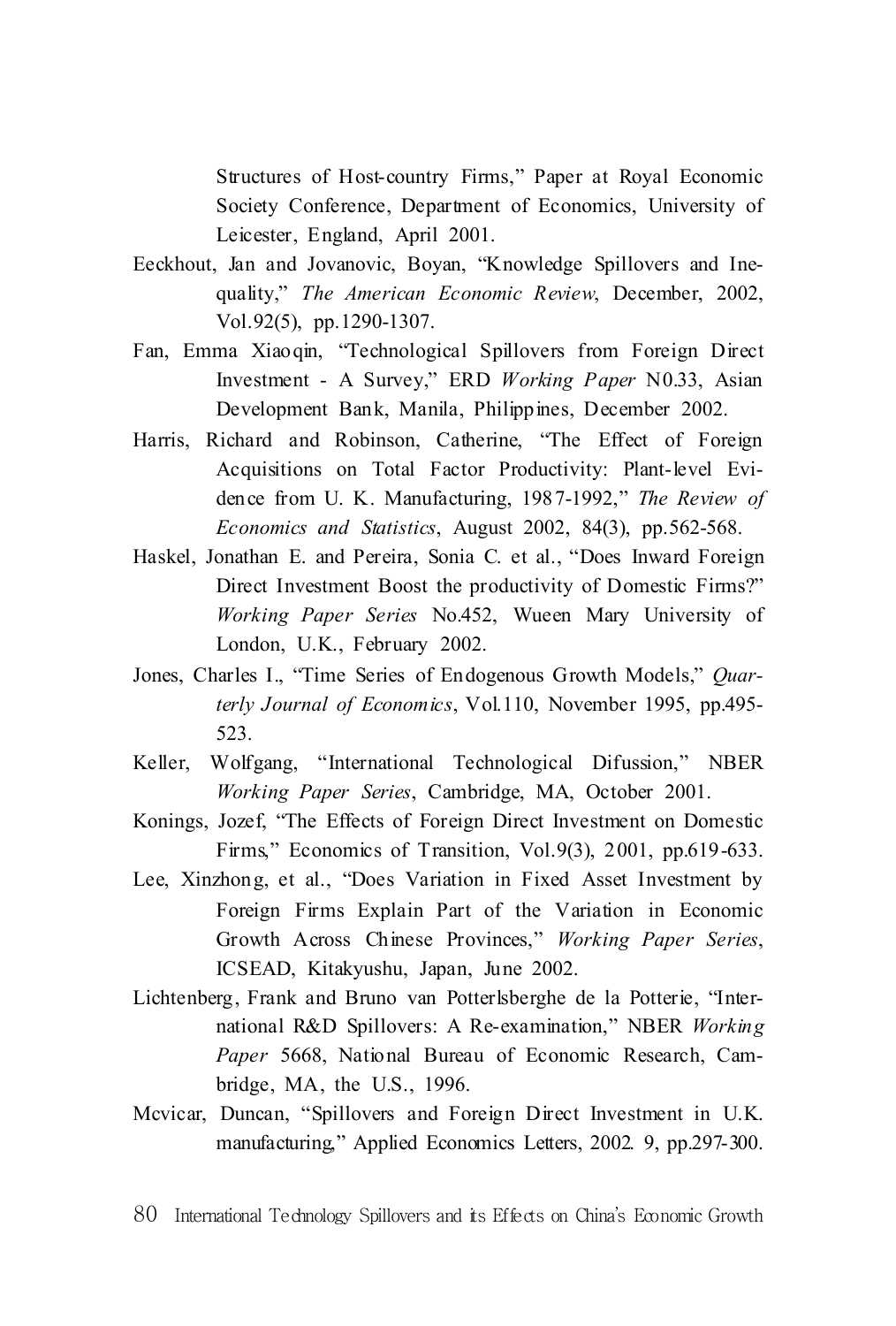- Nakanishi, Yasuo, "Empirical Evidence of Inter-Industry R&D Spillover in Japan," *Journal of Economic Research*, July 2002, pp.91- 104.
- Paquet, Alain and Benoit Robidoux, "Issues on the Measurement of the Solow Residual and the Testing of its Exogeneity: a Tale of Two Countries," *Working Paper Series* No.5, CREFE, Downtown Station, Montreal(Canada) Quebec, 1997.
- Park, Seung-Rok, "A Review of Total Factor Productivity Studies in Korea and A Discussion of Limits to National and Corporate Technology Strategies," *International Journal of Technology Management*, Vol.22, No.5/6, 2001.
- Park, Seung-Rok, *Economic Performance of Korean Firms and Evaluation of Restructuring Tools during Financial Crisis*, Korea Economic Research Institute, Seoul, Korea, April 2003.
- Potterie, Bruno van Potterlsberghe de la and Frank Lichtenberg, "Does Foreign Direct investment Transfer Technology across Borders?" *The Review of Economics and Statistics*, 83(3), August 2001, pp.490-497.
- Raa, Thijs ten, "Debreu's Coefficient of Resource Utilization, the Solow Residual, and TFP: The Connection by Leontief Preferences," *Working Paper Series*, Tilburg University, the Netherlands, Jan. 2003.
- Temple, J., "The New Growth Evidences," *Journal of Economic Literature*, 37(1), March 1999, pp.112-156.
- Todo, Yasuyuuki and Miyamoto, Koji, "Knowledge Diffusion from Multinational Enterprises: The Role of Domestic and Foreign Knowledge-Enhancing Activities," *Working Paper Series*, Department of Economics, Tokyo Metropolitan University, Japan, July 2002.
- Y. Konishi and Y.Nishiyama, "Nonparametric Test for Translog Specification of Production Function in Japanese Manufacturing Industry," *Working Paper Series*, Graduate School of Economics, Nagoya University, 2002, pp.597-602.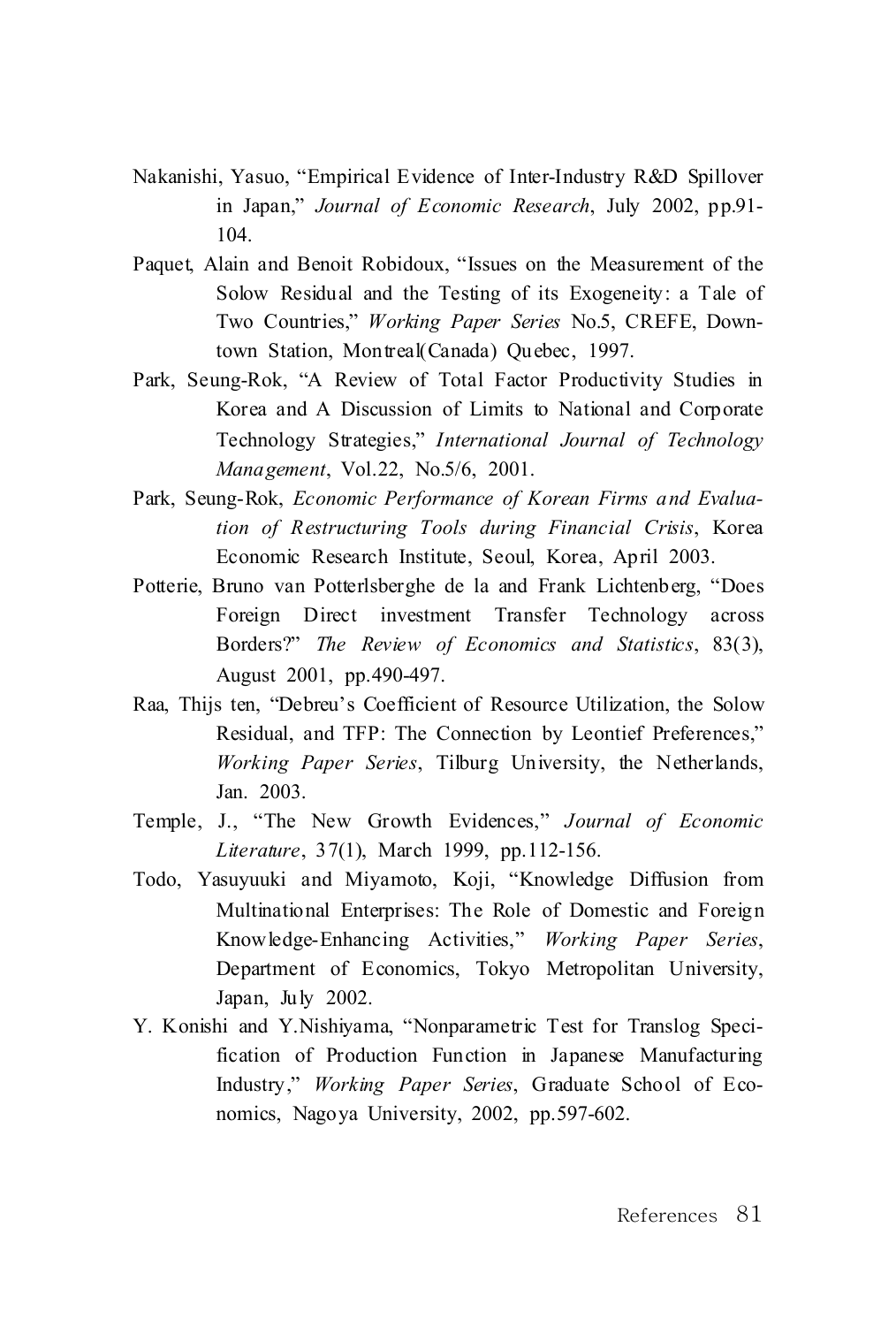## Abstract

By measuring the change of total factor productivity  $(TFP)$ in China's provinces, this paper develops a framework of modeling technology spillovers. Both theoretical and empirical analyses of the potential channels of international technology spillovers as well as the determinants affecting TFP in China are carried out. The derived results show that domestic research and development  $(R & D)$  expenditures, human capital stock and employees brought by foreign enterprise have significantly positive effects on output and growth of TFP. The study identifies R&D performed by advanced countries transferred to host country via training of employee or learningby-doing in FDI firms. FDI inflows are found to be an important channel of international technology spillovers, but domestic imports and imports of FDI firms do not seem to have generated adequate technology spillovers needed to stimulate productivity growth. Moreover, the effects of interaction between human capital stock in host country and FDI stock are found to have had rather limited effects on productivity. This suggests that human capital stock have not adequately reached a level where it can absorb advanced technology from